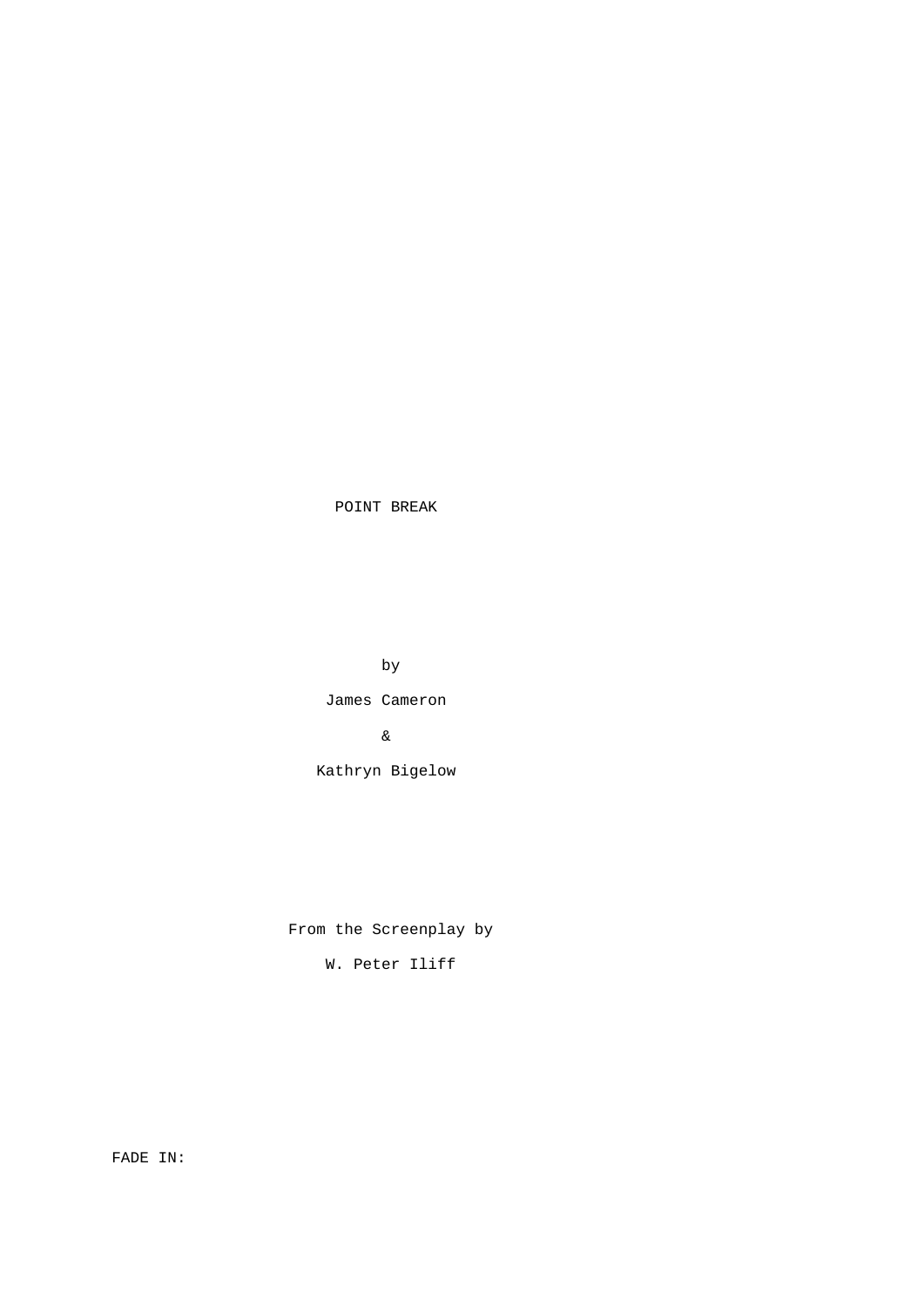We are in the belly of a wave. Light refracts in a constant collision of water. SLOW MOTION, the hallucinatory prisms, like liquid diamonds taking flight, dreamlike...

EXT. OCEAN - DUSK

Backlit against a flaming sun a solitary SURFER glides across the green glassy peak. TIME IS STRETCHED until his movements gain a grace and fluidity not of this world. Total Zen concentration. Body weight centered, eyes forward and on the next section.

EXT. URBAN STREET - DUSK

SLOW MOTION ON a black sedan. Creeping along store fronts. Past a Winchell's. PEOPLE splash steps down rain-washed sidewalks in DREAM MOTION. The sedan turns past the FIRST VIRGINIA BANK and into an alley.

## INT. BLACK SEDAN

TWO MEN and ONE WOMAN in SUSPENDED TIME put on overcoats and hats. Under their hats strips of Scotch tape stretch taut from the base of their nose to their forehead, hideously distorting their features. Makes them look like human PIGS.

#### EXT. OCEAN

SILVERY in this light, almost metallic, as if from some future-scape. The lone surfer SHREDS a long, endless right wall. ACCELERATING INTO REAL TIME -- as he stares into the pit, digs in, drops into the sweet spot on the wave, hunkers down. His moves becoming aggressive, frenzied--

# INT. BLACK SEDAN

An M-16 clip is SMACKED into place and cocked with a CACHACK! Ammo clips are SNICK-SNICKED into handgun butts and a long clip is SSSNICKED into an UZI. Watches are checked. The PIG NOSE people nod to each other.

## EXT. BANK

Pig Nose #1, steals into position near the glass doors, slams his back to the wall, weapon to cheek, breath fast.

EXT. OCEAN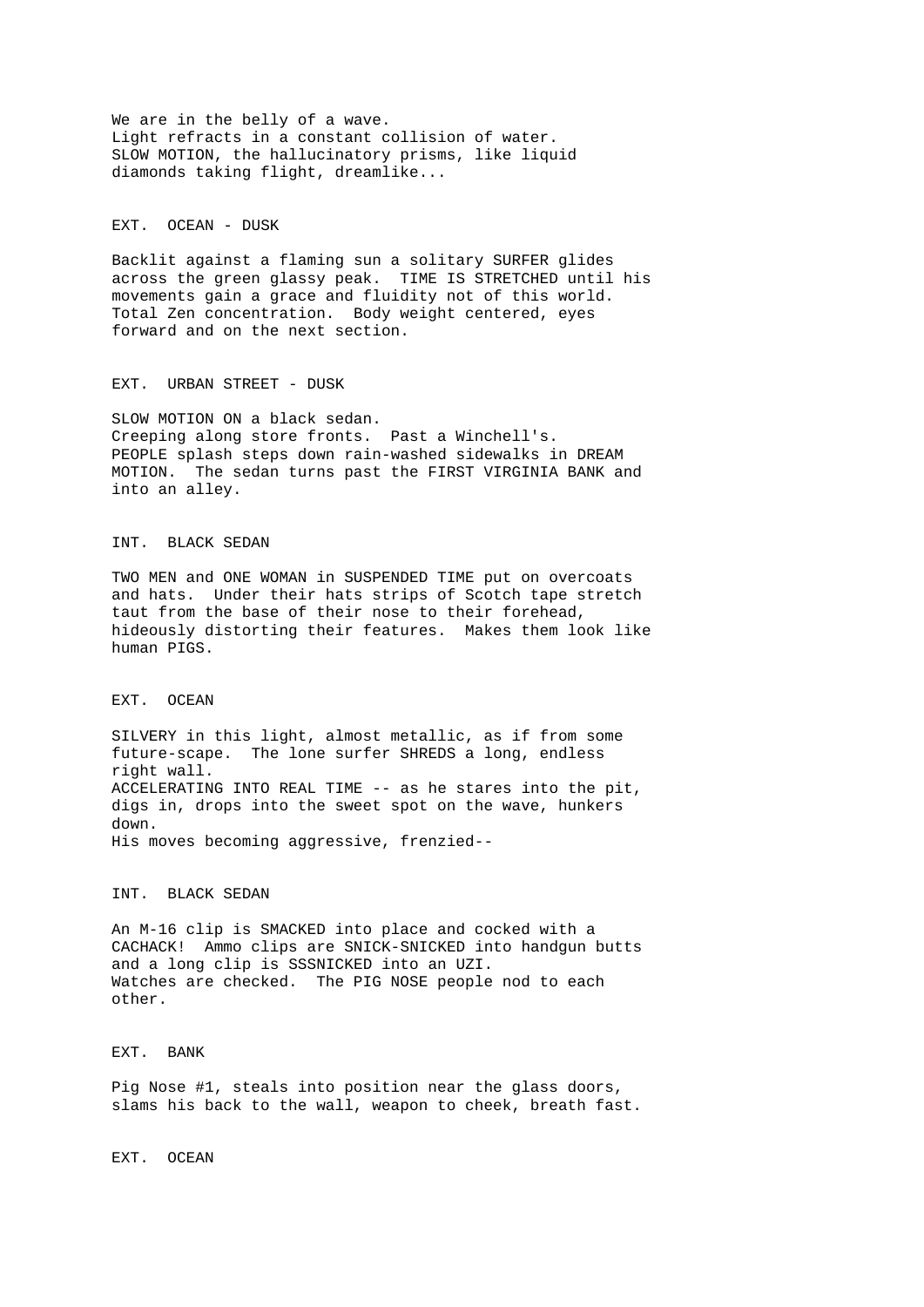FAST NOW -- the surfboard rips a brutal gash in the face of the wave. The surfer TRIMS down the line, pivoting the board and going straight down, CARVING the bottom. He slashes viciously back toward the lip and--

In a radical INVERTED AIR ATTACK sails SIX feet above the wave in an explosion of water--

INT. BANK

--BAAAAAAMMM! Glass doors explode OPEN and Pig Nose #1 SPINS inside. He fires a burst into the ceiling. BRRAAMM!!

> PIG NOSE #1 EVERYBODY on the floor!

PEOPLE drop. VERY FAST HERE-- Two bandits handle BANK EMPLOYEES and customers-- Another PIG NOSE watches the door-- Pig Nose #1 moves behind counter, Uzi and canvas sack in hand.

## INT. SURVEILLANCE VAN

Dark. Monitors SHOW SLOW SCANS of the bank INTERIOR. Two MEN wear headphones and black windbreakers with FBI stenciled on the back. One watches with binoculars.

> BINOCULARS Bingo. We're on. Let's go. Where's the big college quarterback?! Are you with us, Utah?

EXT. BANK WALL

A MAN in his twenties. His head spins revealing rainslicked hair and face, eyes wide, bright. An edgy handsomeness to him. He pops a stick of Wrigley's in his mouth, rests a shotgun on one leg and leans against the wall. He wears a headset... through which we hear the FBI guy yelling for him. This is JOHNNY UTAH.

> BINOCULARS (FILTERED) Utah, where the hell are ya!?

Utah takes his headset off...

INT. BANK

Pig Nose #1 LEAPS over the counter, holds a canvas sack filled with booty from tellers' drawers.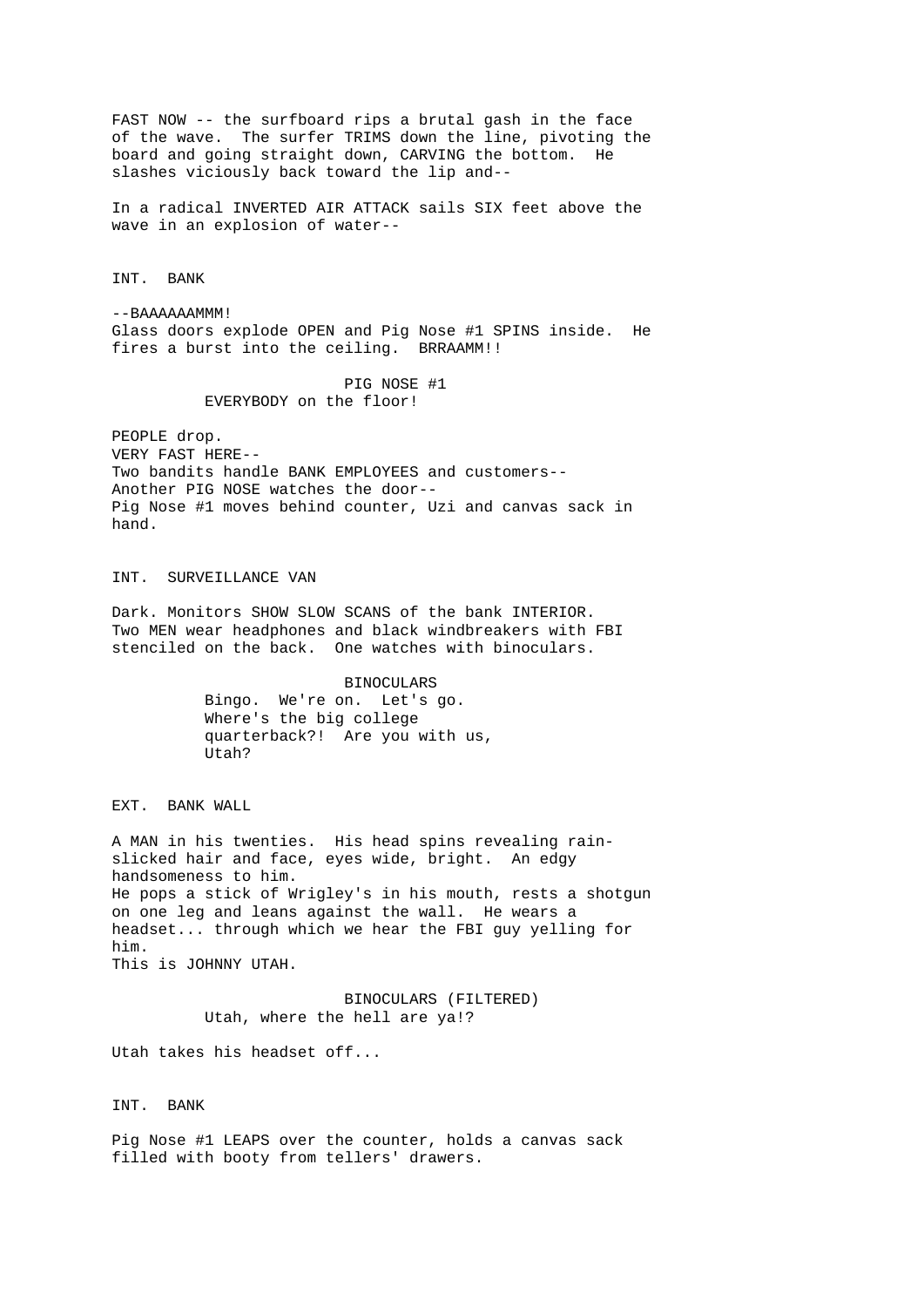Pig Nose #2 nods with his snubby nose, hurries toward the exit.

## EXT. FIRST VIRGINIA BANK

The bandits burst through the doors and sprint to the alley where they jump into the SEDAN. THE DRIVER, the WOMAN PIG NOSE, punches it and the TIRES WHIRRR on the slick pavement. The sedan launches down the alley.

Utah running. Like a freight train. Splashing through a cross-alley. He doesn't break stride as he slams his shoulder into a large, steel GARBAGE DUMPSTER. DRIVING it like a football training sled into the ALLEY where--

THE SEDAN LOCKS 'EM UP seconds too late as it SKIDS and SLAMS into it, CRUNCHING into the brick wall and-- Still alive -- GRINDS into reverse back down the alley, HEADLIGHTS SMASHED, it guns it backward as--

UTAH leaps over the dumpster and sprints after the car. He has a brick in his right hand. He cocks it back. Johnny HEAVES the brick thirty yards and--

SMASH! The brick EXPLODES into the windshield, SPIDERWEBBING the glass. Lady Pignose flinches from the glass fragments thrown into her face.

## LADY PIGNOSE

Son of a bitch!

The car slews backward onto the street, slamming a parked car. Lady Pignose slams the thing into DRIVE, cuts the wheel hard, and punches it, skidding on wet pavement.

UTAH hurtles from the alley. He leaps, somehow TACKLES the DRIVER'S door handle and is dragged along the street. He pulls himself up, reaches inside the window, and whips the steering wheel hard right.

The SEDAN fishtails into a parked Toyota. Utah bounces forward, slamming into the asphalt. Glass shards and crushed steel are strewn everywhere, as radiator steam whistles hot.

Pig Nose #2, riding shotgun, is trapped. Can't get his crushed door open. The DRIVER pushes open her door. Gropes for her pistol. Utah springs -- no respect for a lady. He slams the door, pins her arm and slams again and again until the gun drops. Utah kicks it away as the woman collapses in pain.

Pig Nose #1 bails out and runs across parking lot. Utah leaps up onto the crushed hood and draws down with the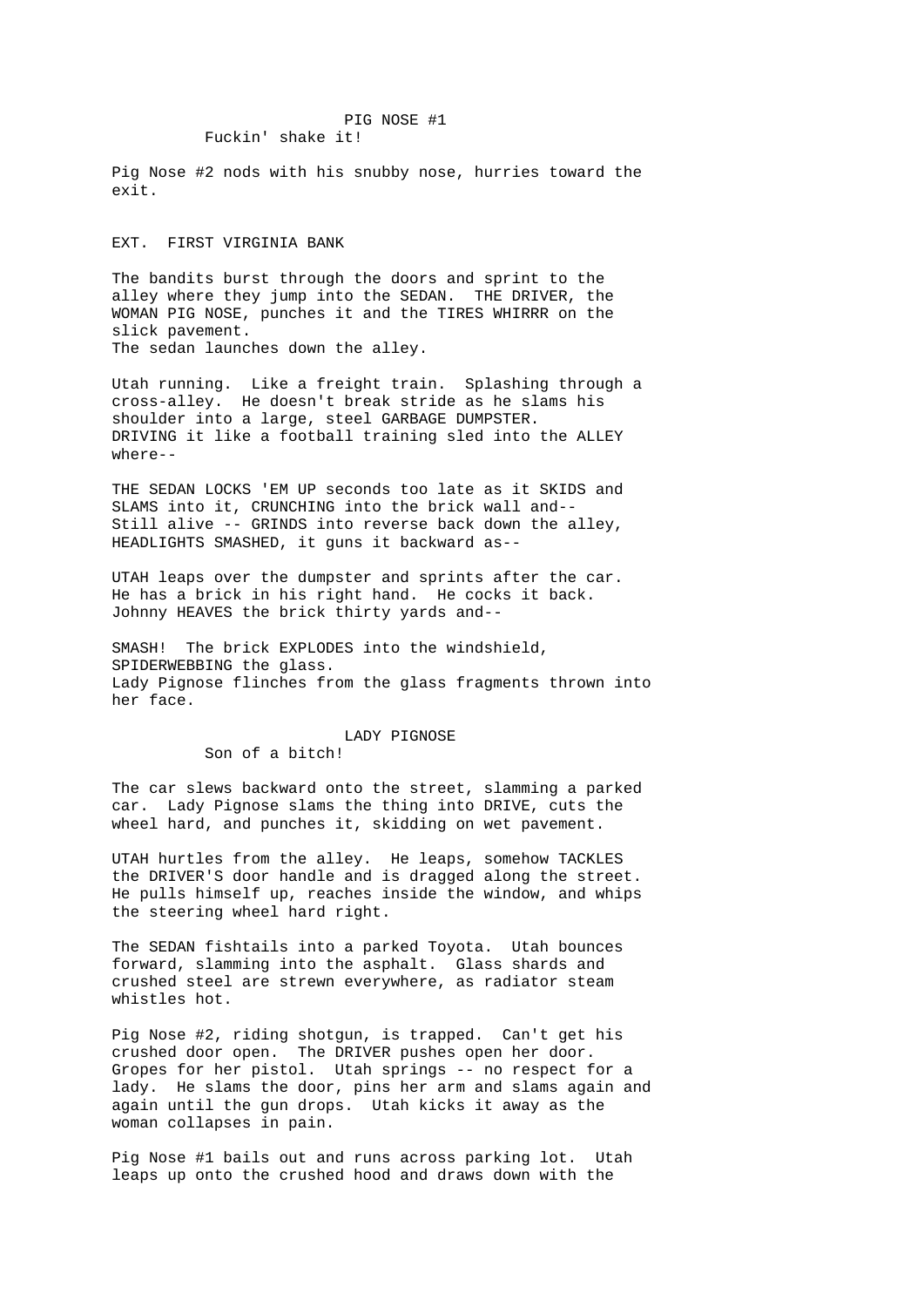shotgun.

UTAH

Halt. FBI!

Pig Nose #1 spins. We sense reckless anger. He raises the UZI. Utah squeezes the trigger.

No death. No blood. Just buzzers and flashing bulbs. Pig Nose's flak vest lights up like a pinball machine. Utah's laser weapon hit the "kill zone". Pig Nose rips the tape off his face and the FBI CADET shakes his head in disgust.

OBSERVERS step forward. Bank customers. Bank tellers. All FBI personnel. MEDICAL STAFF offer the woman driver assistance. Pig Nose #1 heads for Johnny, but is subdued by other agents.

> PIG NOSE #1 (FBI CADET) I wanna say just two words to you, asshole, SIMU-LATION!!! Johnny fuckin' Utah. Guys like you will do anything to win!

Utah stares back in defiance. The SURVEILLANCE van pulls up nearby. BINOCULARS runs out and pinches two fingers together, right in Johnny's face.

> BINOCULARS This far, Utah! You're this far from being the most overqualified guy Burger King ever had. Get me?!

> > UTAH

Yes sir. Sir?

BINOCULARS

What?

Johnny gestures to the car.

 UTAH I did stop the perpetrators.

Utah turns to go. As he passes he casually raises his laser-shotgun and re-triggers Pig Nose's flak vest. LIGHTS AND BUZZERS. Pig Nose explodes. More agents restrain him. Screams and shoving matches and pissed off guys. Utah walks off, down the simulated street, past a sign which bears the FBI SEAL and reads "Combat Village, Quantico, Virginia."

DISSOLVE TO:

EXT. PACIFIC OCEAN - DAY

Red sky. A luminous Pacific. Five foot faces. Nice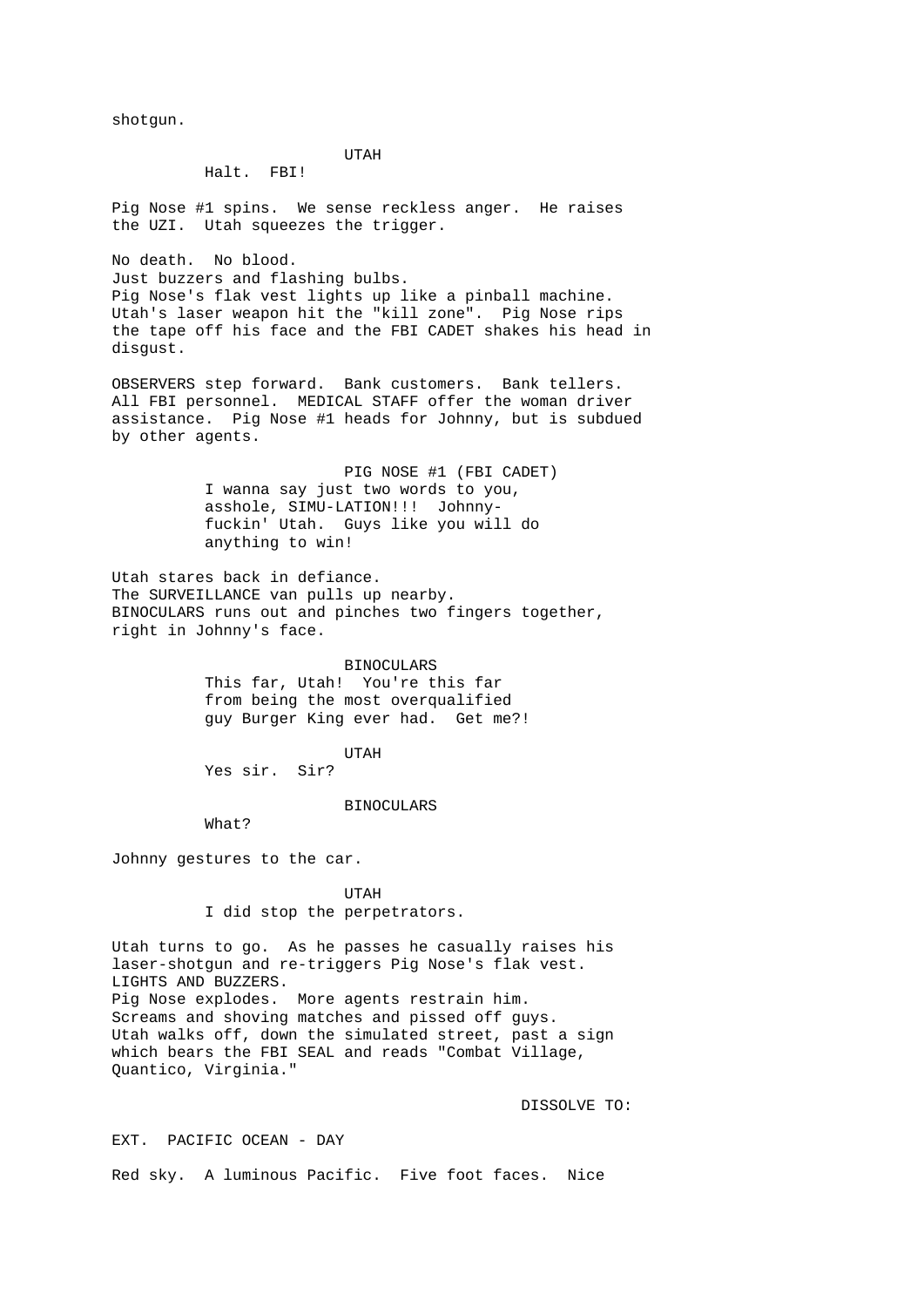curl. A lineup of SURFERS wait outside the break. Silhouetted, bobbing like a pack of sea mammals.

INT./ EXT. TAXI

A flood of orange through the windshield as the cab crawls down Ocean Park to the sea. CAMERA HANDHELD from the back seat. The driver turns to us.

> DRIVER Anywhere? You don't care?

UTAH (V.O.)<br>Anywhere. I've just never I've just never seen the ocean before.

CUT TO:

EXT. VENICE BEACH

JOHNNY UTAH trudging across the sand, holding his shoes. Garment bag and a big duffel over his shoulder. He looks silly in his dark suit, tie loosened, wearing a turned around baseball cap. He wiggles his toes in the sand, looks around like a kid. A pack of BOUNCING BEAUTIES jog through frame. Utah grins, reaches up and turns his cap around. It reads "I Love L.A."

CUT TO:

EXT. FEDERAL BUILDING

Looking down the face of the concrete monolith at Wilshire and Veteran. Ant-like, Johnny Utah's tiny figure moves toward the entrance.

> VOICE (OVER) Day One in LA, special agent Utah. You may have been top two percent of your class at Quantico but you have exactly zero hours in the field here. You know nothing...

INT. FEDERAL BUILDING - FBI BULLPEN

Supervising Agent BEN HARP leads Utah across the bullpen. Rows of desks. Agents sitting at computer terminals. Data hell. Looks like he got a job at Xerox.

> HARP You know less than nothing. If you even knew that you knew nothing, at least that would be something, but you don't.

UTAH

Yes, sir.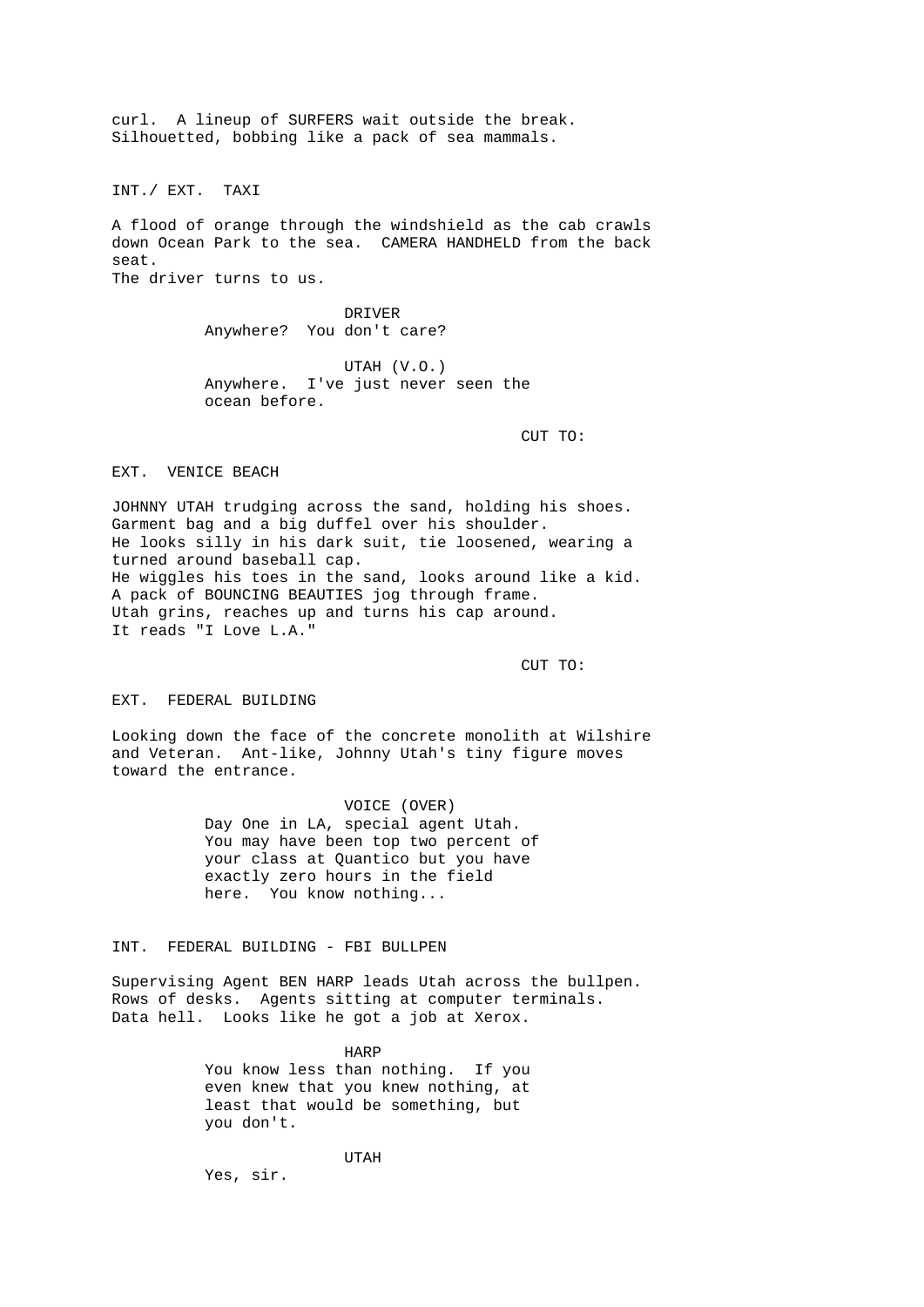Utah is wearing a suit, carrying a briefcase. Harp is mid-thirties, confident of stride, tanned of skin, perfect of hair. GQ. Aggressive.

harpened to the control of the HARP  $\overline{\phantom{a}}$ Eating solid breakfasts, Utah?

UTAH

Sir?

 HARP All the food groups? Avoiding sugar? Caffeine? I see to it that my people maintain cardiovascular fitness. We stay off hard liquor, cigarettes...

 UTAH (poker face) I take the skin off chicken.

Harp glances at him, eyes narrowing. They reach a glassed-in compound of small offices. Harp swings the door open and the other agents look up as Utah enters.

**HARP**  This is us. Bank Robbery. And you're in the bank-robbery capital of the world--

> UTAH 1322 last year in LA county. Up 26 percent from the year before.

# harpened to the control of the HARP  $\overline{\phantom{a}}$

 That's right. And we nailed over a thousand of them. We did it by crunching data. Good crime-scene work, good lab work, good data-base analysis. Nobody had to tackle a car once. You getting the signal, special agent?

 UTAH Zero distortion, sir.

He picks up a donut from someone's desk, a succulent glazed jelly.

 UTAH I love these things.

He looks right at Harp. Takes a big fuck-you bite.

HARP

 You're a real blue-flame special, aren't you, Utah? I don't know why they sent you to LA. Must be an asshole shortage.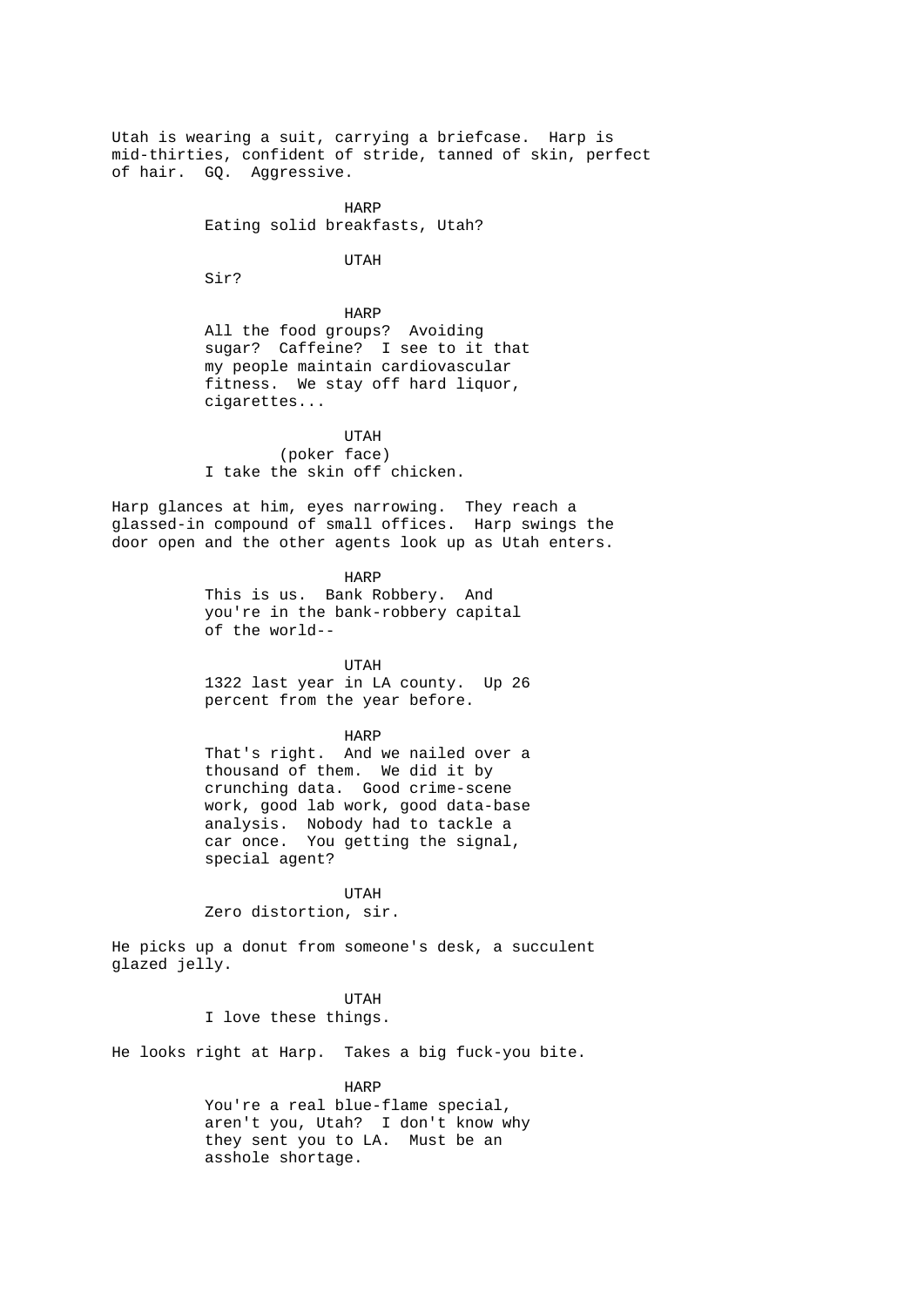UTAH Not so far.

CUT TO:

#### UNDERWATER

A blue field with a pulsing network of rippling lines. VOOM! A figure rockets down INTO FRAME in a curtain of bubbles. A gawky AGENT, in less than stylish FBI trunks, flails around blindfolded looking for bricks at the bottom of a pool.

## INT. GYMNASIUM POOL - DAY

The pool casts wavy distortions upon TWO DOZEN MEN, all grumbling as they stand in line, wearing T-shirts with FBI logos, sweats and sneakers. We hear a splash, and the men shuffle forward.

> PAPPAS (V.O.) The dolls love this baby. It brings them luck when they rub it -- right between their buttons.

CLOSE ON tape measure wrapped around a generous belly. PULL BACK to reveal VETERAN AGENT COREY measuring the ample waist of ANGELO PAPPAS. This 54 year old silver haired Greek stands rubbing his belly like a Zulu chief.

> COREY Angelo, we need a bigger tape.

 PAPPAS Just read the goddamn number.

 COREY Still a 46. Maybe we can cinch it down, wear a girdle--

 PAPPAS Screw you and this holistic fitness crap! At least my arms don't flap in the wind.

Corey secretly squeezes his bicep as... A whistle blows. A broad shouldered MAN wearing an FBI cap barks at the Greek.

> BIG SHOULDERS Okay, Pappas, let's put on the blindfold. Wanna see you retrieve at least two bricks from the bottom.

JOHNNY UTAH enters the pool area in the distance. Says something to one of the agents. Is pointed toward us as-- Corey ties the blindfold and guides Pappas to the edge of the pool.

PAPPAS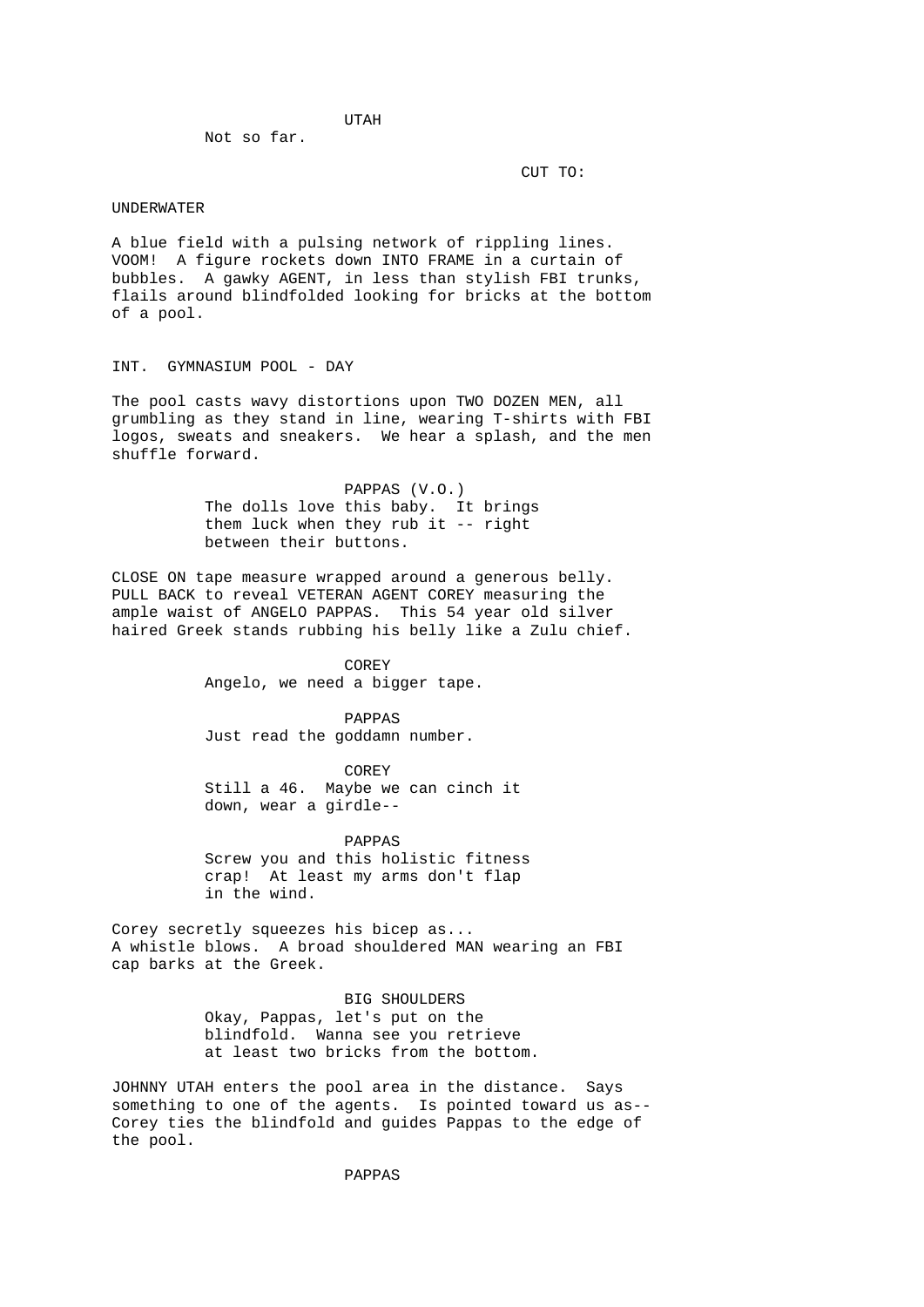I've been in the field 33 years, fired my piece 23 times in the line of duty, and I got no idea what a blind man fetching bricks has gotta do with being a Special Agent!

Johnny has walked up. Pappas, blindfolded, turns directly to Utah as he continues, thinking it's Corey.

## PAPPAS

 Added to which indignity, I got three months left to retirement and they saddle me with some blue-flamer fresh out of Quantico for a partner. Some quarterback punk, Johnny Unitas or something.

 UTAH The shit they pull, huh?

Pappas snorts agreement and cannonballs into the pool. Huge backblast of water. The other agents hoot and holler. Corey swears and wipes off his clipboard. Johnny steps to the edge, looks down. We see the blindfolded Pappas groveling along the bottom. The other agents cheer as Pappas heads for the surface.

> COREY Here he comes. Hold up a fish, he'll take it right outta your hand.

Pappas surfaces in an explosion of spray as he sputters for breath. He grabs the edge and angrily slaps two bricks on the tiles. He rips off the blindfold looks up and frowns.

A HAND ENTERS FRAME to help him up. Pappas takes it and Johnny hauls him on deck.

**COREY** Hey Shamu, this is your guy.

Pappas eyes the new agent warily. Extends his hand.

 PAPPAS Pappas. Angelo Pappas.

 UTAH Punk. Quarterback Punk.

> PAPPAS (grinning) Welcome to Sea World, kid.

INT. SEDAN - DAY

SERIES OF TIGHT SHOTS ECU sweep hand of a dive watch clicks through the seconds.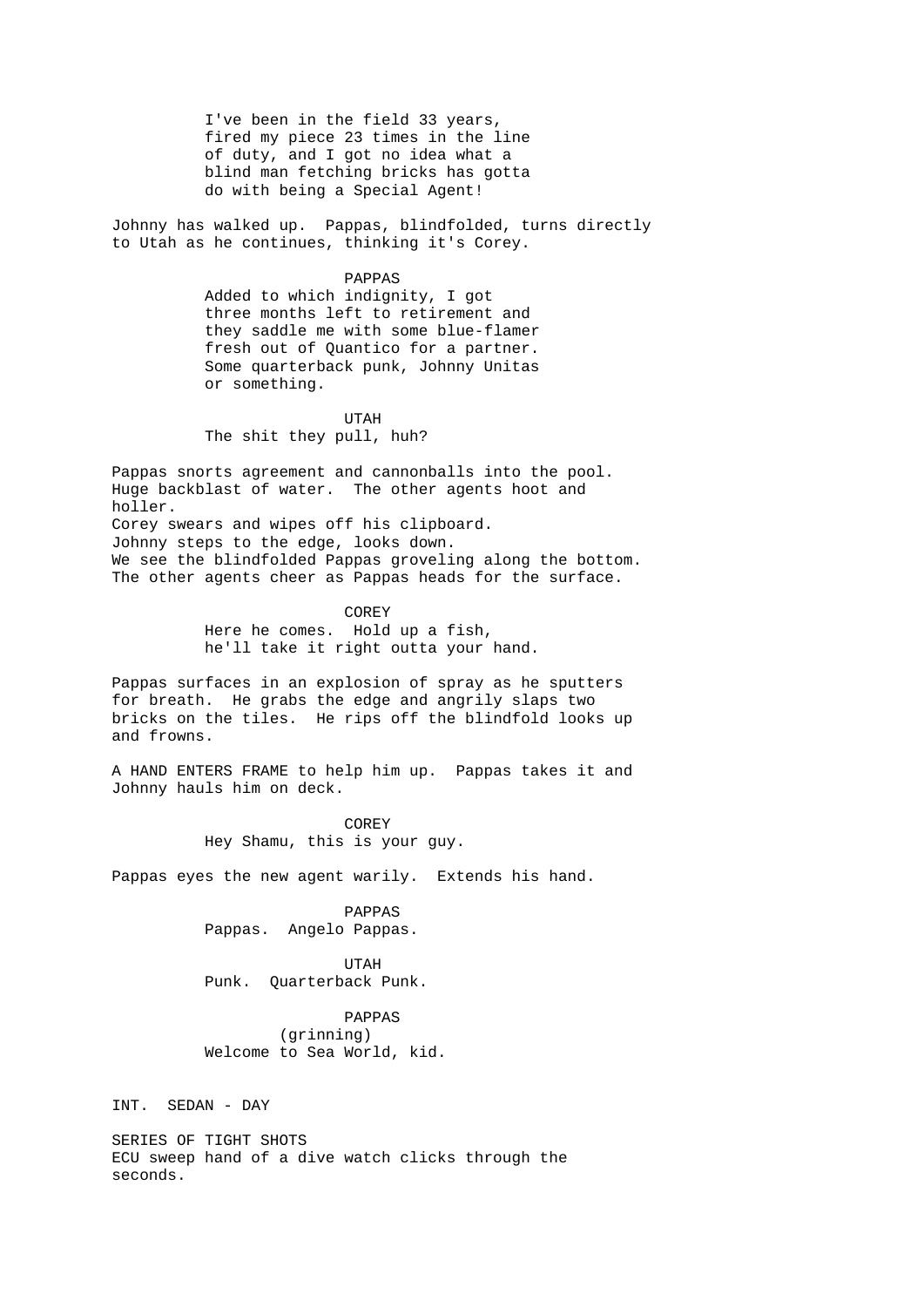Magnum shells are fed into a pump shotgun. Velcro straps of Second Chance body armor are fastened. White gloves are pulled snug over strong hands. A silk tie is straightened. A shotgun slide is cocked. The sweep hand approaches the twelve. A LATEX MASK is pulled over the back of a man's head.

# VOICE The little hand says...

The mask turns into FULL CLOSE-UP. It is RONALD REAGAN.

REAGAN REAGAN ... let's rock and roll.

INT. BANK OF AMERICA

Business as usual. The scene so normal you know something is about to happen. An exiting MAN stuffs bucks into his wallet, reaching for the door which-- SLAMS INWARD. He is hit by a wall of EX-PRESIDENTS.

REAGAN charges in with his buddies RICHARD M. NIXON, LYNDON BAINES JOHNSON and JOHN F. KENNEDY. Reagan throws the poor guy skidding across the floor. Nixon buttstrokes a guard, hard in the nuts, with his 12 gauge. The other guard goes for his holster -- finds himself facing three shotguns and one very large handgun. Reagan sights down the pistol.

> REAGAN Use a gun, go to heaven.

The guard freezes. White and sweaty. Tricky Dick slips up to him and collects the pistol. Kennedy covers the stunned customers. Johnson backs up against the door jam, watching the street, and the sedan idling at the curb.

> REAGAN EVERYBODY FREEZE!! That's right. ALL TELLERS step back from the counter! Hands on heads! MOVE!!

Nixon and Reagan move quickly to the counter as the tellers comply.

REAGAN REAGAN Everybody else on the floor! Do it! On the floor, let's go.

> NIXON SUCK LINOLEUM, BITCH!! You got earwax?!

Nixon grabs a stunned woman by the arm and hurls her to the floor. She lands hard. Everyone is on the deck by now. The Presidents move fast.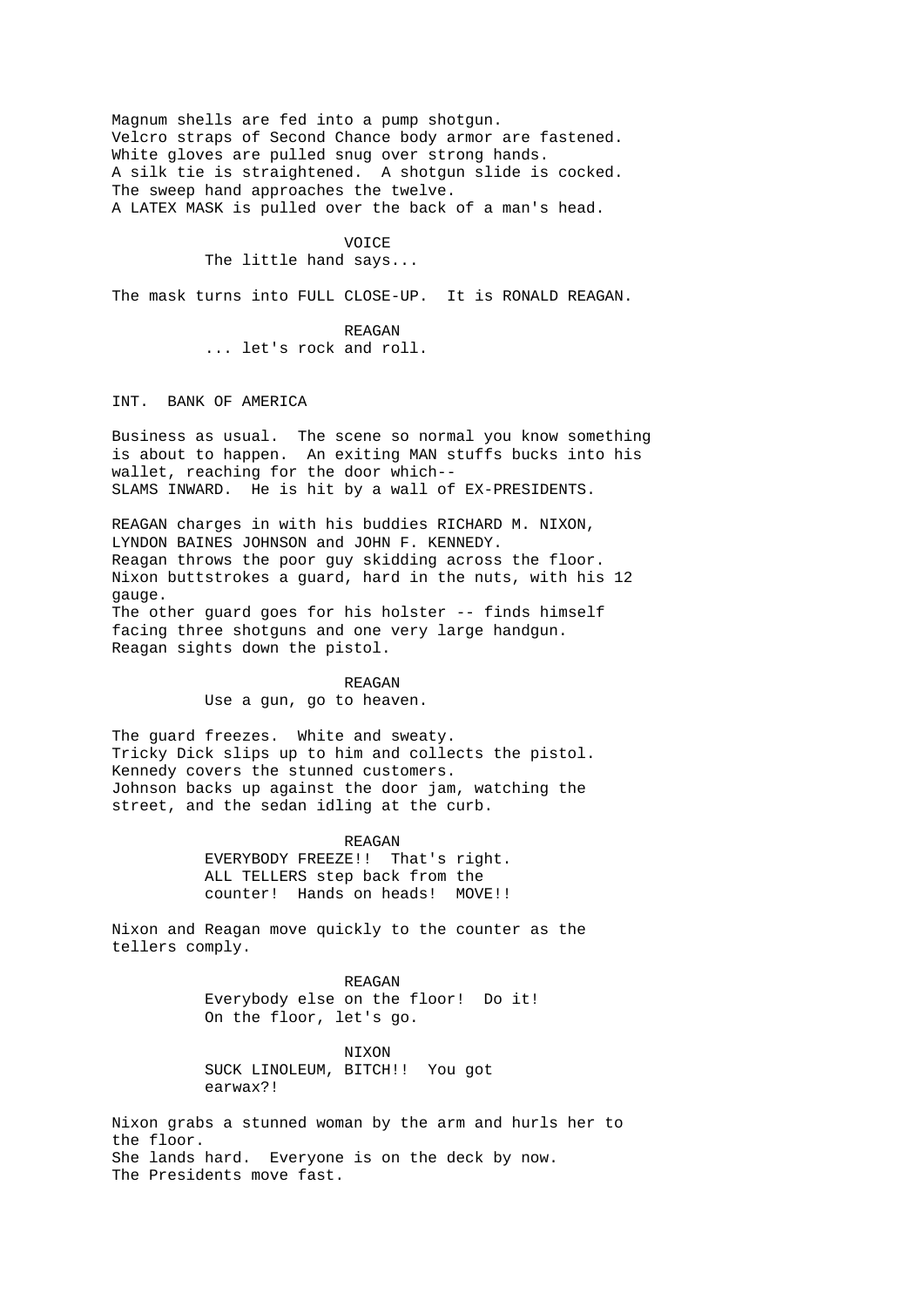Reagan leaps onto the counter. Stands up where he can see all. Nixon hurdles to tellers' side and they start moving down the line together. Reagan controlling the room as Nixon quickly empties the tellers' cash drawers into the sack. His hands move like lightning.

> REAGAN Just stay cool. Everybody stay cool. Heads down. Eyes down. The money's insured--

TIGHT ON -- MONEY flying into the sack.

 REAGAN -- it's not worth dying for. Another 45 seconds of your time. That's all. Then -- Whoa, Tricky Dick!

Nixon pulls a pack of twenties back out of the bag and tosses it to the BANK MANAGER. Who reflexively catches it. Then drops it like a hot-potato just before-- It EXPLODES into a cloud of blue ink. The manager is dyed  $h \ln e$ Burnt money showers on the terrified customers.

LBJ looks at his watch and WHISTLES. The bandits sprint for the front doors. Kennedy exits first, followed by Reagan. LBJ pauses under the surveillance camera, drops his trousers and MOONS. Thank you is written across his white butt.

BLACK AND WHITE VIDEO MONITOR--

High angle, distorted wide shot. LBJ hoists his pants and splits, followed out by Nixon, who exits backward with the famous double peace-sign held high overhead.

IMAGE FREEZES. Victorious Nixon, grainy... something from a time warp. The image SUDDENLY GOES INTO HIGH-SPEED REVERSE. The bank robbery sequence zips backward.

> PAPPAS (V.O.) Twenty-seven banks in three years. In and out in 90 seconds. Nobody ever gets shot. We're talking solid professionals.

WE ARE IN--

INT. BANK CRIME SCENE - LATER

UTAH & PAPPAS are watching a monitor in the glassed-in office. The robbery REPLAYS on grainy BLACK & WHITE videotape. The bandits barge in, raise shotguns and order everybody to the floor.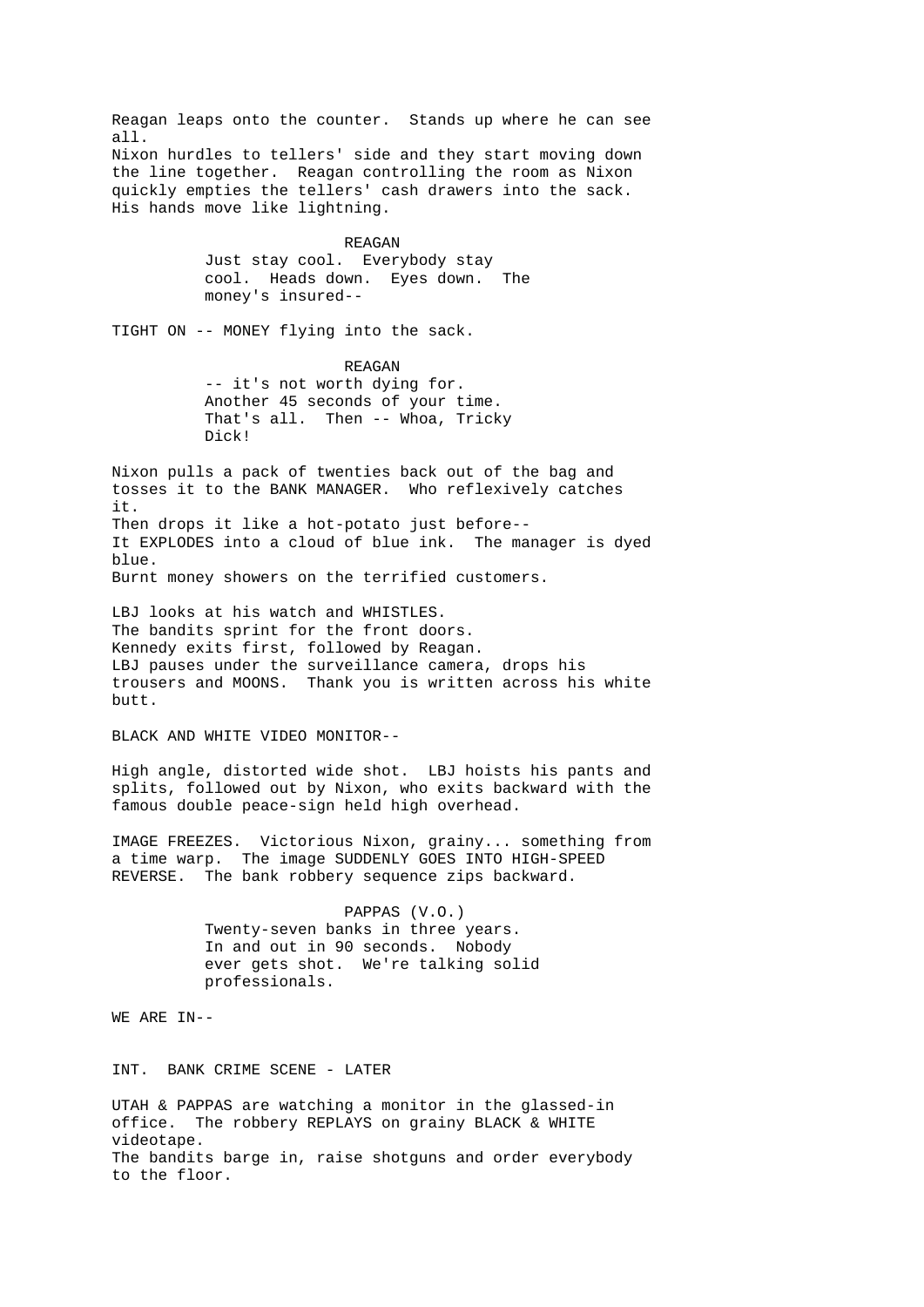UTAH Good move.

> PAPPAS Yeah, they control the room well. Stick strictly to the cash drawers.

VIDEO TAPE -- Utah is reverse-scanning. The bandits walk BACKWARD into the bank. The explosion of blue ink is sucked back into the pack of money, then leaps back into President Nixon's hand.

 UTAH They don't go for the vault?

 PAPPAS Never go for the vault. They never get greedy.

 UTAH Smart. You burn time in the vault.

> PAPPAS Reagan usually drives. Stolen switch car, they leave it running at the curb, looks parked from a distance. When they run, they dump the vehicle and vanish. And I mean vanish.

Utah stops the video, now FAST-FORWARDING it, stopping where President Nixon separates the exploding "dye pack" planted with the money, before he tosses it aside.

 UTAH Surgical. Look at them separate the dye packs. Dick and Ronny know their jobs.

> PAPPAS The Ex-Presidents are the best I've seen, kid.

Outside the windowed partition POLICE OFFICERS interview frightened customers. Hotshot agents MUNOZ and COLE enter from the main floor of the bank. Think they're very slick.

> MUNOZ Anytime you two are finished jerking off watching MTV I need to get a look at that tape.

 COLE (sloppy grin) Hey, Pappas, you tell the kid your theory on the Presidents?

 PAPPAS Just take the tape, Cole.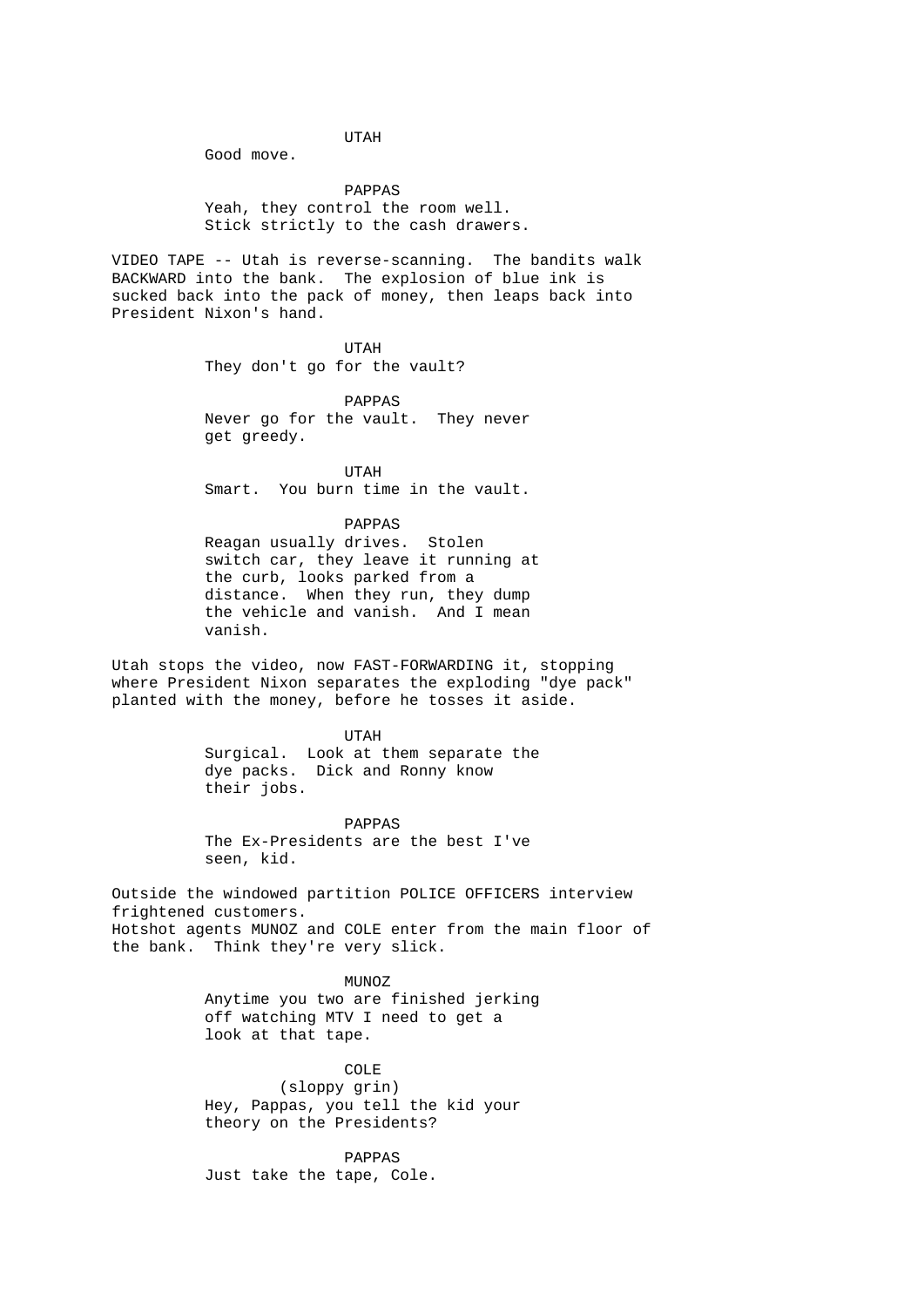Now Munoz starts to smile. MUNOZ Hang ten, Pappas, like totally rad... (to Utah) I gotta tell ya, the department loves it. UTAH What's he talking about, Angelo? Harp raps glass. Cole and Munoz look sharp. Harp enters addressing Pappas and Utah. harpened to the HARP HARP They found the drop car up on Mulholland. I want you two to go work it. PAPPAS What? Now I'm working the drop car? Who's handling the scene here? HARP Cole and Munoz. I'm uh... letting them run with the ball for a while. Cole and Munoz gloat. PAPPAS Cole and Munoz? I been on this case for two years. HARP (zeroing in on Pappas) That's the point, isn't it? PAPPAS Yeah, I get it. Time to play let's dick the old guys, huh, Harp? harpened to the control of the HARP  $\overline{\phantom{a}}$  Supervising Special Agent, Harp. Now I want you to go work the drop car, okay, Angelo? Okay? The Greek rises like a proud bull. PAPPAS Sure. No problem. How about your office? Your office need vacuuming? We could do that too. Pappas and Utah move toward the door. It's a tight squeeze as they pass Cole and Munoz. Especially Pappas. PAPPAS

Excuse me.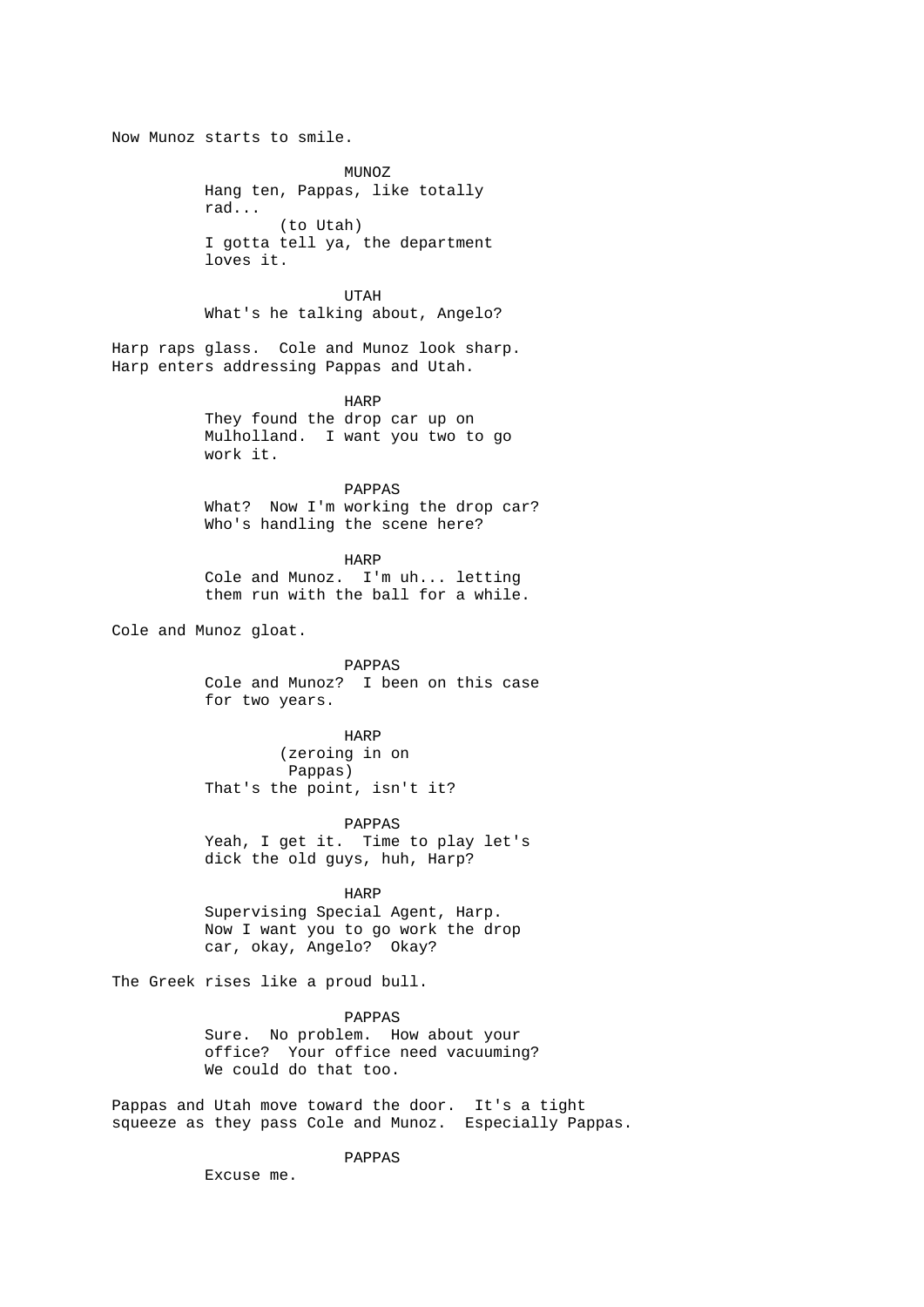Read as fuck you.

EXT. MULHOLLAND SCENIC TURNOUT - NIGHT

The diamond field of LA glitters below. The small parking area off Mulholland is filled with squad cars. Red and blue disco. A flock of UNIFORMS milling about a non-descript CHEVY.

INT. SEDAN FRONT SEAT

FLASHLIGHT BEAM prowls the interior, stopping on a small printed card, folded like a pup tent, left upon the bench seat. It reads "Sanitized For Your Protection."

> PAPPAS Cute huh? They love to fuck with us.

UTAH & PAPPAS pull their heads out of the sedan. Forensic expert, HALSEY, stands behind them.

> PAPPAS Don't tell me, let me guess. The switch-car was stolen this morning... (Halsey is nodding his head) They vacuumed and 409'd the interior, did the windows, emptied the ashtrays...

 HALSEY Yeah, the usual drill.

Utah pulls on a rubber glove and lifts the card off the seat. Studies it. Talks to Halsey like Halsey's the one that just out of Quantico, not Utah.

> UTAH Could've taken their gloves off before setting that card. Laser it for prints. Maybe held it to his teeth -- check the edges for saliva. (a beat) Today was a scorcher. This Chevy doesn't have air conditioning...

 HALSEY Sweat secretions in the seatbacks?

 PAPPAS You through, Mr. Wizard? Let me know if you find Jimmy Hoffa under the seat while you're at it. (looks at his watch) Hell, it's only 7:30. The night's still young... you can solve this case and start on another one.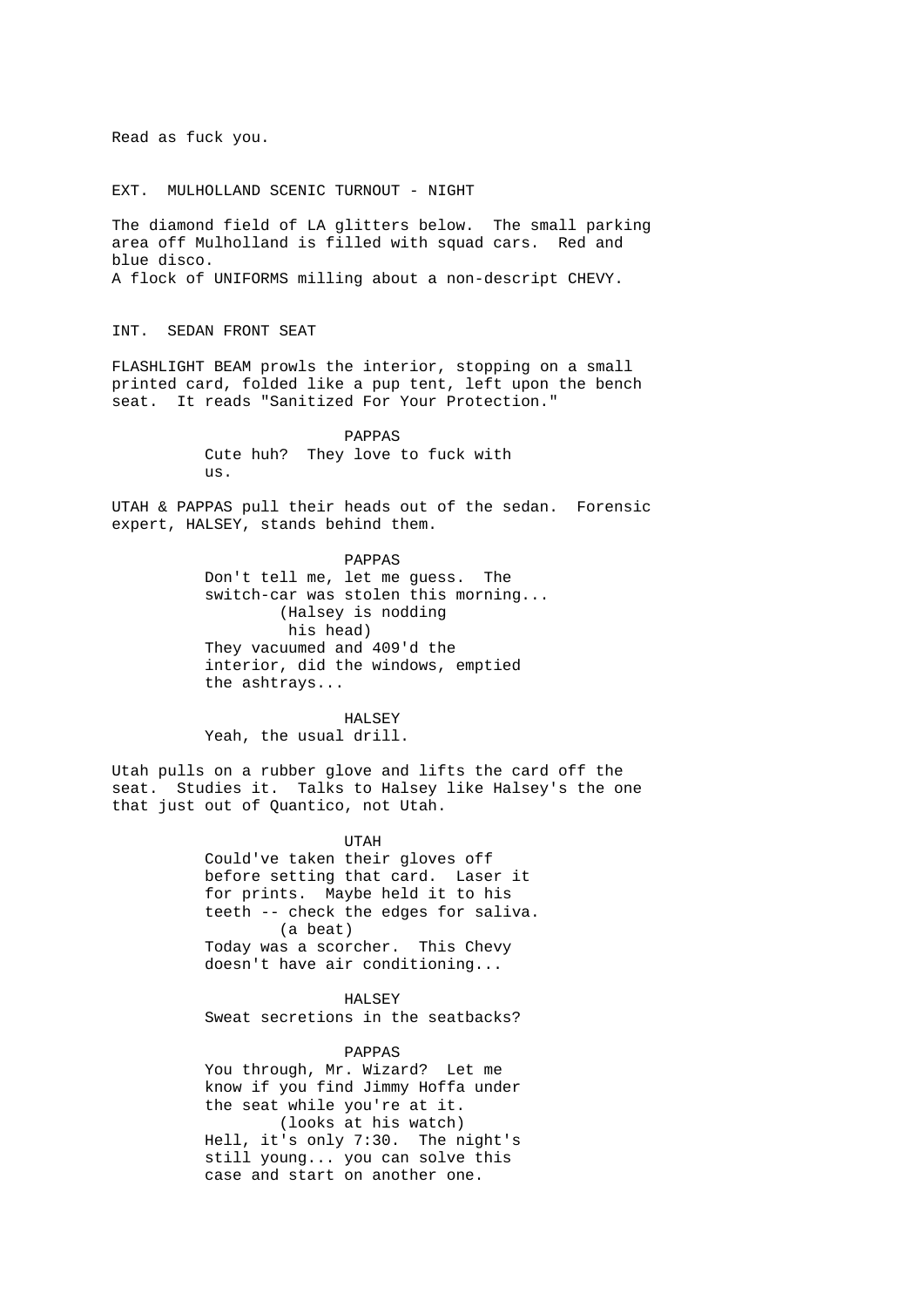UTAH Well, what're your ideas on these guys?

> PAPPAS Forget about it, kid. They're ghosts. Let the goddamn yuppie Mormon affirmative action assholes handle it. See I'm almost 55... so I must be senile, right? They better get me out before I start pissing myself in public. Drooling. It would look bad for the Bureau, right?

> UTAH So you're gonna coast to retirement, when you could nail these guys and go out with come dignity.

 PAPPAS You watch your fucking mouth! (pounds his chest) Mr. Hoover himself pinned the Seal of Honor right here!

The two men glare at each other. Utah looks away.

UTAH

Sorry.

 PAPPAS Yeah. That was thirty years ago anyway. (stares out at the bright horizon) L.A.'s changed a lot since then. The air got dirty and the sex got clean. (after a beat) So you want to nail the Ex- Presidents? Be a big hero?

 UTAH Yeah. What's your theory?

> PAPPAS The fucking punks are surfers.

CUT TO:

GRAINY BLACK & WHITE VIDEO WITH TIME CODE

Ex-Presidents charge into bank, raise shotguns. Image STOPS, then FAST-FORWARDS to the end. WE ARE IN--

INT. FEDERAL BUILDING - BULLPEN - NIGHT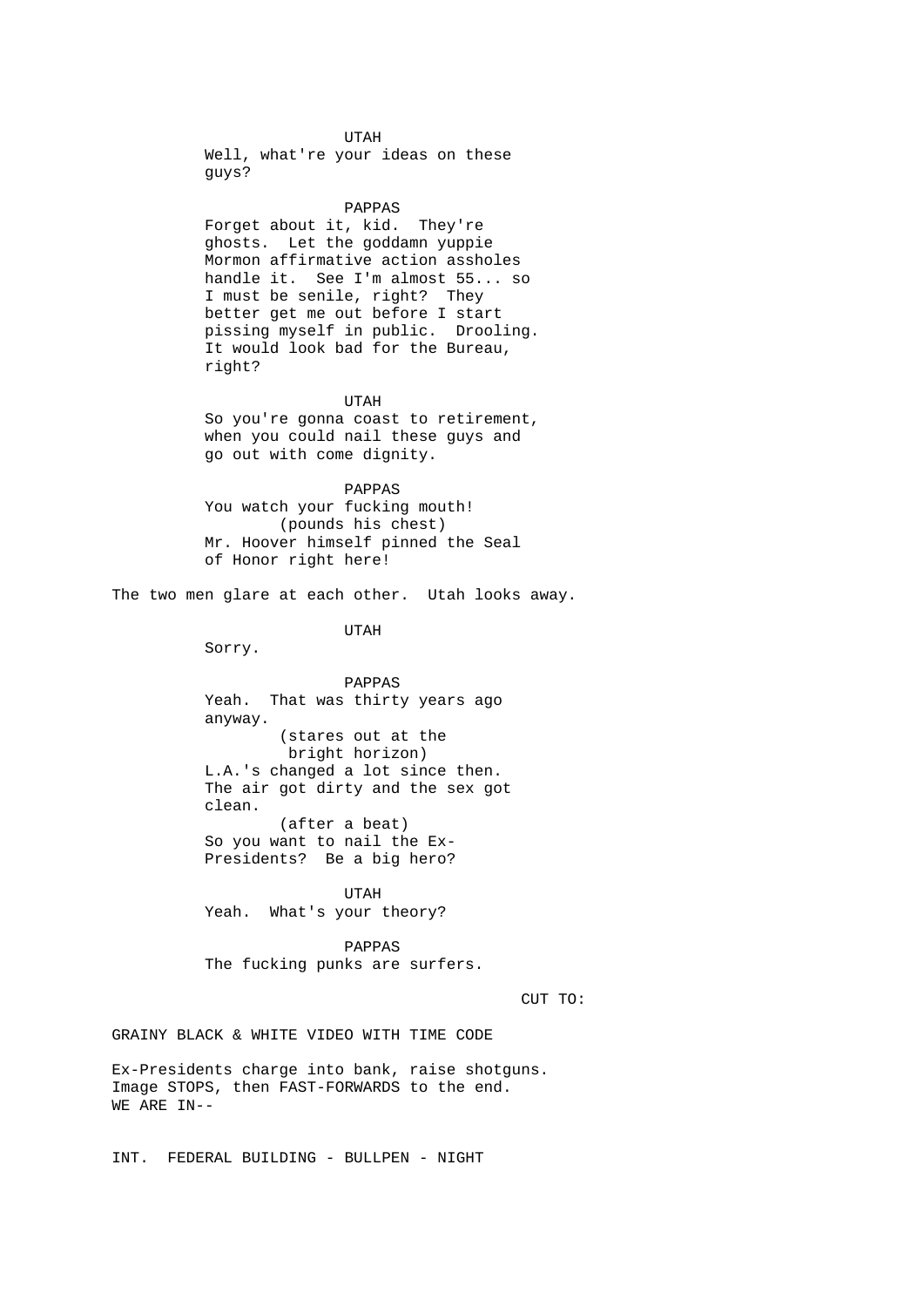Dark, lit by the TV at the far end of the bullpen. PAPPAS and UTAH sit in front of the flickering Sony in the big empty room. Angelo punches a button on the VCR.

ON THE SCREEN--

LBJ turns his back to the fish-eye lens, drops trousers and moons the camera. Thank you. Angelo FREEZES on LBJ'S butt.

> PAPPAS I'm tellin' ya, kid, it's in our face. Lookit the tan on this guy.

The young agent looks forward. Stares at the white inscribed butt bracketed by deep bronze tan lines.

 UTAH Oh well he must be a surfer.

PAPPAS

 Shutup, you might learn somethin' you're not careful... So last year Nixon scuffs a counter going over. There was a soil sample. Non specific mud traces of asphalt, oils, blah, blah... sand and... carnuba wax. So I became a wax expert. There's 80 some uses for this stuff, something like five hundred products.

He tosses Utah a ream of computer printout. Utah scans lists of brand names.

> UTAH Candle wax. Car wax. Mustache wax? Could be anything. Guy's waxing his mustache at the beach. Gets sand in it. Wipes it off with a shoe. Shoe scuffs the counter.

 PAPPAS The lab made three possible matches, this was one of 'em.

Pappas opens his desk drawer, takes something out and throws it to Johnny. A pastel blue hockey puck wrapped in cellophane. A block of "Mr. Zog's Sex Wax".

 UTAH (reading) Sex wax? You're not into kinky shit, are you Angelo?

> PAPPAS Surfers use it on their boards. They rub sand into it for traction.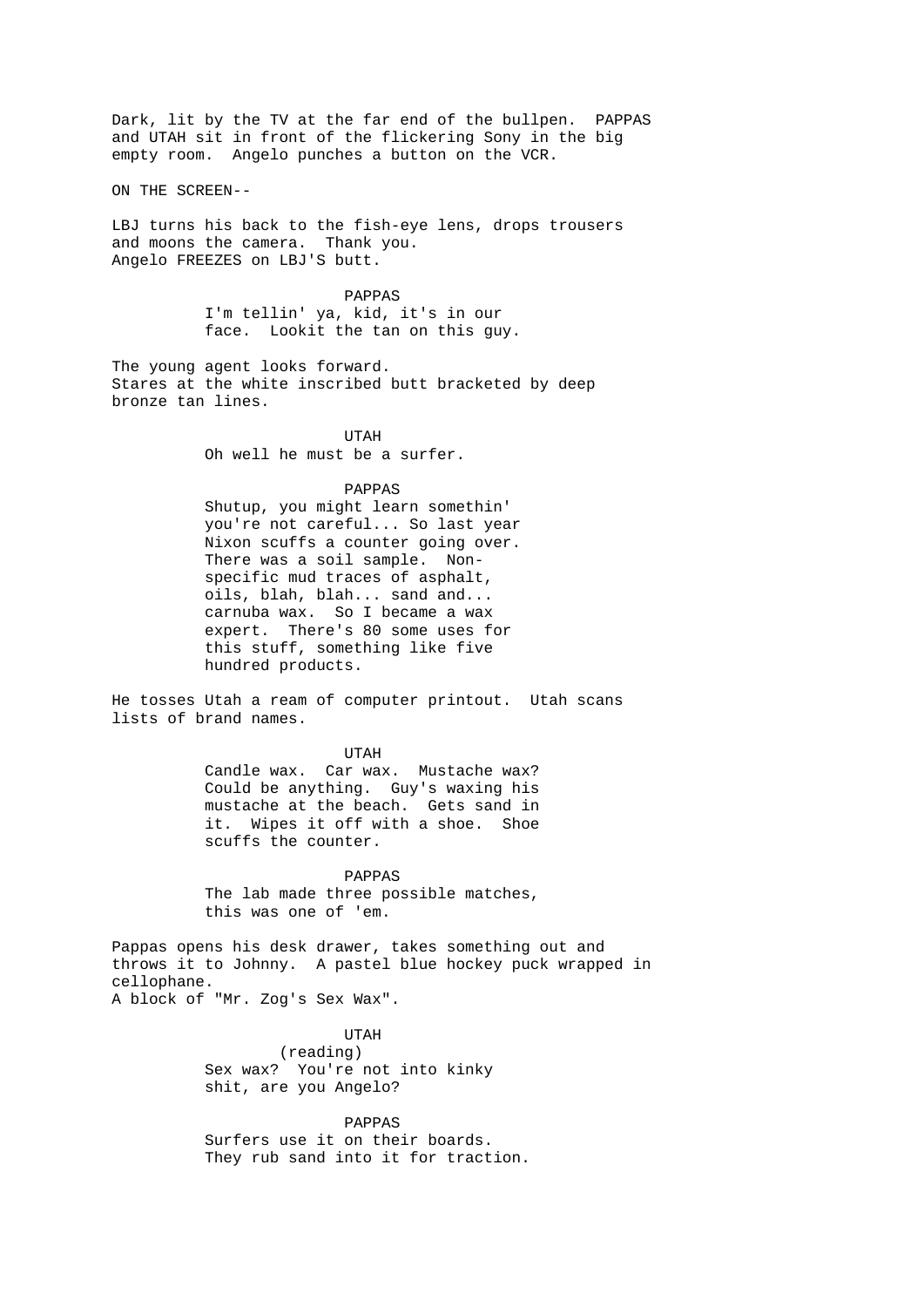UTAH Thanks for the tip. I needed this knowledge. Pappas shoves a thick file folder toward Utah. PAPPAS Now lookit the dates on the robberies. This is strictly a summer job for these guys. Johnny leafs through it. UTAH ... Four months. June to October. Mmmm...same the year before. PAPPAS Another month and we don't see 'em again 'til next summer. Utah stares at Angelo as it dawns. Grins suddenly. UTAH They're traveling the rest of the year on the money, going where the waves are... Pappas starts to smile. Suddenly, he jumps up onto his desk, gets down in a speed-crouch, arms extended. PAPPAS (to one and all) The Ex-Presidents rip off banks to finance their endless summer! Johnny watches, grinning. The night security GUARD walks in. Utah turns to the guard, shrugs. UTAH I think he needs a vacation. The guard nods understanding. CUT TO: INT. SURFSHOP - MALIBU PIER - DAY Long stack-up rack of gleaming SURFBOARDS. A HAND reaches in, pulling out a board from the middle of the deck. JOHNNY UTAH hefts it. Sights along it. Trying to look familiar with alien equipment. Behind him is a whip-thin 15 YEAR OLD SALESMAN. Nut-brown with platinum hair, jammed day-glo shorts, sleeveless T-shirt, unlaced Ugboots.

15 Highest performance, very kind. If you want to get aggro, man, this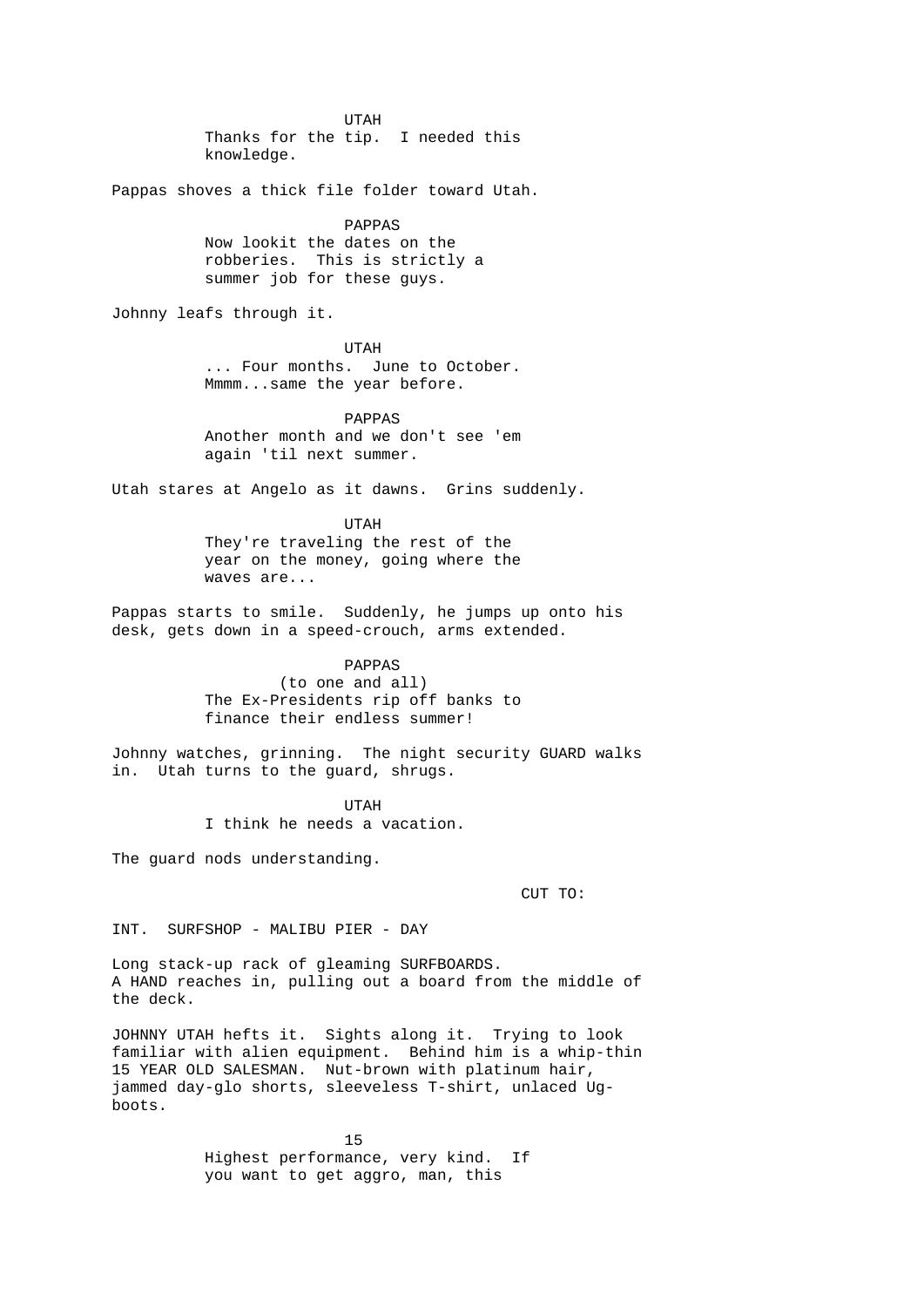stick can handle your best rage. Where you surf? UTAH I don't. 15 Whoa!! Back up! This's a 5'6" tri fin squash-tail thruster. You'd eat major shit on this, dude. ACROSS THE ROOM we see Pappas trying on purple wraparound sunglasses. The salespunk pulls down a wide board with a garish firebird paint scheme. Like a lowrider flame-job. The logo reads "Dance with the Universe." 15 Here, you need a rhino chaser like this one to learn on. Good board. I mean for a pig board. Utah hefts the board. Scowls. Hates anything he's not great at. PAPPAS sets his purchases on a counter: the glasses, some plutonium-pink shorts, T-shirts, sun-block. The GIRL behind the counter is sixteen, barely contained in a macrame bikini-top and "Dolphin" shorts. Angelo picks up a package of Sex Wax from a rack. Sniffs it. PAPPAS (reading the label) "Best for your stick", huh? This might not be enough. I better get two. The girl stifles a grin. Thinks he's cute. At the other end of the counter, 15 is ringing up Utah's board. 15 Hey, man, guys your age learning to surf, it's cool, there's nothing wrong with it. UTAH I'm twenty-five. 15 See that's what I'm saying, it's never too late. Utah picks up the board and moves to leave. <u>15</u> Hope you stay with it. Surfin's

 the source. It'll change your life. Swear to God.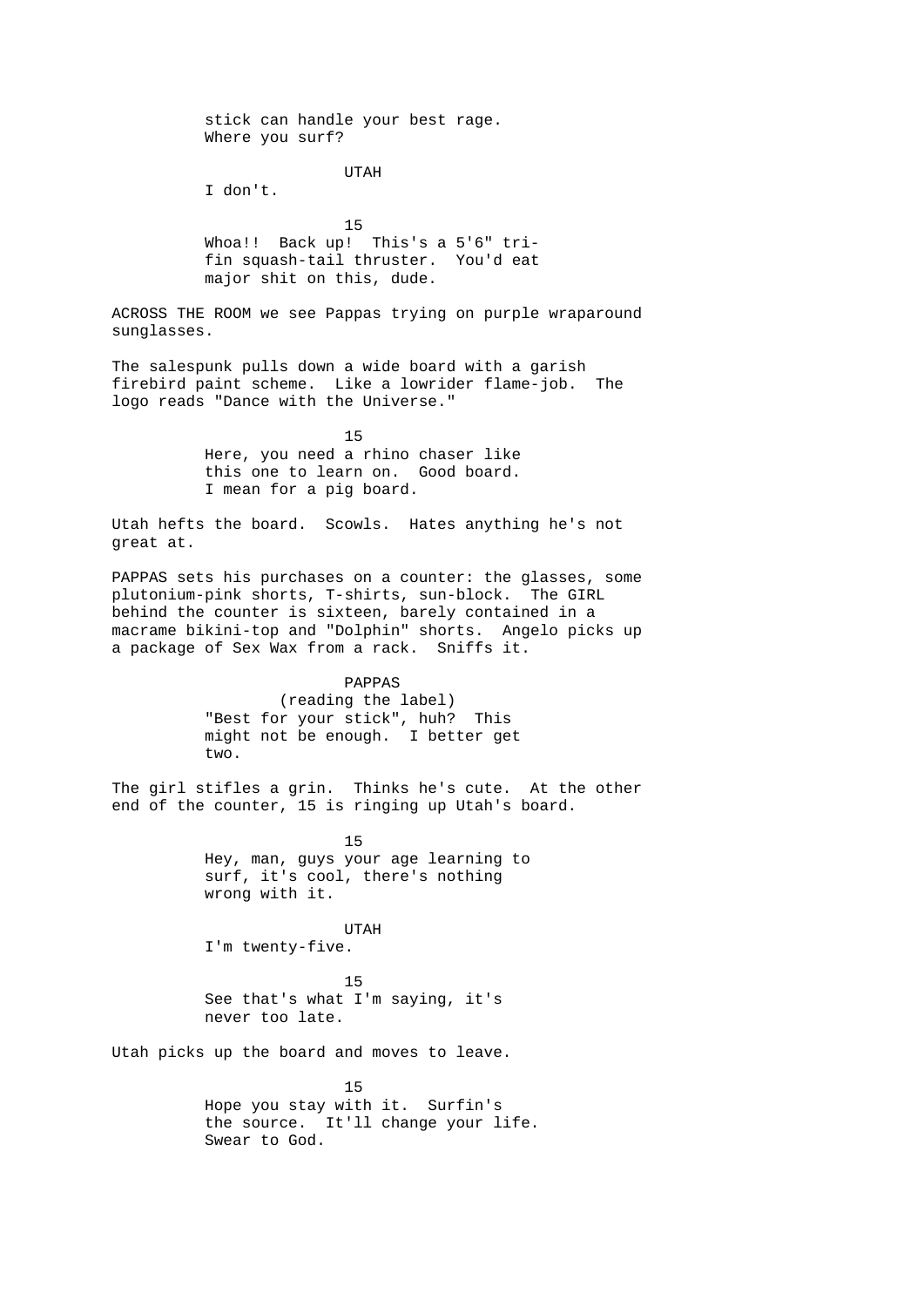EXT. MALIBU PIER - DAY

Utah and Pappas walking back to the car. Two FBI agents in suits and ties walking with a day-glo orange surfboard. Surreal image. The ocean shimmers in B.G.

> PAPPAS Johnny, it's the only way.

 UTAH Why can't I just walk around with this thing under my arm and act stoned? Ask a few questions.

Angelo stops at the railing, points toward the ocean.

 PAPPAS Look. Look at them out there.

LONG LENS on packs of surfers sitting outside. Bobbing slowly. Hunched like sea birds. Waiting for an unseen sign. Disappearing and reappearing beyond the break.

PAPPAS

 They're like some kind of tribe. Got their own language. You can't just walk up to these guys. You've got to get out there. Learn some moves. Get into their head. Pick up the speech.

 UTAH Angelo, this stuff is for little rubber people who don't shave yet.

 PAPPAS It's all balance, right? And coordination. How hard can it be?

CUT TO:

EXT. SURFRIDER BEACH - DAY

WHAAAAAM! Johnny is CLOBBERED by a wave. He's flipped off his board and hits the water face-first as the wave crashes over him. Other surfers steer clear.

PAPPAS lounges in a beach chair in his plutonium pink shorts, purple Vuarnet's and a T-shirt emblazoned with "Surf This" across the chest. A picnic basket sits close at hand. He winces at Utah's wipeout. Shouts from his beach chair.

> PAPPAS I think you gotta hit them straight on!

 UTAH (out of breath) Got it...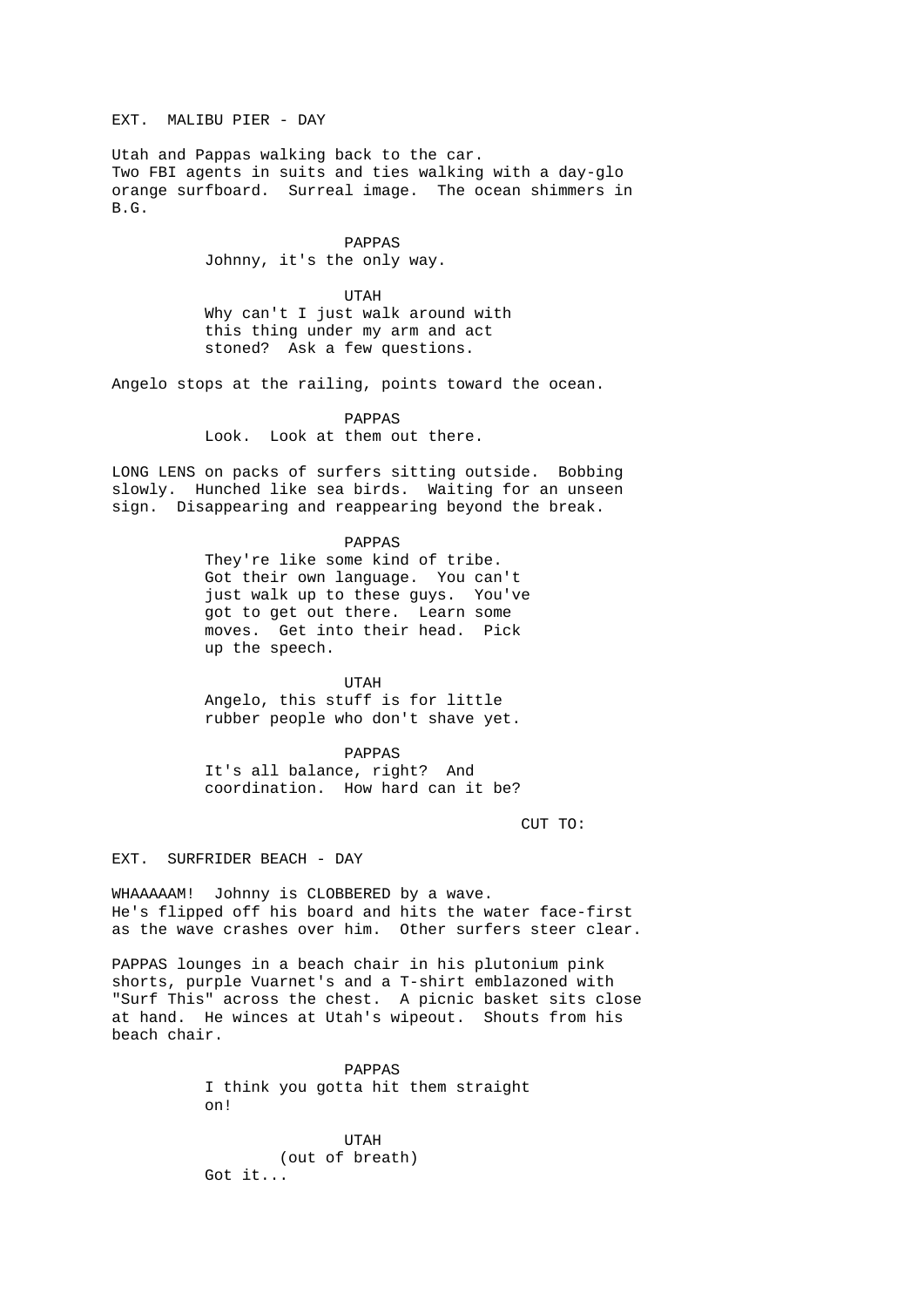UTAH holds the tip steady, gouges the face of a wave and squirts out the other side. Another wave rises and Utah glides up over the hump. He clears the swell and the ocean suddenly smooths out like a giant lake. Triumphant over having made the lineup, he sits up on the board, and falls over.

PAPPAS slices a green apple, some feta cheese and eats off the knife.

UTAH climbs back on his board. WHISTLES and HOOTS sound as SURFERS spot a new swell. Utah watches as the regulars start catching rides. Suddenly he feels like a lost dog on a busy freeway. A young LOCAL in a neon wetsuit slashes past him, inches away.

 LOCAL Outta the way, you dick!

Another, shredding viciously, is blasting toward him.

 LOCAL 2 Move it, kook!

Johnny paddles rapidly, ducks under. Sees another, bigger wave coming. Pissed off... at himself, at the downy-cheeked hotshots, at the frustration, he turns his board around and starts paddling hard. He somehow gets the soles of his feet in contact with the top of the board, then struggles up. He's standing - sort of. Arms pinwheeling, he topples in a nasty crash... Right in front of a SHAVED-HEAD SURFER on full afterburner.

Johnny vanishes in an explosion of spray. His board SHOOTS OUT. It SMASHES SIDEWAYS INTO RAZORHEAD. The guy does an ugly endo. Utah comes up GASPING for air, arms flailing. His board, floating a few feet away, tugging at his ankle. He drapes his torso across the board and pants for breath. Razorhead, already back on his board, paddles over. Points to a small dent in the fiberglass.

> RAZORHEAD You dinged my board, kook!!

Utah looks up in apology as-- A CRUSHING RIGHT HOOK SMACKS HIS FACE! Knocks him under. Razorhead pulls a KNIFE from a sheath held by a thong around his neck. As Johnny surfaces, Razorhead slashes in a vicious arc-- Severing Utah's leash, close to the board. His flame-job surfboard bobs away.

RAZORHEAD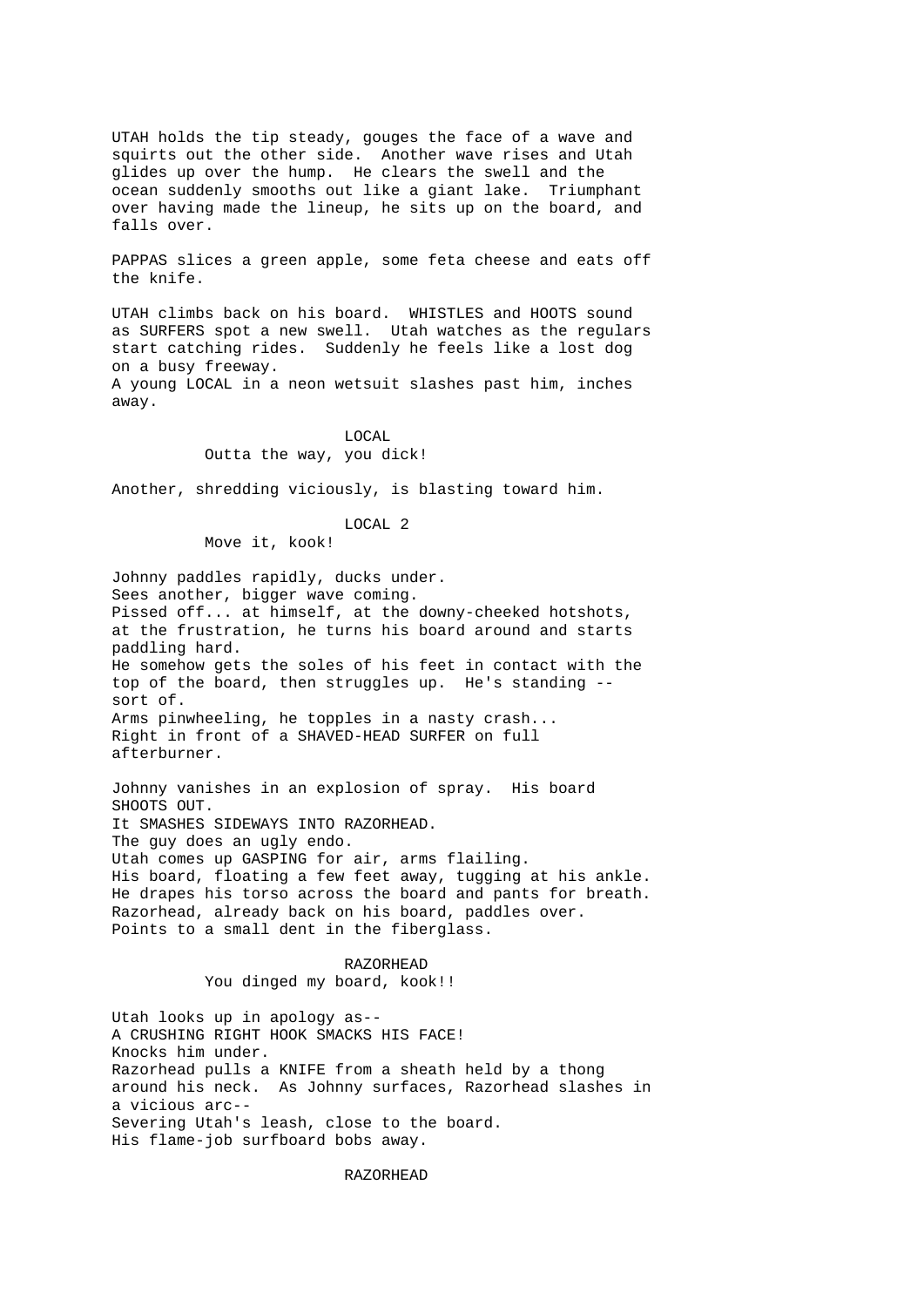### Politeness counts, ASSHOLE!

The surf punk plunges under a wave, disappearing.

 UTAH Goddamn son-of-a--

Before Utah can finish, another wave engulfs him and he tumbles to shore, Razorhead nowhere to be seen.

ON PAPPAS as Johnny's flame-job board washes in at his feet. He calmly picks it up as Utah staggers INTO FRAME out of the knee-deep whitewash. Johnny rubs his jaw. Spits blood.

> PAPPAS Kid, maybe this ain't your sport.

Utah grabs the board out of Pappas' hands and stalks off across the beach.

## INT. UTAH'S BEDROOM - NIGHT

Johnny dead asleep. Silence. Then BRRRRR!! He jacknifes up like he just took 20,000 volts. His eyes read panic. He rolls up, legs scissor against tangled sheets and he collapses over empty boxes. He stumbles like a blind man through the mess until he finds-- A tiny Indianapolis Colts FOOTBALL HELMET with a digital clock for eyes. 5:00 a.m. Johnny emits a drawn out groan.

### EXT. OCEAN - DAWN

Deafening BOOM as a monster wave CRASHES below a sky the color of slate. A distant Pacific storm has brought the swell. 10 foot faces. Glassy, green walls the size of houses beckoning from beyond the soup.

A lone FIGURE bobbing out beyond the break. The surfer disappears behind the swell. Then REAPPEARS, grinning across the smooth offshore barrel.

UTAH wearing a wetsuit stands beside his surfboard, craning forward to get a better look. The surfer is a WOMAN. She moves with liquid grace, in perfect harmony with the sea, long hair flying out behind her. She undulates like a dancer. Dipping, carving, slicing, making it look sooooo easy. Johnny shakes his head. Oh man, if she can do it...

UTAH

Fuck it.

He stands, grabs his board and heads out into the icy foam.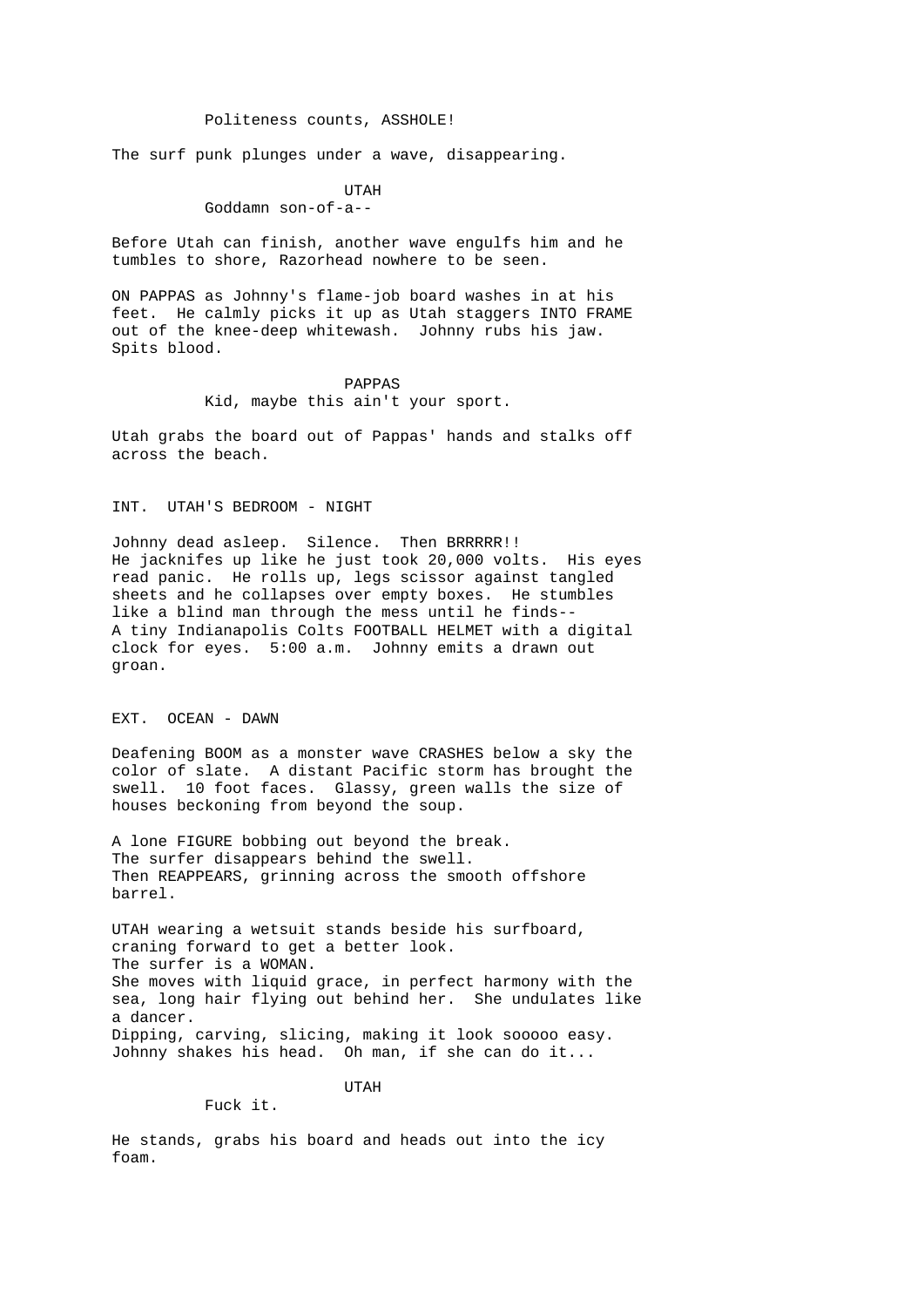OCEAN BREAK A horizon of whitecaps churn behind him. He lies on his board, rising and dropping with the swell. So far so good. He spots a wave. A fluid gray-green house rising, forever rising. Utah turns. Paddles. The house catching him, lifting him high upon its roof.

Utah is committed. He gets to his feet as his board slices along the lip. He peers over the falls, down the face -- holy shit! -- it looks like Niagara. He loses balance and spirals airborne, falling bullseye into the IMPACT ZONE. The entire force of the wave crashing upon him, plunging him down into the--

WASHING MACHINE (UNDERWATER)

where he SPINS like a whirling dervish, LASHED to a slamdancing surfboard at the mercy of God. He is held prisoner in a grey-green churning nightmare, like a six-ton pit bull has him by the neck, shaking him. He looks around. Can't tell up from down. WHAM! His head slams into the bottom -- rocks and sand. Stunned, he struggles toward the light, finally bursting to the--

### SURFACE. Gasping for breath.

The good news is he's breathing, the bad news is he's surfaced in the impact zone. Another wave crashes down, stuffing him back into the washing machine. Leaving no sign of life in the white froth. The orangeade surfboard launches high into the sky, spinning like a misfiring Trident missile, trailing its broken leash like a kite tail.

IN THE WASHING MACHINE, Utah tumbles in a cold green hell. His chest is convulsing, needing air now. Suddenly a FIGURE lunges down INTO FRAME. A hand snatches a fistful of his hair and yanks him toward--

THE SURFACE. The WOMAN SURFER bursts through the foam. Grabs her board for leverage. Hauls Utah's head above the water with one strong arm. He is choking, coughing, slapping fatigued arms against the surf, panic registering in his movements.

> WOMAN SURFER (yelling above the roar) Swim, goddammit! Come on! Move  $i + 1$

The woman gets her board under one of his arms for support and sidekicks fiercely into the wave, holding him in a painful grip. With powerful strokes, she helps Utah make it to calmer water outside the break. The big waves, just forming up, lift them and drop them as they pass. Muted thunder when the waves hit the beach. She drags him half onto her surfboard. Practically slamming his face into the board.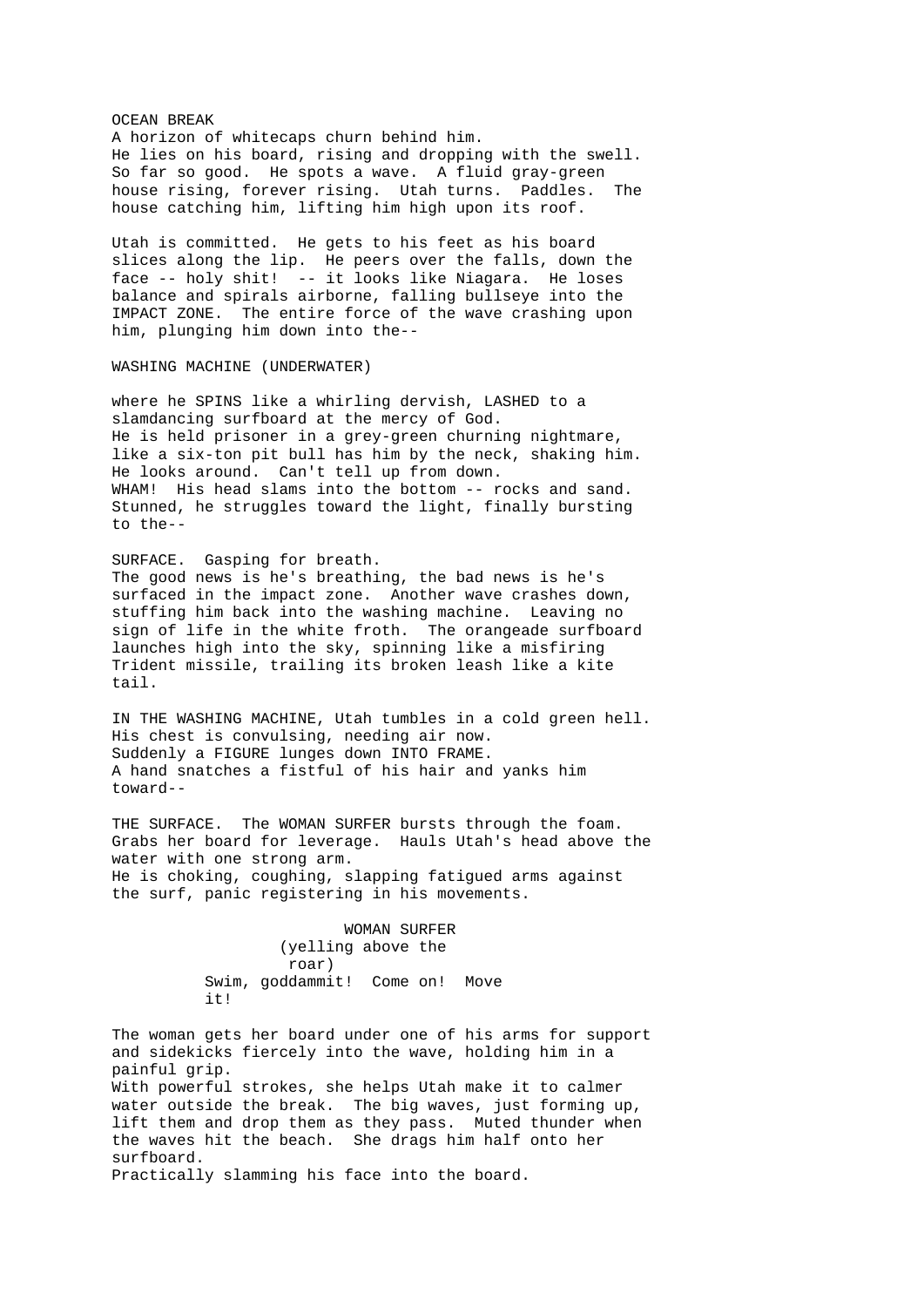He's coughing out saltwater.

ON THE WOMAN, our first good look at her. She is EXQUISITE. Hair slicked tight to her highcheekboned face, she looks sleek and feral, with eyes that burn bright. Especially when she's pissed.

> WOMAN Look crazy son of a bitch! You wanna commit suicide, you do it someplace else!

She undoes her leash and swims rapidly off, returning in a few seconds with Johnny's board. He takes it from her and flops over it, still coughing. Wipes at the salt-snot running out of his nose. There is a cut over his eye from when he re-arranged the rocks on the bottom.

> WOMAN Look at this pig-board piece-a-shit. It's still got the price tag on it, for Chrissakes. What'd you do, buy it yesterday? You've got no business out here whatsoever.

Still gagging and gasping, Johnny manages a goofy grin.

 UTAH Well, I saw you and--

 WOMAN Yeah, you saw me and you figured that if a mere girl can do it, a big strong stud like you shouldn't have any problem. Right?! Well you figured wrong, dork!

She yanks her board around and strokes powerfully away from him.

 UTAH Hey! Uh, how do I get back in?

> WOMAN (without turning) Carefully, tough guy. Very carefully.

 UTAH (yelling now) My name's Johnny Utah!

WOMAN

Who cares!

 UTAH I'm telling you so when you look back on this moment, you can think... there was this guy named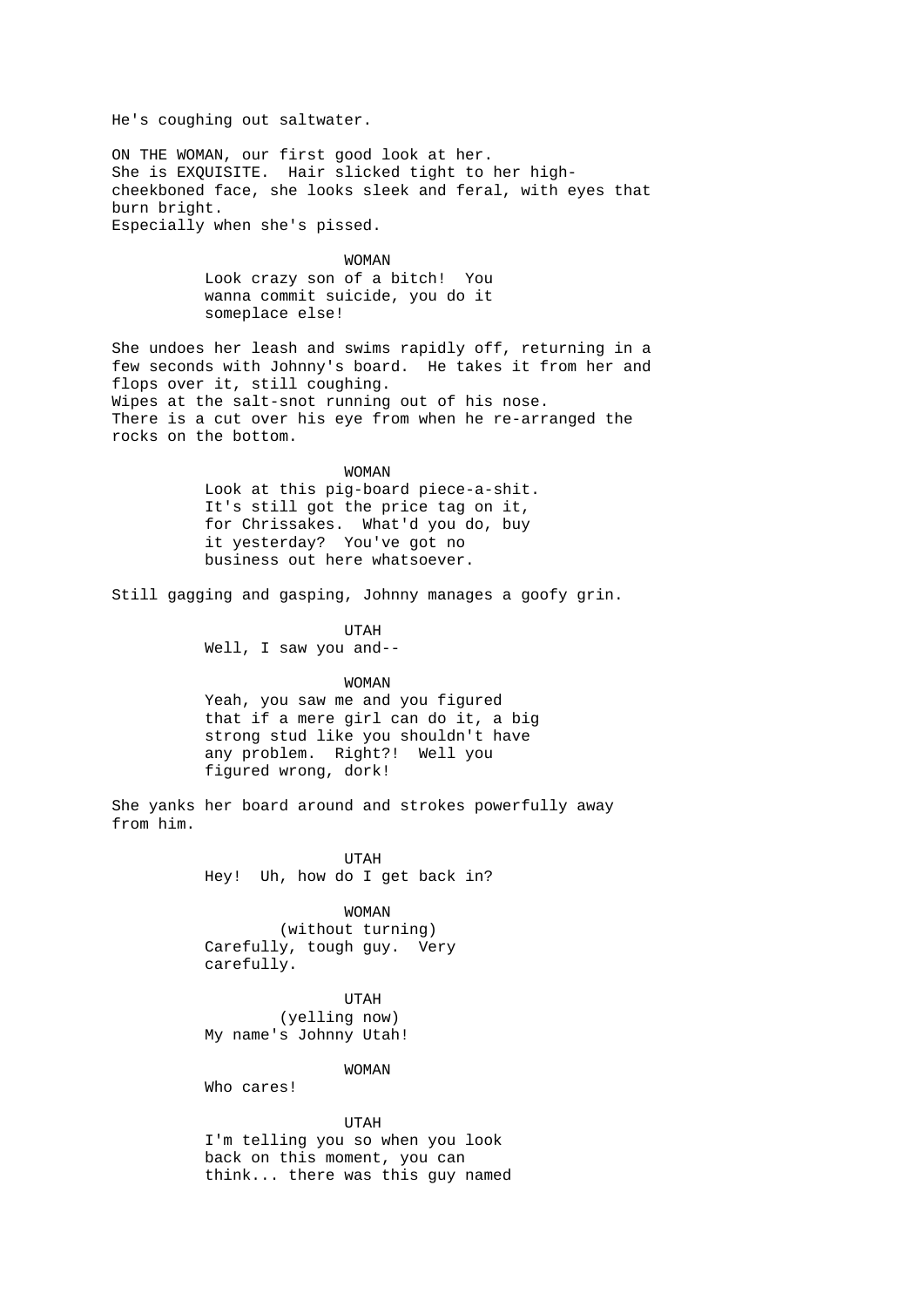Utah and he was pretty much a dork but maybe not such a bad person and I let him drown in conditions he had no business being in whatsoever... when I could have easily helped him.

Johnny calmly starts paddling toward shore. Thundering white water pounding the rocks ahead of him. He's stoic in the face of certain death.

 UTAH (over his shoulder, gamely)

Bye.

 WOMAN Wait! Jesus Christ! (swimming back to him) You're fucking crazy, you know that? You go in there you're gonna eat it on the rocks. Here, follow me.

The woman paddles parallel to the shore and Utah pumps along behind her. She gets him away from the rocks, then starts watching the incoming swell, timing it to the lull between sets...

> WOMAN Go when I say. But stay down. Just lie on the board. Alright, let's go!

Utah paddles rapidly, following her, watching what she does. He is borne up by a low glassy wall. He bellyboards all the way into the mushy shorebreak. Tumbles. Stands unsteadily, grabbing his board. Runs clumsily out of the retreating foam as another wave comes, sucking water out. On terra firma he looks back to see the woman kick-out gracefully and disappear beyond the wave.

He flops on the sand. Shivering. Miserable.

EXT. COAST HIGHWAY - LATER

LONG LENS... the woman is peeling off her wetsuit next to a BATHTUB PORSCHE that needs a paint job. Her board is propped in the passenger seat. Stereo is pumping.

UTAH WATCHES THROUGH BINOCULARS from 50 yards up the road.

THE WOMAN, in a bikini, towels off briskly. Swimmer's shoulders. Long muscular legs. Lean and mean. She jumps into the car without bothering to open the door. Looks at her watch -- her manner is late, in a hurry. Through the tiny windshield we watch her shimmy and shake as she pulls her bottoms off and struggles into something else, not too concerned about the morning traffic right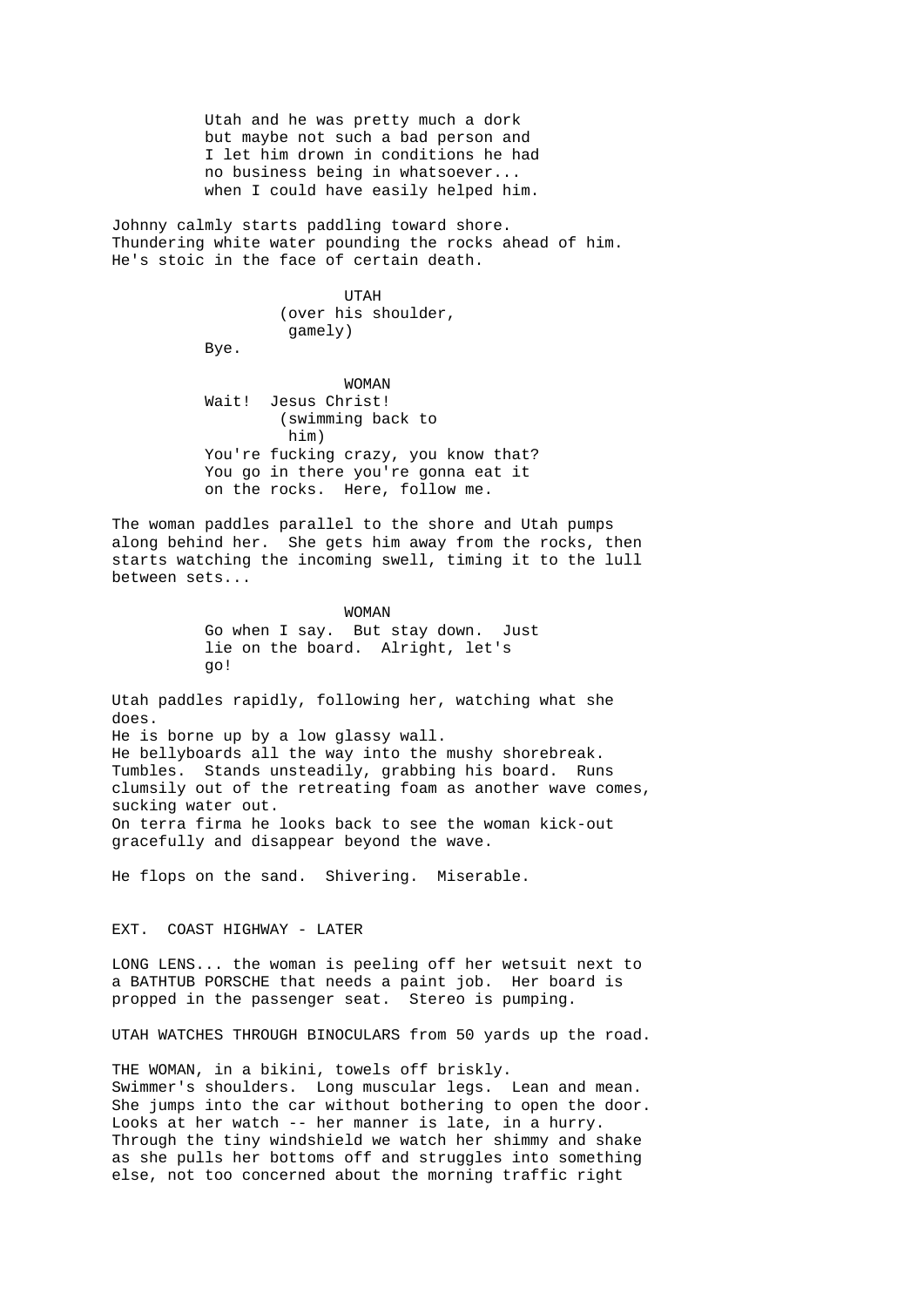next to her. She pulls on a T-shirt and them performs a Houdini act to extract the bikini top out of one sleeve hole.

UTAH WATCHES IMPASSIVELY. He starts his car and pulls out onto PCH to follow as the bathtub Porsche zooms past.

#### EXT. NEPTUNE'S NET

Utah cruises up slowly, pulls off the road. Up ahead the Porsche turns into the parking lot of NEPTUNE'S NET, a Coast Highway hangout that serves highgrade steamed sea-critters and beer to low-grade road trash, bikers and surfers.

Lean-and-Mean, wearing jeans and T-shirt, jumps out of the Porsche. She hurries to the door of the Net, unlocking it for a couple of Mexican cooks -- helpers wearing expressions like they wait like this for her every day.

UTAH puts down his binoculars and jots the Porsche's license number down on a Tastee-Freeze bag. 867CDH.

CUT TO:

INT. COMPUTER ROOM - DAY

Green glow washes the intent faces of Utah and Pappas as MISS DEER data specialist, enters 867 CDH into her computer. She is purebred American Indian, strong featured and beautiful. The screen freezes and the hard disk churns. The DMV rap sheet scrolls down the screen.

> PAPPAS This is your surfer contact? Female. Blond hair. Green eyes. 5'6". 119 lbs?

 MISS DEER Hmm, not bad, Utah.

 UTAH Tyler Ann Endicott. Born 11-27-64.

The rap sheet scrolls and scrolls and scrolls. There is something frightening about the length of this file.

 UTAH (reading from the screen) ... Exhibition of speed. Indecent exposure inside moving vehicle...

### MISS DEER

Hot, very hot.

 UTAH Felony arrest! "See adjoining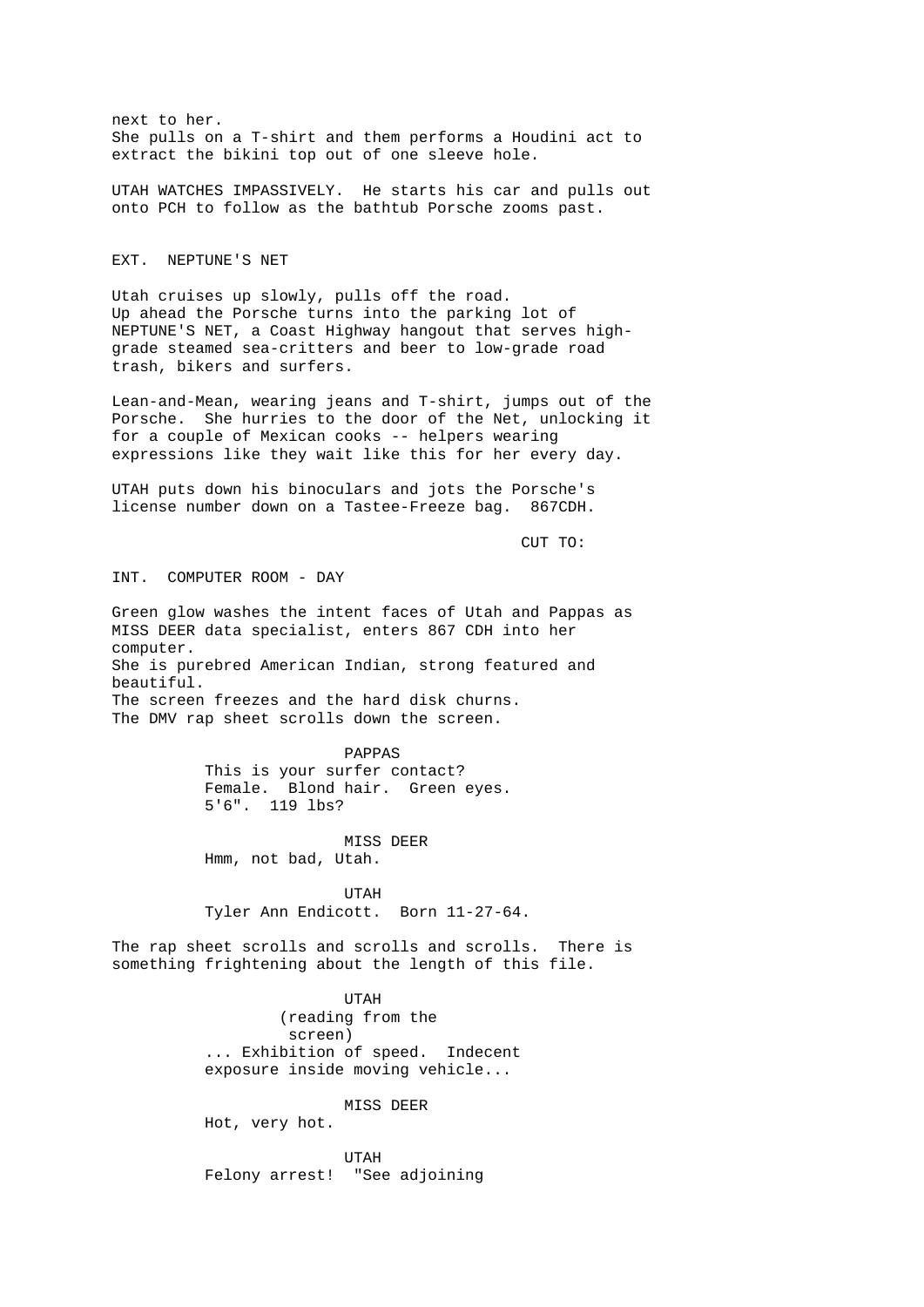file"... (he types quickly) Kidnapping?! Pappas crowds over Johnny's shoulder, reading. PAPPAS This is great. She ties some guy up. Nude. Leaves the scene and fails to return for 24 hours. No convection. MISS DEER Gotta avoid the rope tricks, Johnny. Utah gives her a "very funny" look. More data scrolls forth. UTAH What else they got on her? I still haven't found anything I can really use. I gotta find an approach, a way in -- here we go... (he reads) Both parents deceased. Plane crash. San Diego, '84. Mmmm. Yeah, definitely. CUT TO: EXT. NEPTUNE'S NET - DAY A fat biker pulls out on a loud Harley (like there's any other kind). The place is almost empty in the weekend lull between lunch and dinner. Utah's car pulls in off PCH. INT. NEPTUNE'S NET Tyler Endicott is working the counter. She jams an order on the wheel and turns TO US. TYLER Next! Oh, no. REVERSE ON Johnny standing there. Her only customer. TYLER What do you want? UTAH Shrimp and fries. TYLER I mean, what do you want? What are you doing hanging around here. UTAH (very serious) I need you to teach me.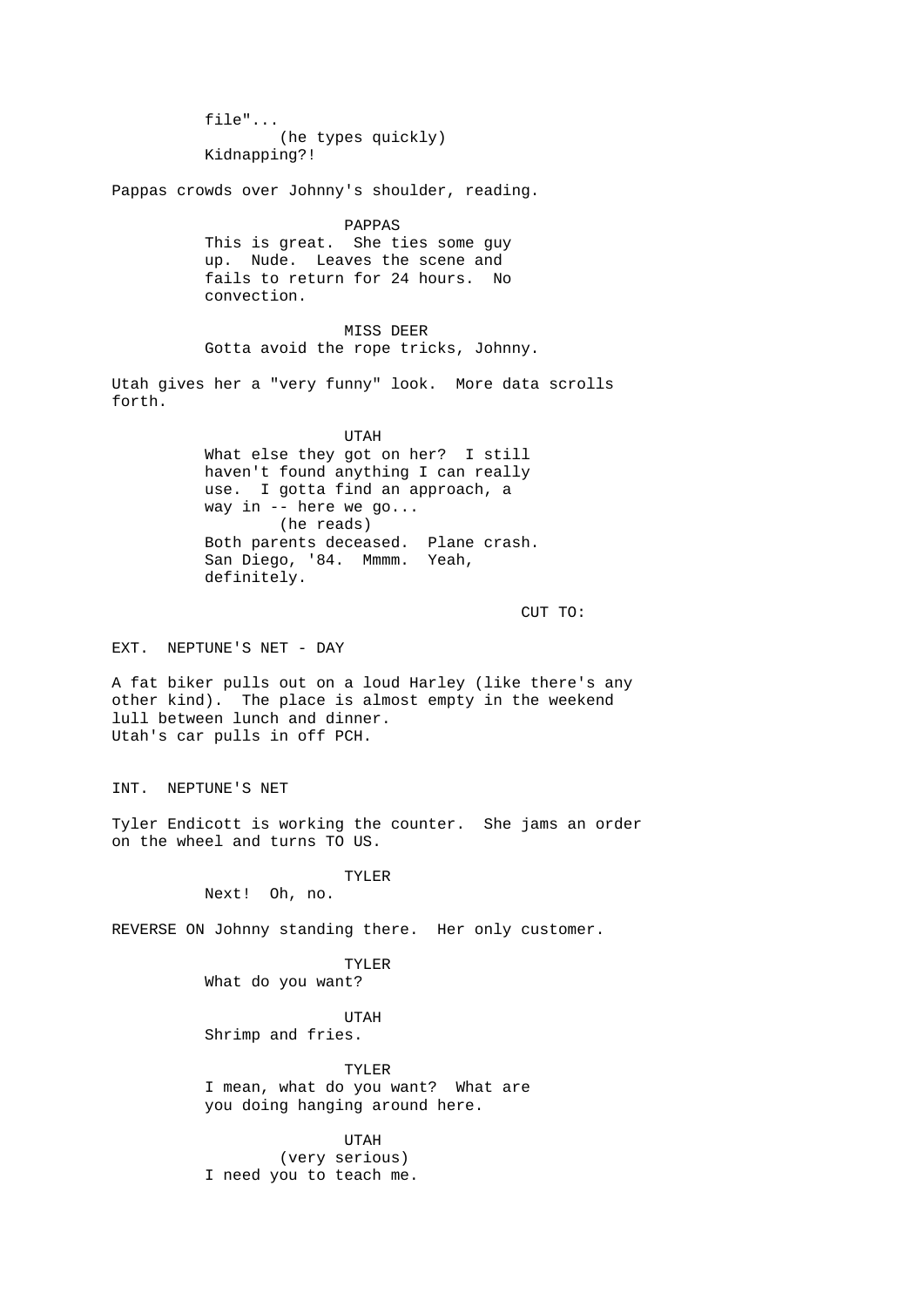TYLER Gimme a break. (to cook) One shrimp and fries to go! (to Johnny) Anything to drink? UTAH I'm serious. TYLER I can see that. But forget it. Stick to tennis, or whatever you're good at. Miniature golf. Here, your number's 37. UTAH Well, I'm just gonna go back out there till I catch on to it or break my neck. She's looking at him. This guy's nuts. She laughs. TYLER What is it? You all of a sudden got this bug you had to go surfing? This is a line, right? UTAH No, no. See, all my life I've done things for other people. In high school I played football because my old man expected me to. Then my parents always figured I'd go to law school, so I did. Football scholarship. Graduated Phi Beta Kappa--

 TYLER This gonna take long?

 UTAH Wait, so I'm a big hero to my folks, right? (he leans forward, a little awkward) But two years ago they got killed in a car wreck and I just suddenly realized all my goals had been their goals. And I hadn't been living my own life. So I wanted something for myself. Something that maybe didn't make any sense. You know what I mean?

Tyler's smile has faded during this. He's managed to touch her, break through the tough-waitress act. Now she's looking him right in the eye.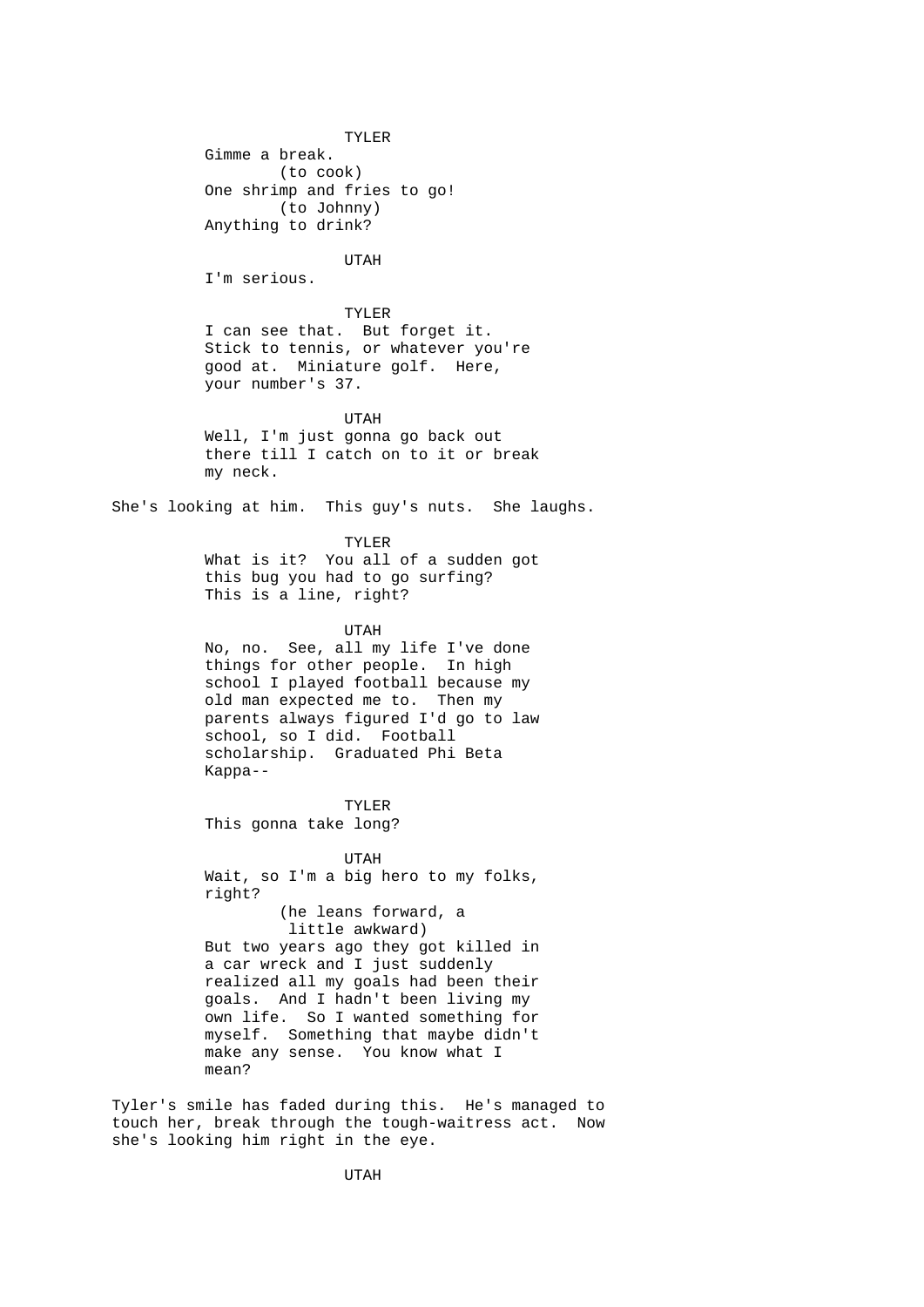I came out here from Ohio a month ago. Never saw the ocean before. I didn't think it would effect me so much. Like I'm drawn to it, or something. I want to do what you do. It's the truth.

 TYLER Tomorrow, 6 AM. Here. If you're a minute late I'm gone. (he's grinning) And Stud... I didn't take you to raise. I can show you a few things but after that you're on your own. That'll be four fifty.

He plunks down a ten and backs out the door, grinning.

 UTAH Keep the change, Teach.

CUT TO:

EXT. BEACH - DAWN

UTAH & TYLER walk across the sand. Tyler drops her board.

> TYLER Stop here. (she turns to him) Do you agree to do exactly what I say when I say it?

UTAH

Sure.

CUT TO:

UTAH pops INTO FRAME, arms extended, one leg in front of the other, torso bent at the waist: classic surfing stance. Suddenly, he drops OUT OF FRAME.

WE PULL BACK -- Revealing Utah on his board, on the sand.

 TYLER Do it again.

Tyler is making him "pop" up to his feet. Again and again. GAWKERS stop to watch. Utah fights humiliation. He pops again. And again. Quick cuts. On the next pop we--

PULL BACK to reveal Utah on his board, in a wave. He is surfing. For about three seconds. He flies off the deck, ass over teakettle. On the SPLASH we start--

A SEQUENCE OF TIME CUTS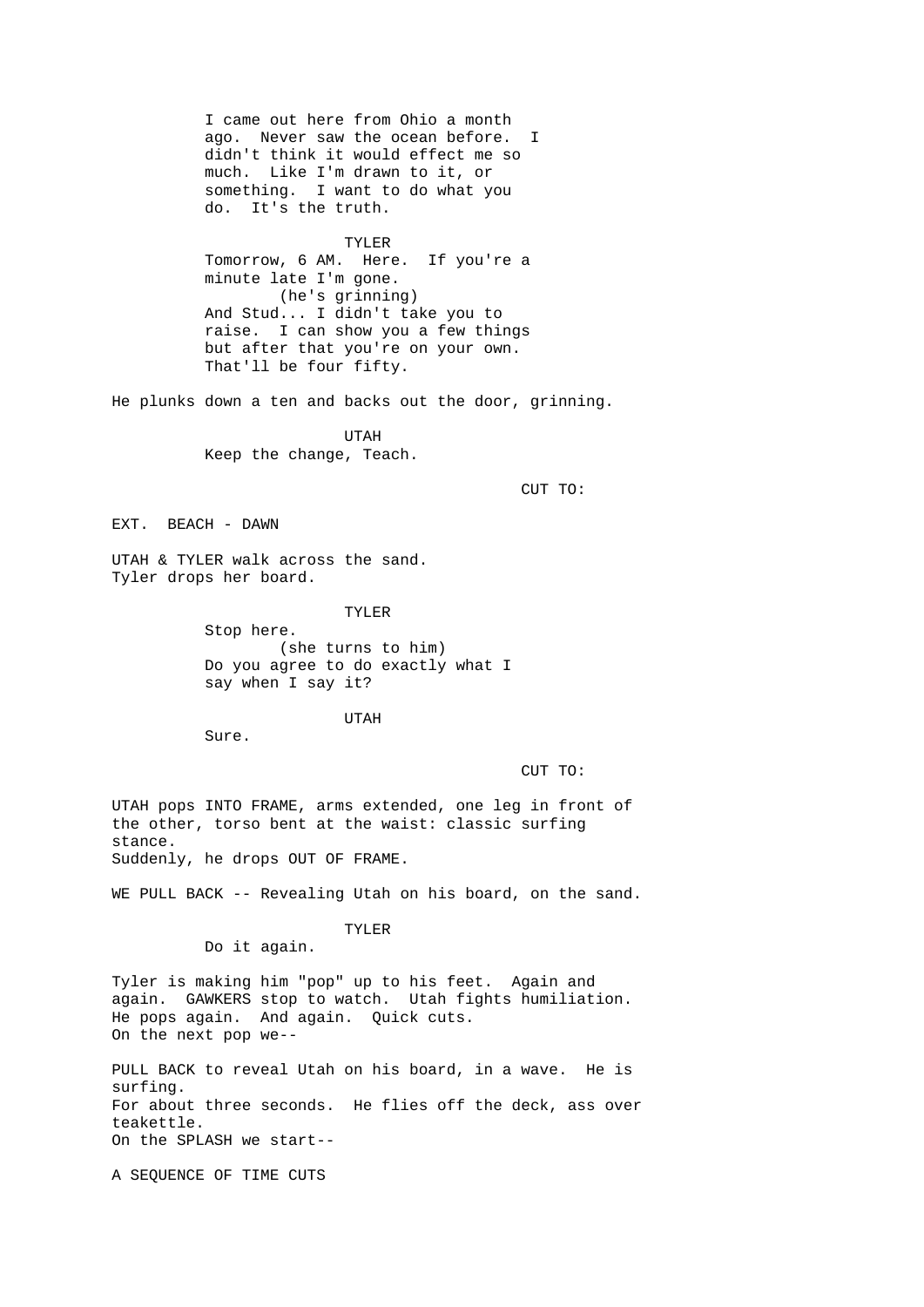Tyler and Utah straddle their boards outside the break. She nods as the set comes, mellow right tubes. Utah digs in, arms pumping. He feels the bite as the wave picks up his board and starts down the wall. And endos. CLOUDY PLATINUM DAWN... Tyler shouting at Utah as he fights for balance. He flies off again. BLINDING BRIGHT SUNRISE. TYLER NEXT TO UTAH in the lineup, straddling boards. She moves her hands like a fighter pilot explaining a dogfight maneuver. Utah watches intently. Utah, backlit in glorious slow motion, tries a little turn and feels his feet slip out. He slams down butt-first on the board, flips over, feet sticking straight up out of a blast of diamond spray. Tyler cringes, giving a look like it's hopeless. TYLER AND UTAH, at their cars, skinning out of their wetsuits. Utah looks exhausted, downcast. She snaps her wet towel at his ass, cheering him up. MALIBU PIER. RAIN. Tyler jumps out of her Porsche and sees Utah sitting in his car. She goes to him, opens the door and starts pulling him out. Come on you pussy. UTAH and TYLER wait their turn in the lineup. Rain pelts their faces. The waves are depressing inside mushers under a gray sky. Utah starts to paddle. Tyler shakes her head no. Utah is committed to the I'face. Tyler stifles a laugh. TYLER (to the other surfers) I'm not with him. Johnny gouges the lip, pops and begins the drop. Suddenly, miraculously, he catches an edge and, still standing, is carried along the tiny wall. The wall begins to sag. Utah shoots along the mush hooting and continues hooting madly as he thrashes all the way to shore. He turns and grins foolishly out to sea. Tyler bursts out laughing. EXT. MALIBU PIER - DUSK

Big surf. Rough conditions. Closeout set. UTAH, board in arm, follows Tyler out of the whitewater onto the beach.

> TYLER It's closing out completely. Let's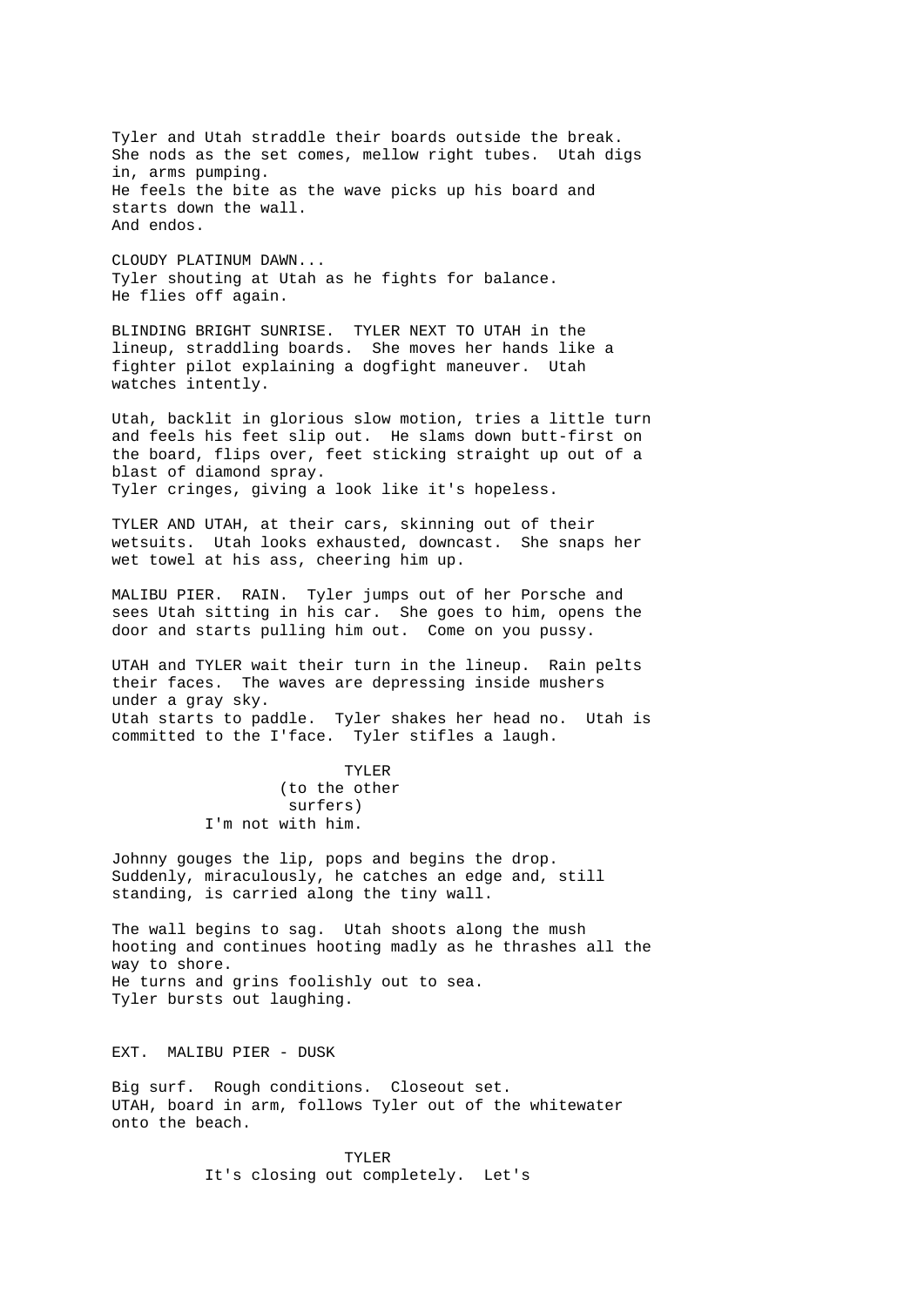call it.

Utah nods. His eyes track the unruly break.

UTAH

Who's that?

A LONE SURFER slashing through the pilings of the pier. real kamikaze run as the whitewater walls thunder behind him. SILHOUETTED against a crimson sky and backlit spray the figure pumps among the pier pilings in a frenzy of motion that is somehow balletic. Laying out bottom turns, torquing his body and blasting the lip a few times, moving so fast his long dark hair stands straight back as if he were leaning out a car window on the freeway.

> TYLER (V.O.)<br>That's Bodhi. They call hi They call his the Bodhisattva.

Utah watches as THE BODHISATTVA gets vertical with a snap, trims down the volcanic wall, carves the bottom, pivots, pumps to the top, gouging the lip, getting six feet of air.

Gawkers HOWL and shout praise at the manic surfer.

 TYLER The modern savage. Guy's even crazier than you, Johnny Utah. C'mon.

They start to walk. The sky darkens as the sea finally closes out completely. The Bodhisattva seems to levitate through the shapeless mush to shore.

Brah!

Hey Tyler!

ROACH (O.S.)

Suddenly a football whistles through the air above Utah's head. He watches as-- The Bodhisattva, board under arm, walking out of the

whitewater, makes a one-handed chest catch.

A few yards away two teams of SURFERS play football. Utah gazes down the beach at the Bodhisattva. Almost 30 years old, his body lean and hard as a tree trunk. Hardness in the face accented by long Comanche hair.

## **BODHT**

She whirls. Bodhi pumps his arm. Tyler jogs back for the catch. Bullseye. She shoots Bodhi a look. Something crosses her face. Bodhi smiles. Tyler doesn't. Then it passes. She chucks the ball to Utah. Who drops his board and makes the catch in one move.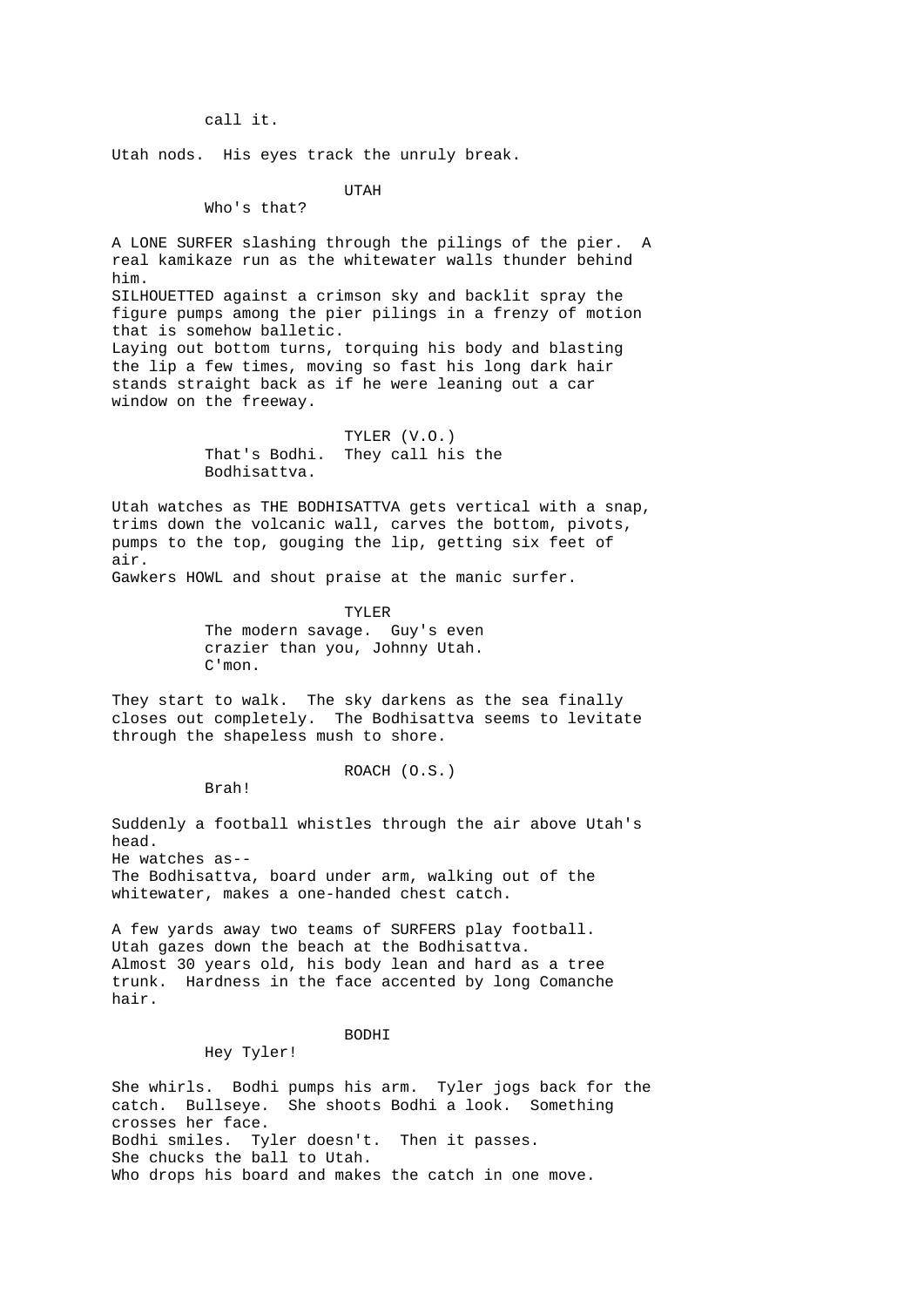He SPINS the football on his fingertip, drops it on his foot, kicks it up into his hands. Razzle dazzle. He grins evilly.

EXT. BEACH - NIGHT

Rimmed by a dozen car HEADLIGHTS at the edge of the sand. Utah crouches, waiting for the snap from NATHANIEL, ponytailed and powerfully built. Facing them on defense are Bodhi, Tyler and three others: ROACH, gonzo and spiked-haired. GROMMET... 17 and thin as a stick, and ROSIE, a biker with piggy eyes and arms blue with tattoos.

MONTAGE STYLE -- Utah tosses a flurry of mindboggling passes. Every one picture perfect. Nathaniel scrambles z-out left, turns and the ball is practically waiting for him. Touchdowns galore. Endzone dancing. Bodhi stares at him curiously.

Tyler rushes. Utah enjoys scrambling, ducking left and right, twisting her into a pretzel. Play after play. Utah tosses another touchdown, but Tyler keeps coming. Sacking him. They lie together in a heap, laughing.

Bodhi quarterbacks. Utah rushes. Bodhi fakes a pass then runs, ball tucked in his arm. Utah tears after him. Flat out speed run. Roach attempts a block. Utah hits him like a freight train. Roach hits the sand face first. Grommet and Rosie the biker in a squeeze play. Utah, fierce now, blasts between them. No mercy. Utah can't play for fun. We see his expression. Something scary there. What we will call "juggernaut mode". Tyler just steps aside.

Bodhi running along wet sand as a wave sweeps up the beach. Looks back. Sees a demon shooting up roostertails of spray behind him, gaining. Pours it on. Both of them pistoning through curtains of water. Not a game anymore. Closing on the endzone. 5 yards. Utah is airborne. SLAMS BODHI LIKE A SAM MISSILE. They crash and burn together in the surf.

The other surfers run up. Who's this newcomer that just centerpunched their main man? Industrial strength tension.

> ROACH The fuck you doin' man?! You fuckin' crazy?

Bodhi flashes a million dollar smile.

 BODHI Chill, brah. You know who this is? Johnny Utah. Ohio State, all conference.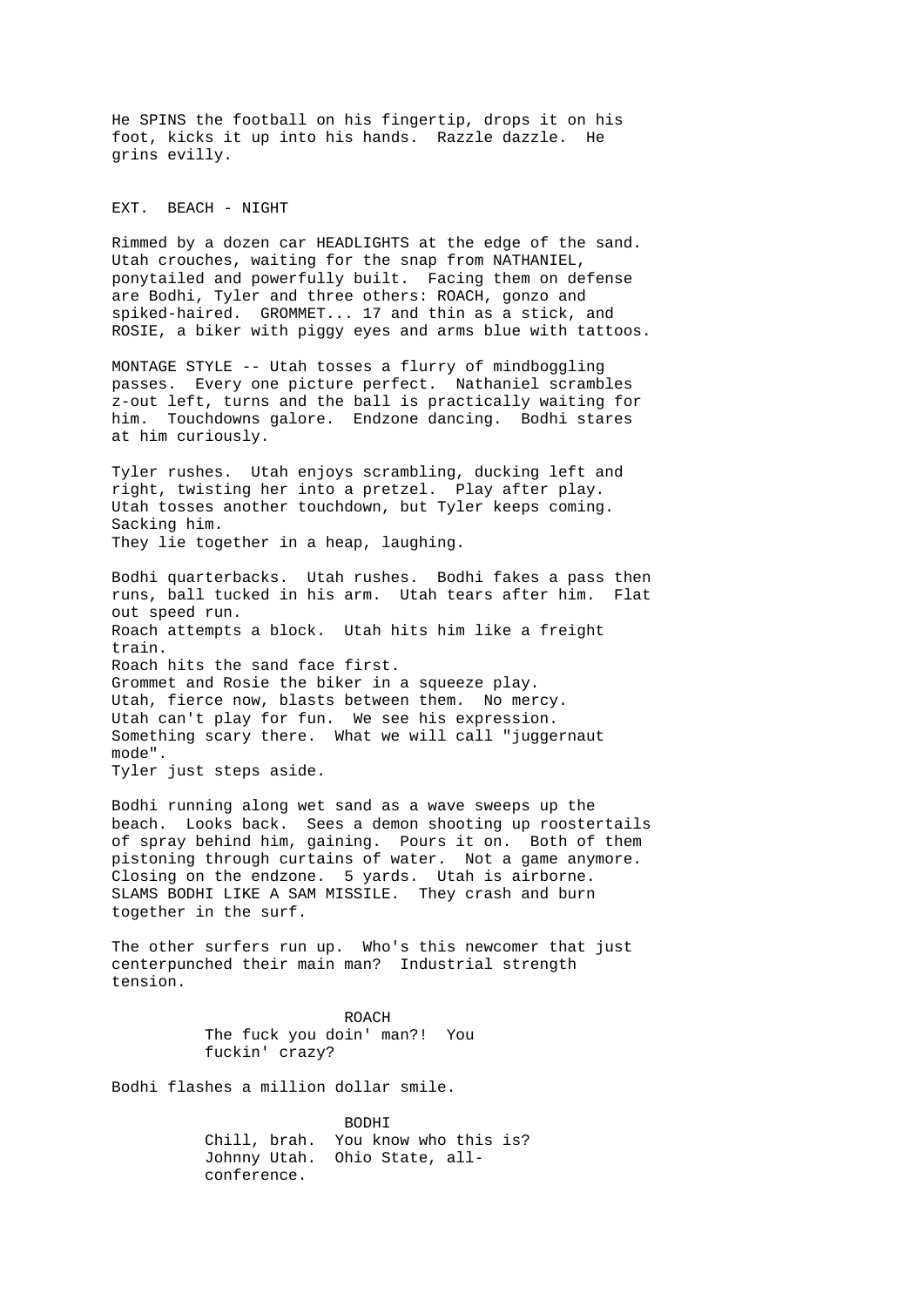(to Utah) Rose Bowl three years ago. Right? Johnny nods. Tyler looks at him -- no shit? ROACH Johnny fuckin' Utah! Fuckin'-A! Yeah, I remember that game, man. You were on-fire. They could not stop your ass. GROMMET Radical! Head-butt, dude!! Johnny gestures "Please no". Enthused by the concept, Grommet turns to Nathaniel. GROMMET Head-butt!!! They do. Their foreheads CRACK together. They stumble backwards in giddy euphoria. Nathaniel laughs like Pee Wee Herman. BODHI Something happened. You got nuked in the last quarter. UTAH Yeah, my knee got folded about 90 degrees the wrong way. BODHI And that's why you never went pro? UTAH Two years of surgery. I missed my window. Limped through law school instead. BODHI Mmm. A lawyer, huh? (like it's a disease) Too bad. But at least you're surfing now. So your life's not over yet, right? UTAH Not yet. CUT TO: INT. FEDERAL BUILDING - 16TH FLOOR - DAY Utah, in shorts and T-shirt, carries his flame-job surfboard past surveillance cameras and portraits of Bush, Hoover and Webster. Special Agent Cole walks by. Eyes the board. Speaks deadpan.

 COLE Like totally rad stick, dude.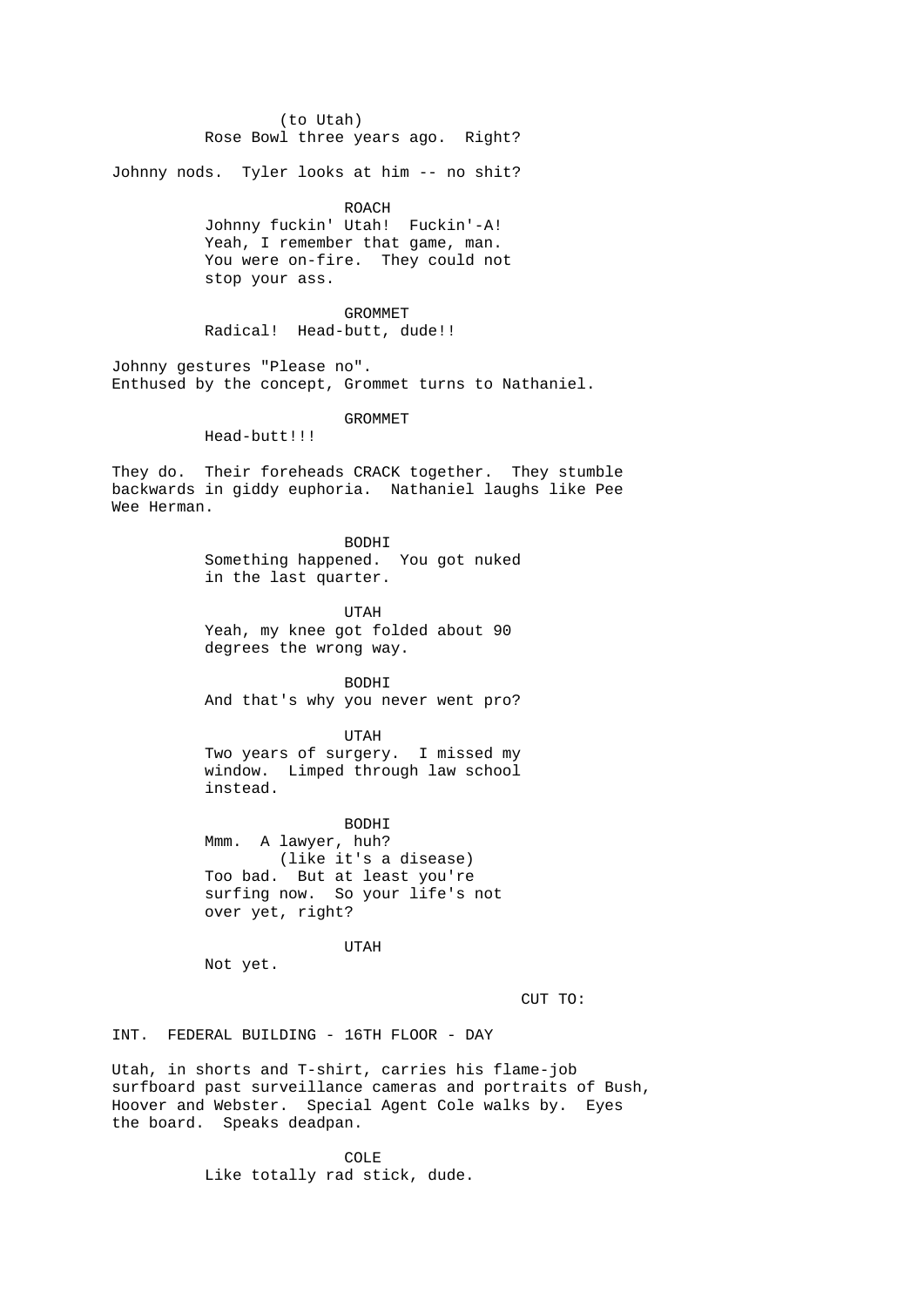INT. BULLPEN Utah tries to act casual as he carries the board to his desk on the other side of the room. He has to walk past the entire gauntlet to get there. SEVERAL AGENTS Gnarly, man... hang ten... cowabunga... surf patrol... rip it up! Harp comes straight for him like a homing missile. harpened to the HARP HARP How was the beach? UTAH Fine. **HARP**  Surf conditions okay? UTAH A little mushy. HARP A little mushy! You think the taxpayers would like it, Utah, if they knew they were paying a federal agent to surf and pick up girls? UTAH Babes. HARP What? UTAH The correct term is babes, sir. Uh, this type of undercover operation is entirely dependent on picking up the idiom of the speech. Otherwise penetration is not possible, sir. Of the social infrastructure, I mean. Harp inhales through his nose. A bad sign. harpened to the HARP HARP Where is Pappas? Utah points across the room. Harp turns. PAPPAS, sitting behind his desk in his "Surf This" T-shirt and pink shorts, lifts the purple Vuarnets like Tom Cruise

in Risky Business. Looks directly at Harp. Smiles innocently.

INT. HARP'S OFFICE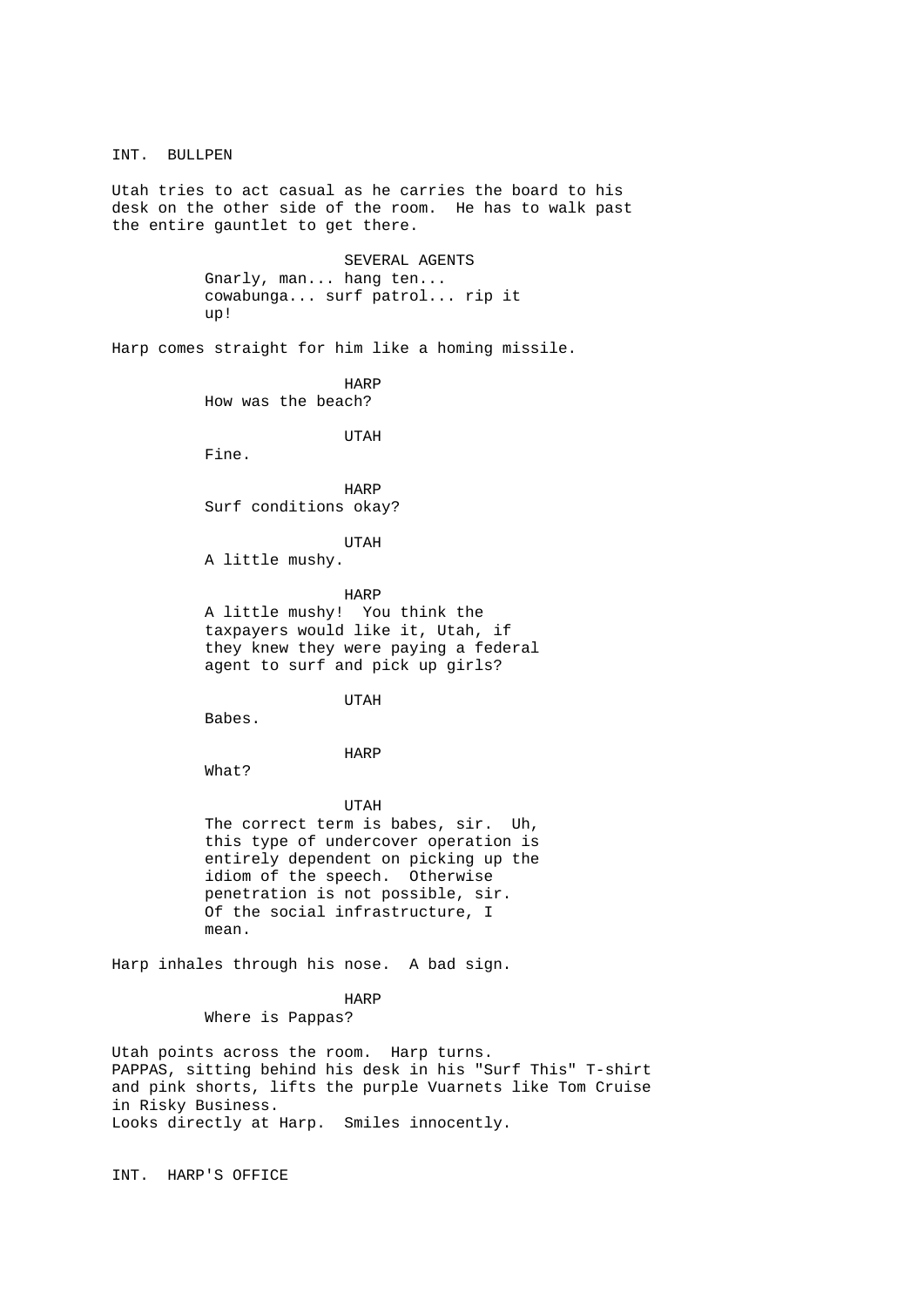Harp paces. Type-A suppressed rage. Utah and Pappas endure Harp's wrath.

> HARP Special Agent Utah, this is not some job flippin' burgers at the drive-in. Yes, the surfboard bothers me. Yes, your approach to this case bothers me. And yes, you bother me. You two have produced squat in the last two weeks, during which time the Ex- Presidents have robbed two more banks!! Do you have anything even remotely interesting to tell me?

 UTAH Caught my first tube this morning.

Pappas signals, unseen by Harp, for Utah to shut the fuck up.

INT. CORRIDOR TO COMPUTER ROOM

Johnny and Angelo walking.

 PAPPAS What, you couldn't have just left the thing in your car?

 UTAH It sticks out, so I can't lock it. Look, Angelo, you think I joined the FBI to learn to surf? This was your lame-o idea in the first place. You gotta back me up on this.

 PAPPAS Johnny, all I can say is we better come up with something real soon.

Johnny cocks an eyebrow and opens the door to the computer room ceremonially, like a doorman at the Ritz-Carlton. Miss Deer looks up as they enter.

INT. COMPUTER ROOM

TIGHT ON CRT as a lab report scrolls up the screen. Gas chromatography and spectroanalysis. Columns of elements and compounds, listed as percentage-of-sample.

> MISS DEER (V.O.) Encino Savings & Loan guard grabbed LBJ's ponytail. We recovered one hair.

WIDER, showing Utah and Pappas over her shoulder at the terminal.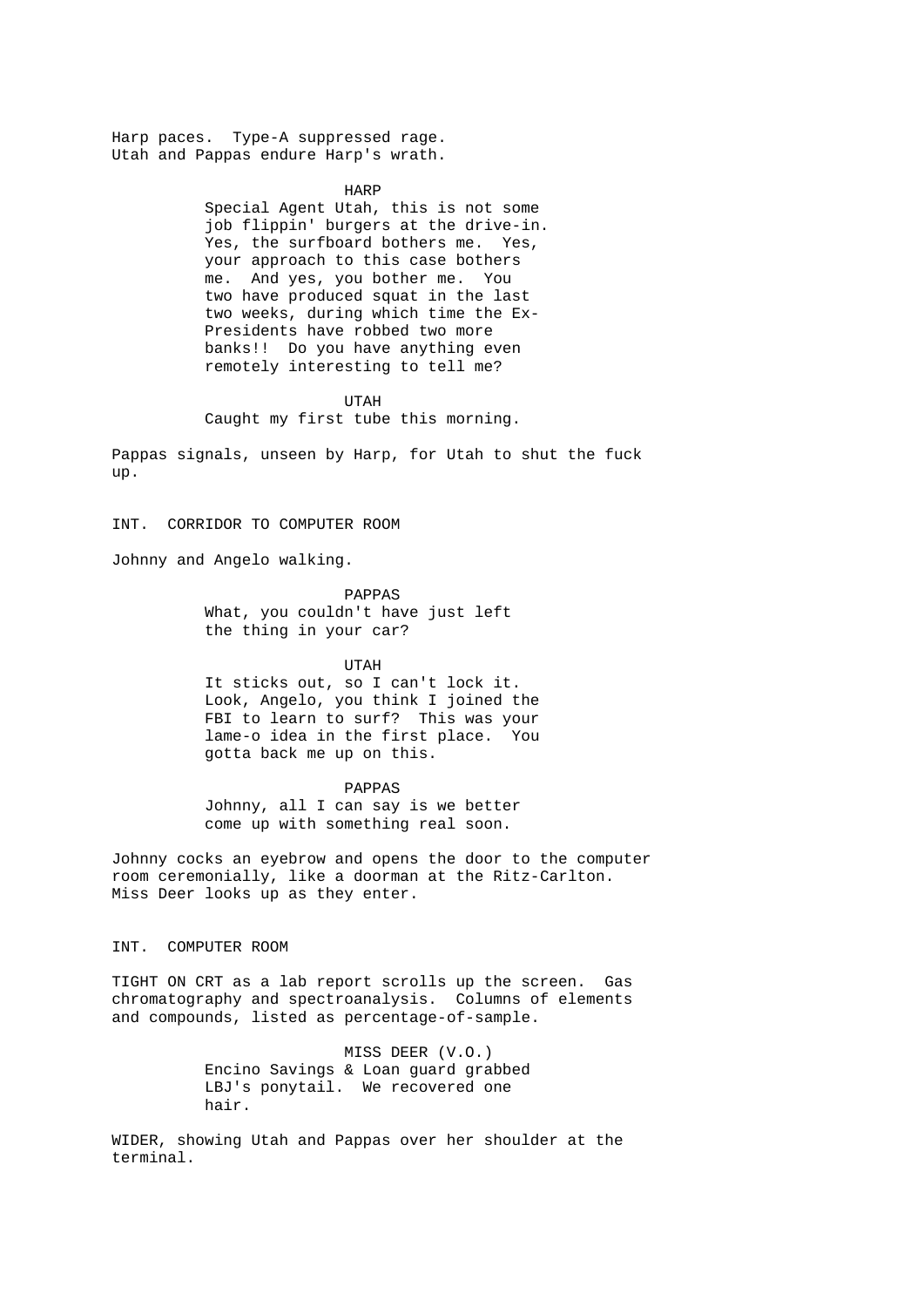PAPPAS Yeah, yeah, I remember, last year. Guy got his jaw broken for it.

 MISS DEER One four centimeter strand. Color brown. Oily. Slight wave.

 PAPPAS Hell, what're we waiting for, let's go pick the guy up.

 UTAH Angelo, pay attention. There's gonna be a test afterward. Lab is showing traces of toxins. PCBs. Heavy elements... selenium, titanium and arsenic.

 PAPPAS Guy's the Toxic Avenger.

Utah is excited as he fits the pieces together for his partner.

UTAH

 The beaches are always being closed because of waste spills, right? And surfers are territorial. They stick mostly to certain breaks. If we can get some hair samples, and get a match to a certain beach, we'd know which break the Ex-Presidents surf. You buyin' this?

 PAPPAS No. But let's do it, anyway. It's gonna bug the shit out of Harp.

CUT TO:

EXT. LATIGO - DAY

Department of Health sign reads, "Beach Temporarily Closed." Beyond it crashes a wasted northwest swell.

Two frustrated teenage SURFERS huddle underneath a towel. Marijuana smoke seeps upward. A sandaled FOOT enters frame and taps their leg. Angry heads poke up from beneath the towel, nostrils and mouths billowing smoke. The two wear T-shirts which read "Passion for Slashin" and "Psycho Stick". PAPPAS smiles, standing there in his beach wear, trying to blend in. He doesn't.

> PAPPAS When you two are done makin' out, I need to talk to you.

> > "PSYCHO-STICK" T-SHIRT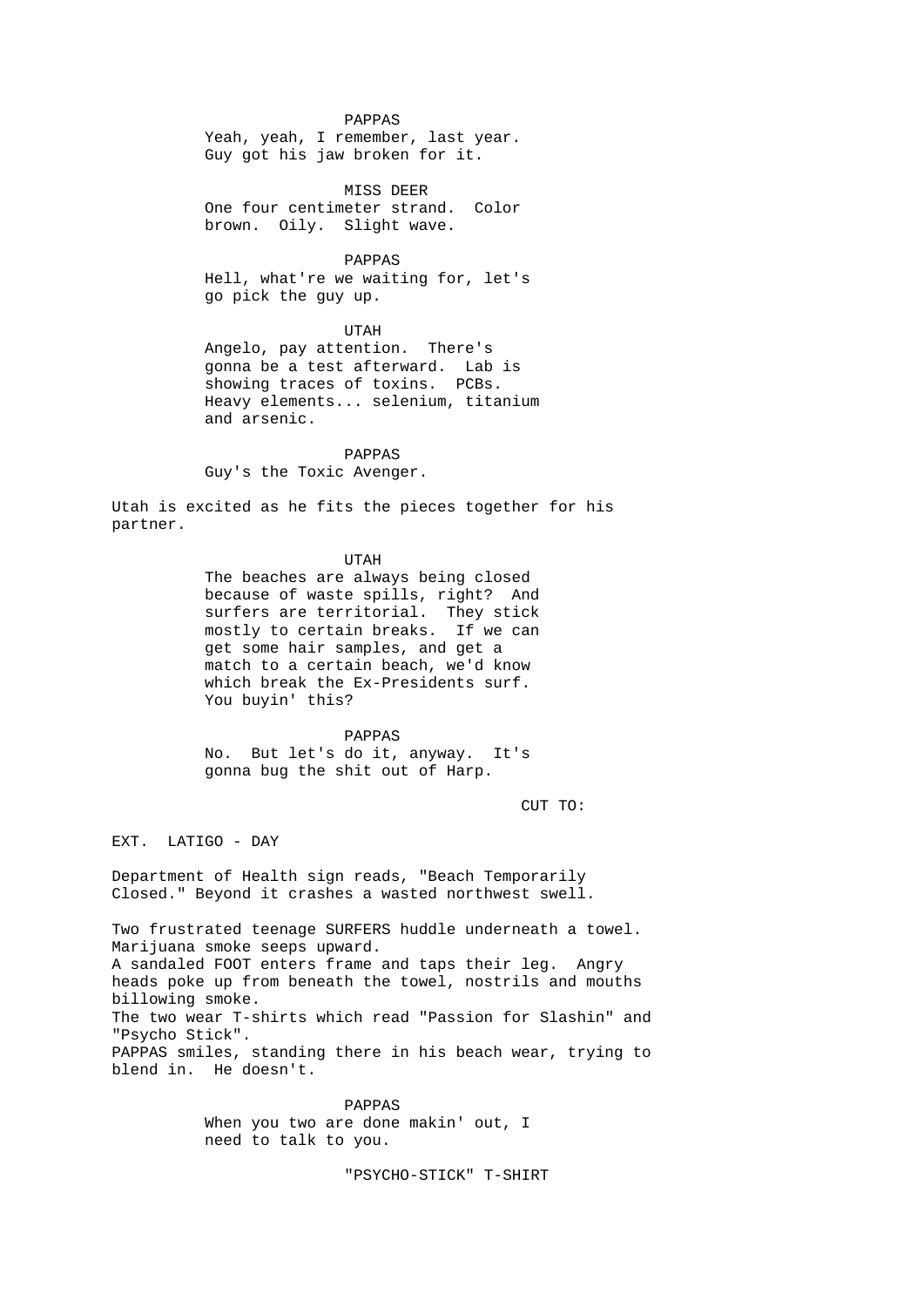Hey, I ain't no butt-bouncer, dude. We're from the valley. Mall babes 'n shit. The kids proudly high-five. PAPPAS I just want to know if you surf here a lot. "PASSION FOR SLASHIN'" T-SHIRT Shit yeah, like totally everyday when it's jammin'. What is this, fucking narco entrapment or what, dude? Pappas flashes his FBI star. He whips out a pair of scissors. Brandishes them like some over-the-hill "Jason". PAPPAS Not exactly, dudes. EXT. COUNTY LINE - DAY Row of SURFMOBILES parked along a cliff, facing the ocean, doors open, stereos blasting, SURFERS hanging, sitting on hoods. Utah moves along the cars, looking surfed-out. He's tanned, relaxed. Hair starting to bleach out. One of the tribe. UTAH Whoa, brah, easy now... Don't move! (Utah bends close, reaching for Surf-Rat's ear) Got some huge sucker crawling into your-- (he plucks at a tuft of hair) Got it! Uuuughhh. SURF-RAT Leave some fuckin' hair, man! Utah squashes, then inspects the mysterious creepy-crawler hidden in his palm. He wipes his hand on his towel, which he keeps balled up in his other hand. SURF-RAT What was it? UTAH Saved your butt, bro. Close one. Utah shivers in disgust, then coyly turns and walks away. The surf-rat desperately pats his ear for traces.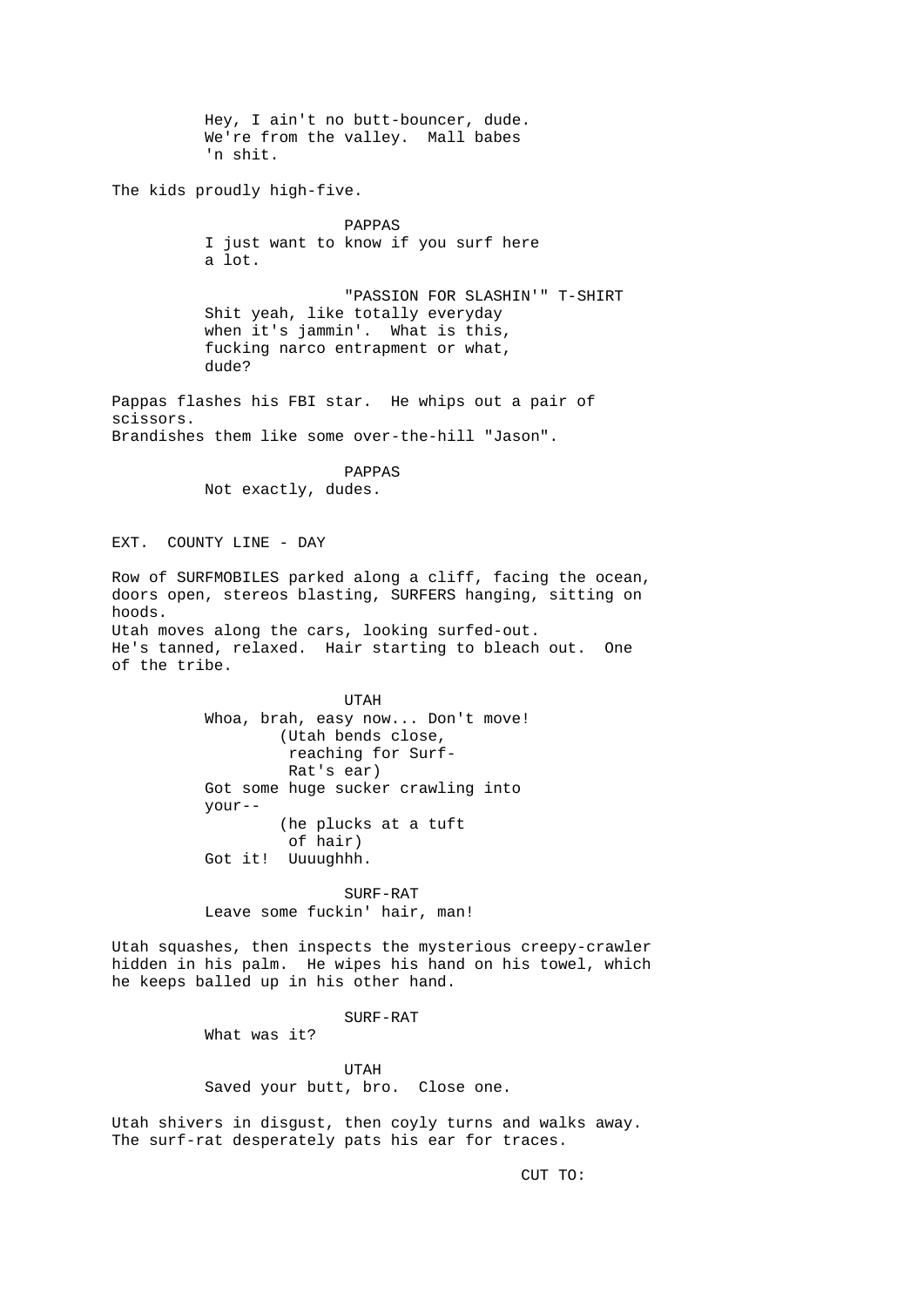INT. FORENSICS LAB - NIGHT

A long series of ENVELOPES are displayed on a desk. Each has the name of a Southern California beach and is attached to a forensic printout. HALSEY inspects each envelope.

#### HALSEY

Naw, this isn't it.

UTAH holds up an envelope with a skinny woven ponytail sticking out. PAPPAS shrugs.

PAPPAS

He moved.

Halsey picks up an envelope marked "Latigo Beach".

 HALSEY PCBs, selenium, titanium, arsenic. The percentages look right. Here's a match.

UTAH

Latigo Beach.

Pappas grabs the envelope, studies it, crooks his head.

PAPPAS

Surf's up, ace.

CUT TO:

EXT. LATIGO BEACH - DAY

EXTREME LONG LENS scans the beach from a height. A gray, miserable day. Beach crowd thin except for diehards.

The image drifts across faces, BODIES. Surfers walking with boards. Talking, sitting with pubescent girls. The image settles on Johnny, astride his board, bobbing beyond the break.

ON PAPPAS, scanning with powerful binoculars from his car.

CLOSE ON UTAH, out among the flock of hardcore surfers. Ostensibly waiting for a wave, his eyes search the others around him, clicking methodically from face to face. Finally he swings his board around and awkwardly catches a ride. The modest wave carries him toward the beach as he balances, tense and style-less.

He passes someone we've seen before. The RAZORHEAD from the first day. In concentration, Johnny doesn't see the guy. But Razorhead definitely sees him.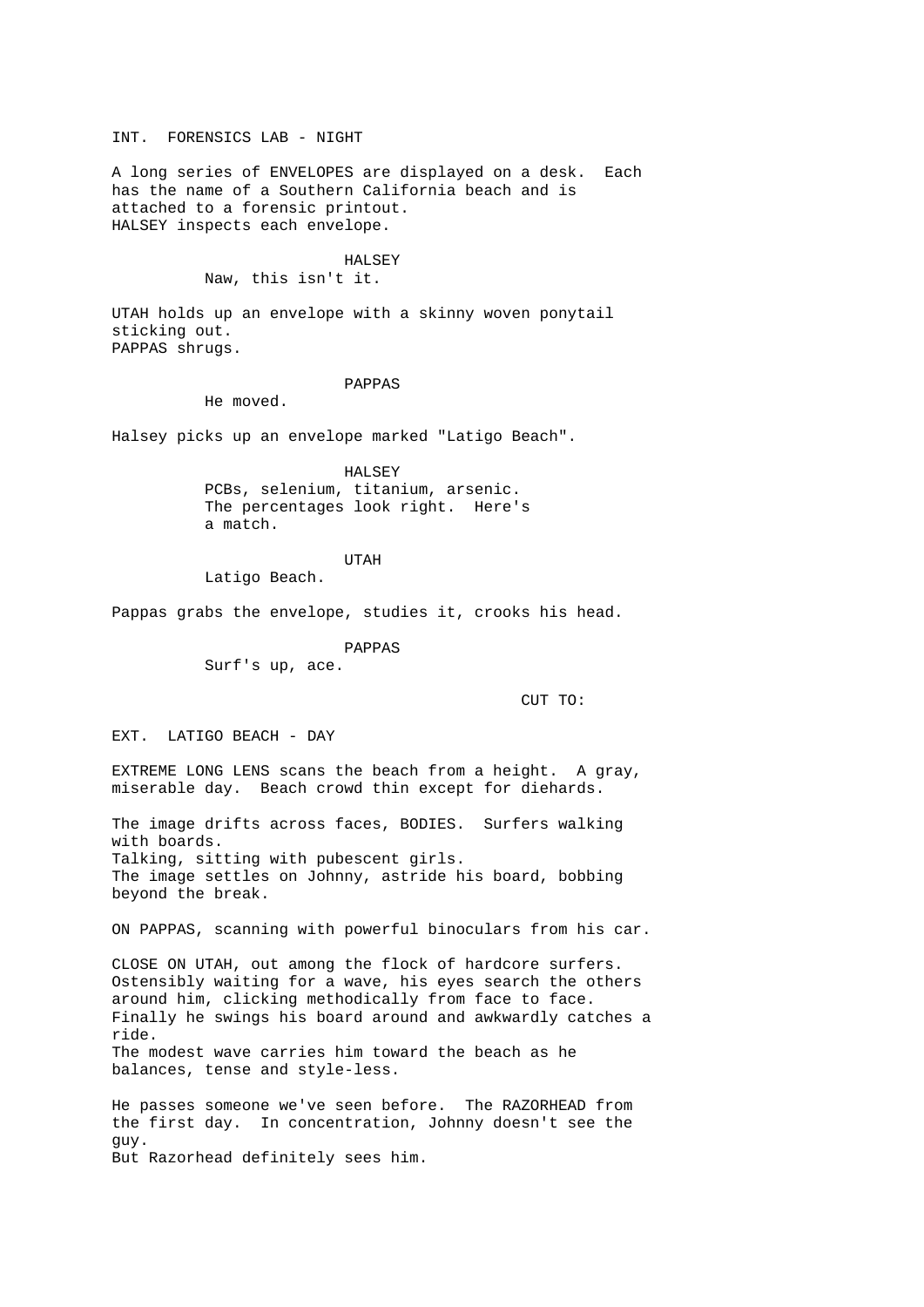JOHNNY reaches the beach and jogs up the sand. He picks up a towel and talks into it as he dries his hair. A glimpse of the walkie-talkie hidden beneath.

> UTAH Big zippo so far. How about you?

 PAPPAS (RADIO) Patience hotshot. Patience. It'll be subtle, if it's here at all.

PAPPAS WATCHES as Johnny crosses toward the outside shower next to the public restroom. LONG LENS view of Utah passing OUT OF SIGHT behind the building.

AT THE SHOWER Johnny sets down his gear and opens his wetsuit to the warm, salt-free jet of water. TRACKING SLOWLY IN on him as he lets it pour over his face. A HAND ENTERS FRAME, shutting off the water suddenly.

TIGHT ON UTAH, his eyes opening.

REVERSE, revealing RAZORHEAD and THREE OTHERS. They are powerfully built SURF-NAZIS. Scalps shaved on the sides. Hair military short on top, lengthening into pigtails in the back. Tattoos. Wrist chains. TONE, ARCHBOLD and WARCHILD. The one who socked Utah before is BUNKER. They spread out flanking him.

WARCHILD

This the guy?

#### BUNKER

Yeah.

 UTAH (good natured) Okay, so this is where you tell me all about how locals rule and yuppie insects like me shouldn't be surfing your break and all that, right?

BUNKER

No.

TONE

Waste of time.

 WARCHILD We're just going to fuck you up.

### UTAH

Oh.

As they lunge, Utah grabs his board and swings it in a whistling roundhouse. Its edge slams Warchild in the gut and folds him double. The bad news is... Warchild gets an arm around it and brings a pile-driver hammer-punch down. The board splits into two pieces.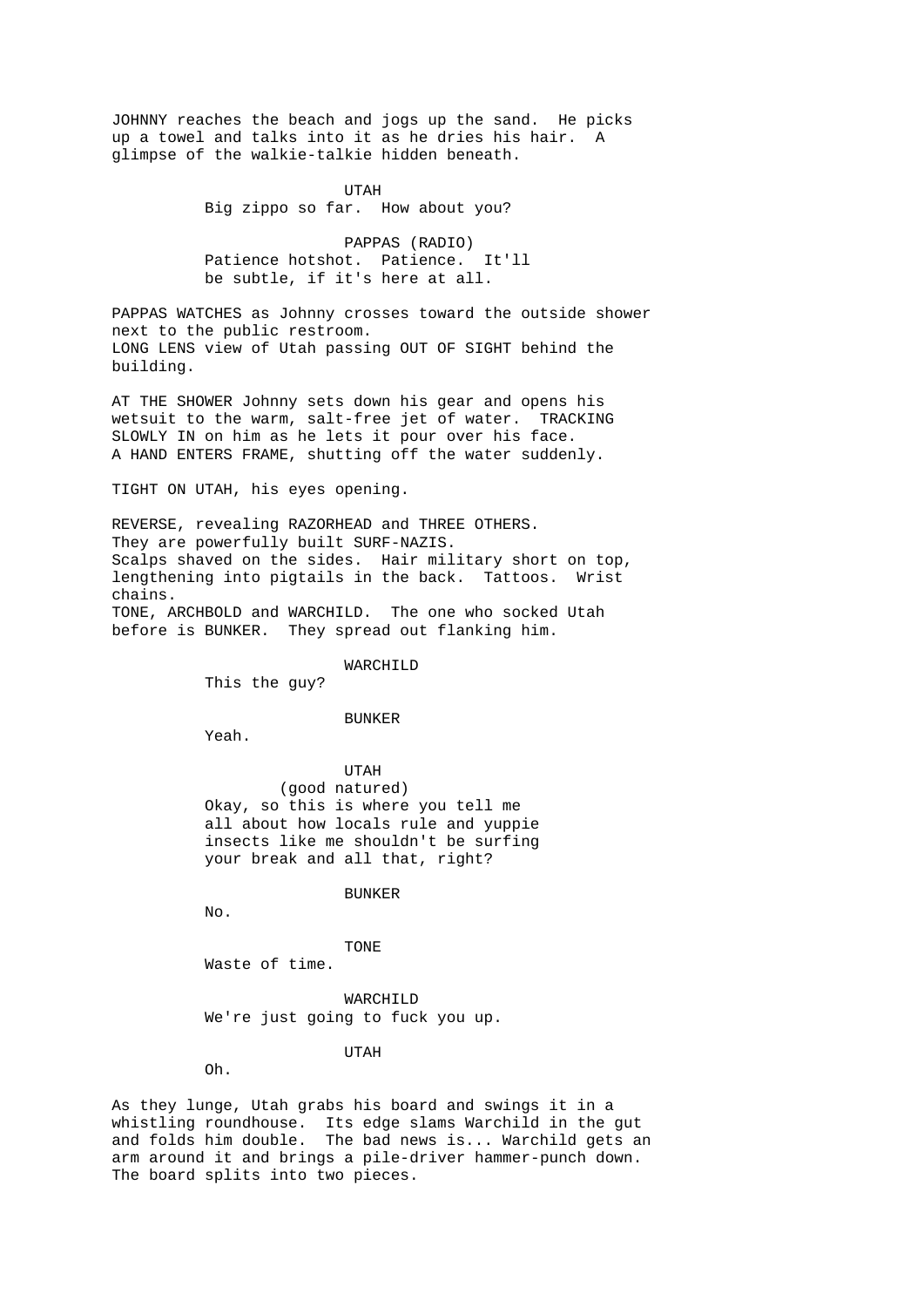Utah drops his end as the others close. A flurry of punches and kicks, most of which he blocks. But he's lost the offensive. Bunker takes him to his knees with a vicious karate-style side-kick.

TIGHT ON Utah's towel, talking with Pappas' voice.

# PAPPAS

Johnny? You there?

ANGELO gets out of the car fast. He jogs twenty feet and raises the binoculars. Catches a glimpse of the carnage around the edge of the building. Breaks into a run, massive legs pistoning.

JOHNNY HITS THE GROUND hard. He rolls and comes up fast. The razorhead brothers are a little surprised.

> ARCHBOLD The dude can fight!

Warchild grabs Utah from behind. Gets him in a headlock. Archbold and Tone pin his arms. Bunker starts working him like a practice bag. At this moment, Johnny is getting the proverbial shit beat out of him. SUDDENLY, a new figure blurs INTO FRAME.

BODHI seizes Bunker and flings him aside. He spins with remarkable agility and drives his heel into Warchild's face. Utah breaks free, staggering back on the sand. The fight is still there in his eyes.

Bodhi is at his side -- holding the others at bay with a raised hand and an evil look.

> BODHI Back off! Now!! Just let it go!

 BUNKER Stay outta this, Bodhi!

**BODHT**  He's with me. Now back off. Seriously.Just do it! (they relax slightly) You alright Warchild?

 WARCHILD (holding his bleeding nose) Fuck you.

Everybody has backed off a bit, panting. Utah steps toward Bunker. Like he's maybe going to shake hands.

 UTAH What's your name?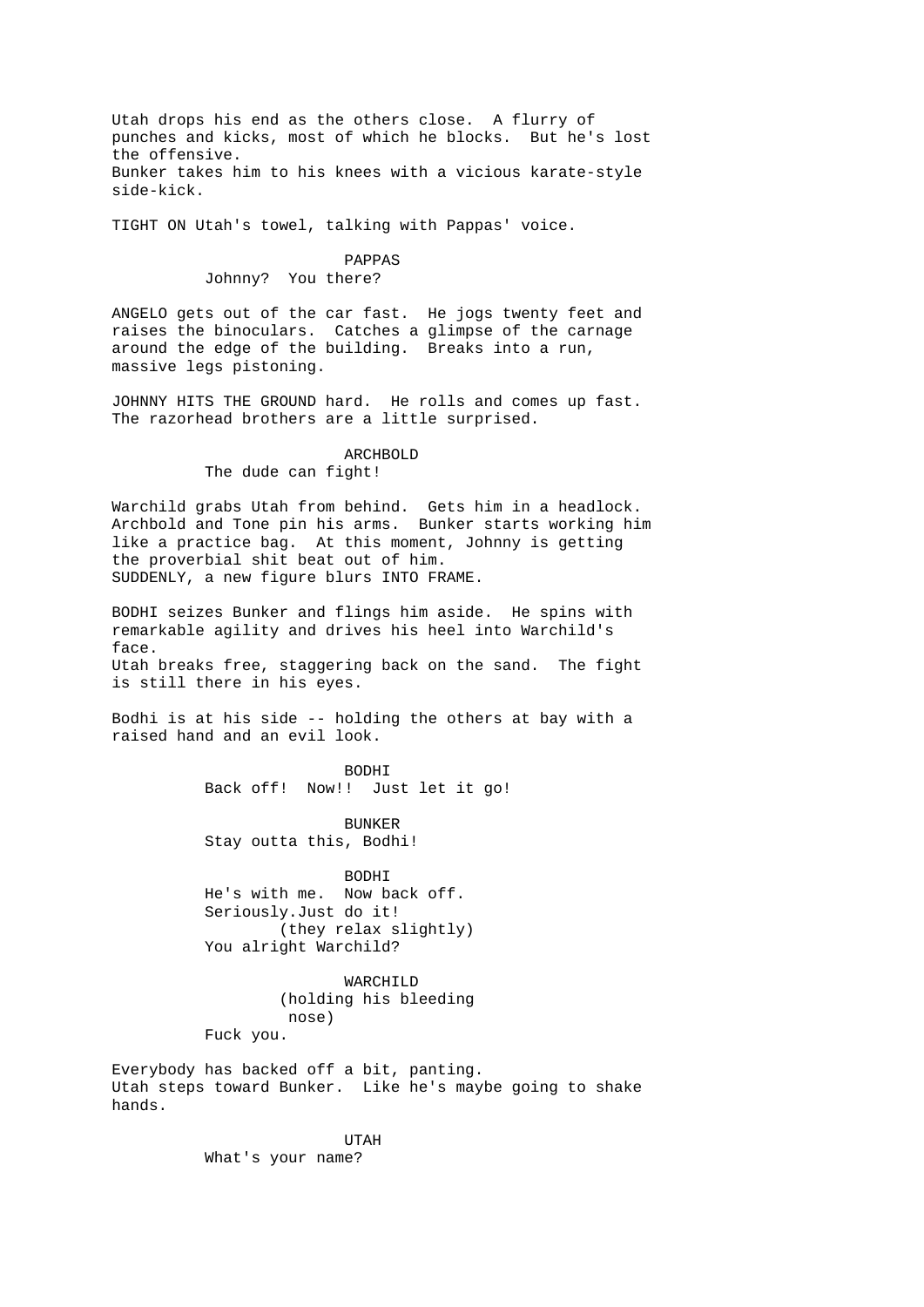BUNKER

Bunker.

 UTAH Well, listen, Bunker... I'm actually kinda glad you found me.

 BUNKER Yeah? Why?

Johnny answers with a LIGHTNING ROUNDHOUSE that hits with a CRACK! They can hear it in Pomona. BUNKER HITS THE GROUND. Flat out. Lights out. Tone, Archbold and Warchild lunge like dogs. Bodhi yanks Utah out of the line of fire.

 BODHI Whoa! Whoa! Hold it, ladies. Give it a rest. (to Utah) Let's go.

He literally turns Utah around. They begin to walk, stepping over the pieces of Johnny's board.

> **BODHT**  (under his breath) Do me a favor, Johnny, just keep walking.

Tone starts to go after them. Archbold grabs his arm. They help Bunker up. Warchild holds he bleeding nose. Utah and Bodhi start up the stairs, turn a corner and run HEAD-ON into a huffing PAPPAS. The big man clocks a battered but intact Utah. We see him shift gears in his head in 2 tenths of a second.

> PAPPAS (out of breath) Uh, you guys seen a kid, maybe 10, 12, running with a car stereo? Stole the fucking CD too, you believe it?

Utah is grateful for the cover.

 UTAH No, but there are four guys back there you might check out.

PAPPAS

Thanks, buddy.

He shoves on.

EXT. PARKING LOT

Bodhi and Utah weave among the cars and motorcycles,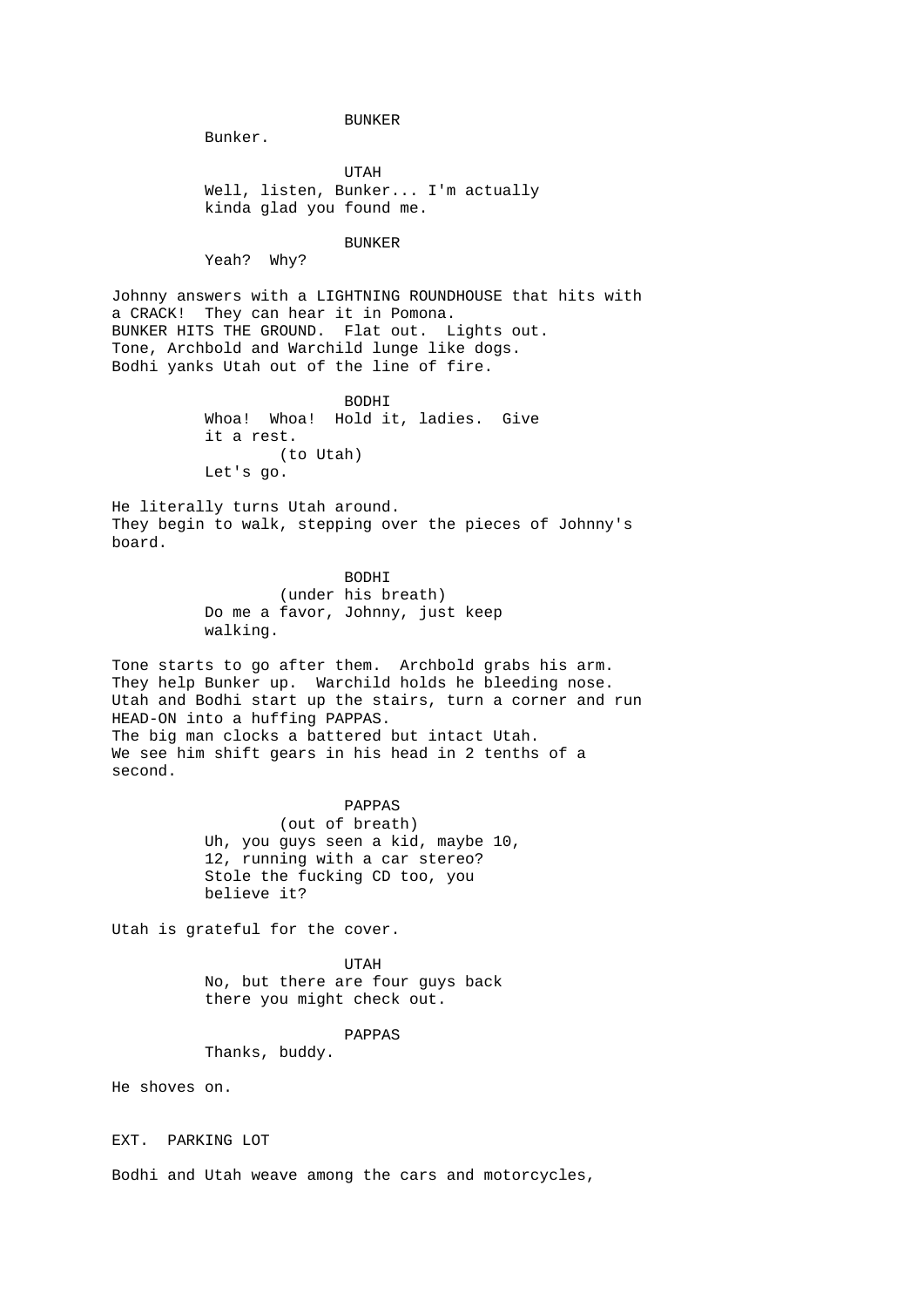beach-types coming and going.

 UTAH Friends of yours, huh?

 BODHI The one you decked is Bunker Wiess. The big one is his brother, Warchild. The other two always hang. They think they're some kinda death squad around here.

 UTAH What's their program?

BODHI

 They're punks. Nazis. Their brains are wired wrong. They hurt surfing because they give nothing back, and they have no respect for the sea. They just want to get radical. It's mindless aggression. They'll never get it, the spiritual side of it.

> UTAH You always talk like this? You're not gonna start chanting or anything are you?

> > BODHI (laughing)

No.

 (beat) So I was up the beach. I saw it going down. you didn't hesitate... they never backed you up an inch. That's rare in this world.

 UTAH Thanks for stepping in.

BODHI

De nada.

Bodhi keeps on walking as Utah reaches his car and stops. Five paces on, he stops and turns back. A moment of decision...

 UTAH Gonna be some people at my house tonight. Maybe you can make it.

UTAH

Where?

 BODHI Come with Tyler. She knows.

Bodhi turns and saunters away. Utah considers his last words, wondering how well Tyler and Bodhi know each other.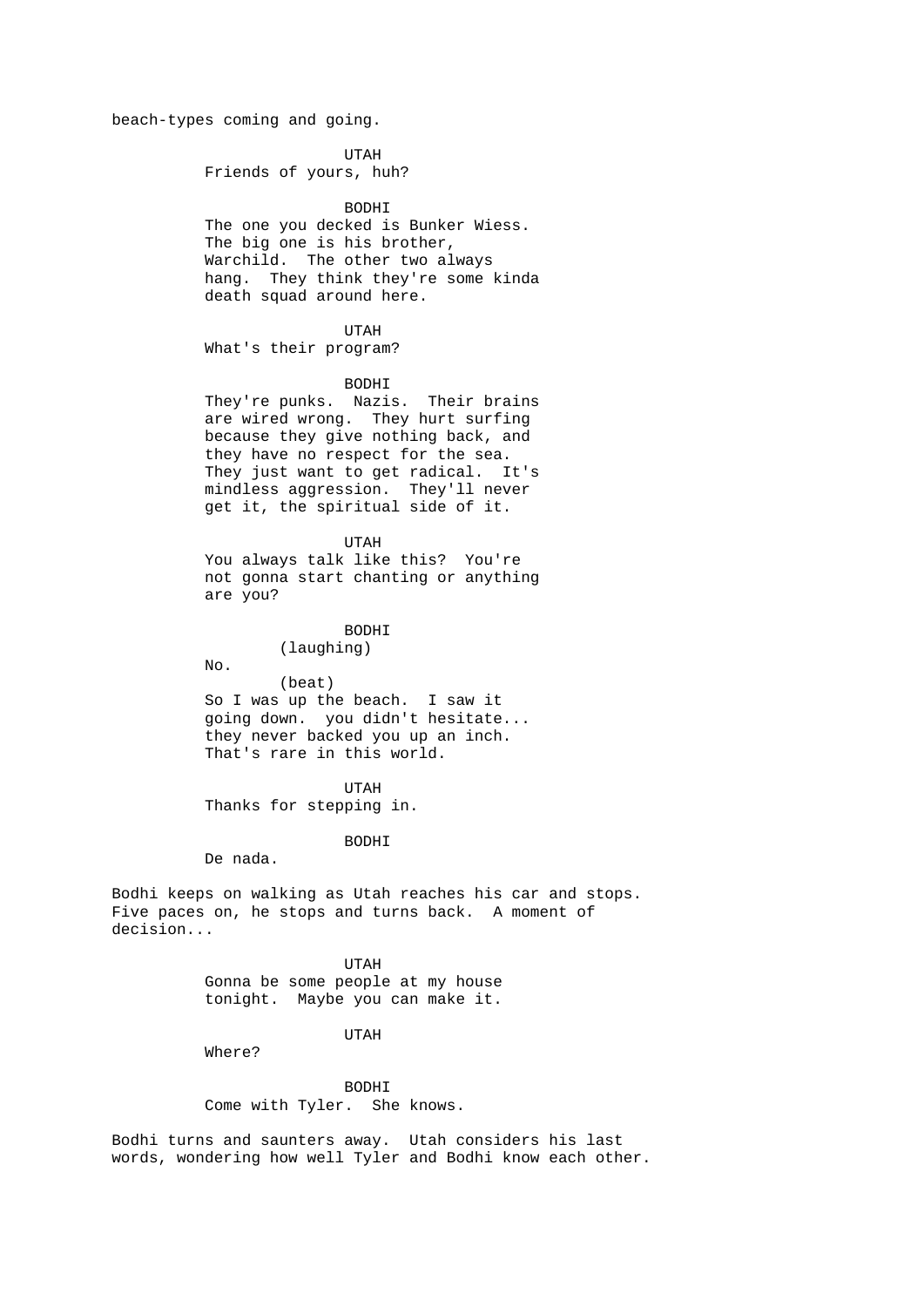CUT TO:

INT./ EXT. CAR - PCH - SANTA MONICA - DAY

Utah is struggling into a T-shirt as Pappas drives, intently following a beat-to-shit JEEP. Paramilitary olive-drab and full of surfboards. And razorhead.

> PAPPAS Ten seconds you're out of sight. Unbelievable.

Johnny is equipment-juggling now... cradling a cellular phone at his ear while steadying Pappas' binoculars in front of his eyes.

 UTAH You're losin' them. (into phone) That's right. Two-denver-four-sam niner-five-niner. Late seventies Jeep.

LONG LENS, JOHNNY'S POV through binoculars. Bunker's jeep weaves aggressively through traffic ahead. Horns honk. Tone flips off the driver of a Toyota.

> PAPPAS Look, if you're gonna go leavin' your piece and your shield in the car, you can damn well stay in sight. Okay?

> > UTAH

Okay, Dad.

EXT. VENICE STREET - DAY

Low rent street off Washington. EXTREME LONG LENS on Jeep as it pulls onto the dead front lawn of a brown stucco house with bars on the windows. The razorheads get out, pulling boards and wetsuits from the Jeep. They are dressed now in ripped jeans, GI boots, sleeveless Megadeth T-shirts, etc. Watching, we become aware that two of them have brown hair in a radical style... shaved sides and a short ponytail.

> UTAH (V.O.) The jeep is registered to a Bradley Wiess. My buddy. Guy's got quite a sheet. (into phone) Yeah, yeah... skip all that. Gimme the greatest hits. Misdemeanor possession of cocaine. That's good...

INT./ EXT. CAR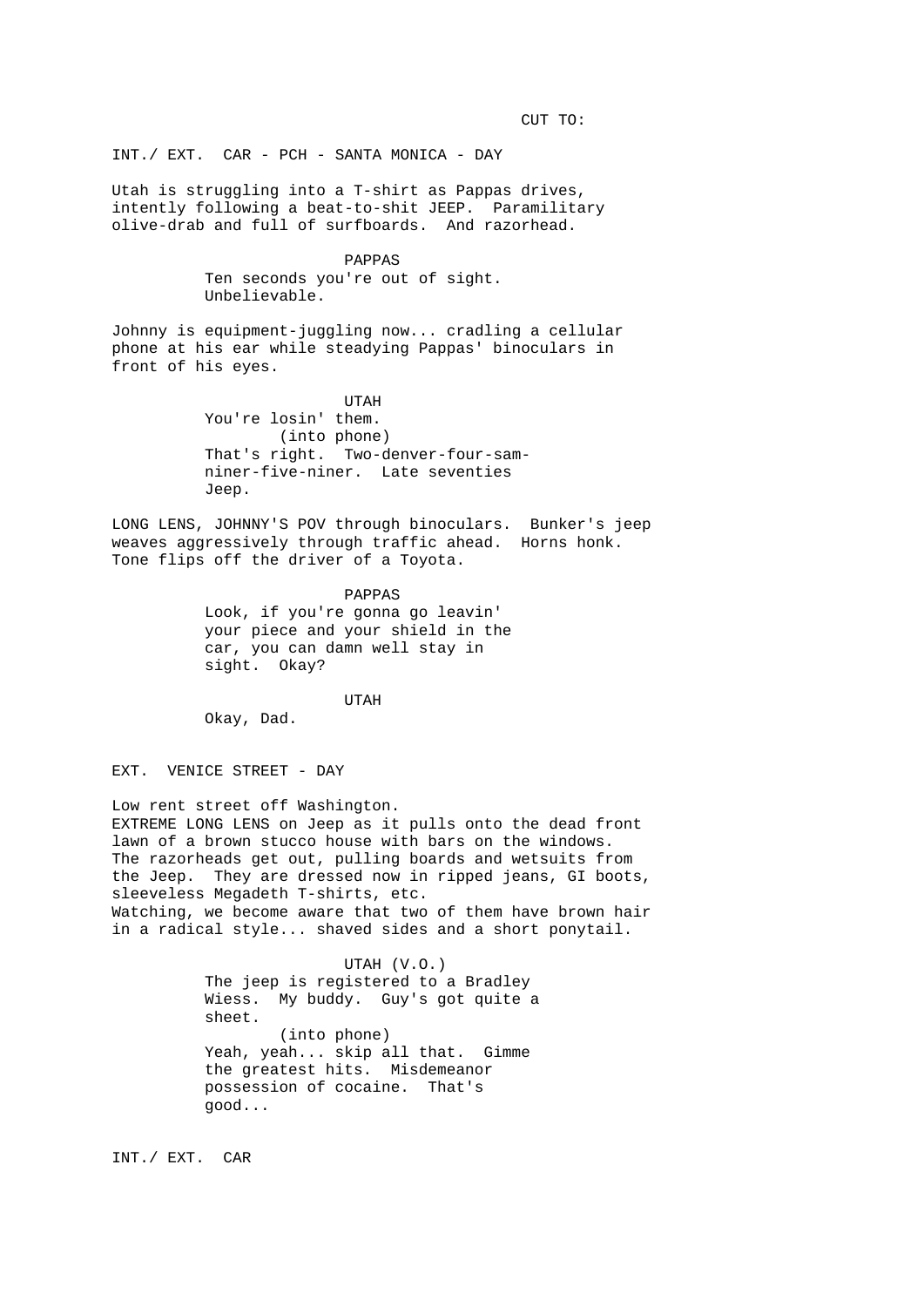Utah on the cellular, Pappas behind the wheel as they slide to a stop half a block from the stucco house.

> UTAH ... Felony B and E, three months in juvey. Better. Felony assault. Postgraduate work at Chino. Excellent. I'm lovin' it. What about the brother? (Utah is grinning) Great! Another model citizen. These guys really fit the profile.

 PAPPAS Remember, all bank robbers are losers, but not all losers are bank robbers.

LONG LENS POV of Razorheads house. Through the windows we see the four moving inside. Tone throws Archbold and Bunker a Coors from the fridge. Archbold shakes his and opens it in Warchild's face. Warchild, in no mood, slams him against the wall. We feel the revved-up, chaotic energy of the group in silent pantomime.

Bunker is met by a GIRL coming from the back of the house. She is wearing only panties and a black leather vest. Short black hair and tattoos stark on her white skin. Bunker puts one arm around her neck in a head lock embrace and slides his other hand under her vest. Tone pulls the curtains.

 UTAH These are the guys. I can feel it. I say we lay it on Harp.

CUT TO:

EXT. STREET NEAR HOUSE - NIGHT

TELEPHOTO VIEW of house.

Bunker and Archbold have partially disassembled the engine of a Kawasaki 1100 parked in the living room. They are drinking beer and arguing about the carburetors, lit by the blue glow of the TV. Warchild is watching a livingdead movie on tape. He replays the gory parts. Not a happening night at the Razorheads.

REVERSE, as binoculars are lowered, revealing Cole. WIDER, to show the dynamic team of Cole and Munoz glowering in a plain sedan, Utah leaning in the side window.

MUNOZ This is bullshit. This is a bullshit lead. This is totally bullshit. Harp must be fucking desperate if he's listening to you two flakes.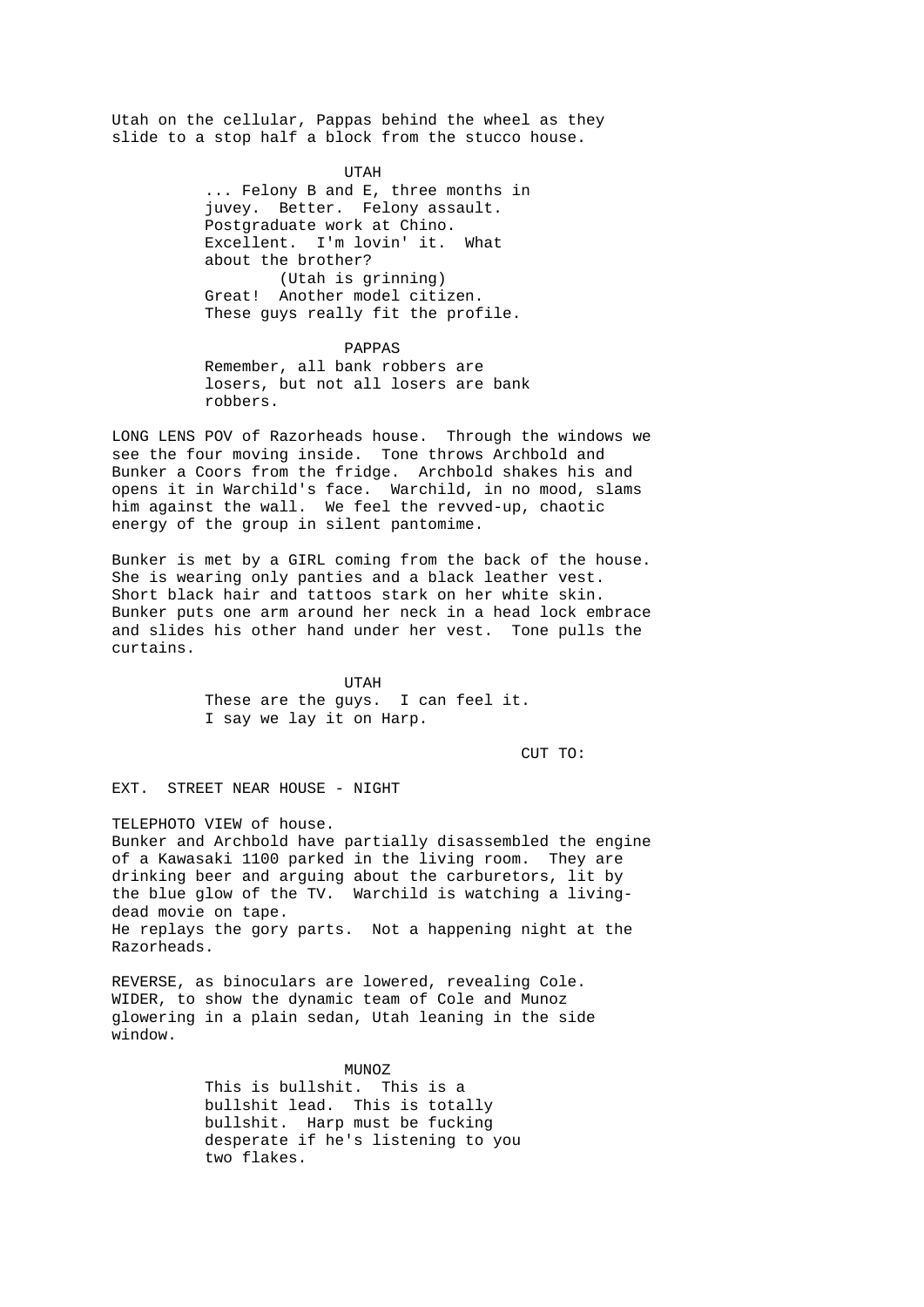UTAH See you bright and early, guys. Pappas walks up with a grease-stained box. Jams it through the window. PAPPAS Cold pizza? It's great for breakfast. INT./ EXT. PAPPAS' CAR - NIGHT Pappas pulls away from the curb, roaring past the other agents sedan. Utah and Cole flip each other off perfunctorily as they pass. UTAH When did Harp say they'd have the warrant? PAPPAS He's pushing it through first thing. You better get some sleep tonight, it could be an interesting morning. CUT TO: EXT. BODHI'S HOUSE - NIGHT A bunker-like structure built of stone and glass on a cliff overlooking the Pacific. Surfmobiles and motorcycles parked in front. A strong backbeat thumps through the open front doors. Tyler's Porsche pulls into the driveway. She and Johnny get out and head for the entrance. UTAH Nice place. TYLER He rents it for the summer. Bodhi always gets some slick place and throws it open to every surf burnout around. Most a these guys can't keep a job. When the swell comes,

INT./ EXT. BODHI'S HOUSE

Tyler leads Utah through the steady flow of SURF-RATS and other PCH NOMADS toward a large outdoor deck where a barbecue is in progress. Moonlit waves pound the shore eighty feet below.

they're gone, they have to ride.

They are immediately distracted by the small crowd gathering around GROMMET who has his nose pressed flat against the center of a dart board. His eyes swivels back to ROACH, standing fifteen feet away, dart in hand, getting ready to throw.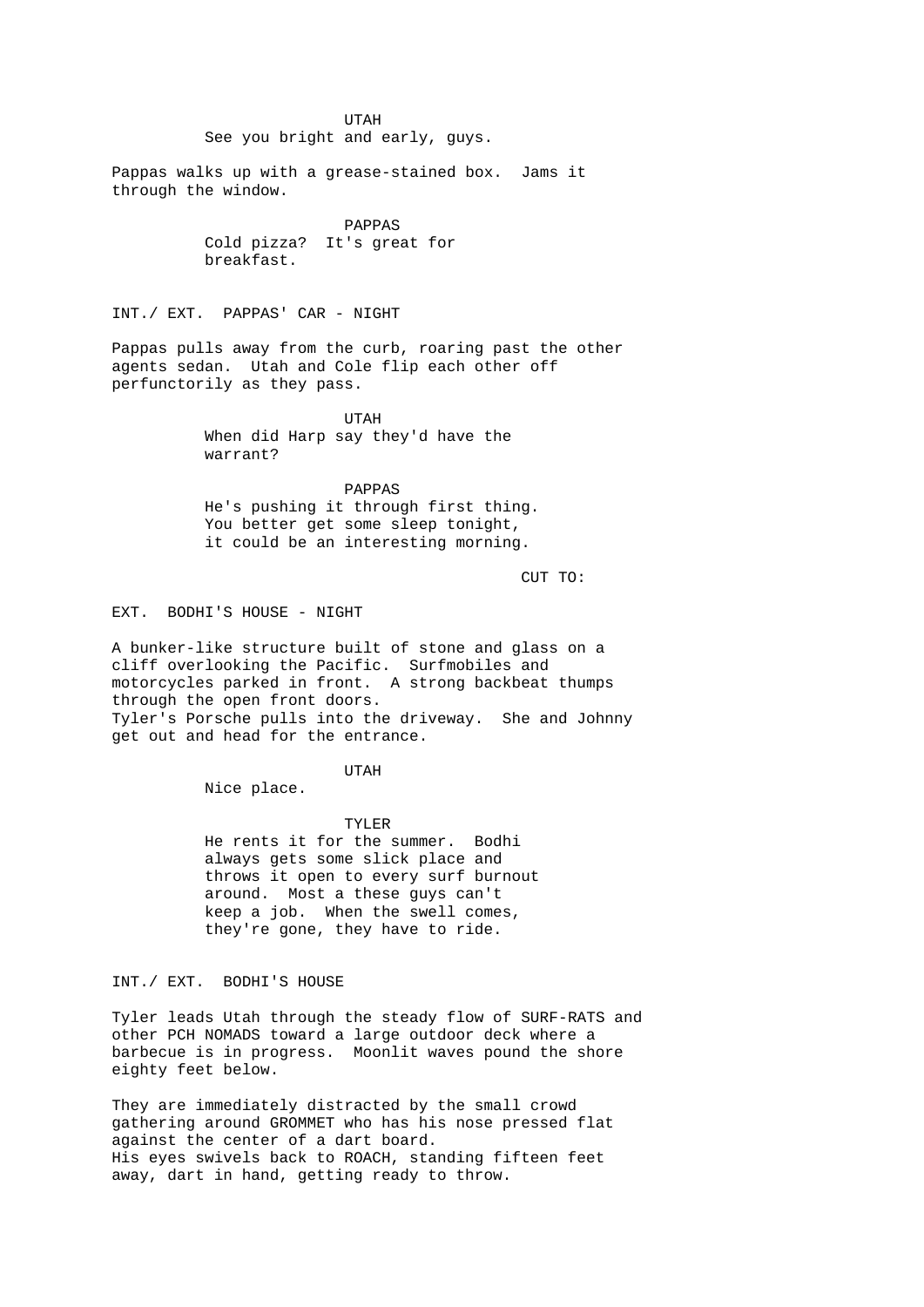# GROMMET Do your worst, man!

Roach drains a beer in one gulp, spies the sharp needle point of the dart, then squints at the target. ROSIE moves through the small crowd collecting bets.

Suddenly Roaches arm snaps back. A collective hush... In a blur of tattoos the small feathered missile is airborne.

TWAAAPPPPPP! Bulls-eye. Centimeters from flesh. Grommet secretly exhales. Roach howls as Rosie rains money on his head. The crowd goes wild. BODHI stands nearby with his arm around a BEAUTIFUL WOMAN. Pleased to see Utah, he motions him over.

 UTAH Don't you gamble?

> BODHI Only make bets I can't afford to lose. Only way to be 100% committed.

With that, Bodhi smiles, then he and the woman vanish into the crowd. Utah watches them go, turns to Tyler.

> UTAH Who's the girl?

 TYLER Catch of the day.

 UTAH Oh, oh. That sounds personal.

 TYLER People are expendable to Bodhi.

 UTAH Meaning you were expendable.

## TYLER

 (shrugs) We went out for about five minutes... which is four minutes longer than most of them. But you can't hold it against him, he's... different.

 UTAH Sure, he's "the Bodhisattva".

 TYLER (she chuckles) Yeah, he thinks he's evolved to a higher plane of existence, or something.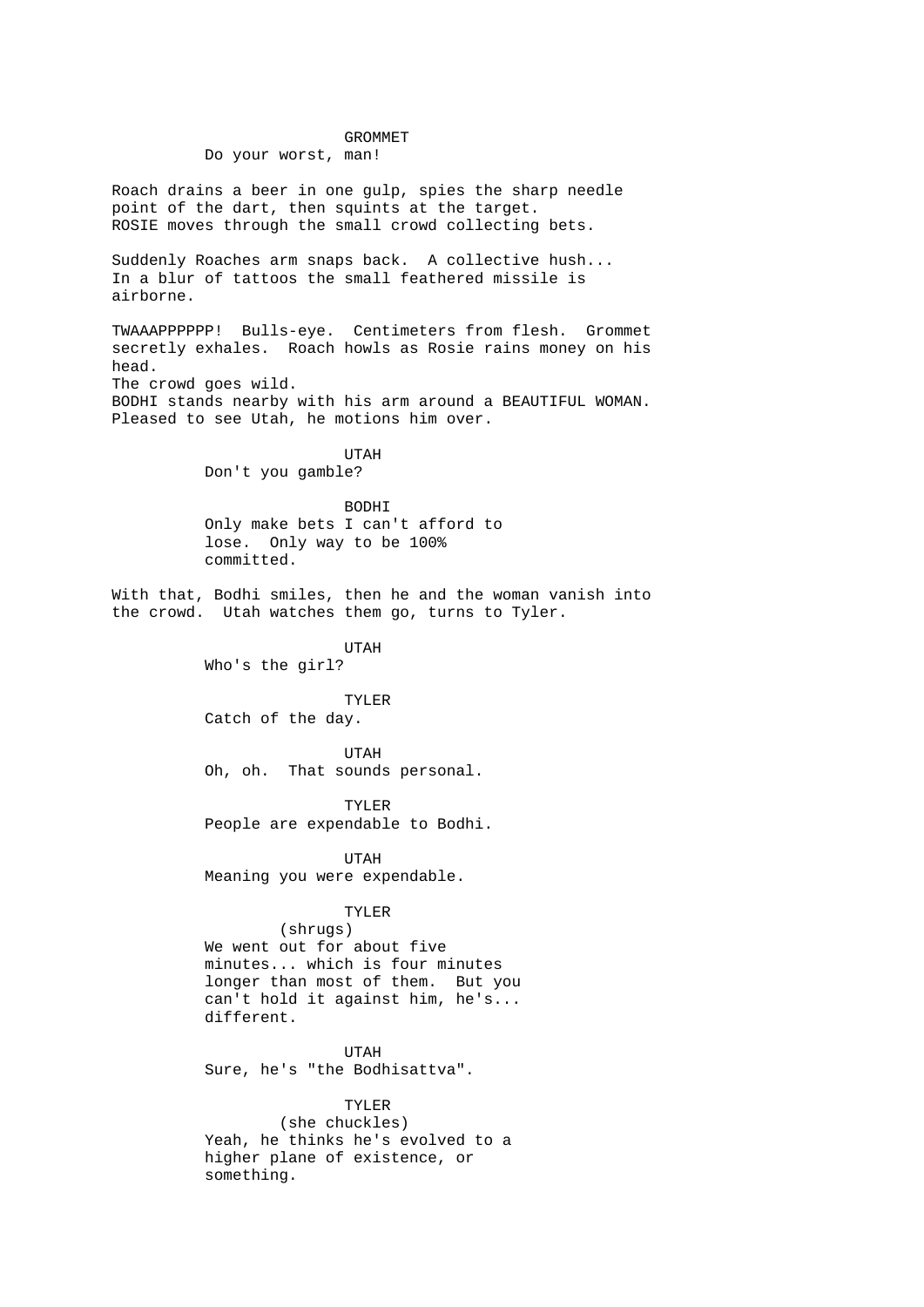(thoughtful) Maybe he has. You've seen him surf... that frenzy. It seems like anger. It's not. It's the energy of lovemaking. The sea is the woman in his life. She's his only true lover.

Utah studies her a moment. He's caught the faintest hint of regret in her voice. But also the straight-ahead pragmatism. He looks down at the waves pounding mercilessly against the rocks.

 UTAH All she does is beat the shit out of me.

DISSOLVE TO:

PARTY - LATER

Lingering surf-rats stoned and drunk. Nathaniel stands on the railing of the deck, Corona in hand, gazing out at the black water. He grins sloppily, body wavering dangerously as he hunkers down into a surfing stance.

> NATHANIEL (beer soaked speech) ... Okay, so you're in the face, it's twenty-five feet straight down, your balls are about this big. (like he's holding up two BB's) And the whole thing's moving, right, roaring like you're stuck to the front of a freight train. There ain't nothin' like it, man. The ultimate rush. Forget about sex, it doesn't even come close.

ROACH ROACH You lose it right then, you're history. The fish'll be pickin' you outta the coral.

Nathaniel cackles that absurd Pee-Wee Herman laugh. He starts to flail, arms pinwheeling. Utah catches him by the back of the shorts and pulls him back. Nathaniel spins and drops clumsily onto the deck.

> NATHANIEL (matter of factly) Thanks, brah.

Tyler sits next to Johnny, sipping a beer. Bodhi is not in sight.

> ROACH See, it's all dynamic, it's all in motion. You can't just stop and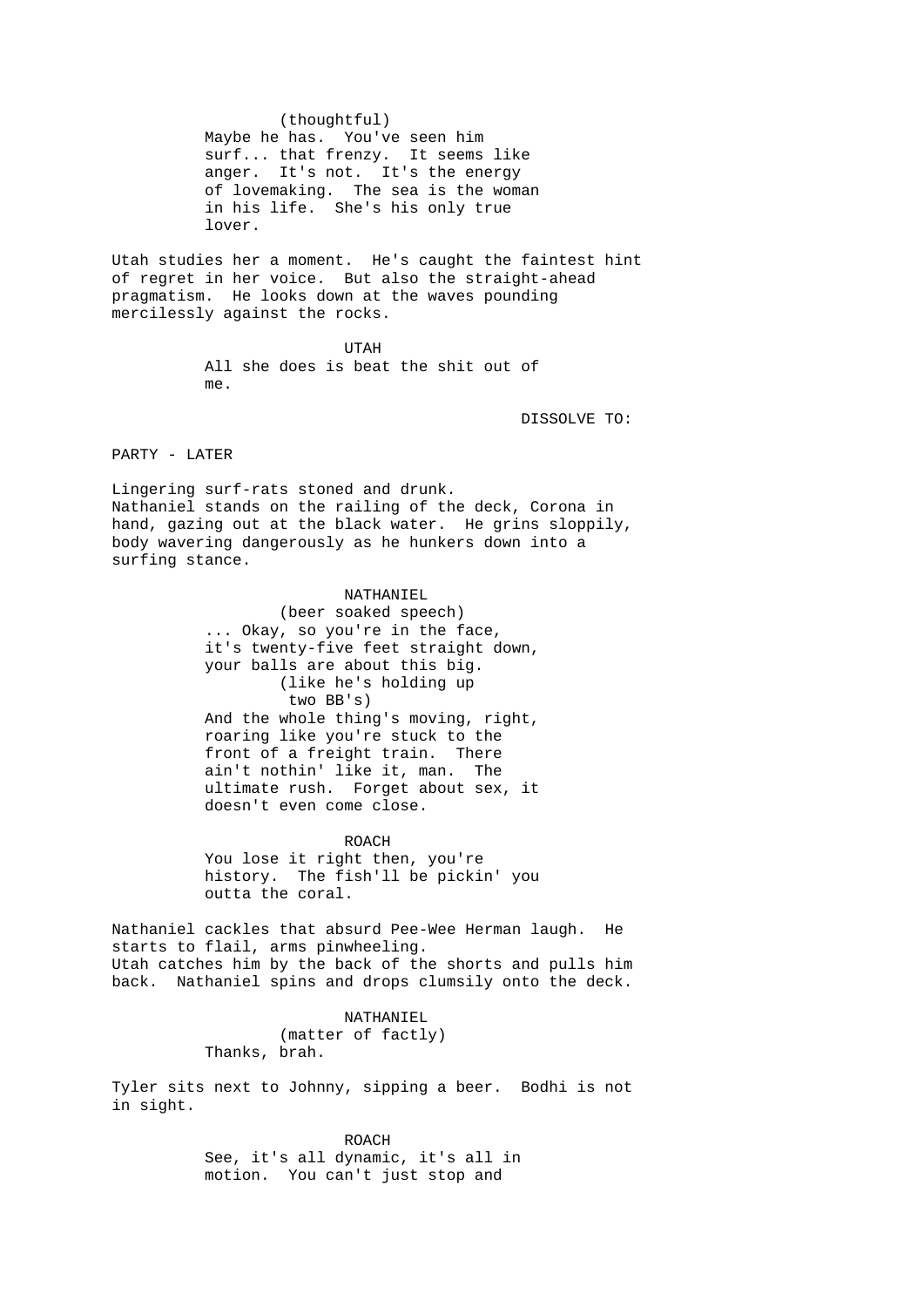walk on in to the beach if you don't like the way things are going, y' know what I mean? You gotta ride it out man, all the way. GROMMET

 You ride the monsters, you gotta know you're ridin' a line between life and death. There ain't no forgiveness.

 UTAH So what's the biggest? Waimea?

 BODHI (V.O.) No, Bells Beach, Australia.

Bodhi glides into the group and sits, his expression dark and enigmatic. The beautiful girl kneels behind him, massaging his neck. He seems not to notice.

> GROMMET Shit, yeah! I remember that day... gnarly fuckin' ass! Was your birthday--

 ROACH The set was northwest. Jacking up like a fucking mountain of gray glass--

 BODHI I made that one mistake you pray you'll never make--

 NATHANIEL You shoulda fuckin' seen it... it

 was like he fell for-ever. Then the curl crashes down and he's gooone--

 GROMMET -- held down in the washing machine, man... it was severe, we couldn't see nothin' thought it was all over for sure--

Nathaniel HOWLS. Tyler watches Utah watching Bodhi. Notices how he is mesmerized by these war stories. Bodhi smiles, unexpectedly.

> BODHI Not tragic to die doing what you love. You want the ultimate thrill, you gotta be willing to pay the ultimate price.

> > NATHANIEL

Fuckin' A.

GROMMET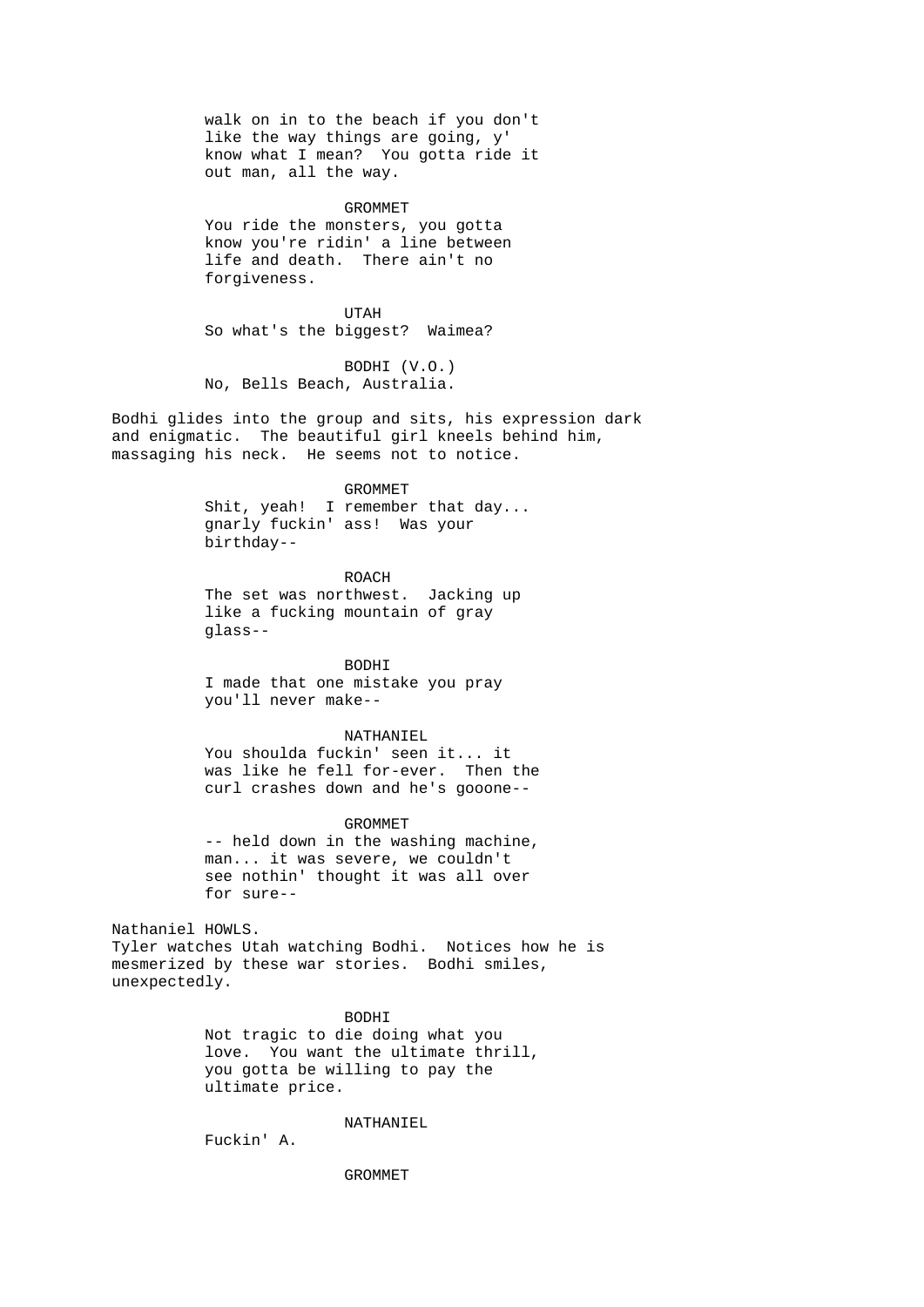(draining a Corona) Hell, I ain't gonna see 30.

He and Nathaniel slap a warm, brotherly handshake. Utah notices that Tyler is giving him a dark look. She gets up suddenly and walks away from the group.

 UTAH (to the surfers, covering)<br>In. I need anothe I need another beer.

He heads out after Tyler.

INT. HALLWAY - DEN

Johnny moves through the house, looking for her. As he passes the den, he sees Tyler standing inside, and goes into the dark room. It is the only personalized space we have seen in the house. A kind of shrine to the Bodhisattva. Shelves filled with books and artifacts from his travels. Maori masks, a blowgun, a skeletal shark mouth two feet across, a huge fossil ammonite... an unbelievable variety of tribal artifacts and marine specimens. The books include political literature, eastern religion, philosophy. A strange hodgepodge of titles and authors: Nietzsche, Marx, the Tao, "Steal this Book", "The Book of Five Rings", Frederick Forsyth thrillers.

Tyler is looking at a wall of photographs and Johnny walks up behind her. Shots of Bodhi surfing a monster wave, mountain-biking, skydiving, flying an ultralight airplane, bungee-cord jumping, cliff diving. Every kamikaze activity in the book.

> TYLER Bunch of goddamn adrenaline junkies. I hope you're not buying into this banzai-bullshit like the rest of Bodhi's moonies.

 UTAH What are you talking about?

 TYLER I've seen that kamikaze look, Johnny. You've got it. And Bodhi can smell it a mile away. He'll take you to the edge... and past it. (she looks past Johnny, sees something) Hey, Bodhi.

Utah turns. Bodhi is in the doorway.

 BODHI Johnny has his own demons, don't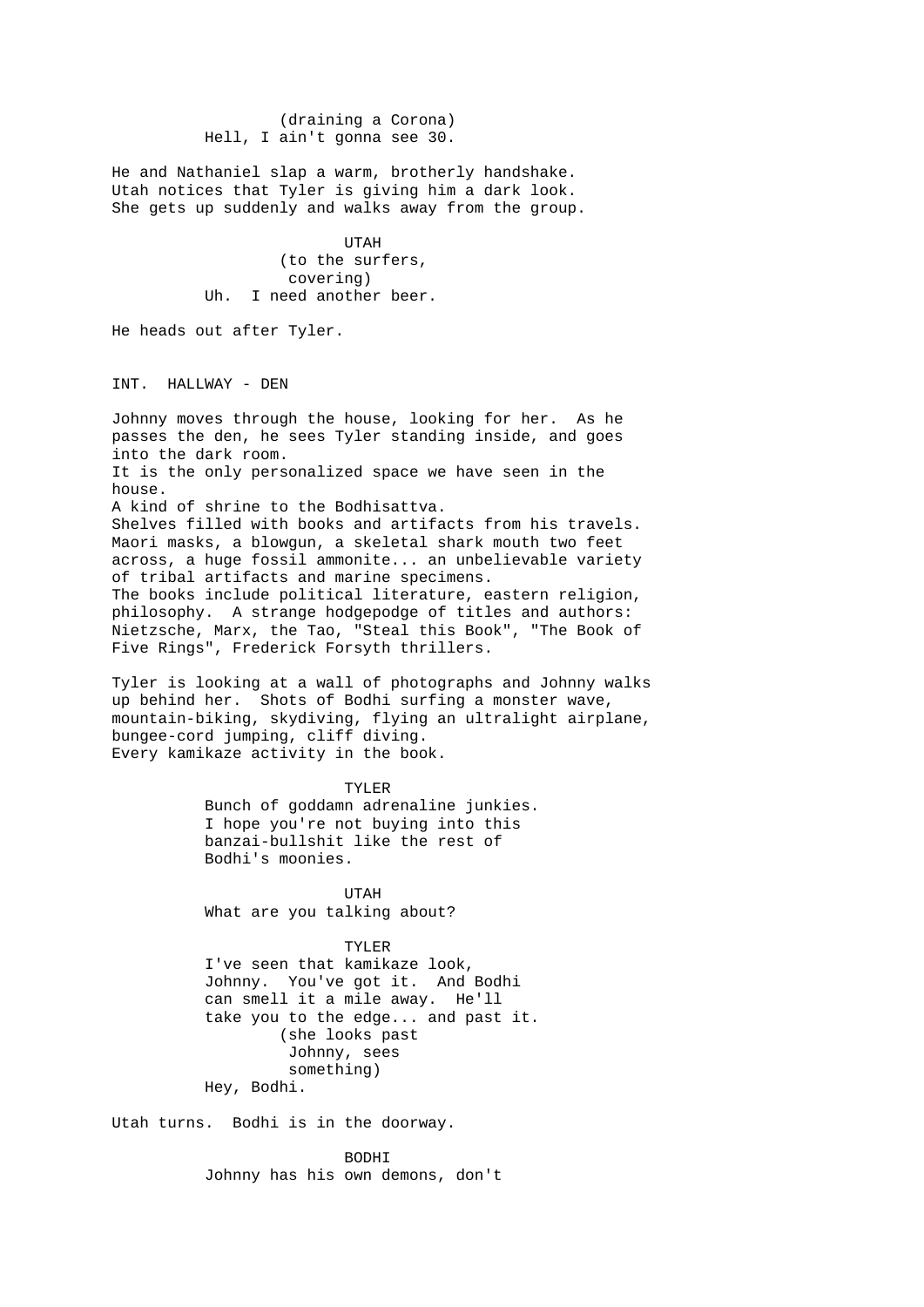you, Johnny?

Bodhi seems to stare into him. Utah breaks the look. Turns back to the photo gallery. Bodhi's eyes swivel. He ponders something. Looks at Tyler.

> BODHI Feel it?

Roach and some of the other surfers appear in the hallway, wondering what happened to their leader. He turns to them.

 BODHI Gentlemen, it's time.

HOOT AND CHEERS. Everyone bursts into motion. Yelling and running through the house.

 UTAH What's goin' on?

> TYLER Swell's here, Johnny. Bodhi always knows.

Bodhi returns from another room with... AN ALL-BLACK SURFBOARD. It gleams like obsidian. Near the tip, in small gray letters it says "Stealth Fighter". Bodhi thrusts it into Johnny's hands. The others WHOOP maniacally. Johnny feels the challenge. The pull of the tribe.

> BODHI Let's go, Utah. Time for a little stealth mission.

CUT TO:

EXT. LATIGO BEACH - NIGHT

SIX DARK FIGURES walk toward us out of shafts of light... the headlights of Bodhi's CHEVY 4WD and Tyler's Porsche. The figures are Bodhi, Johnny, Tyler and the other surfers. ROSIE hangs back with the idling vehicles, tattooed arms crossed. He puffs on a cigarette.

A WIDE SHOT (MATTE) of the beach shows a pool of light from the headlights, beyond it a vast silver ocean under a black sky. The full moon casts the world in cold monochrome. The little figures reach the sea.

> ROACH (a voice in the distance) Gaping barrels! Way overhead, man!

CLOSER, as moonlit figures run into the water. Utah stands on the beach, hoping his eyes will adjust.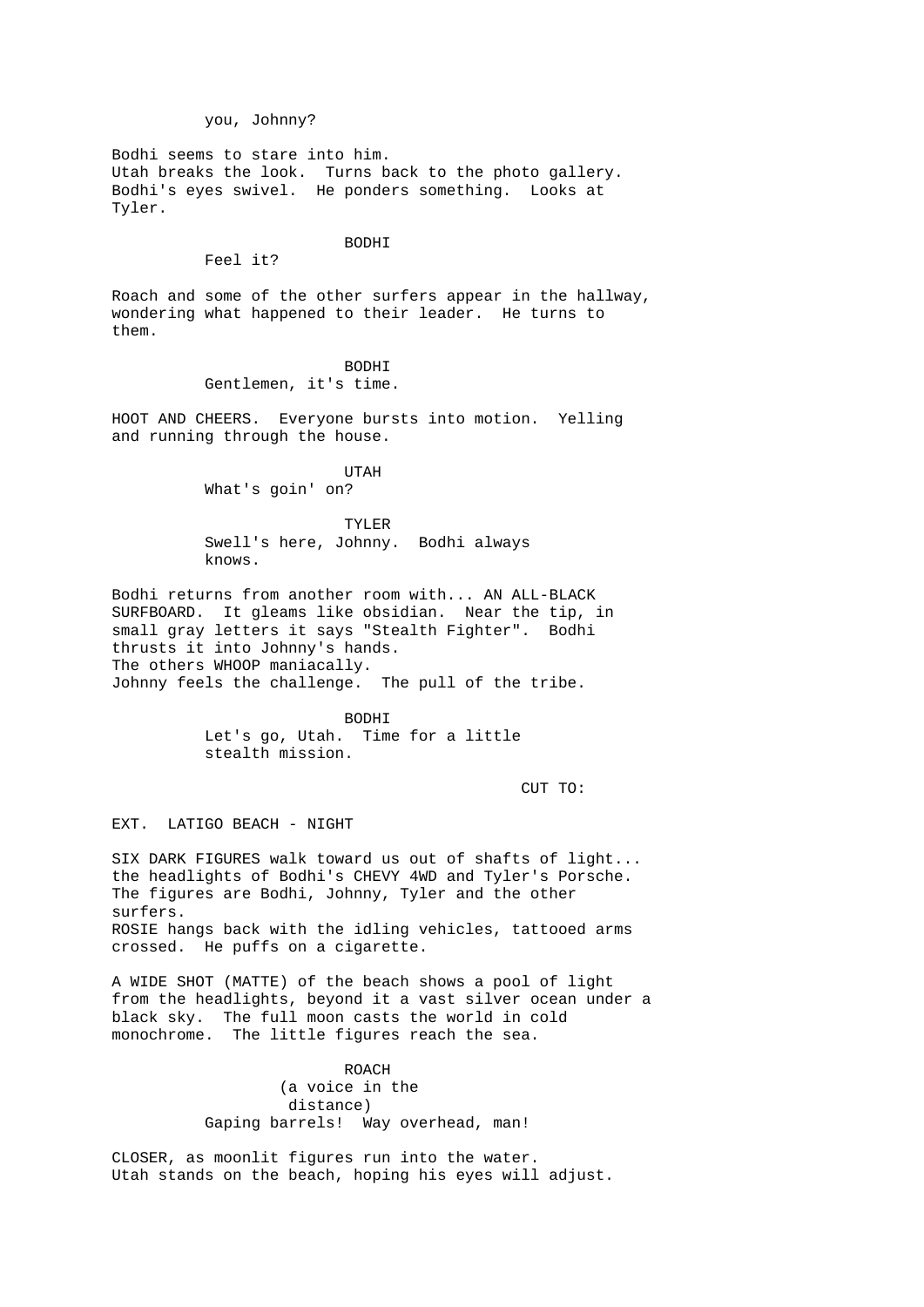UTAH I can barely do this in broad daylight.

> TYLER Come on. At least no one's gonna see how bad you are.

Johnny clenches his jaw and charges past her into the water. He strokes powerfully out through the black swell.

UTAH'S EBONY BOARD pierces the wave and he slides down the backside to where the others are waiting. Roach and Nathaniel, silhouettes nearby, see one they like and take off yelling.

Johnny turns as a figure glides up next to him.

 UTAH I gotta be fucking crazy.

> BODHI Yeah, but are you crazy enough?

Grommet gets a ride, slicing across in front of them. A ghost moving off into the silvery distance. Tyler waves jauntily and takes the next one. It's Johnny's turn.

#### BODHI

 Football's a man-made game. You keep score with numbers. But in this, there's no field, no rules, no opponent. Just you and the wave.

#### UTAH

 I know that part. Tell me something I can use, here.

 BODHI I've watched you once or twice. You surf like it's some kind of street fight. You jerk along from moment to moment, fighting everything that comes at you. Always trying to win.

UTAH

A flaw I'm working on.

#### BODHI

 The only way to win out here is to surrender. You have to feel what the wave is doing, accept its energy, get in sync. Just feel it all moving in the blackness... you don't need to see.

 UTAH Yeah, right, vision is highly over rated.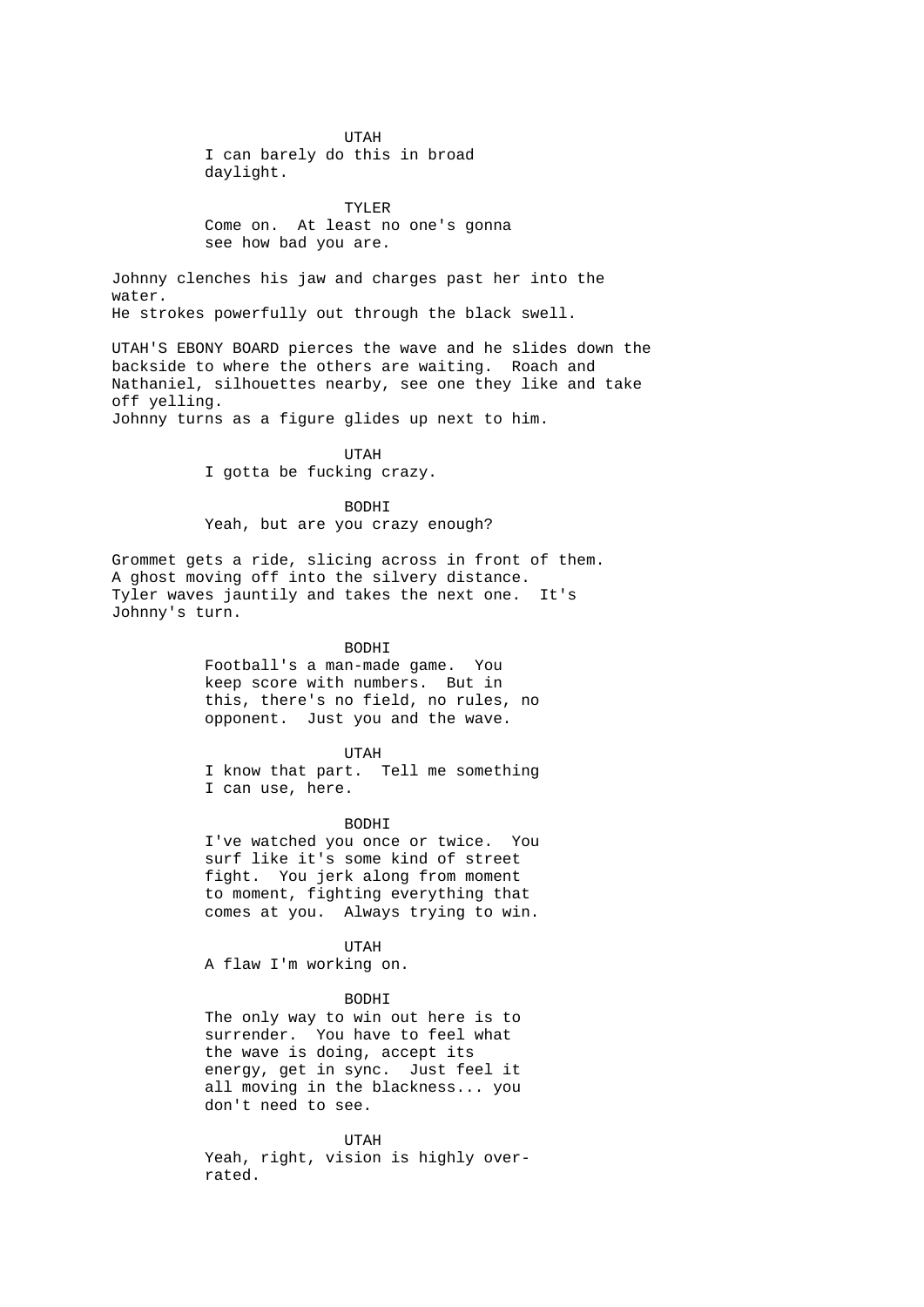Bodhi is looking at the lights along the shoreline. Without looking back, he senses the incoming swell.

> BODHI This one's got your name on it, Johnny.

Utah looks. Huge glassy face, perfectly formed. Black and terrifying.

BODHI

Let's go.

Bodhi digs in with both hands, driving himself forward. Johnny starts grabbing water right behind him. The wave picks them up.

 UTAH Shit, I'm gonna die. I'm gonna die now.

Johnny uses the patented Tyler-pop and makes it to his feet. Suddenly he's going like a shot. He moves back on the board, trims out, slowing down. Maintains a fragile control. On pure adrenalized instinct, heart pounding, he falls in behind Bodhi, taking the same line along the roaring black face.

Bodhi is like the Silver Surfer, ahead of him in the moonlight. Not wanting to drop too far behind, Johnny walks a little forward on the board. The nose dips, picking up speed.

Johnny starts letting the speed work for him, learning that he can make long floating turns up and down the glassy face.

Feeling the water under his feet, the tons of water piling up behind him... feeling its awesome power and borrowing a little of it.

The Silver Surfer and the quarterback rocket through the night. Utah has a big feral grin plastered on his face. Bodhi looks back. Gives him a thumbs up. Then he cuts left and drops giddily down to the bottom, slashing back and climbing. Utah tries it, feels the drop like freefall... feels the speed. He makes his bottom turn, nearly falling. The grin dropping off his face.

He falls in behind Bodhi again as the wave wraps over them like a great black wing.

TYLER, paddling back out, watches them shoot past her. Utah raises his arms above his head and HOWLS like a gonzo wolf as they go by. She grins to herself, watching him.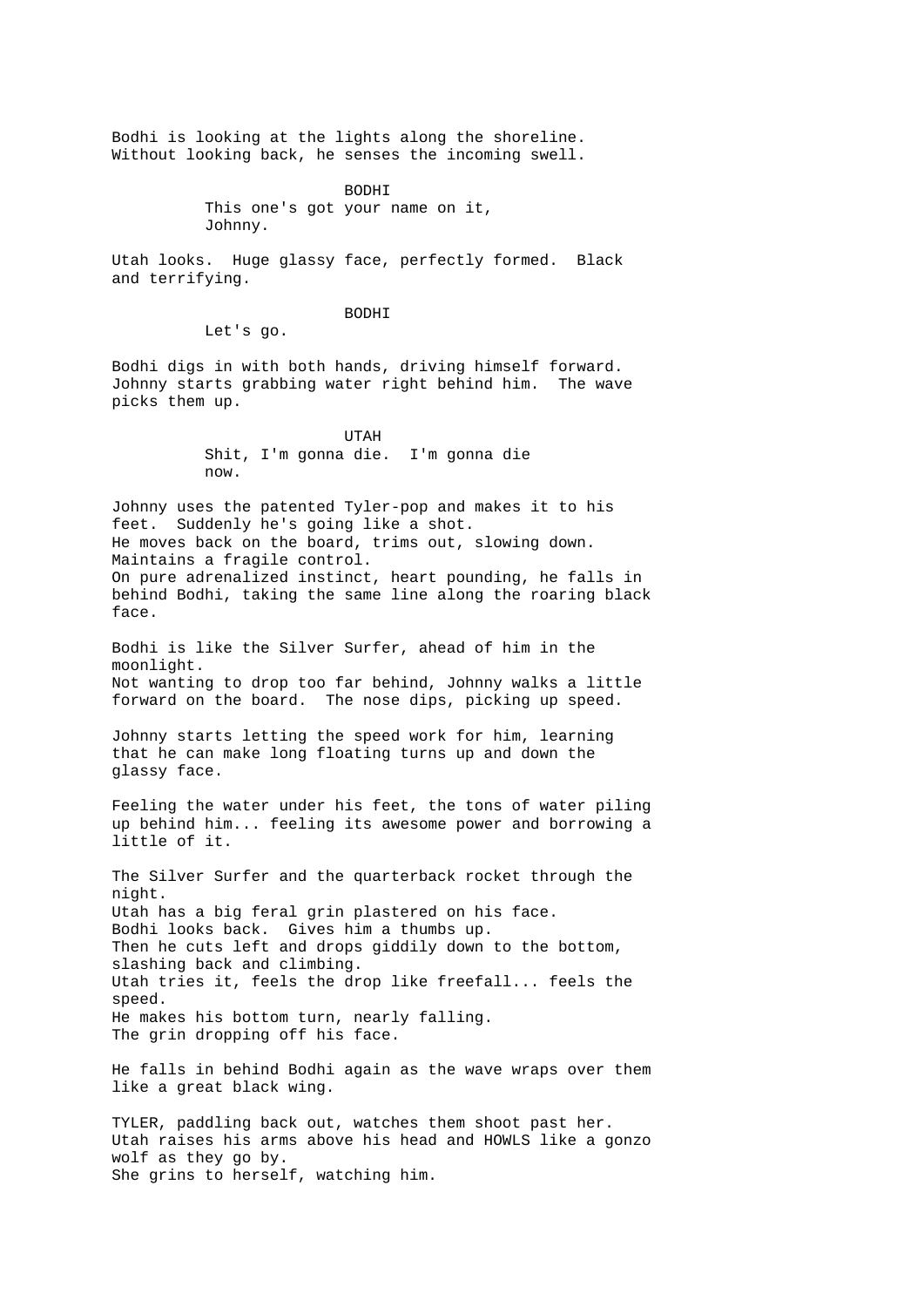Knows he's gotten the ride that will make him a surfer for life.

EXT. BEACH PARKING LOT

Rosie sits on the sand next to a blazing fire in a cement firepit.

ANGLE THROUGH THE HEAT HAZE above the flames. Tyler punches through, a few feet away. She paddles toward him, coming alongside.

TYLER

You had enough?

 UTAH Yeah. I just want to sit out here for a minute.

He watches the lights along the shoreline as the gentle swell between sets lifts and drops them. His face is somehow childlike. A slow grin spreads itself across his face.

```
 TYLER
```
Look at you.

UTAH

What?

 TYLER Well, usually you have this sort of intense scowl of concentration, like you're doing this for a school project or something... I don't know, like something's driving you. (she puts her fingertip to his forehead) See, it's gone. If I didn't know better I'd say you looked almost happy.

 UTAH I... I don't know. I can't describe what I'm feeling.

> TYLER (smiling) You don't have to.

Her face seems luminous in the moonlight. The ocean silver. The shore a shimmering line of gold. The sky black velvet.

Utah turns to Tyler, eyes exploring her, as in a dream. Water beads on her dark skin like crawling diamonds. He glides closer, holding her board like an uneasy horse alongside his. He runs his fingertips down her arm.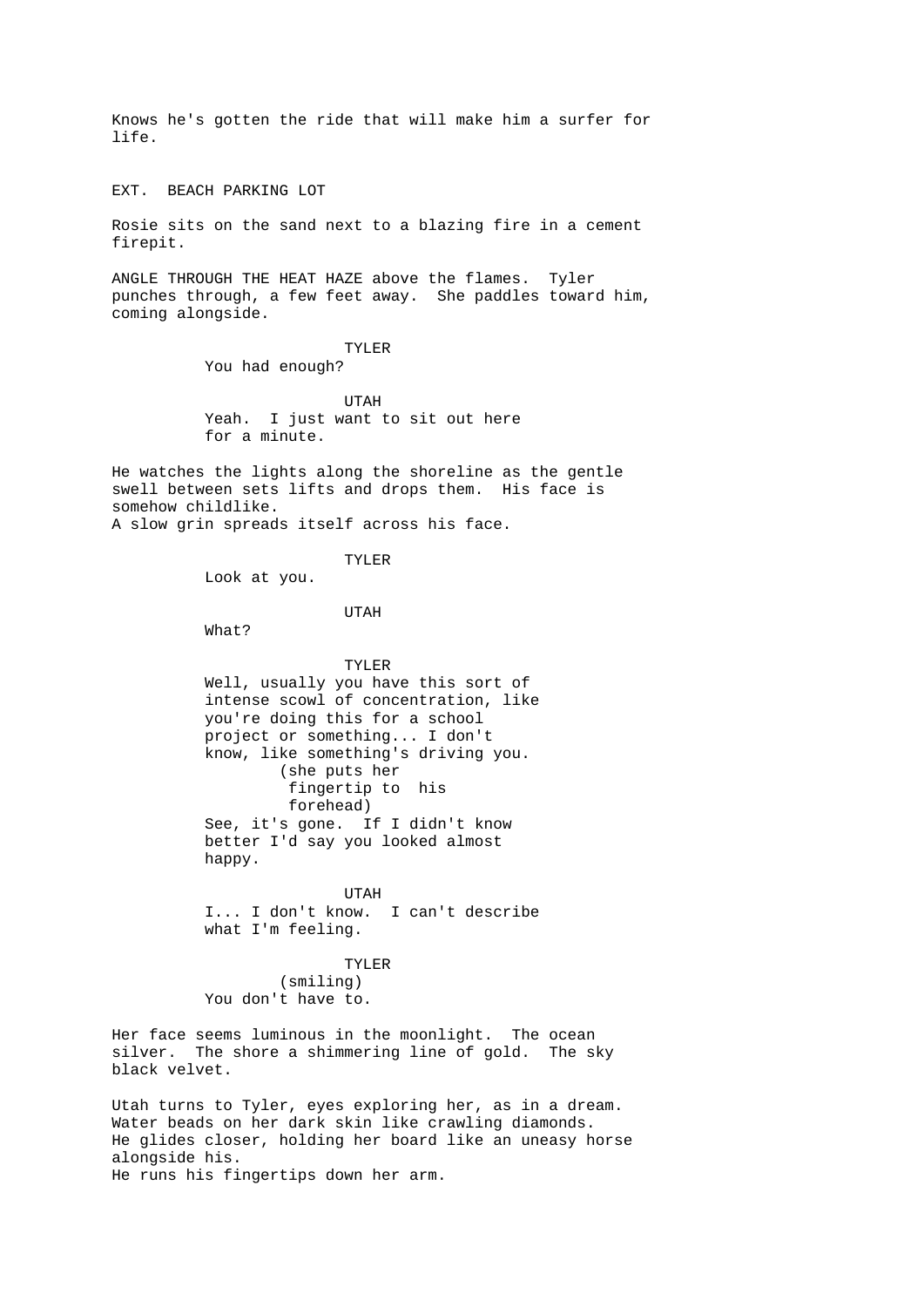#### UTAH Goosebumps. Come here.

She leans closer and he rubs his hands up and down her arms, warming her. His hands stop on her shoulders. He pulls her to his mouth. Her tongue meets his. She wants this. He is surprised by the fierceness of her kiss, which overwhelms his.

TIGHT ON THE ZIPPER of her shorty wetsuit as Johnny's fingers draw it down. Slowly down, to where it ends between her legs. He spreads the front and slips his hands inside, along her ribs.

TYLER

Those are cold.

UTAH

Warm them up.

She moves his strong hand onto her breast. His fingers massage her cold-stiffened nipple. She moans and grabs his wet hair in her other hand, pulling him into another intense kiss.

EXT. OCEAN - UNDERWATER

Looking up from the bottom, we see the silhouettes of two boards surrounded by pulsing shafts of moonlight. CAMERA TILTS DOWN to show the bottom. The dreamlike blue light shimmering on the sand and rocks. A big shark browses gracefully, ignoring the lovers. Their moment of harmony with the sea will be honored.

DISSOLVE TO:

EXT. BEACH - NIGHT

Tyler's Porsche stands alone in an empty lot. Her surfboard sticks up in back, next to Utah's "stealth fighter". Rosie's fire is burning low. Tyler, half-wrapped in a blanket from the car, straddles Johnny on the sand like she straddles her board. The blanket slips down. Naked silhouettes in the firelight. She arches her back as they move together in prefect sync. Grips his shoulders and stares into his face, her teeth bared in a grimace of pleasure that looks like pain. She makes love like she does everything... with honesty and intensity. Utah, surprisingly, is gentle and slow. He strokes her hair after she collapses onto him.

DISSOLVE TO:

EXT. BEACH - DAWN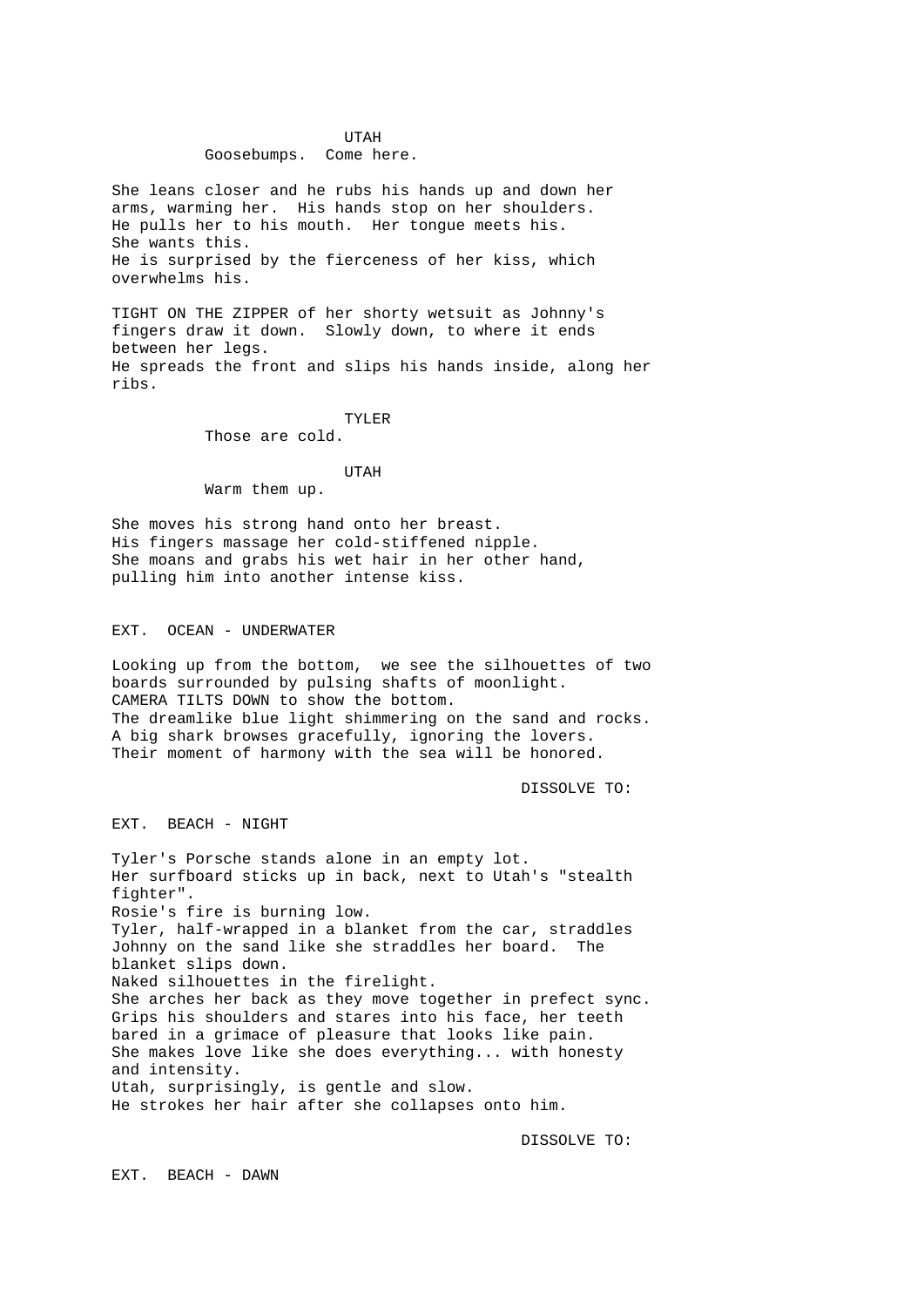ECU JOHNNY as he cracks one eye open, registering the dawn light. He bolts up, looking around. Tyler is asleep beside him, with the quilt from the car pulled up tight to her chin. She looks radiant in sleep. He grabs his watch out of the sand and looks at it.

UTAH

Holy shit.

CUT TO:

EXT. ALLEY BEHIND RAZORHEAD HOUSE

LONG LENS on UTAH'S SEDAN fishtailing through the alley, narrowly missing dumpsters and parked cars. He pulls up next to several unmarked FBI sedans. No one in sight.

UTAH jumps out tucking in yesterday's shirt, stuffing his Beretta into his waistband. He also shoves a small leather case into his belt.

Utah pulls open the door to one of the unmarked cars and rips a walkie-talkie out of the charging rack on the front seat.

Running, he passes a gate. Goes back. Looks.

HIS POV -- FOUR MEN huddled behind a garage. COLE, MUNOZ, AND TWO OTHER AGENTS. All with guns and walkie-talkies.

 UTAH (whispering) You guys need any help?

> COLE (not amused) You're late.

We hear Pappas' voice over the radio.

 PAPPAS (V.O.) Did that worthless punk partner of mine ever show up?

 UTAH (grinning) Right here, partner.

EXT. STREET - NEARBY

Pappas has his shirt hiked up as another agent, BABBIT, tapes a microphone transmitter to his stomach. Pappas talks into his top button.

> PAPPAS Good of you to join us, hotshot. (to Babbit) Watch it. I told you, not on the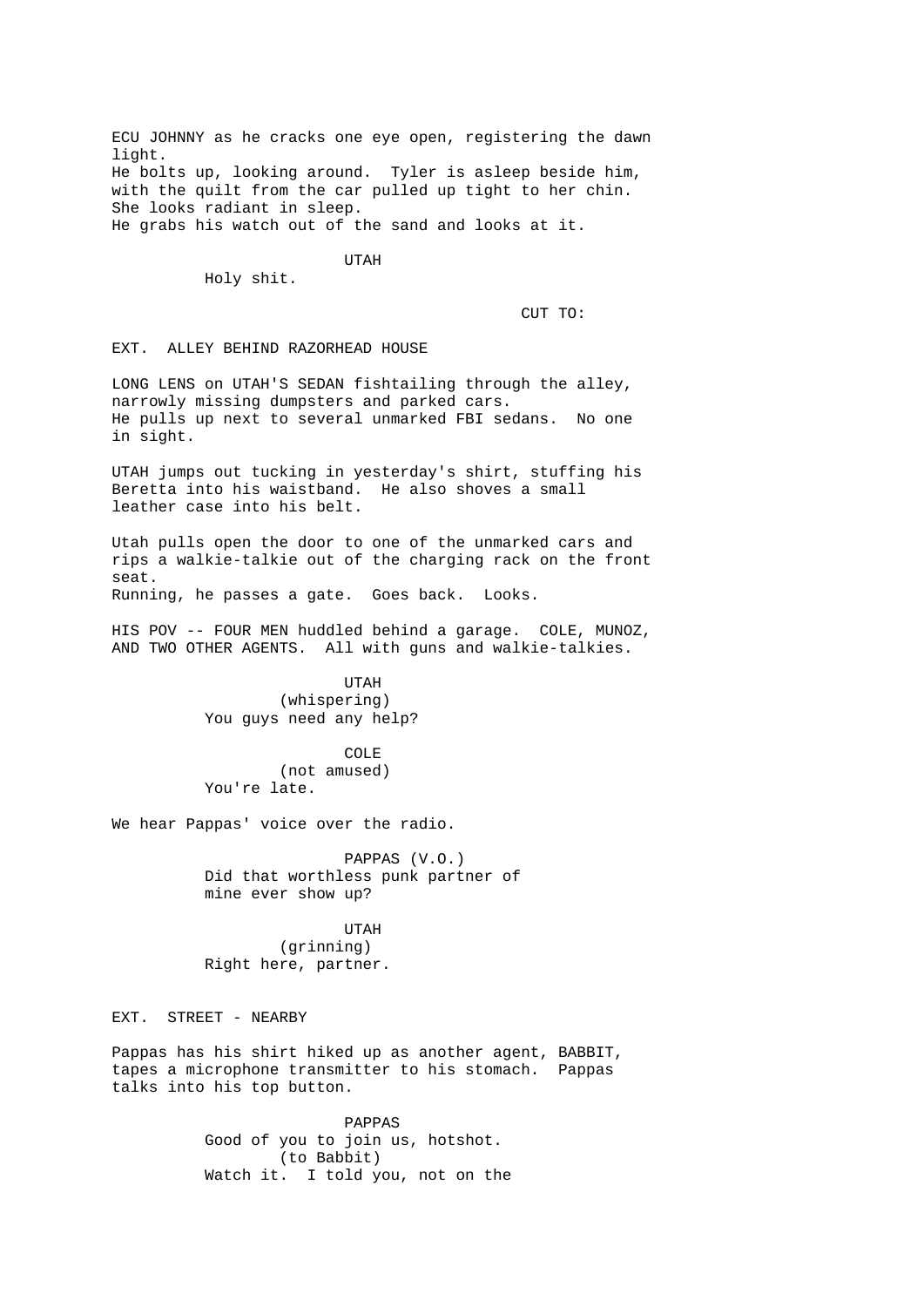hairs, goddammit.

Babbit moves the transmitter, putting the tape on differently.

> UTAH I'm ready to rock, Angelo. Where you want me?

 PAPPAS Cole and Munoz are going in the back door. Babbit is backing me. So I want you at the side window by the hedge. You're strictly backup, got it?

UTAH

Got it.

 PAPPAS Awright. Get into position. I'm rolling.

Pappas pulls the loose Hawaiian shirt down over the radiomike gear and his stalwart .38 snub. He steps out from behind a fence and walks along the sidewalk toward Bunker's house, two doors down. He is wearing polyester shorts and sandals, and carrying a DOG LEASH.

> PAPPAS Here Scooby! Where are you boy? Here Scooby!! You furball piece of shit.

COLE AND MUNOZ snap around the corner of the garage and sprint low toward the rear of the brown stucco house.

UTAH circles back out through the alley. TRACKING WITH HIM as he makes it to the neighbor's back hedge and crabwalks toward Bunker's house. BABBIT and ANOTHER AGENT make it to the front corner of the stucco house, staying out of sight of the windows.

ANGELO is walking up to the falling-down porch of this low-rent roach-hotel.

JOHNNY is elbow-crawling between the house and a tall hedge. He slides quietly in below a bedroom window. He pulls out the little leather kit he tucked in his waistband. Removes something from it. A DENTAL MIRROR. Moving slowly, he raises it above the window sill, angling it where he can see inside.

TIGHT ON DENTAL MIRROR, Johnny's POV. We see a bedroom through a gap in the venetian blind. Tone is lying on the bed, wearing headphones. Cranked up speedmetal. His eyes are screwed shut, and his fists pump to the beat like karate on 40,000 volts.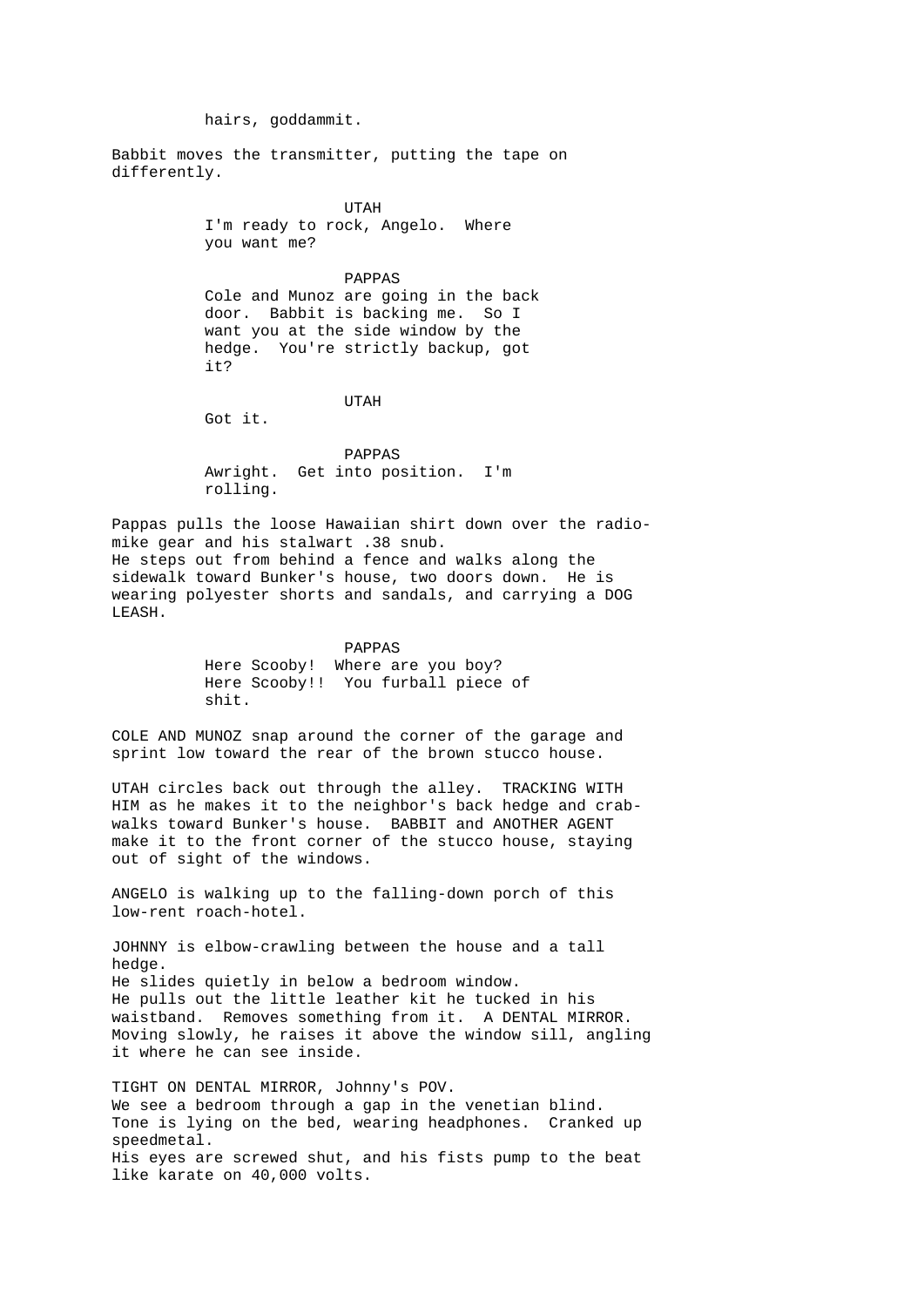The door to a bathroom is open, and the black-haired girl can be made out behind rippled shower glass.

TIGHT ON DOORBELL as Pappas rings it.

UTAH JUMPS at an explosion of sound. He spins in a microsecond, pistol aimed at... A LAWN MOWER. Through the hedge we can just see THE NEIGHBOR, sixtyish and polyester clad, as he adjusts the choke on the roaring machine about two feet from Johnny's face. Utah exhales and lowers the gun. Wipes sweat from his eyes.

TIGHT ON PAPPAS, smiling open-faced and goofily charming as...

THE DOOR opens, revealing a GIRL we haven't seen before. She has hair like bleached fiberglass, black eye-makeup and nails. Ramones-style wardrobe. She looks tense, and won't open the door very far.

FIBERGLASS

Yeah? What?

 PAPPAS Have you seen a little dog? Kind of a cockapoo lookin' thing. About this big.

#### FIBERGLASS

No.

UTAH blinks at what he sees.

HIS POV, in the little mirror. Like a silent pantomime under the ROAR OF THE MOWER, he sees Bunker and Warchild come flying into the room. They are hyper and manic. Eyes wild. Bunker leaps clear over the bed. Grabs a COMBAT SHOTGUN from the closet. Throws it to Warchild. Tone is oblivious. Bunker thumps him in the chest and Tone leaps up like an overwound toy, gaping "What the fuck?!" we read his lips saying. Bunker grabs a STEYR ASSAULT RIFLE, white knuckled, while Tone fumbles around and comes up with a .45 COLT AUTO.

 UTAH (into his headset) Babbit. Get Angelo out of there. They're pulling out a fucking arsenal! Babbit, you copy? Cole? Don't let him pull his badge!

EXT. BACK YARD

Cole and Munoz push their earpieces in deeper. Scowl.

 MUNOZ Utah, say again. What? (to Cole)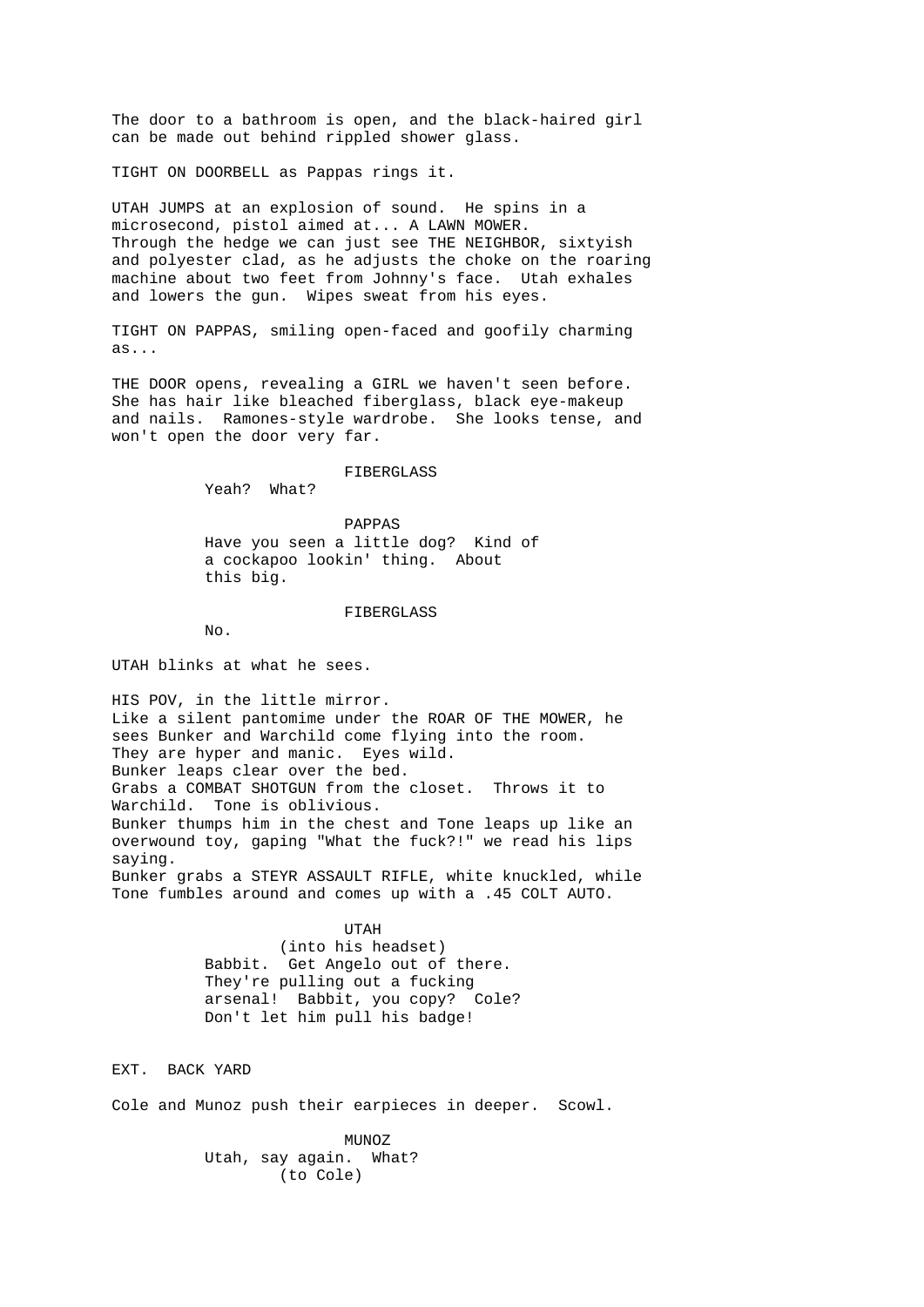I can't hear jack shit over this lawnmower. Christ.

INT. RAZORHEAD'S HOUSE

In the bedroom, Bunker looks through a slit of door at Fiberglass. We hear Pappas just outside.

> PAPPAS (V.O.) ... and the guy next door said he saw it go into your backyard. My wife'll kill me if I lose the little bastard. Me, I could care less. Whole house smells from it's liftin' its leg all the time...

Bunker looks like he's on paranoia overdrive.

 BUNKER Something's goin' down, man. This ain't right.

TONE TO BE A REPORTED TO PRESENT ON THE REPORT OF THE REPORT OF THE REPORT OF THE REPORT OF THE REPORT OF THE R (freaked) No, man, it's nothin'. It's nothin'.

> BUNKER Will you shut the fuck up! Check the windows. Do it!!

EXT. RAZORHEAD'S HOUSE

Utah sucks up against the wall as Warchild looks furtively out the window. We see them both, but Warchild doesn't see Johnny, plastered right below him. Johnny closes his eyes and grits his teeth. Shiiiiittt!

PAPPAS, AT THE FRONT DOOR, is bobbing his head, trying to look inside.

> PAPPAS You sure he isn't out back? You mind if I go take a look?

 FIBERGLASS Look, I don't know anything about your dog, okay--

 PAPPAS Well is there anyone else here that might have seen him?

 FIBERGLASS There's nobody else here...

INT. HOUSE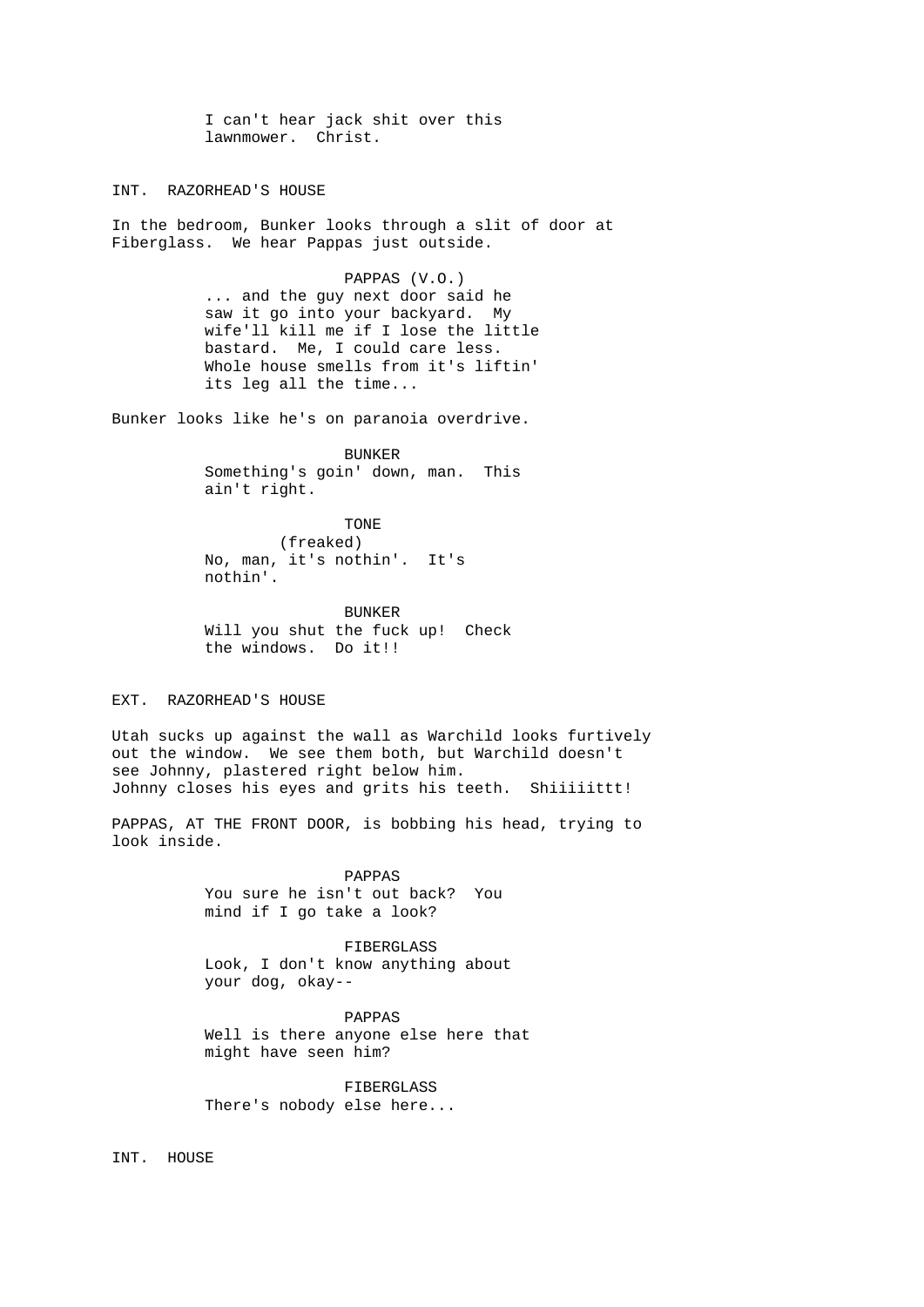Warchild slams into the wall next to Bunker.

 WARCHILD There's two guys by the back door. Ducked down.

 TONE Oh, shit. Shit!! We're fucked, man.

 BUNKER That fat fuck comes through the door I'm gonna pump him up. Swear to Christ, man, I'm gonna blow the dude up!

Scared and vicious, like a cornered dog. We believe him. Bunker jacks the bolt on the Steyr. Warchild cocks the shotgun.

### EXT. HOUSE

JOHNNY is pissing himself. He can see it all going down. So fast he doesn't have time to think. He goes into motion -- slipping rapidly along the wall to the next window. The bathroom window.

PAPPAS, AT THE FRONT DOOR, makes his move. He pushes the door open, breaking the security chain, and jams his FBI shield in the girl's face as he grabs her arm.

> PAPPAS FBI, gorgeous. Now let's take a look around--

INT. HOUSE

Bunker's eyes bug out as he sees Pappas coming through the door. He snaps the assault rifle to his shoulder. Suddenly Johnny is behind him -- half-in the bathroom window, pistol gripped double-handed like they taught him in Quantico.

# UTAH

FBI!! DROP IT!

Bunker whips around. Squeezing off a wild burst! B-B-B-BLAM! It rips the plaster next to Johnny's shoulder. Shatters the shower door behind him. The BLACK-HAIRED GIRL screams. Johnny flinches, FIRING RAPIDLY. Wild. Bunker drops, hit. Warchild lets go with the 12 gauge. KABOOM! Takes a chunk like a shark bite out of the doorframe by Johnny's head. Deafening in the confined space.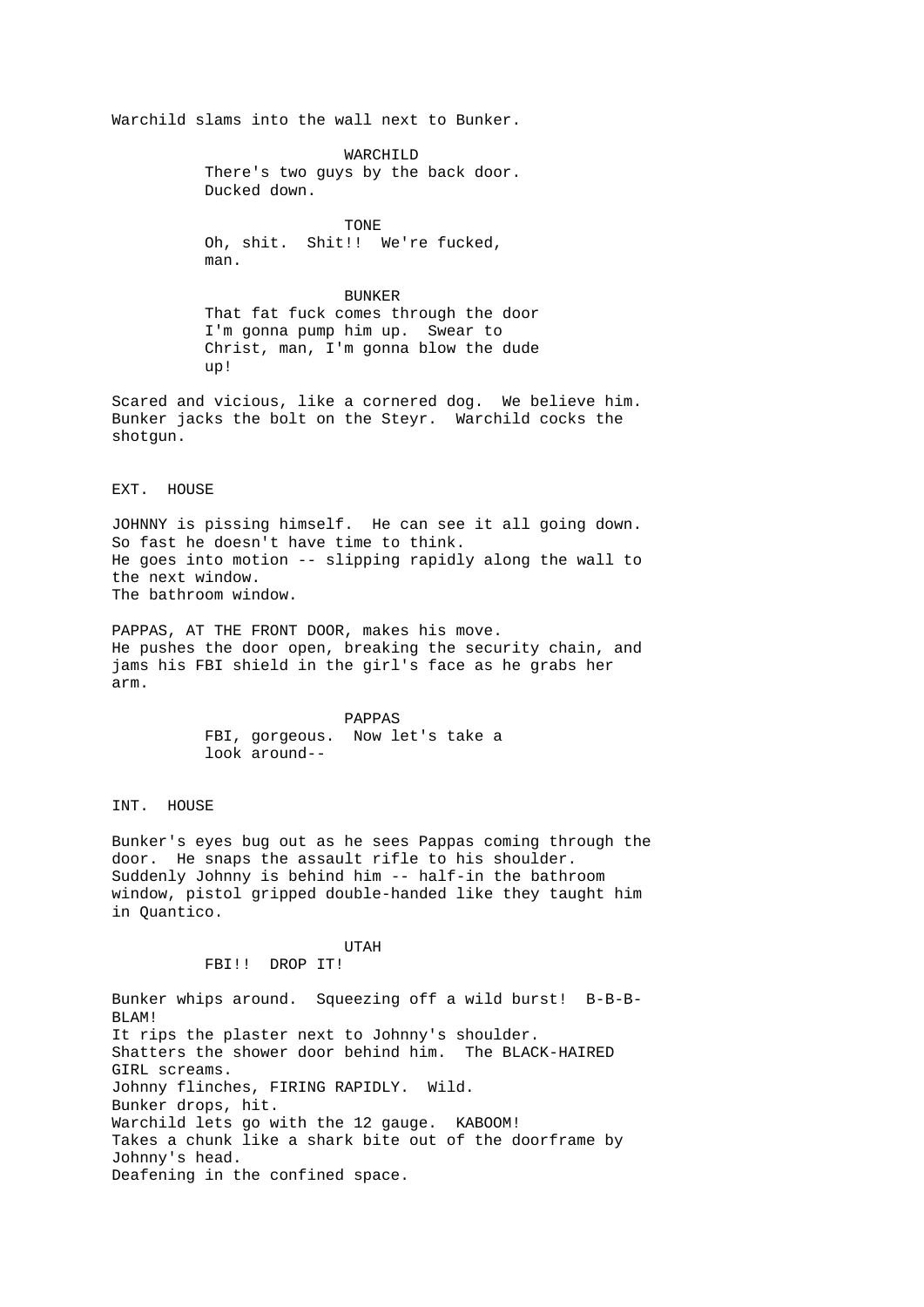Johnny flattens himself behind the doorframe. Tone just splits. Down the hall like a greyhound.

PAPPAS is on one knee, his piece drawn fast, holding Fiberglass in a neck-lock with one massive arm. Bunker, wild-eyed and bleeding, is on his knees in the bathroom doorway. He raises the Steyr. Mistake.

Angelo FIRES. 30 years in the field tends to show. Three rounds. Chest. Chest. Head. Bunker is off the planet.

MUNOZ KICKS THE BACKDOOR IN like they do in the movies. He and Cole charge into the rancid kitchen. Badass FBI agents.

JOHNNY, hotwired and hyperventilating, pops out for a shot around the doorframe. He gets a glimpse of Warchild's back disappearing into the hallway. FIRES. His shot is wasted, punching plaster.

Suddenly a pink freight-train hits him. He forgot about the girl in the shower. Naked except for her tattoos, she bodyslams him face-first into the wall. As he tries to turn she grabs his hair in both hands and hammers his head into the medicine-cabinet -- CRASH - shattering the mirror. Then she knees him in the balls as he ricochets off the wall into her. She drives her elbow into his back as he drops. "FREIGHT TRAIN" lands knee-first on his gun hand, and viciously kicks the pistol away with one bloody foot. It skitters under the bed.

She's cut up from flying glass. Demon-eyed and wired, her body lithe and muscular under white skin. She sprints across the bedroom, leaving Utah slumped, heaving for breath.

IN THE HALLWAY, Tone is hidden behind a doorway. White-knuckling the forty-five. A wild-eyed kid with a big gun and not the slightest idea how to use it. He hears footsteps POUNDING behind him and spins. It's Warchild, running with the shot-gun.

> WARCHILD Move it, man. Let's get the fuck out of here!

Off-guard, Tone is SLAMMED BY THE DOOR as Munoz drives into it with his shoulder. Pounded between the door and wall, Tone is wired so tight he pulls the trigger and blows a hole through his own right foot. He screams and drops to the floor. Munoz sandwiches him with the door and draws down on Warchild, who dives into a doorway. Cole drives past Munoz, who has Tone pinned, and pounds down the corridor.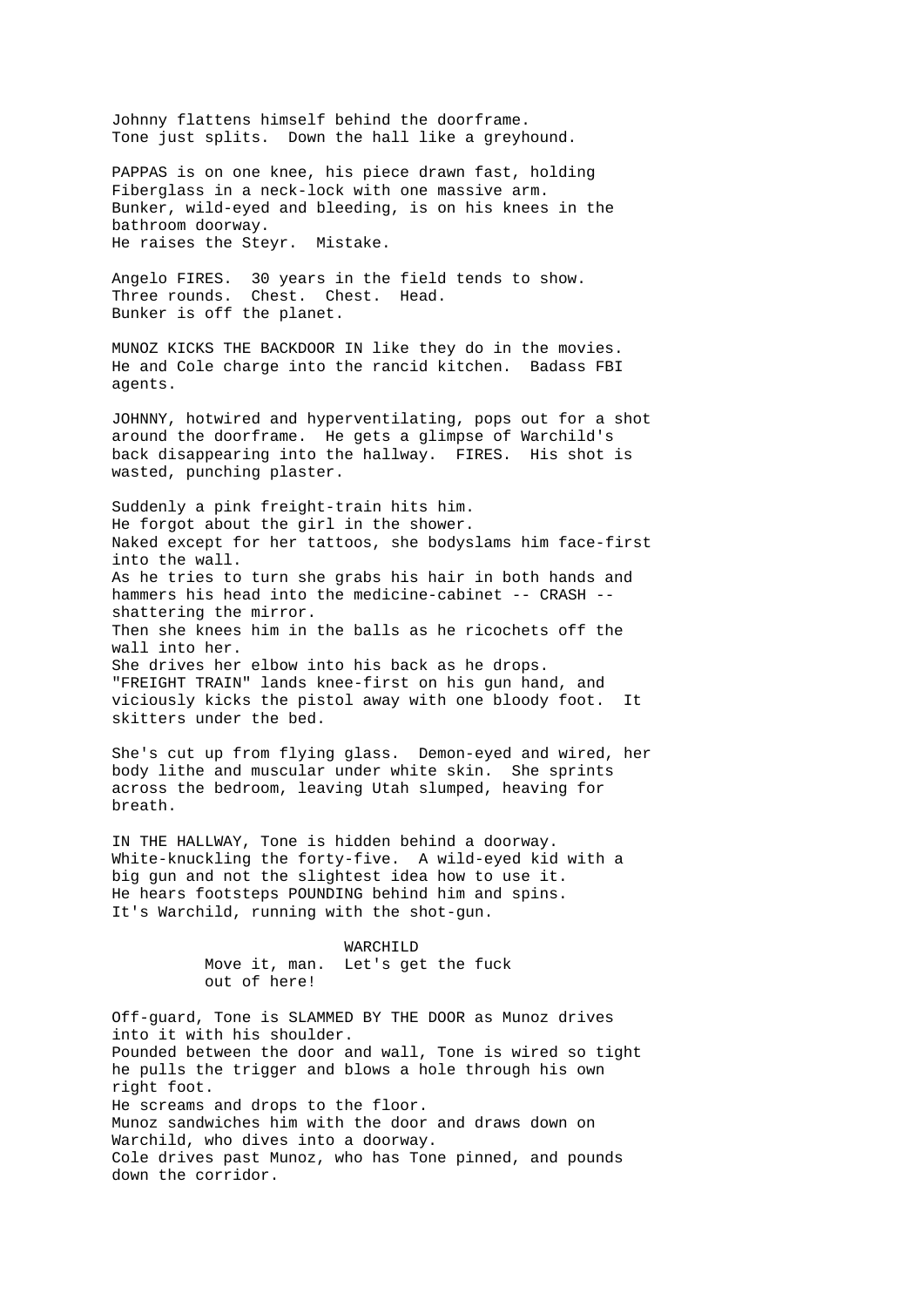Cole reaches the doorway and goes for the shot on Warchild. "Freight-train" appears behind him from another door. She raises a pair of scissors and drives them into his back up to the hilt. Pulls them out, going for another stab, when-- Pappas spins her around and slams her face-first into the wall. UTAH, in the bedroom, sees Warchild blur across his field of vision. On pure instinct, he kicks into overdrive. Johnny leaps the bed and goes ballistic. His flying tackle catches Warchild at the window. EXT. HOUSE The window EXPLODES OUTWARD in a spray of sunlit glass. Utah and Warchild crash to the ground. The razorhead, with 50 pounds on Johnny, rises like a bull. Bleeding from superficial lacerations, Warchild plows through the hedge. Johnny dives after him. The Polyester Neighbor stands paralyzed as the two crazed figures careen toward him. He is knocked flying, and the ROARING LAWNMOWER is flipped onto its side. Utah and Warchild are locked together. The shotgun lies nearby, out of play. Warchild jerks a 6 INCH KNIFE free from its sheath, hanging from a thong around his neck. He trusts straight at Johnny's throat. Johnny deflects the thrust -- INTO THE WHIRLING LAWNMOWER. KA-WHANGGG!!! The knife is hammered out of Warchild's hand. Whistles away, spinning. Warchild grabs Johnny as they scramble, and heaves him bodily toward the spinning blade. Utah catches the rim of the mower with both hands, stopping himself inches from the rotor. Warchild puts all his weight on Johnny. Pushing him face-first toward the blades. Johnny feels the wind on his face. The engine is roaring, full throttle. PAPPAS APPEARS BEHIND THEM. He aims the .38. FIRES TWICE. The little Briggs & Stratton dies young, its casing shattered. The rotor spins to a stop. Warchild looks up into the black eye of Pappas' gun. Two inched from his face. PAPPAS Speak into the microphone.

The razorhead sags, the fight going out of him.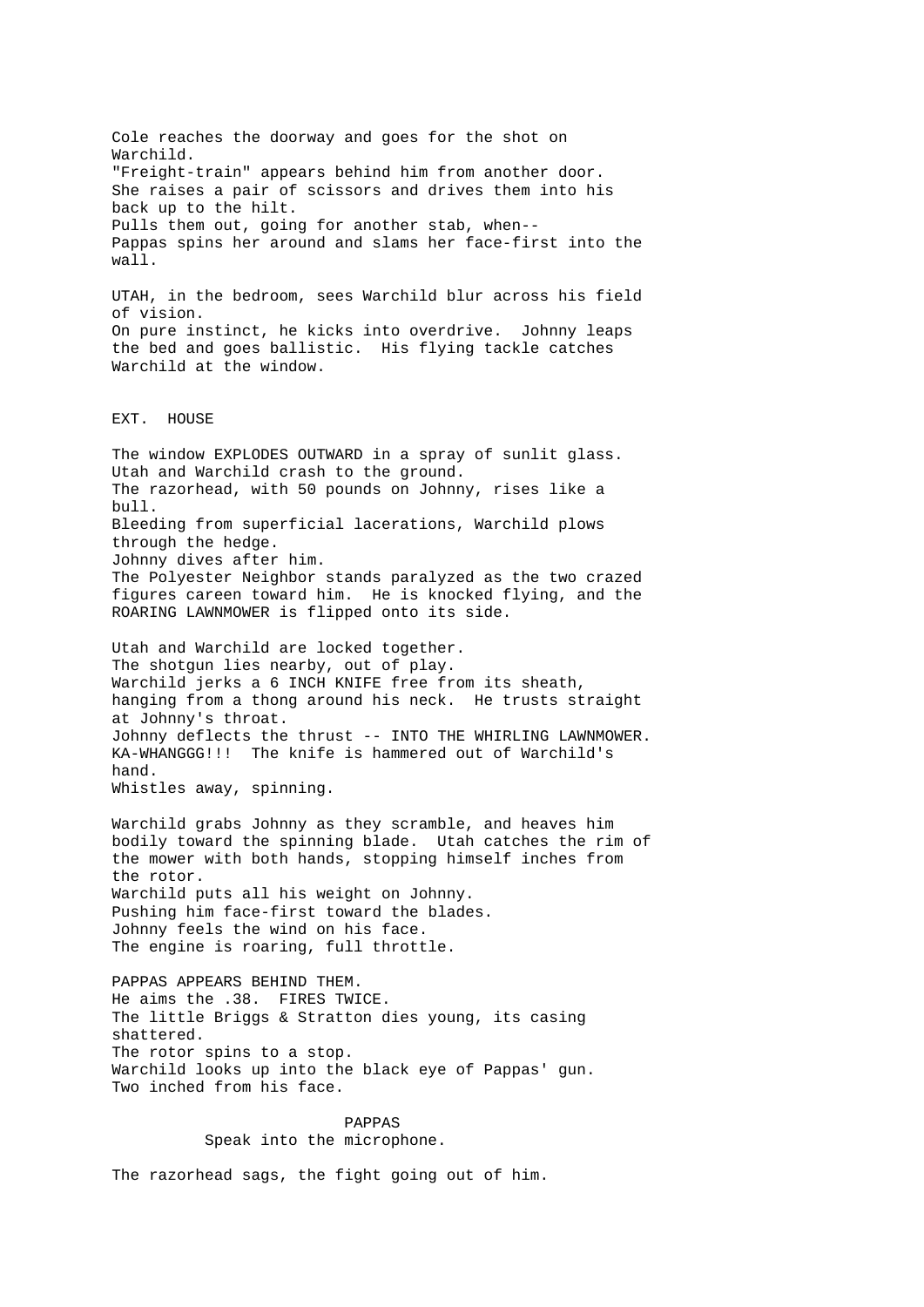Babbit kicks him off Johnny, face down onto the lawn. Cuffs him.

INT. BATHROOM - BEDROOM - LATER

UTAH dry heaves over the sink. Turns the faucet on full blast and hoses his head. He lifts a dripping face, wipes water out of his eyes, stops on the reflection in the mirror. Pappas is there.

> PAPPAS It's always been lasers and paper targets until today, right?

Utah looks up at him and nods. He glances through the doorway at Bunker, dead in a pool of blood. Tone is wailing as paramedics work on his foot. Cole is being taken out on a stretcher.

> PAPPAS No difference, Utah. Just a little more to clean up. (squeezes the rookie's shoulder) It's alright. You did good today.

Across the bedroom AGENT BABBIT rips the back off a big speaker unit. Behind it, taped to the woofer, are two large packets of a white substance.

PAPPAS

Oh shit.

Utah stares at the dope.

CUT TO:

INT. POLICE HQ - OUTSIDE INTERROGATION ROOM - NIGHT

TIGHT ON WARCHILD manacled to the chair screaming his head off. We cannot hear him through the glass. It looks like pantomime.

UTAH and PAPPAS watch through the one way observation window. THWAAAAAP!! The two taped packets slam the wall inches from Utah's right ear. Johnny snaps his head around. Stares into the face of DIETZ who looks like Warchild's meaner brother. And he's pissed as hell...

 DIETZ You know what this is?! Two keys uncut crystal meth!

 UTAH What the hell's your problem?

Dietz manically grabs a clump of his stringy hair.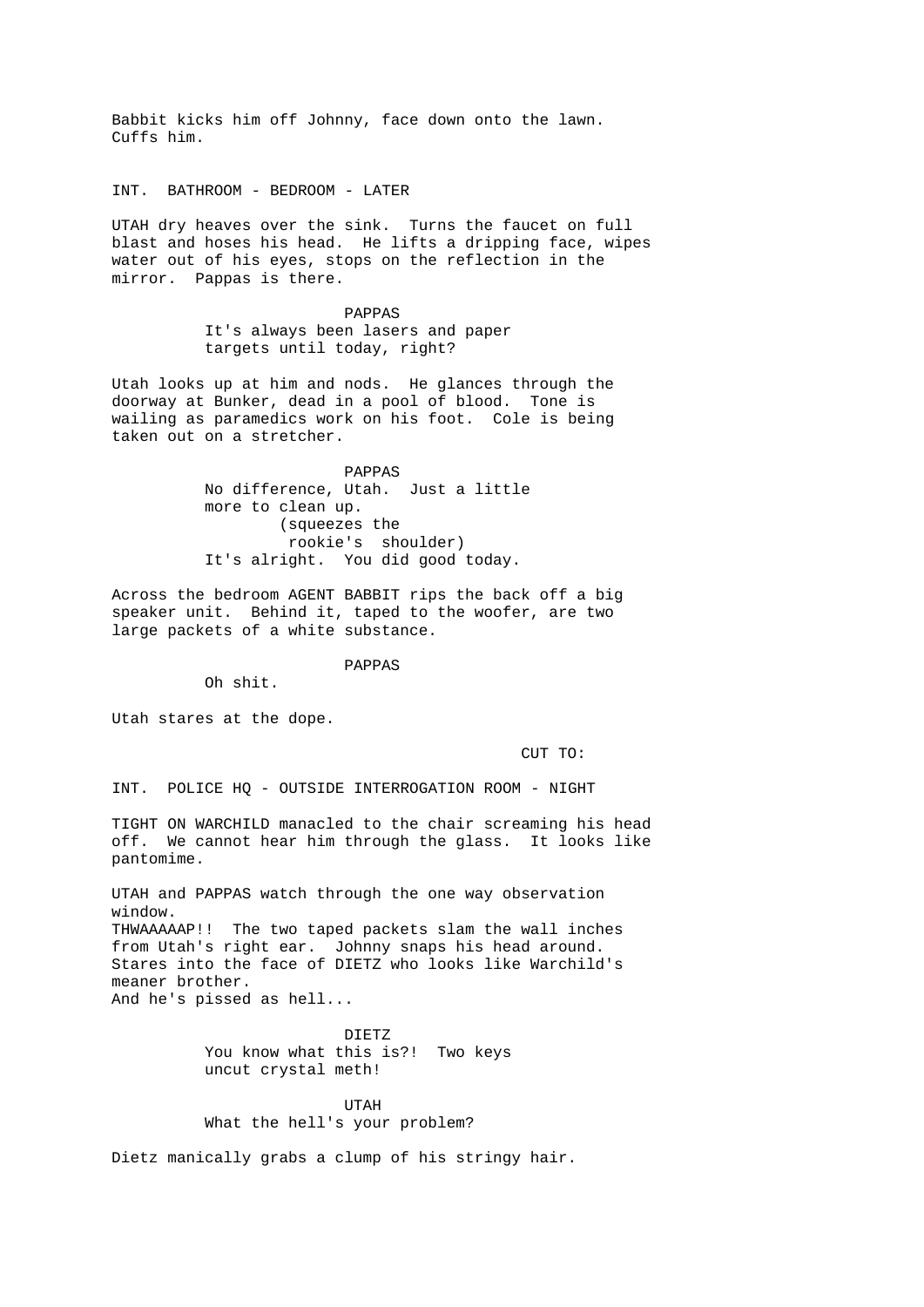DIETZ You think I like this haircut? My wife wants me to stay at Ramada -- I been working on these guys for THREE MONTHS! Finally -- finally-- (nodding to Warchild) -- I get dickwad in there wantin' to play wheel of fortune so I can find out their supplier! HARP emerges from the interrogation room, we hear a sliver of Warchild's battle cry. He spies Utah. **HARP**  This is agent Dietz, DEA. He's got a record of your suspect's movements every day for the last three months. DIETZ (stabbing the air with the packets) All I wanna know is how are these guys supposed to be holding up Tarzana City National on August 2nd, when they are in Fort-fucking- Lauderdale August 2ND!!! HARP Not an easy thing to do, is it, Utah? UTAH Aw shit. PAPPAS Nice tattoo, Dietz. We hear a faint BUZZ, growing louder as we... CUT TO: INT. BEDROOM - UTAH'S APARTMENT - DAWN The doorbell BUZZ shrieks through the room. It stops. Starts again. A ghostly dawn finds UTAH and TYLER sleeping peacefully, limbs entwined like vines. Johnny's eyes snap open. Spies the clock. 4:00 a.m. Tyler stirs beside him, coming out of sleep. Johnny wraps a blanket around his waist and staggers to the door. BODHI stands outside the door wearing a lunatic grin.

Behind him NATHANIEL, ROACH and GROMMET hoot from the pickup.

 BODHI C'mon brah, there's a righteous swell. Let's go! Let's go!

Tyler comes into the room, wrapped in a sheet. Utah sees her knowing smile.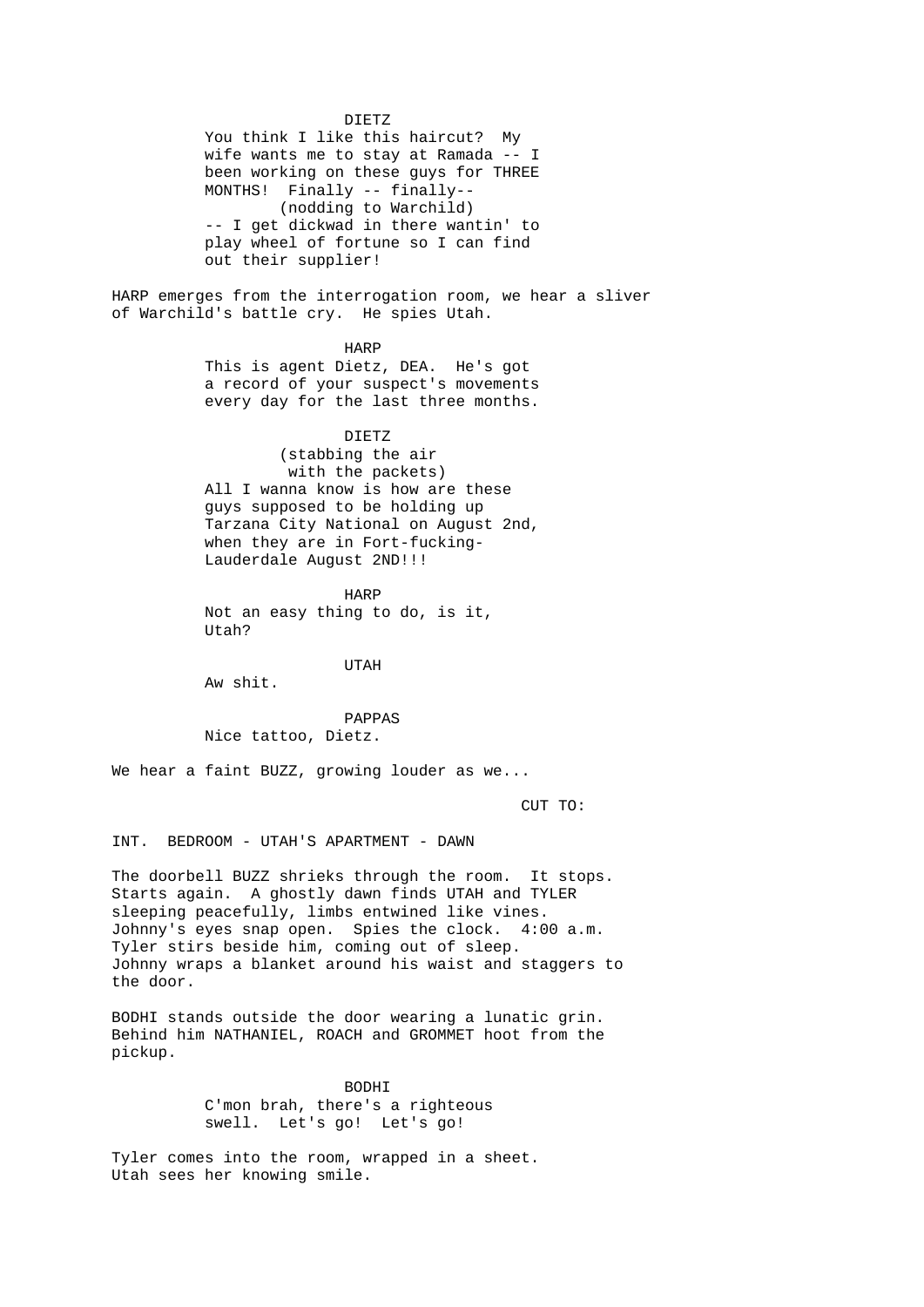TYLER

He does this.

CUT TO:

EXT. BEACH - PREDAWN

Vampire morning. A misty predawn, bled of all color. Steel gray tones. The ocean vanishes in the fog a few feet from shore. Tyler and Johnny, carrying their boards, walk toward the water.

> TYLER Come on, Utah. Everybody's out there catchin' all the good rides.

She realizes he has stopped ten feet behind her, like a great weight has dragged him to a halt.

 TYLER What's wrong Johnny? (goes back to him) You're like a different person.

He stares at her. His expression dark... wrestling with something.

> UTAH I am a different person, Tyler.

He lets out a long breath and looks away, out to sea.

JOHNNY'S POV... the water receding into a backlit wall of mist. FIGURES APPEAR, faint silhouettes in the fog. Shades of gray in the gray. IN SLOW MOTION they weave hypnotically across the screen, their shapes merging and unmerging as they cross each other.

STACKED UP BY THE EXTREME LONG LENS, Bodhi, Roach, Grommet and Nathaniel crave and slash toward us with mystical grace.

In SUSPENDED TIME we see them hooting and grinning at each other as they cut aggressive moves close to each other. Dolphins playing. Challenging each other in mock combat. So good, their boards slash past each other with inches to spare. There is an incredible sense of freedom and exhilaration. Bonding forged through mastery of this arcane art. For the first time we see the core group of Bodhi's tribe, by themselves. It dawns on us... There are four of them. And at that moment Nathaniel drops in front of Bodhi, laughing at the near miss, and drops his pants in a nasty wig-wagging moon.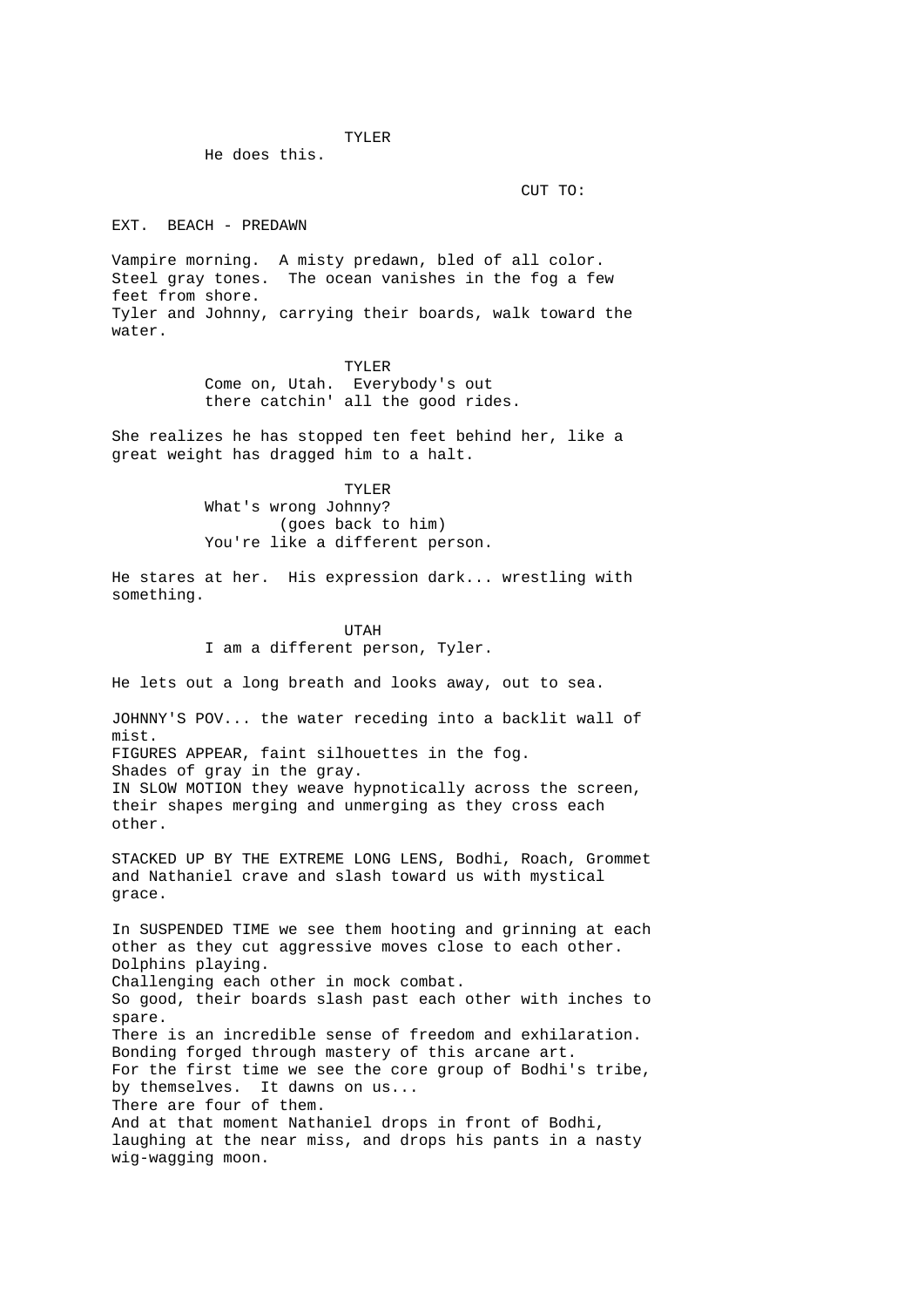TRACKING SLOWLY IN ON JOHNNY staring, mouth open. Watching the four horsemen of the Apocalypse ride toward him. IN SLOW MOTION, BODHI grins as he slashes past Nathaniel's shining white butt. ON JOHNNY, as he reacts to the dawning certainty. He feels weak, dizzy... like the ground is moving under him. TYLER Hey. You okay? You look like you saw a ghost. SHOCK CUT -- ANGELO TURNING TOWARD HIM, at the drop car scene. Eons ago. The sound of his voice ringing... PAPPAS Forget about it, kid, They're ghosts... BACK TO JOHNNY, as he backs away from Tyler. Still in shock, recoiling from the situation. UTAH I... I gotta go. TYLER Johnny... what's going on? I don't get it... did I do something? UTAH No. I'm sorry. I have to go. I'll, uh... I'll call you later. I'm sorry. He sets off running up the beach. Tyler stares after him. Confused and hurt. DISSOLVE TO: EXT. PAPPAS' HOUSE - NIGHT Early evening. Utah pulls into the driveway. When he kills the engine we hear Greek music from inside the house. AT THE ENTRANCE Johnny finds the door ajar. He pushes it open a little to reveal-- INT. HOUSE Pappas dancing alone in the living room with his shirt off, holding a glass of ouzo. Facing away from the door the ample Greek hears Utah's tentative knock. Without breaking from his dance or turning he calls out--

> PAPPAS Hey, babe. Get on over here so the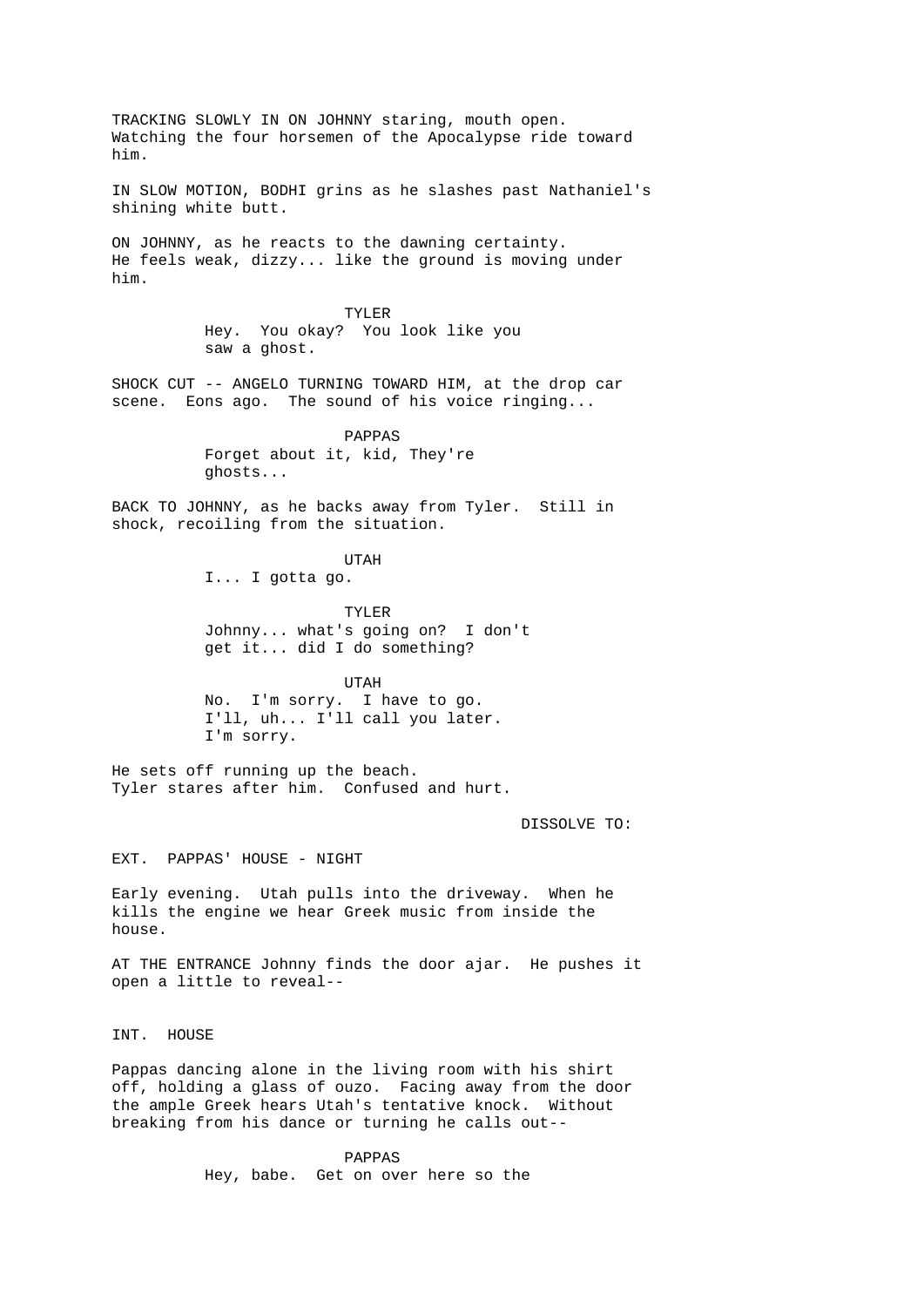big dog can teach ya how to bark. Pappas howls like a bloodhound, then twirls around. UTAH Woof, woof. We see the startled Pappas, at a loss for the first time. PAPPAS Johnny! Uh, you, uh... should call first, you know? Hey, where the hell were you all day? You gotta at least call in or something. You okay? UTAH Angelo, we gotta talk. Pappas moves toward him, kind of subconsciously herding Utah back out the door. PAPPAS Listen, uh... if you're okay, can it wait till tomorrow morning, kid, I... Johnny hears footsteps and turns. Miss Deer comes through the door like it's not the first time, carrying a bag of groceries. MISS DEER Angie, they didn't have the kind of wine you like but I got... oh, hi Johnny! Her icy office persona obviously got left there. Her hair is unbound and flows around her shoulders, and in halter top and jeans she looks delectably off-duty. Angelo looks at Utah like don't you say a fucking word. CUT TO: EXT. HOUSE A few minutes later. Utah and Pappas leaning on his car. The younger agent seems to have regained his hunt-down fever. UTAH ... so I started tailing him. PAPPAS This Zen master surfer. UTAH Bodhi, yeah. I'm on him all day, right. He goes here, he goes there, he goes to Tower Records and buys come CDs, he has lunch at Patrick's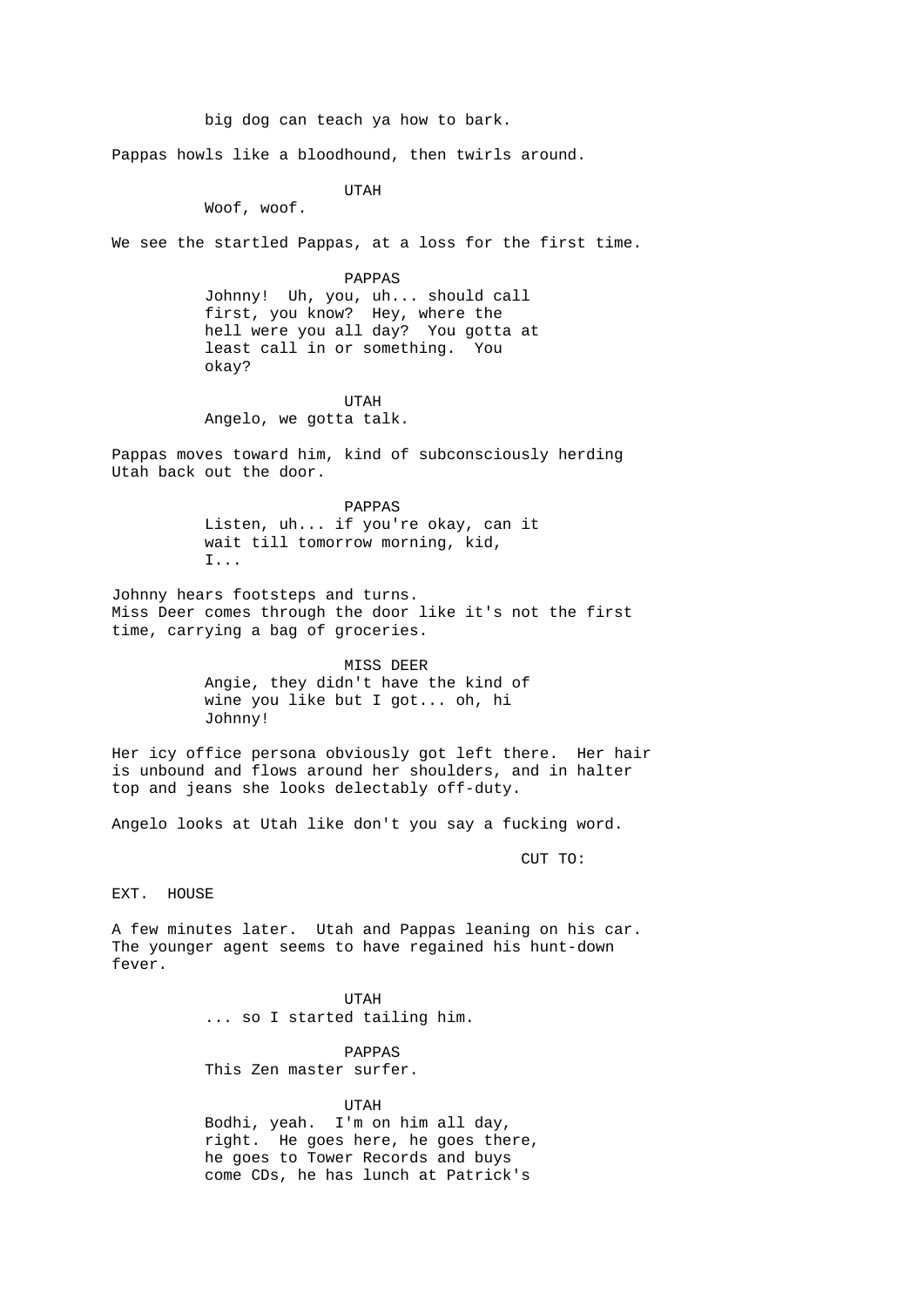Road House... (mock casual) ... he goes into the Assured Trust Savings and Loan.

PAPPAS

Did he rob it?

 UTAH Cute. He was inside for about 20 minutes. The other guy, Roach, waited in the truck. They were scoping it out, right?!

 UTAH Yeah, or cashing a check.

UTAH

 Wait, wait. Then these guys go back to their beach house and box up all their shit. Load it in Bodhi's truck and take it to a public storage unit. You see? Summer's almost over. They're splitting. They're gonna pick up a little traveling money tomorrow. The next day at the outside latest. I got a feeling.

 PAPPAS Last time you got a feeling I had to kill a man, which I always hate because it looks bad on the report.

 UTAH Angelo... I'm right this time. We can still win this one.

Angelo looks at the conviction in the other agent's eyes. Pappas sighs and puts a hand on Johnny's shoulder.

> PAPPAS Alright, look... banks are closed. Nothing's gonna go down tonight, right? So we'll be on these guys like white on rice... first thing tomorrow morning. Okay? Tomorrow. Okay?

Utah nods. Then grins. Pappas starts backing up, like a long rubber band which was stretched taut is pulling him back into the house.

UTAH

Woof, woof.

CUT TO:

EXT. STREET NEAR BODHI'S HOUSE - DAY

LONG LENS POV scanning Bodhi's house. There is a "FOR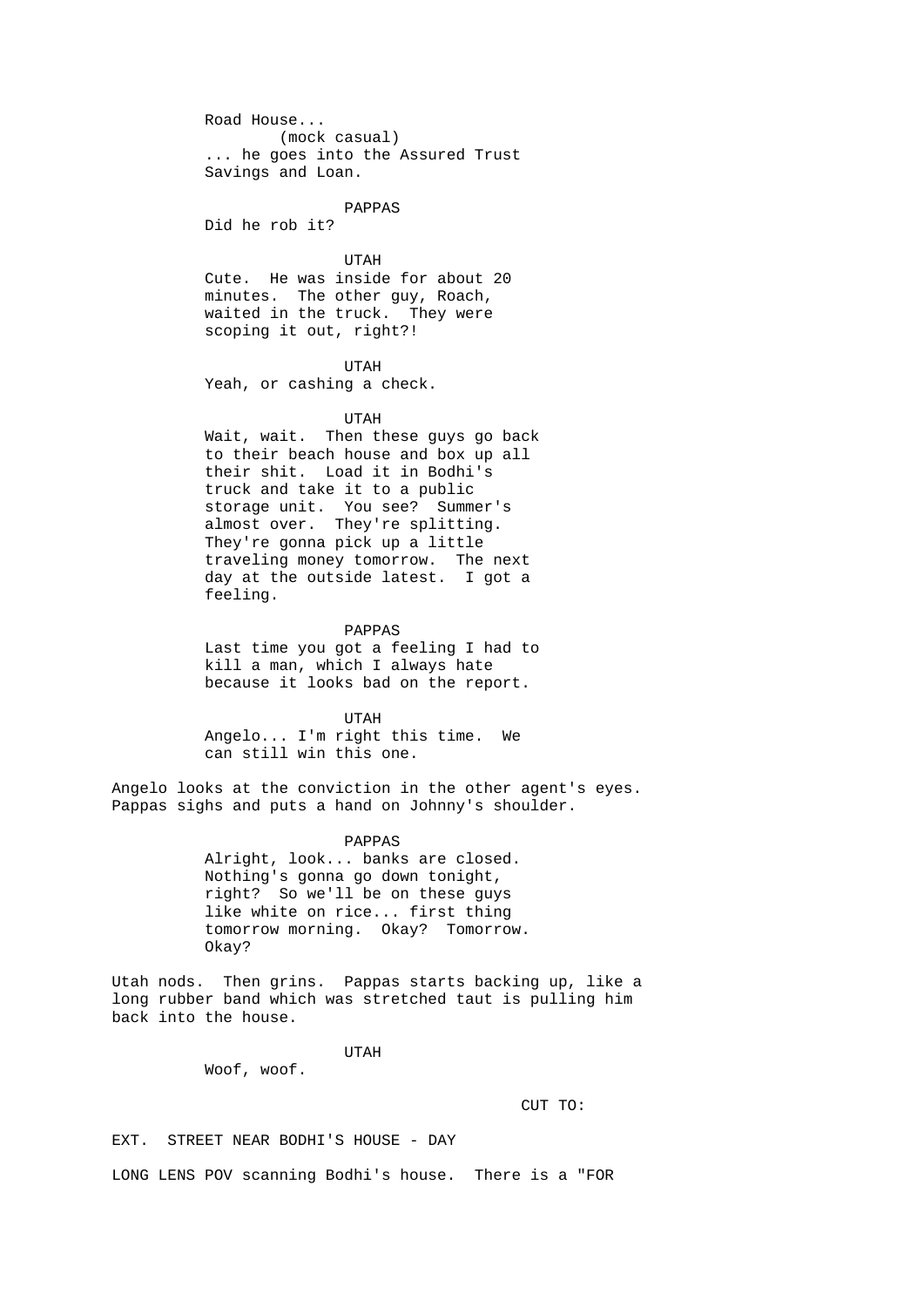RENT" sign out front. The driveway and carpet are empty... no vehicles in sight.

> UTAH (V.O.) They're gone. Son of a bitch. We missed them.

UTAH LOWERS HIS BINOCULARS. He's standing next to the car while Pappas sits on the hood, sipping coffee from a thermos.

> PAPPAS They're on their way to Maui.

 UTAH No way. Not yet. Come on.

Utah jumps in and starts the car. Pappas is screwing the cap on the thermos. Johnny puts the car in gear, forcing Angelo to scramble in as the car starts to roll.

> PAPPAS Jesus Christ, kid! The banks don't open 'till nine.

EXT. CITY STREET - TRAFFIC - DAY

Johnny weaves the sedan among the creeping commuters. Long glittering lines and heat waves.

UTAH

 I say we call it in. Get some backup. But you gotta do it. Harp won't listen to me.

#### PAPPAS

 Sure. No problem. I'll just call up and tell him his favorite agent saw this one surfer moon another surfer yesterday and it looked real suspicious. Shit, he'll probably call out the National Guard.

UTAH

 I say we don't call it in. Under no circumstance are we to call this in.

# PAPPAS

 Look, we handle it ourselves, for right now, okay? We cover the bank, whatever. You and me. That way if nothing happens, or more accurately, when nothing happens... I don't get my tits any further into the wringer than they already are.

CUT TO:

EXT. ASSURED TRUST SAVING AND LOAN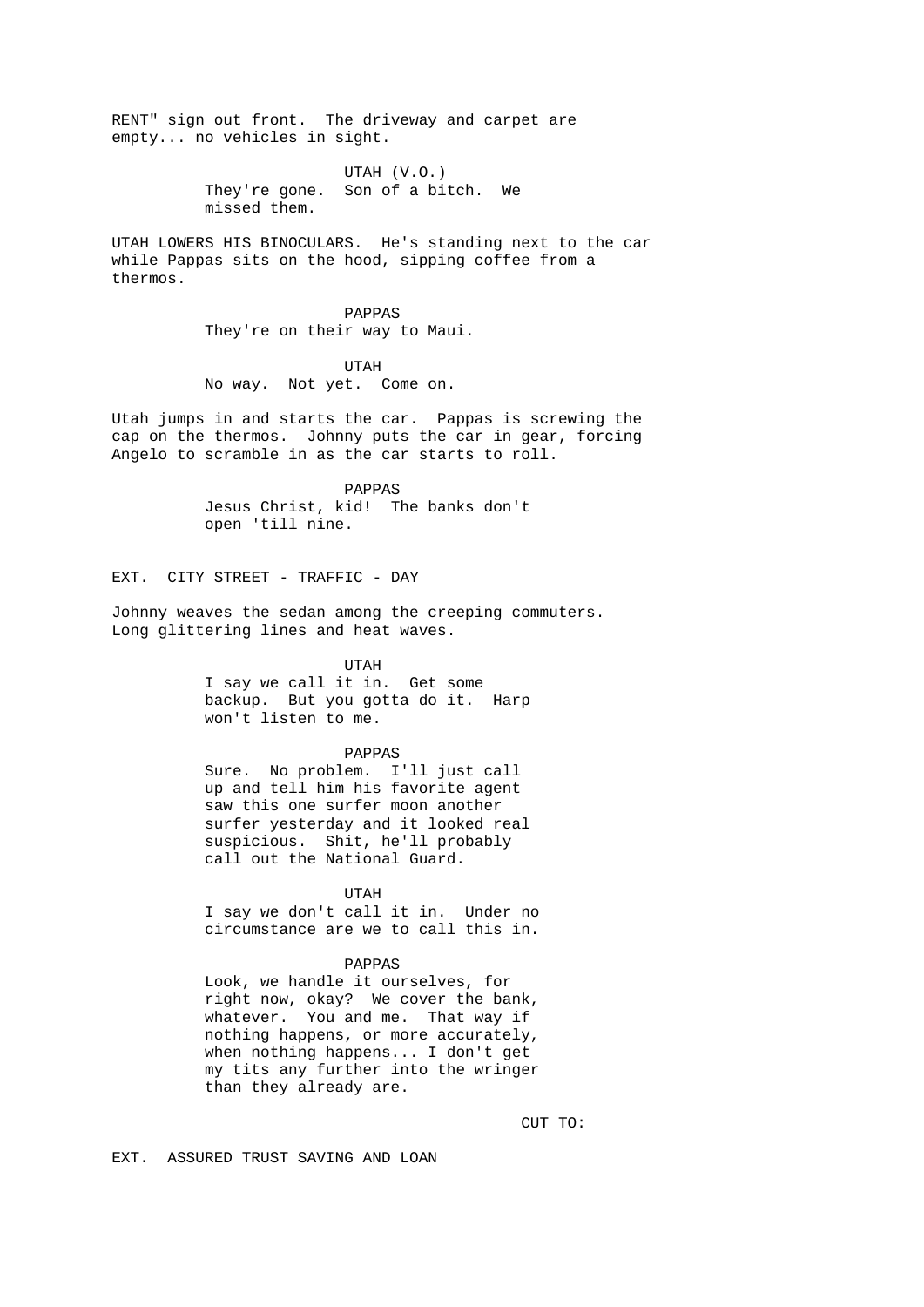SLOW PAN from the facade of the bank halfway up the block to Utah's sedan in the TIGHT F.G. Head flopped back over the seat, Angelo snoozes in the hot sun with a sports page over his face. Johnny looks at his watch for the fiftieth time. Whole lot of nothing going on.

Angelo slides the sports page down to his chin, without otherwise moving.

> PAPPAS Time for lunch.

 UTAH Angelo, it's eleven thirty.

> PAPPAS That place up the street has meatball sandwiches. Get me two.

Utah slides out of the car. Feeling a little exposed he pulls his Dodgers cap down a little tighter, and adjusts his sunglasses. He trudges off through the sidewalk crowd toward the FAST-FOOD STAND nearby. Pappas pulls the sports page back up to block the sun.

CUT TO:

EXT. FAST FOOD PLACE

ON A LONG LENS, very stacked up, we see Johnny standing at the grody pick-up window. He keeps looking at the bank, visible B.G. The pick-up window opens and food appears, sliding out. Utah turns, pulling out his wallet.

> VOICE FROM INSIDE Two meatball, one tuna on wheat, two lemonades. Total's seven eighty four.

As Johnny is counting out the bills, a BURGUNDY THUNDERBIRD pulls up in front of the bank. The doors fly open. The Ex-Presidents jump out. They sprint for the entrance. All this OUT OF FOCUS, B.G. Johnny misses it as he picks up the food order. The Presidents disappear inside. Johnny looks toward the bank again. There is no movement.

REVERSE, as Utah walks back toward his car. Pappas is still under the paper. He slides it down when he smells food.

 UTAH Here, yours is the one that looks like a road kill. Enjoy.

Utah throws a big stack of napkins through the window into Pappas' lap. Still standing next to the car.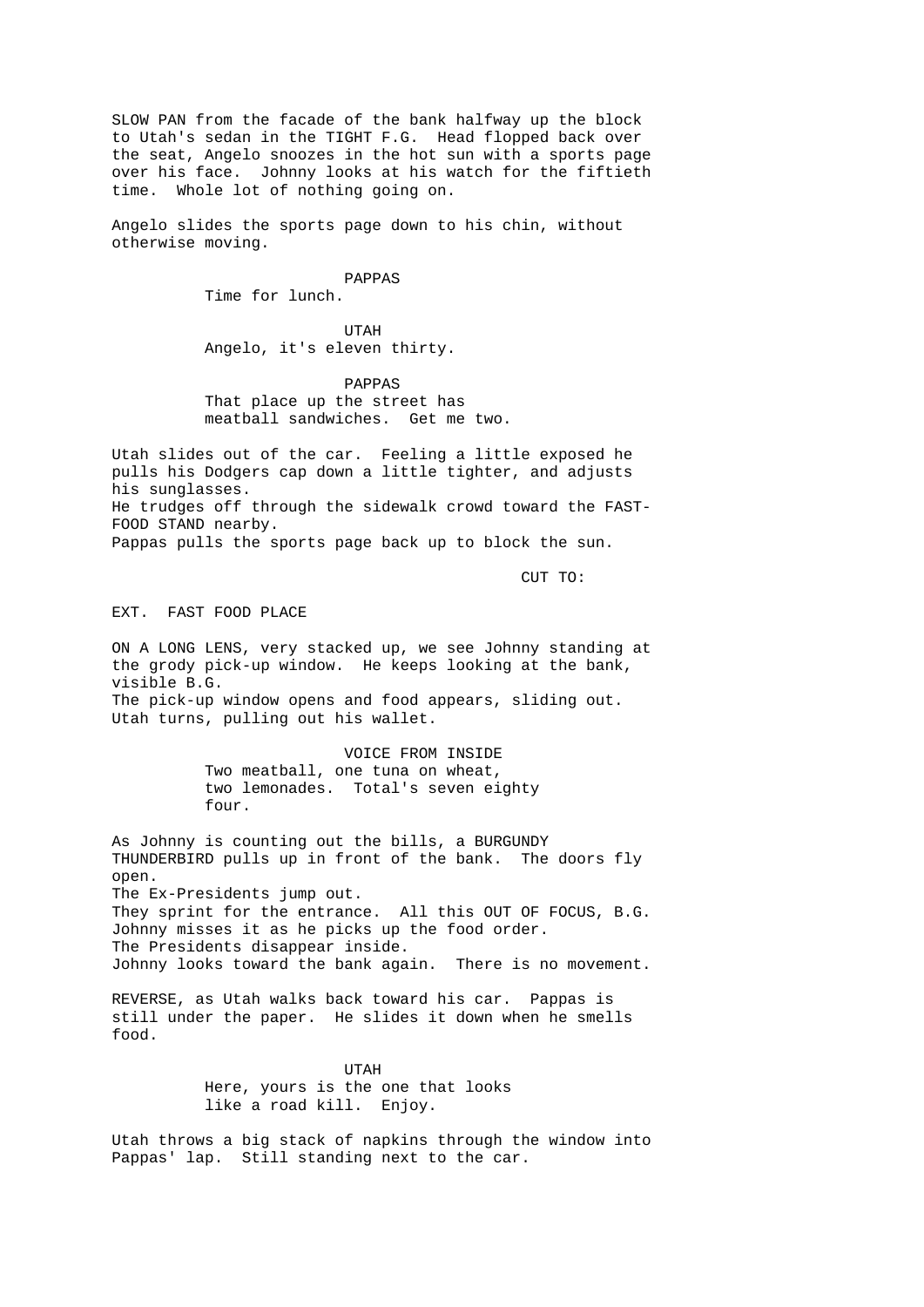UTAH Here's your lemonade. (he looks down the street) Did you see that T-Bird pull up?

Pappas pulls a disgusting mass from the bag, unwrapping one end.

> PAPPAS (without looking) Damn, I could eat the ass out of an elephant. I shoulda had you get me three a these. What T-Bird?

Pappas is about to take a huge bite when a meatball falls out of the end of the sandwich. It lands on the seat next to him. He looks at it. Picks it up. Pops it into his mouth and-- Freezes, mouth open. Eyes focused on... The Ex-Presidents, in living color, flashing through the doors of the bank 80 feet away.

Johnny is so astounded he doesn't do anything for about two seconds. Pappas coughs out his meatball, eyes bugging.

> PAPPAS Jesus Christ!! It's them!

The Presidents are piling into the car. Johnny reacts characteristically. He whips out the Beretta and yells--

 UTAH FBI!! Freeze!! Right now!

NIXON spins, raising his shotgun. But Reagan knocks the muzzle down with his hand. Shoves him into the car. Then Reagan jumps behind the wheel. The back wheels light up, smoking, as the T-Bird launches.

Utah FIRES. BLAM! BLAM! BLAM! He puts two into the trunk and blows the back window into junk jewelry. The T-Bird peels out into traffic, clipping a Subaru which locks them up and spins.

 PAPPAS Come on, kid, get in the car! Jesus!

INT./ EXT. SEDAN

Pappas reaches across, starting the engine as Johnny jumps in the driver's side. Utah buries the throttle into the firewall and charges aggressively through the medium traffic. Their sedan slews around the back of an eighteen wheeler,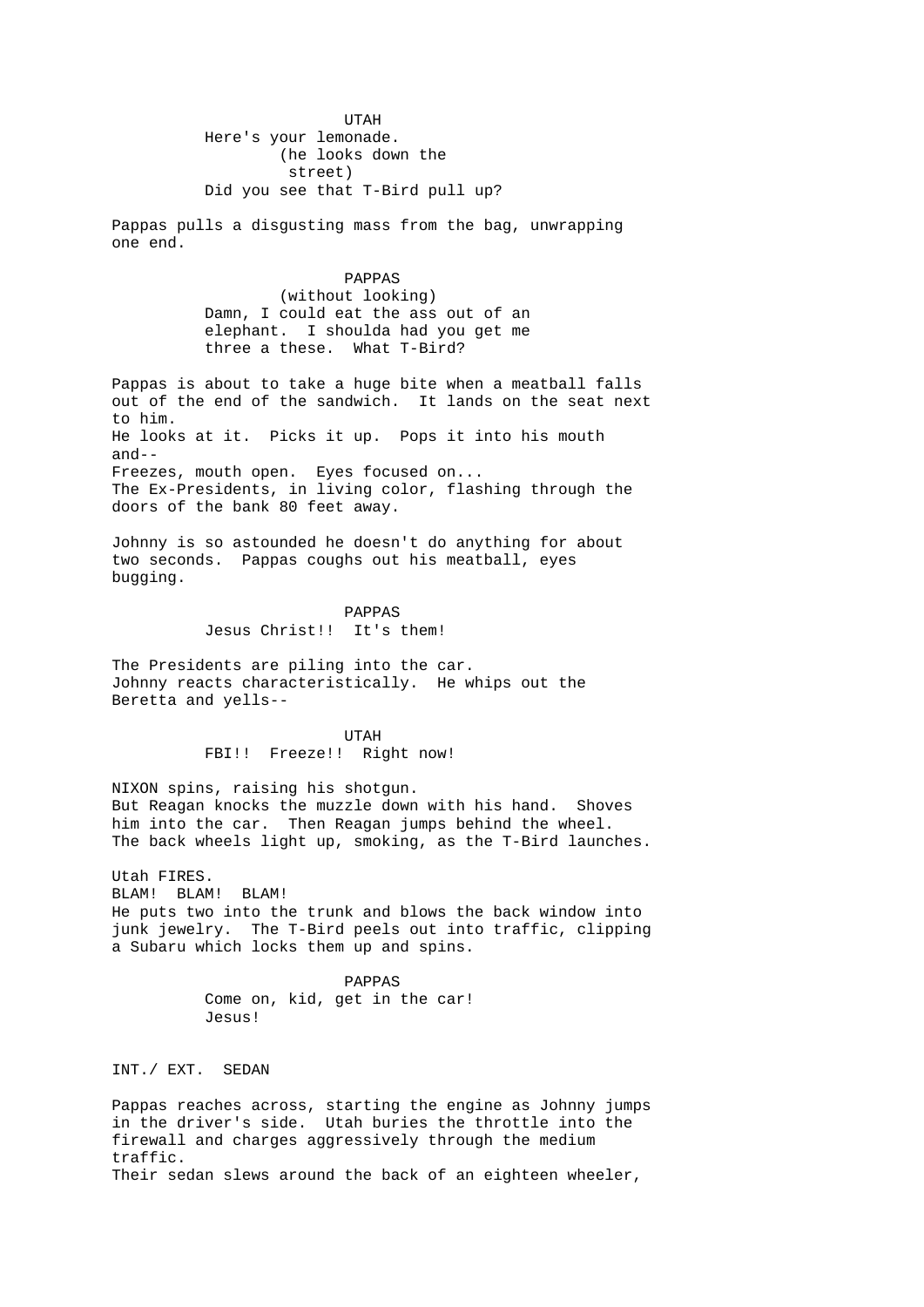fishtailing. It straightens out. No T-Bird in sight.

 UTAH The hell are they?!

> PAPPAS They took a left at the next light!

UTAH

You sure?!

Utah is totally wired. Totally concentrated. The adrenalin is kicking in, flashing through his system. His brain is on turbo boost, reacting a thousand times a second as they hit sixty through the traffic, which seems to be standing still.

 UTAH I got 'em. I see 'em. I'm on it, I'm on it.

High-speed slalom through cars and trucks. The world passes by in a hysterical blur.

> PAPPAS You even watching the road?

A car pulls out, straight ahead. Utah swerves wildly, mostly gets around him. The guy's bumper and front grille are removed. Utah does a smoking skid-recovery. Doesn't even slow down.

The late model T-Bird is weaving manically. It makes a sliding turn onto a cross street half a block ahead of the FBI agents.

Utah cuts the wheel into a huge Ralph's parking lot. Pedestrians scatter. Utah center-punches a week's supply of groceries in a cart.

INT./ EXT. T-BIRD

The Presidents hold on desperately as Reagan whiteknuckles it through civilian traffic. They're looking all around, trying to see where Utah went.

**LBJ**  Where are they, man? I don't see 'em. We lose 'em?

Not exactly... THROUGH THE WINDSHIELD we see an airborne Utah hurtling from a Ralph's entrance. The sedan lands on the street, tearing chunks out of the asphalt with the undercarriage. An instant later it hammers into the side of the T-Bird.

The two cars spin out of control. Utah cuts the wheel, slamming into them again. Side by side demolition derby. WHAM!! Utah hits them again. The Presidents lose control, jumping a curb, losing the right front tire in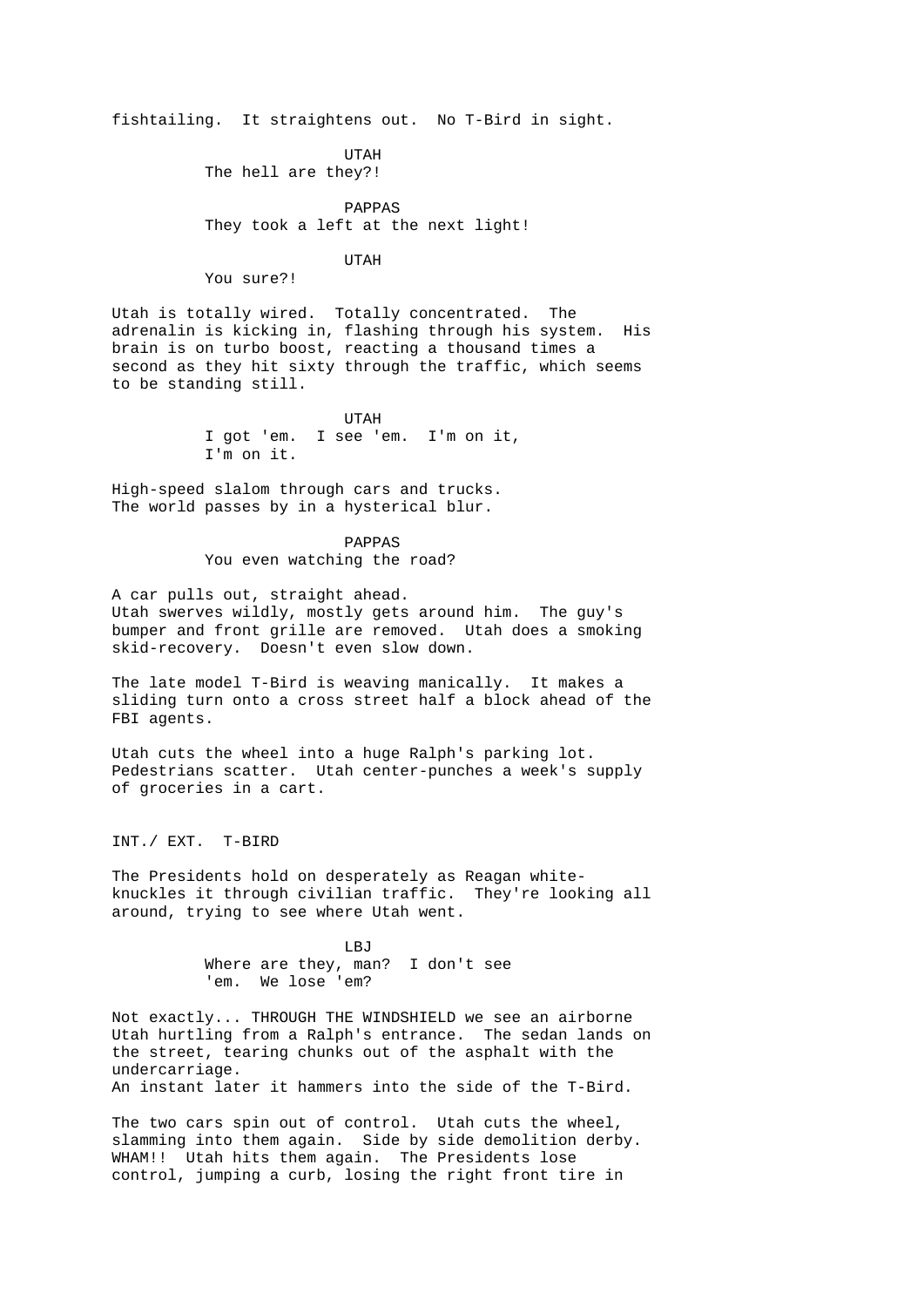the process.

Utah's car starts to swap ends. Hit the center island broadside. The sedan flips onto its back in an explosion of glass. SCREECH of steel on concrete as it comes to rest. Hanging upside down, Pappas is mightily pissed off.

> PAPPAS Nice fuckin' work, hotshot. Christ!

They can see the T-Bird still moving. It slews drunkenly as the driver maintains speed on flapping rubber.

Johnny shimmies out of the wreckage, sliding on his back in broken glass. Pappas is packed in, upside down, wriggling to get out through the side window. A tight fit.

INT./ EXT. T-BIRD

The Presidents are hammered up and down by the flailing tire.

> REAGAN Emergency sanitization! Here we go!

#### EXT. GAS STATION

The T-Bird vaults into the parking lot and slides to a smoking stop at one of the pump islands. The Presidents explode out of the car in a blur.

Reagan bodyslams a TEENAGER putting gas in his MUSTANG. He flips his big pistol to LBJ as the other Presidents charge past him. Nixon jumps behind the wheel of the Mustang. LBJ and JFK pile in.

Reagan grabs the gas nozzle out of the car. He pulls out a ZIPPO LIGHTER. Reagan raises the gas nozzle like a gun and holds the zippo below and slightly in front of it. He flicks the flame. Then pulls the trigger on the nozzle.

Like an impromptu flame thrower, the nozzle spews A TWENTY FOOT JET OF FIRE which engulfs the T-Bird in an instant. Any physical evidence in the car is rapidly incinerated. Customers are running, screaming. Nixon has the Mustang fired up.

> NIXON Let's go! Move it, Ronny!

Ronny's eyes sparkle behind his mask as he paints the scene with the jet of fire. You can see it getting good to him. In a second he's going to blow up the whole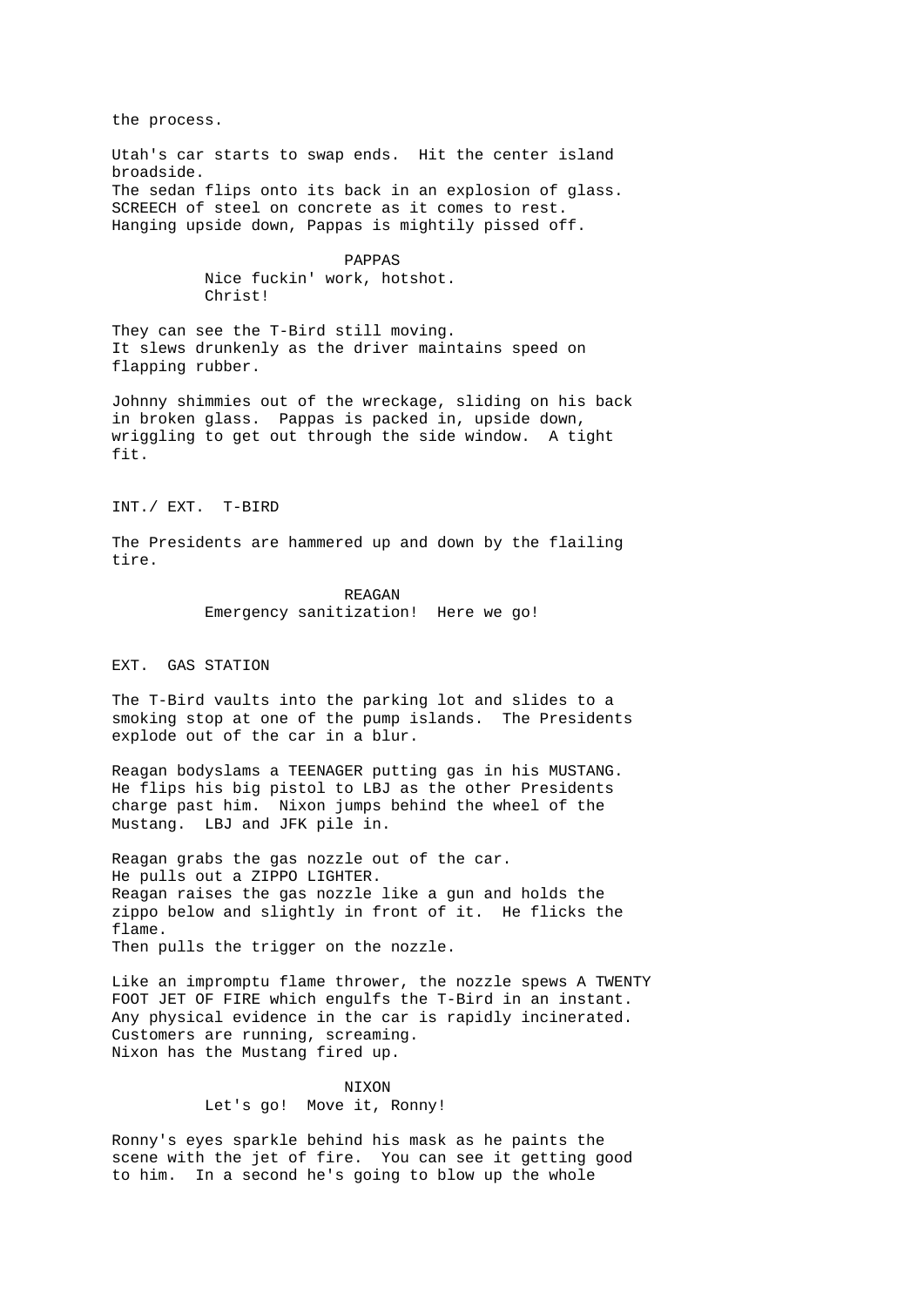block. But he's getting his rocks off. He sets two other cars on fire. A FIGURE BLURS INTO FRAME. In a flying tackle, Utah catapults Reagan off his pins. They roll, skidding across the oily concrete. Spraying wild, the fire swirls around the pump island. Out of the black smoke, PAPPAS charges like an angry bull, his snubnose held high. NIXON sees him and floors it. The Mustang smokes out of the gas station as Pappas' shots blow out the back window. Utah and Reagan roll away from the blaze. Johnny's pants are burning. He gets to his knees in time for Reagan's kick to take him square in the solar plexus. He folds in half. Drops to the cement. Reagan kicks him again and takes off running. The President is burning. His suit jacket is ablaze. He shucks out of it as he runs. Gasping, Johnny rapidly slaps his jeans. Puts himself out. He comes up running, pulling his Beretta. Sees the back of Reagan's head disappearing into an alley behind the gas station. EXT. ALLEY A non-descript L.A. alley... commercial buildings on one side, walled suburb on the other. Two men running all out. A recent President and a wild-eyed cop trailing smoke like a crashing jet fighter. Beyond the buildings behind them A FIREBALL EXPLODES SKYWARD. We hear sirens and shouting, which recede as the two pelt along the alley. It gets quieter. Just the machine-gun slap of the shoes on pavement, and the hard breathing of the two men, each in overdrive, going all out in long blurring strides. REAGAN looks back. Sees the demon cop behind him, gaining. Utah has become an engine, a running machine... juggernaut mode. AHEAD OF THEM a BLACK AND WHITE swings into the alley. Reagan hangs a hard left and blasts a wooden gate half off its hinges. Utah whips through the gate a second later. Diving into suburbia. INT./ EXT. NEIGHBORHOOD - FOOTCHASE SEQUENCE It becomes a blur. Pure kinetic energy. Two meteors rocketing through a low-rent suburb. And God help anyone who gets in the way. Reagan crosses a cluttered backyard.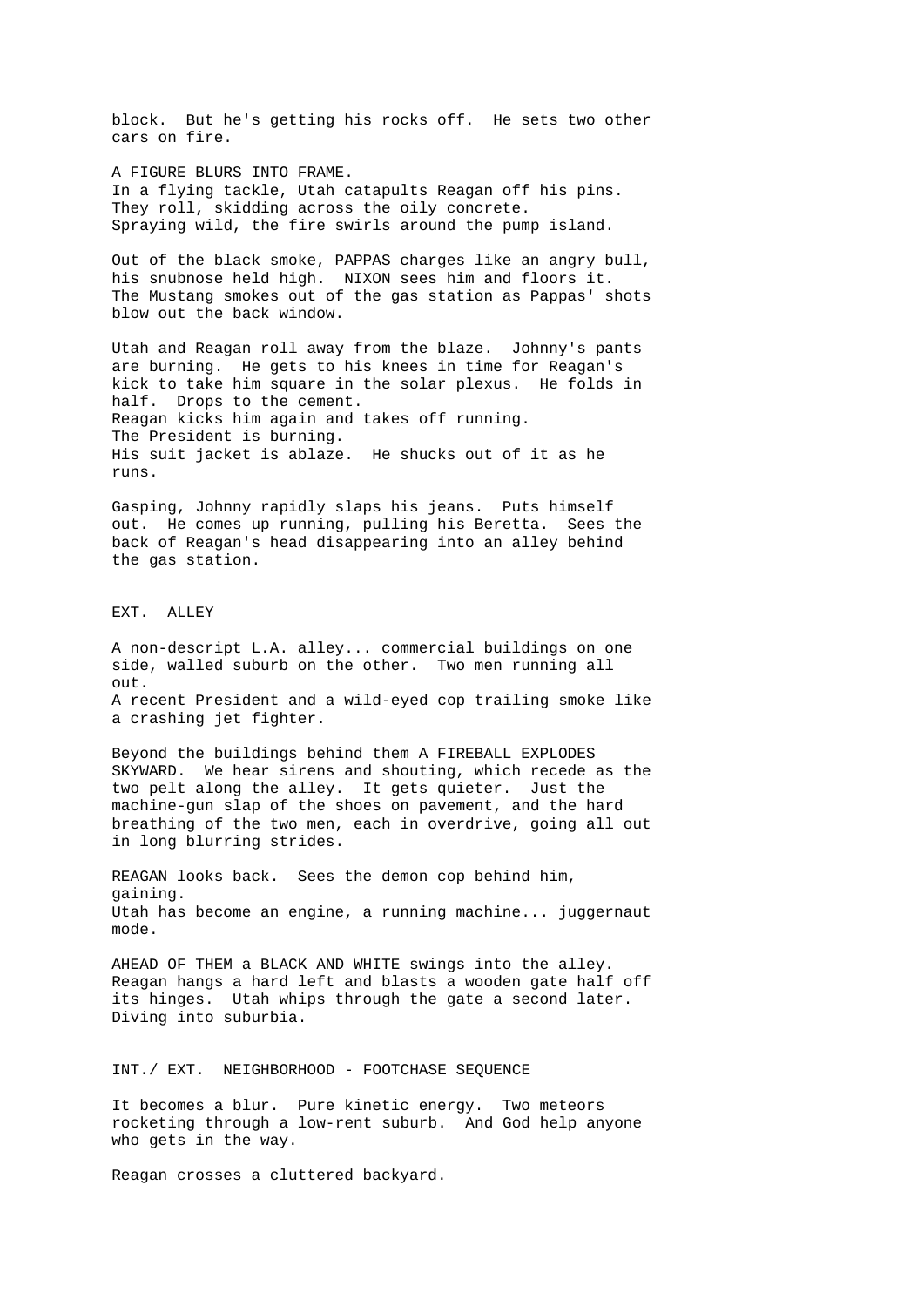Broken field run through toys, swing set, stacks of godknows-what. He runs through a Mr. Turtle Pool in an explosion of spray. Crashes through a hedge. Through the narrow gap between houses. Utah powers into the tight space behind him. Blurring along between stucco walls. They emerge into the front yard. A WOMAN watering her lawn is so surprised she yelps and falls down. Reagan and Utah both hurdle her. AHEAD, KIDS ON BIKES, racing along the sidewalk. Reagan dodges the first, Utah slams into the next two. He crashes, rolling, tangled up in bikes and squawking teenagers. He comes out of a pile-up somehow still in high gear. Reagan flashes across the sunlit street. Dodges in front of a GARBAGE TRUCK which locks up the brakes. It stops so fast, one of the guys falls off the back. The GUY is getting up as Utah whips around the back of the truck. Knocks him sprawling. Utah doesn't stop. Doesn't look back. Like he doesn't see anything in the real world but the figure running ahead of him. Like it's some kind of hyperkinetic video game. Everything is a blur. Suburbia smeared into staccato impressions. The house across the street is blocked by fence on both sides. A MAN is picking up his mail. Reagan pounds past him. Right through the front door of the house. Utah follows. Panting as he sprints down a dark hallway. A WOMAN with a basket of washing SCREAMS as Reagan blasts past her, knocking her flying. Utah leaps over her sprawled legs. Cats blur underfoot. Utah crunches down on a tail. A CAT EXPLOSION. Screeching merges with the woman's shrill shouts as Utah slams the back screen door off its hinges. Across the back yard. Fence. Over it. Running on. REAGAN looks back. Sees Utah still behind him like in a bad dream. He enters the next house. Sliding glass door. Utah sees Reagan pull it closed. Locking it. Without breaking stride Johnny grabs a potted plant off a patio wall. Heaves it ahead of him. The glass BURST INTO A WALL OF DIAMONDS. Utah blasts through a microsecond later.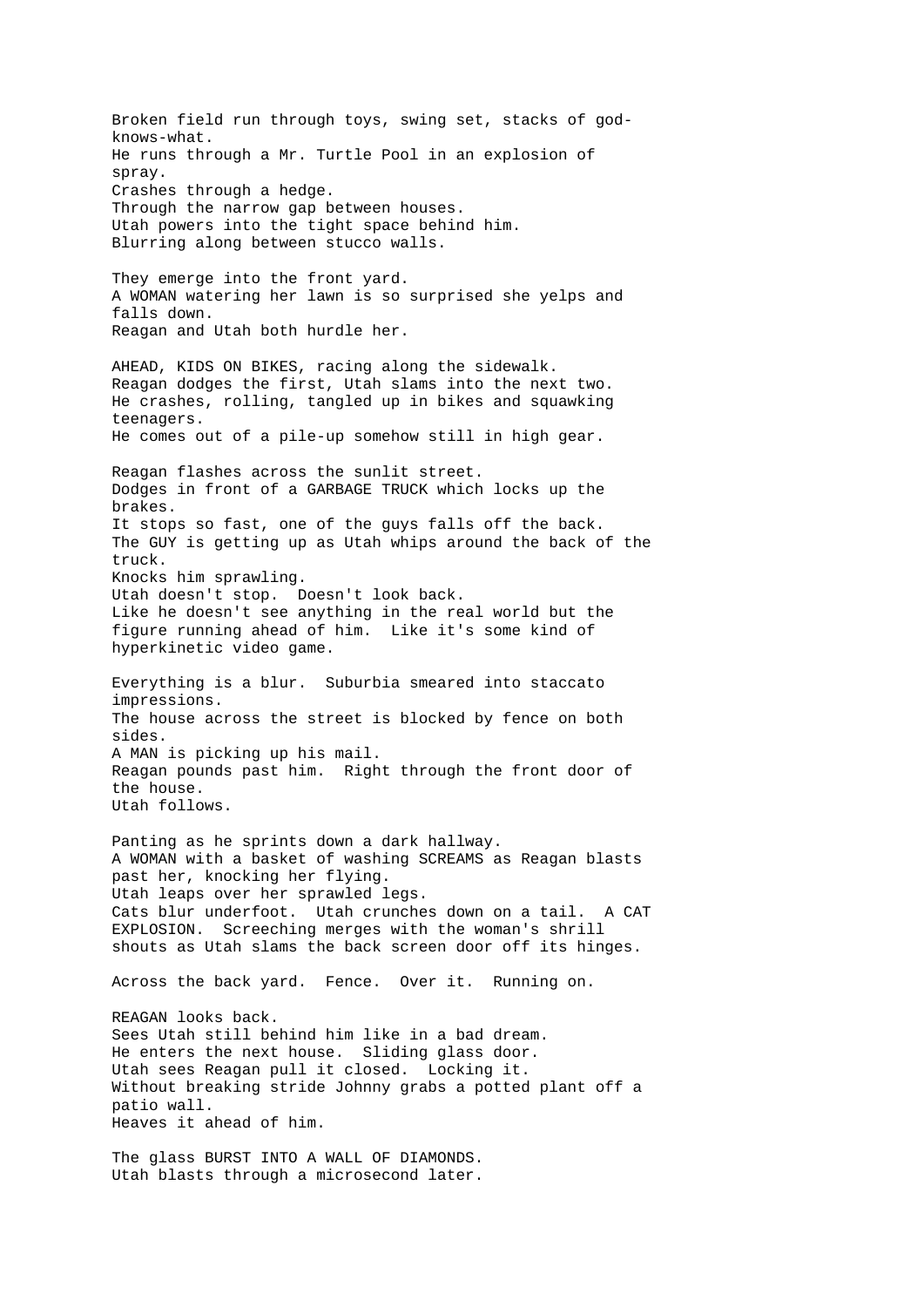Topples the kitchen table. Furniture and crockery crashing everywhere. He sprints down a hallway after Reagan. A FIERCE WOMAN in a housecoat shouting at them as they pass, holding a vacuum cleaner like it's shot-gun. WOMAN Get the fuck out of this house! What the fuck do you think you're doing-- Around a corner. A VICIOUS SNARLING SOUND. Utah sees something flying at him. Reflexively catches it. Reagan has thrown a PIT-BULL. The Fierce Woman's fierce dog. UTAH'S POV -- the snarling little demon right in his face. He drop-kicks it like a goddamn field-goal right through a doorway and runs on. Another door. Another explosion of sunlight. Another yard. Sprinklers this time. Reagan and Utah running through sunlit walls of rain. They crash through another hedge. Emerging drenched. The ground drops away. Slipping and sliding on iceplant, they skid down a steep slope. Reagan reaches bottom. A TEN FOOT RETAINING WALL, dropping off like a cliff to pavement below. Reagan falls, landing on his feet. Panting now, feeling it, he stumbles up and runs on. Utah rips down through the iceplant like a human lawnmower. Slides over the edge. Falls -- lands hard. TIGHT ON HIS KNEE and SLOW MOTION. Taking the impact. We HEAR something go. Utah crashes to the pavement, his face contorted with pain. He grabs his tortured knee with both hands. UTAH Not now. Not now! Reagan runs on. They are in an enclosed storage yard of some kind. Ten foot chainlink all around. Utah struggles to get up and run. He sprawls forward, biting back a howl of pain. We see the incredible will driving him on. He gets up and again, hobbling. Trying to run. Reagan reaches the fence. He is heaving for breath. Holding his side. Utah stumbles, gets up, clutching his knee. Hobbling forward. His eyes wild, the veins in his neck bulging. Reagan starts to climb. Utah collapses to his knees. He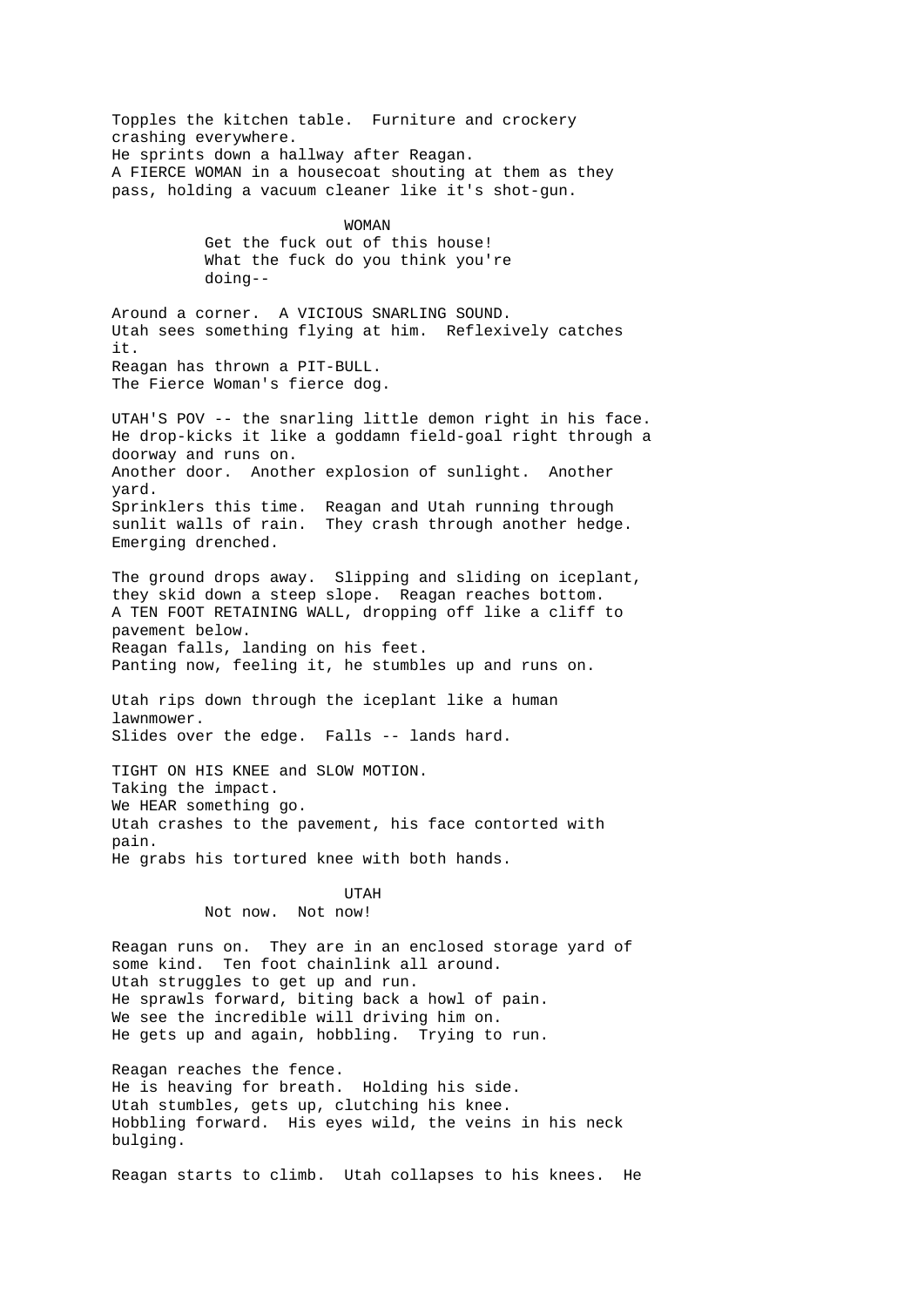can't go on. Reagan reaches the top of the fence. He looks back.

UTAH HAS THE BERETTA POINTED RIGHT AT HIM. Twenty feet away. The muzzle rock-steady. He can't miss. They both are frozen, panting. Locked into the moment.

> REAGAN You want me, there's only one way.

PAPPAS reaches the top of the hill, 200 feet away, panting like he's about to collapse. He sees the tableau.

ECU -- UTAH'S FINGER on the trigger. Tightening. RACK TO his eyes. Blinking, water running into them. God, he wants to.

ECU -- REAGAN'S EYES, through the mask. Locked with Utah's.

UTAH suddenly snaps his hand up and FIRES VERTICALLY. HE HOWLS WITH RAGE, FRUSTRATION AND PAIN. FIRES AGAIN. And AGAIN. Slumping back, his shoulders slam down onto the concrete. Straight-arming the Beretta he FIRES RAPIDLY... Bulleting the blue sky.

HIGH ANGLE, looking straight down on the tableau. Reagan leaps off the fence and runs OUT OF FRAME, as Utah empties the magazine straight at us, the shots merging with his agonized howl, echoing as we--

CUT TO:

INT. FBI BUILDING - BULLPEN - NIGHT

UTAH sits next to the DISPATCHER waiting for news like a sailor in a storm. His leg is popped up on a chair with jeans split to the thigh and an ace bandage wrapped around his knee. His face is a nasty patchwork of scratches and bruises. He drains his coffee and gazes out at the empty bullpen.

PAPPAS comes through the doors, wiping the remains of dinner off his mouth.

PAPPAS

Nothing?

 UTAH Nothing.

The Dispatcher talks into his headset, glances up at Pappas, shakes his head.

> PAPPAS Go home, kid. Get the hell outta here. Get some sleep. You look like shit. They get anything even resembles your guy, I'm on your beeper. Here. You like feta?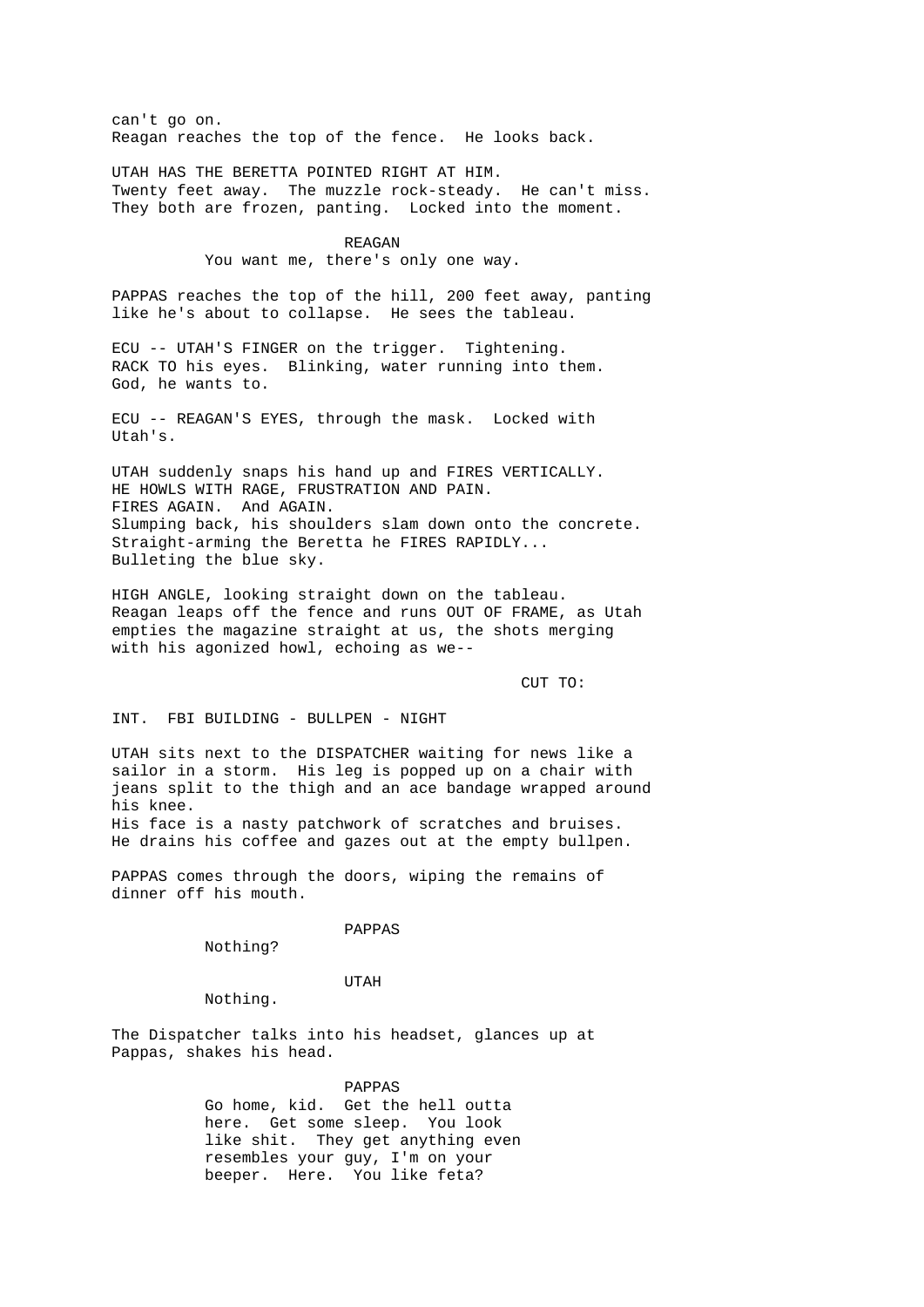He smiles warmly, handing his younger partner a brown paper sack. UTAH Feta. My favorite. Managing a weary smile. Lifts his body out of the chair, turns to go. Angelo ponders something. PAPPAS Johnny... Utah stops. Looks back at the man. PAPPAS All I wanna know is one thing, why didn't you just take the shot? Johnny's gaze turns inward. UTAH I don't know. CUT TO: INT. BATHROOM - UTAH'S APARTMENT - NIGHT

UTAH sits on the bathroom floor as Tyler dabs Betadyne antiseptic over his wounds. Utah cringes.

UTAH

Ouch.

 TYLER Betadyne doesn't hurt.

 UTAH You're kneeling on my hand.

She laughs, shifts her weight and keeps tending him.

 TYLER So what'd the other guy look like?

 UTAH Never saw him, was your basic hit and run.

 TYLER But you look like you been in a train wreck, how'd he just drive away?

Utah acts like he wants to say something but his mouth won't quite form the words. Tyler dabs his face, touches a finger to his forehead.

> TYLER Johnny, what is it with you? You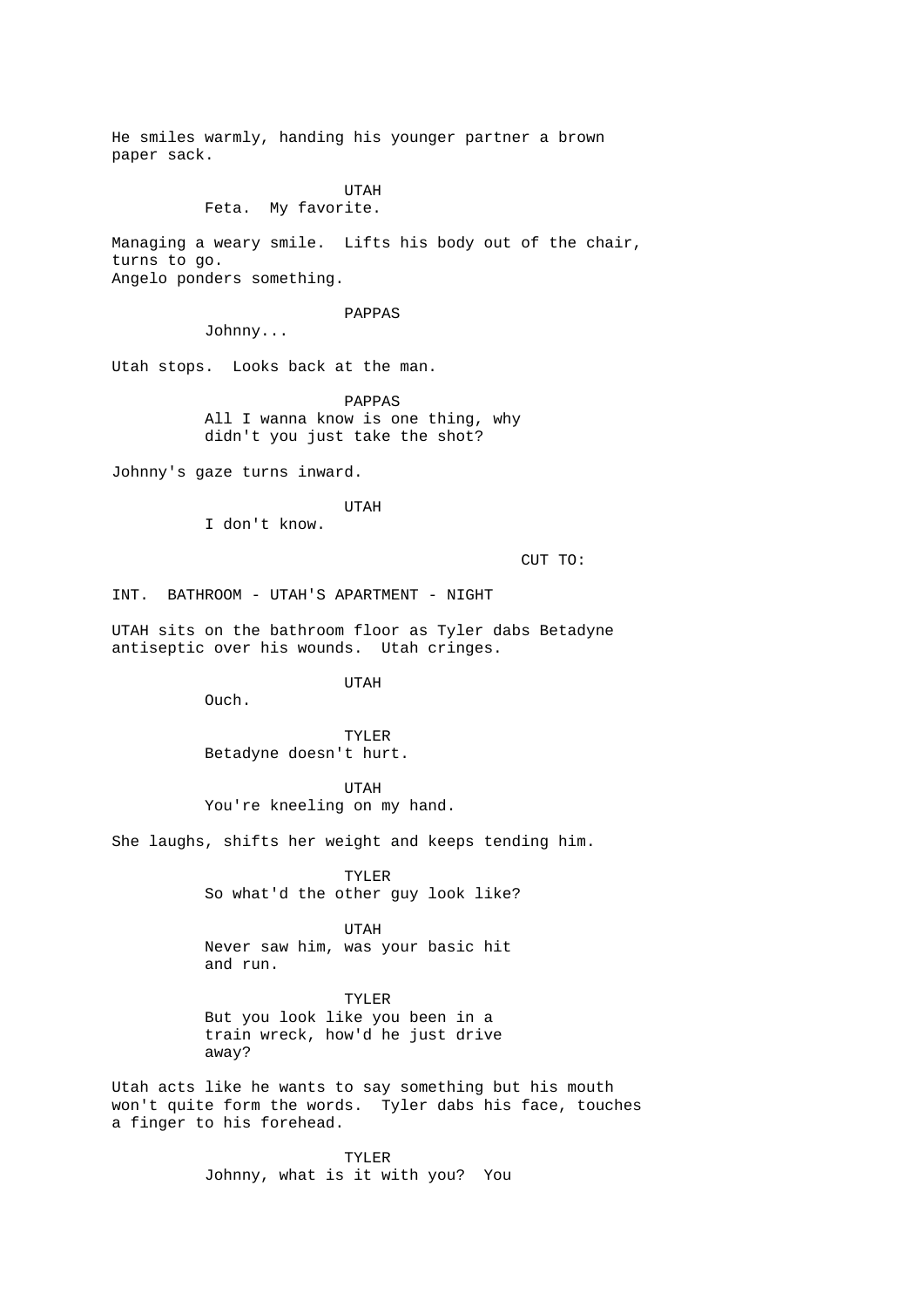have that look again, it's like you're about to tell me something and then you don't... or you can't. What's going on?

Johnny searches her eyes. She stares at him, becoming fragile suddenly.

> TYLER What? What do you want to tell me?

Utah's brow unfurls. The thought has passed. He slowly cups his hand over hers. Gently pulling her close.

 UTAH I'm glad you pulled me out of the water that day...

He presses his lips to the smooth curve of her forehead. A kiss to each downcast eye. Searching out her mouth with his own as his hands glide down the small of her back. Their reflection in the mirror as Utah slowly lowers Tyler to the bathroom floor. She clings tightly in a breathless kiss.

EXT. CLIFF - NIGHT

A Buddha in the moonlight, BODHI sits crosslegged upon the cliff, staring at the ocean. CAMERA CIRCLES AROUND HIM, focusing in upon his eyes.

DISSOLVE TO:

INT. BEDROOM - NIGHT

UTAH asleep, flopped in a spread-eagled X. WE HEAR the bedroom door opening, see a slash of light fall across the bed. Johnny doesn't stir. A shadow appears on the wall, moving toward him. An outstretched arm holding a gun. Utah snores softly, sleeping like a baby. CAMERA TRACKS IN on his peaceful face. A single eyelid flutters. Total silence, until...

KABOOOOMMM! The Pillow beside him EXPLODES into a blizzard of goosedown. Johnny rears up, eyes wide, mouth agape. TYLER stands above him, recovering from the kick of the smoking 9mm Beretta in her hand.

 TYLER A lawyer!? You lied to me!

She throws his FBI gold star at his face.

 TYLER Look, Tyler, I can--

BOOM! Tyler SQUEEZES off another round.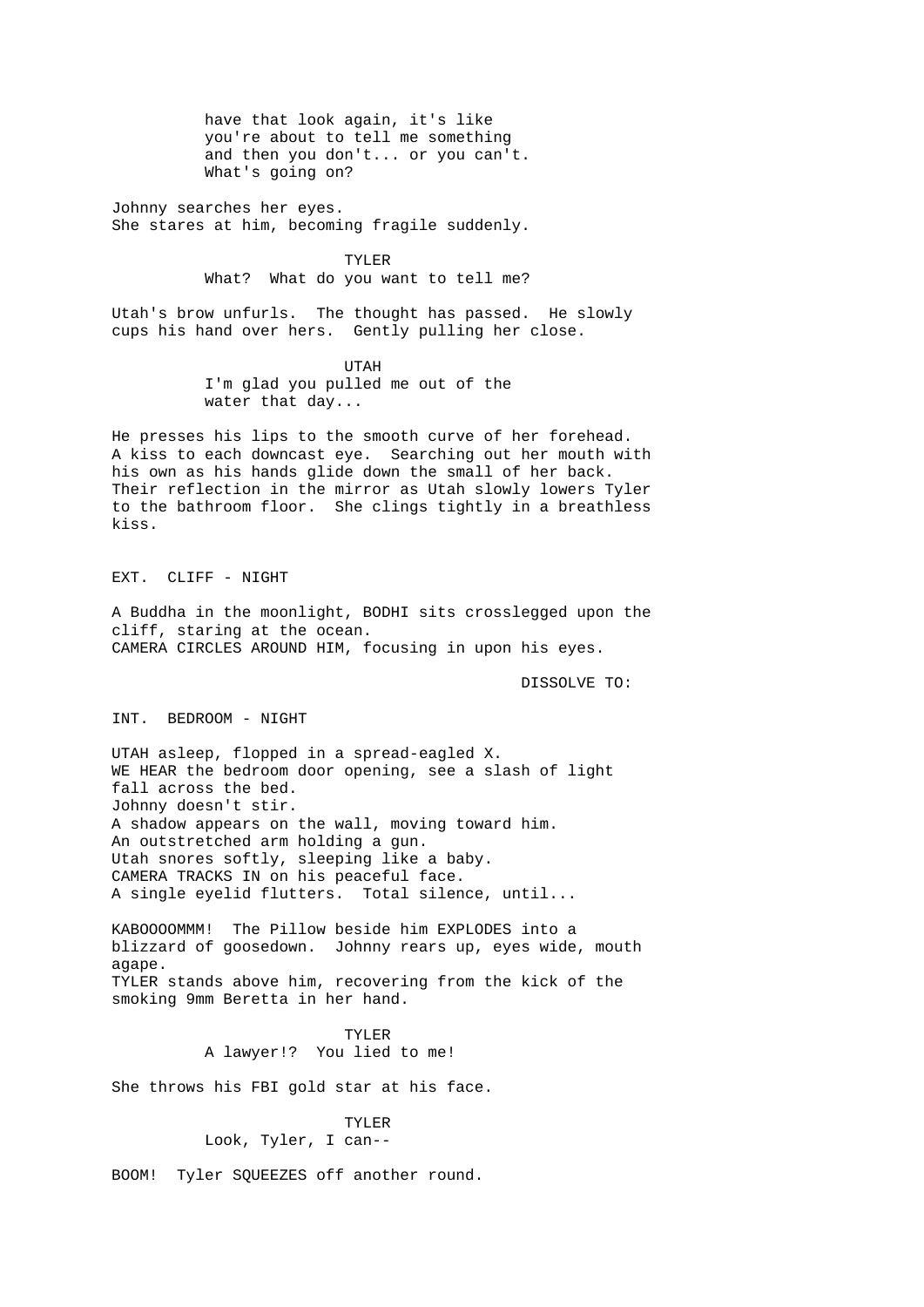Cascading goosefeathers falling like snow. Utah flinches sideways.

> TYLER Jesus Christ, Johnny -- you've been using me! Your jacket's on the floor in the bathroom -- this goddamn thing's half out of the pocket... Oh God, it's all part of some case, isn't it?

 UTAH Tyler, put the gun down.

 TYLER You tell me the fucking truth Johnny... did your parents really die in a car crash? DID THEY?!

She waves the Beretta in his face.

 UTAH No. They live in Columbus Ohio.

Tyler lowers the pistol slowly, the strength leaving her. Her face begins to flood with tears.

> UTAH I work bank robbery. Guys I'm after are surfers. I needed you, at first, but not--

 TYLER Fuck you, Johnny Utah. Fuck you!! Don't you have a soul? Goddamn you to hell!

She goes limp as the sobs rack her body. The gun flops from her grip. Utah sweeps it under the bed with his foot. He moves to gently comfort her. She bolts at his touch, running from the bedroom. Utah is up and hopping into his pants to follow her. He stumbles.

# UTAH

Tyler! Wait!!

From the living room we hear a rattling of keys, the front door opens and slams shut. He hobbles to the door, favoring his knee. Opens it. We hear the Porsche screeching away. Utah sags, the breath coming out of him long and slow.

CUT TO:

UTAH on the bed staring up at the ceiling. Phone cradled, listening to--

> TYLER (V.O.) Hi, it's me. Leave a message.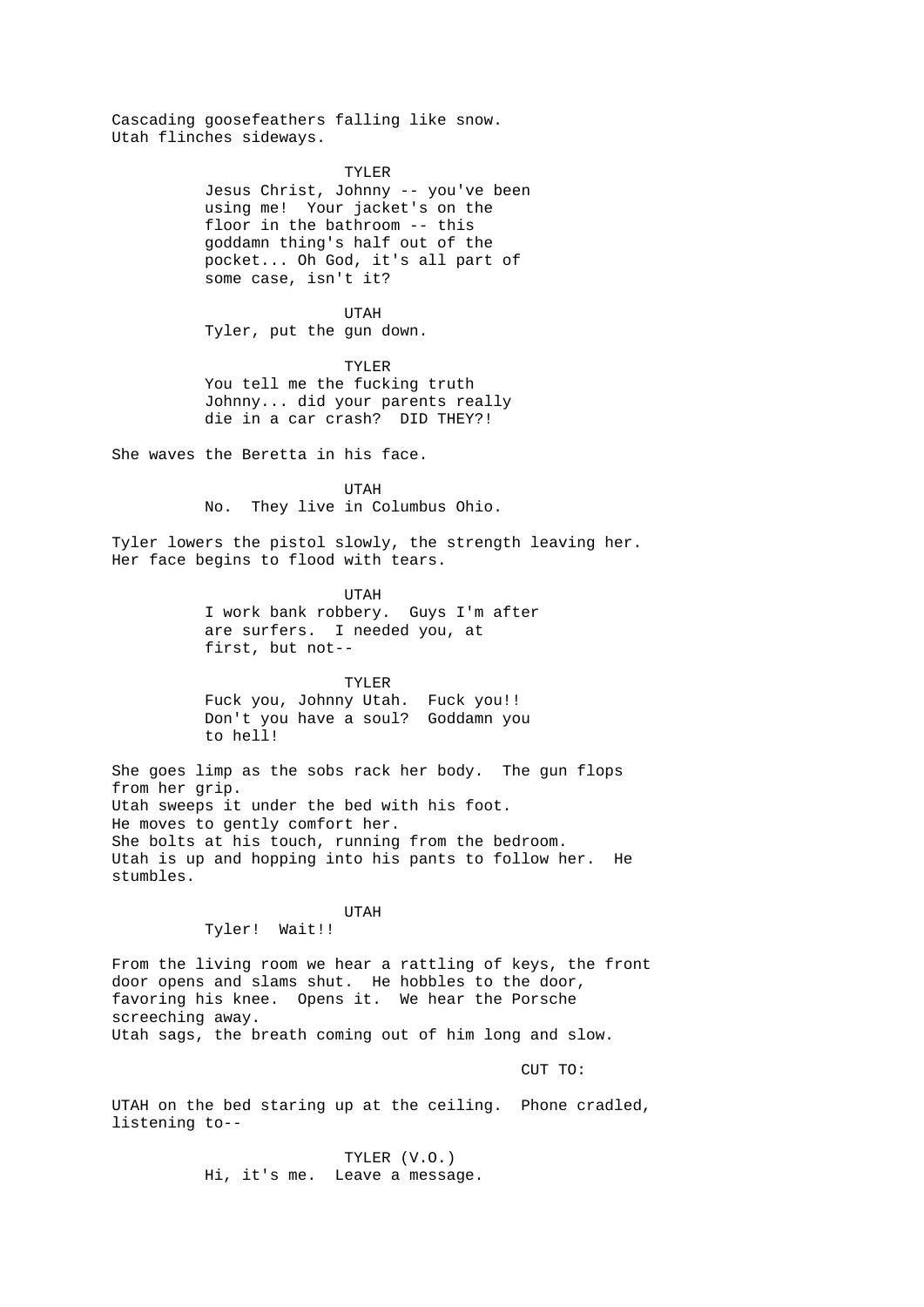BEEP! He rests the telephone on his chest, letting the tape roll a moment before he speaks.

> UTAH Tyler I... look, I fucked up, okay. I know I fucked up. I wanted to tell you, but I couldn't -- I was afraid you'd leave... good guess, huh? (grimacing) Fuck, why can't I ever say what I really mean? I lied to you. I'm an asshole... but I need you, Tyler. want you to know that I've never known anyone like you before in my life... and I... I hope you change your mind...

He cradles the receiver, looks out the window. Black of night. Dead still.

DISSOLVE TO:

UTAH asleep, telephone still perched on his bare chest.

BUZZZZZZ! The rasp of the doorbell. Johnny is airborne, phone flying across the floor. Hunting for his pants, realizes they are already on, limps in fast motion to the door.

> UTAH Tyler! Wait, I--

Whips it open. BODHI standing in the doorway, smiling like an excited child.

> BODHI Howdy brah.

NATHANIEL, ROACH, and GROMMET are there behind him. They look like sentry dogs. Johnny freezes. Bodhi walks past Utah, into the room.

> BODHI C'mon, get your gear on, we're rollin'.

Cheerful, hardly able to contain his exuberance. He moves through the room, grabbing Johnny's shirt from a chair, a pair of sneakers on the floor. Utah sees his FBI shield sitting on the dresser in plain sight. He palms it when Bodhi is turned away, and slips it into his hip pocket to conceal it.

> UTAH What going on, Bodhi?

Bodhi plucks a couple socks off the couch, hands them to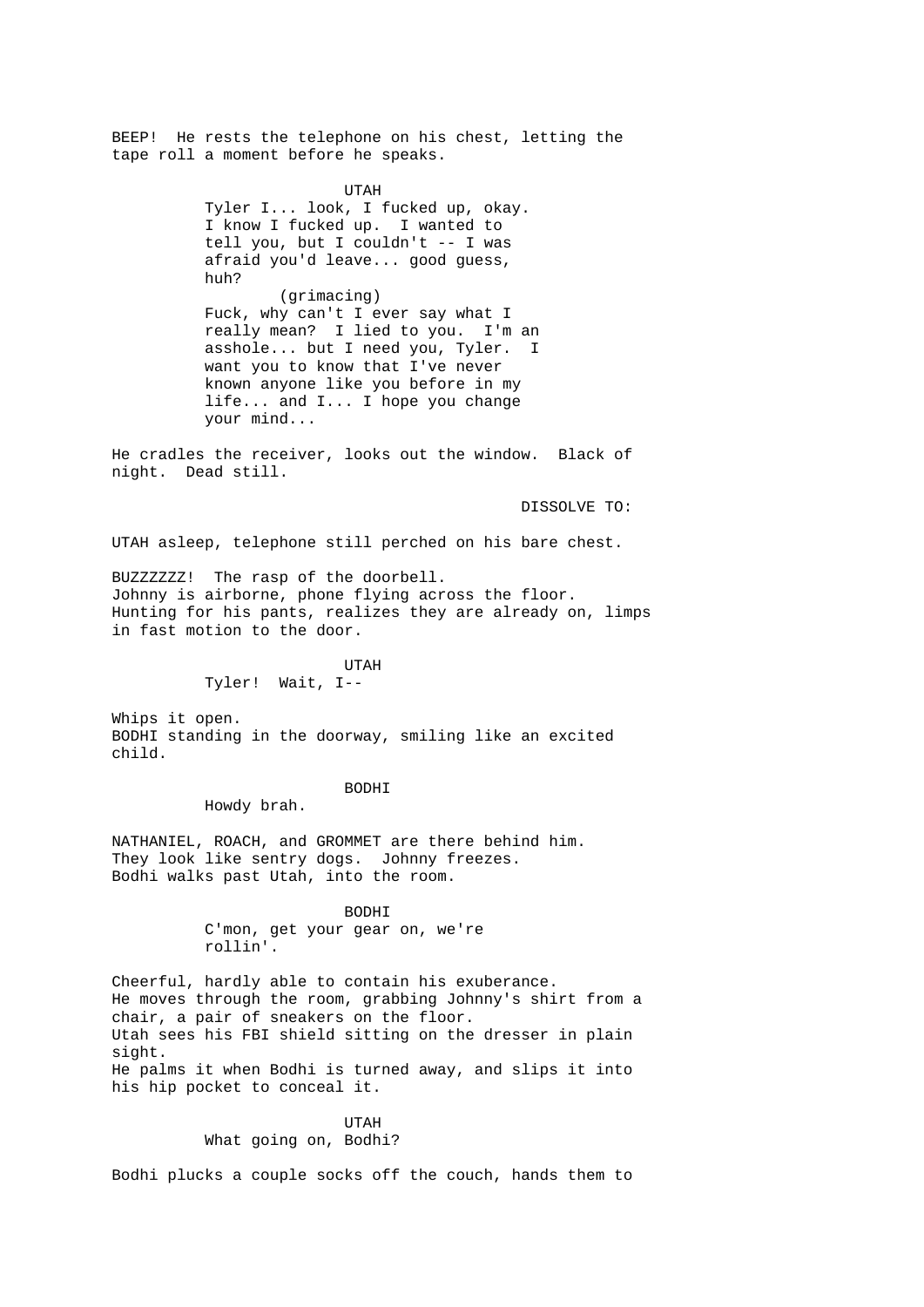Utah.

 BODHI Here. (spying Johnny's cut face) Hey, what happened? Ya cut yourself shaving? Johnny meets Bodhi's cold stare. UTAH I don't think I wanna surf right now. Bodhi's face takes on a crazy glow. BODHI Naw, this is different, Johnny. This is something totally different... you're gonna love this. He winds an arm around Johnny's shoulders, guides him toward the door. BODHI C'mon, let's go, let's go. Time's wastin', brah. Bodhi claps Utah on the back, ushering him outside. Nathaniel, Roach and Grommet fall into step beside them. The door closes behind them. CAMERA DRIFTS back through the apartment, coming to rest on the 9mm Beretta, on the floor under the bed... useless. CUT TO: EXT. BODHI'S PICKUP - PREDAWN The pickup is a funnel of dust along the desert road. Black mountains against a silver sky. INT. BODHI'S PICKUP The tapedeck blasts. BODHI and UTAH sit inside the cab. Through the rear window, we see NATHANIEL, ROACH and GROMMET in the flatbed. Bodhi swivels his eyes to Johnny, lowers the volume. BODHI Life's sure got a sick sense of humor, don't you think so Johnny? Face splitting into a shit-eating grin. UTAH How you figure? BODHI

(slight laugh)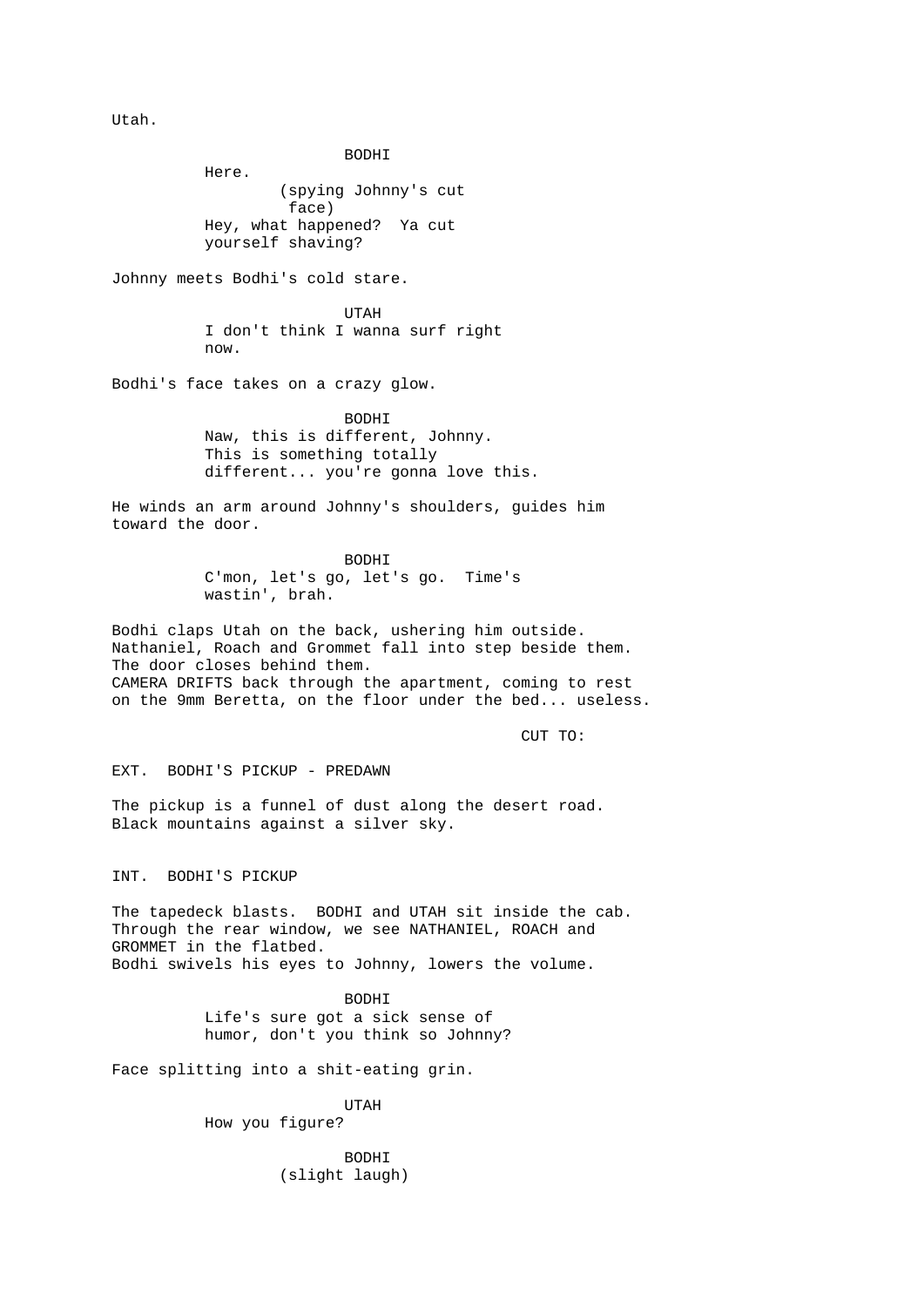News, last night... those guys, the Ex-Presidents... they robbed my bank yesterday. And I was just there the day before, cashing a check. See... look. Assured Trust... same place.

He takes a beat up checkbook off the dash and flips it to Johnny. Utah opens the cover and looks. Sure enough. Assured Trust Savings and Loan.

> BODHI I was picking up some bucks cause we're leaving town. Bizarre, huh? If I'd waited a day I'd been right in the middle of it. Kinda sorry I missed it. I'd liked to've seen them.

A long pregnant pause. Utah breathes deeply, remaining calm, his voice carrying a chilling bravado.

UTAH

 Takes guts to rob a bank. All that adrenalin pumping, waving loaded guns, taking out the guards, getting everybody on the floor, never knowin' who's gonna burst in... (looks right at Bodhi) ... wondering what it's like to take a bullet. Must be some ride.

Utah's smile is a personal challenge. Bodhi sits perversely intrigued. The mental warfare escalates.

BODHI

 Banks are insured, brah. Long as nobody gets shot, it's really a victimless crime. Just gotta scare 'em a little, would be my guess. (ponders something) Now if I was gonna rob a bank, with all those guys wearin' body armor these days, know what I'd carry?

Bodhi reaches his hand underneath the seat. He pulls out a huge holstered handgun, rests it in his lap, draws and holds the gun up against his cheek.

> BODHI .454 Casull. Most powerful handgun on the planet. Muzzle velocity of 2000 feet per second. Twice the kinetic energy of a .44 Magnum.

Bodhi stares at Utah, then flashes his signature smile. Utah says coldly.

 UTAH One shot stopping.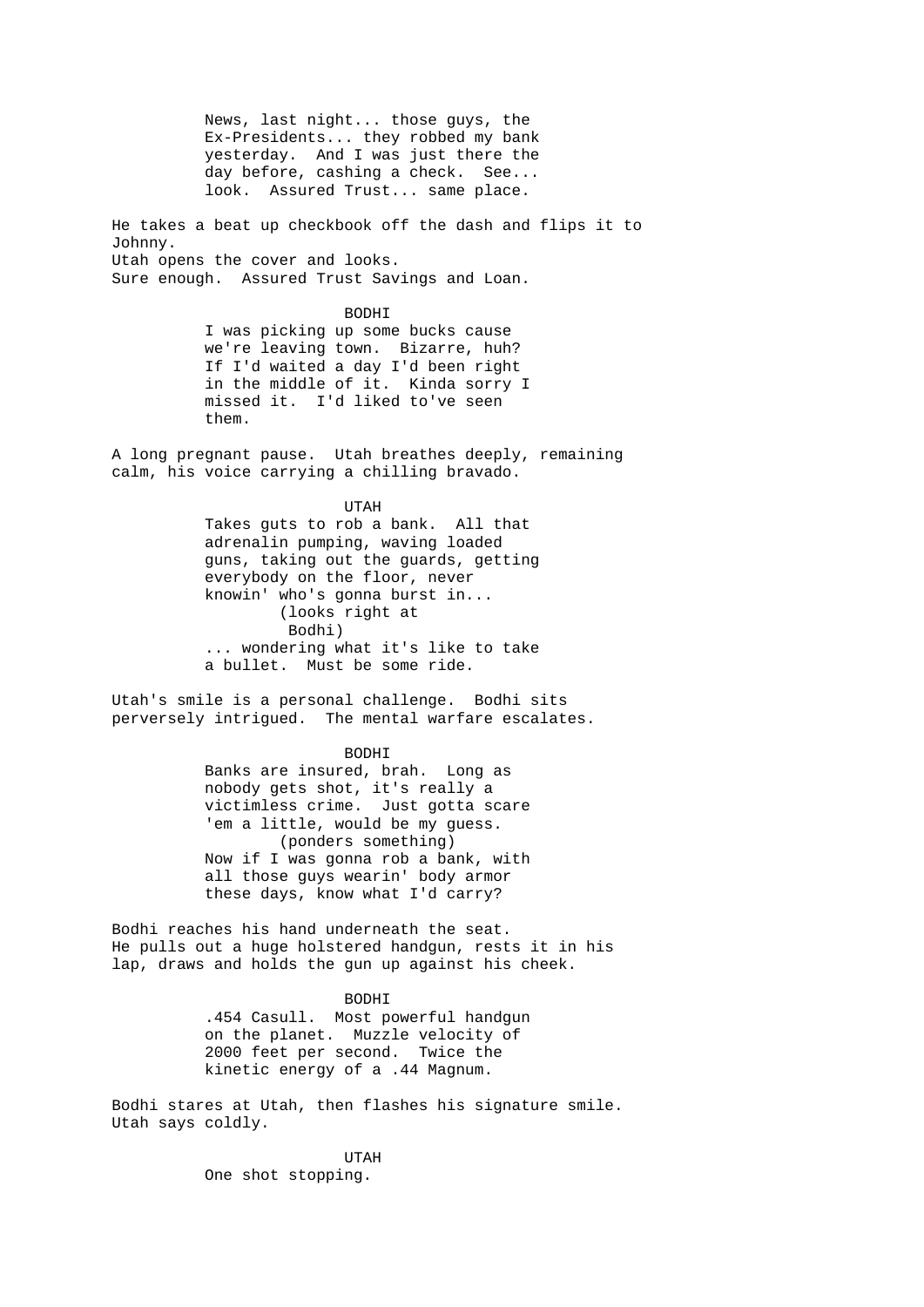BODHI

 (laughs) 'One shot stopping'... good, very good. I like you, Johnny. I like you because you'll sacrifice anything to win. I respect that. It elevates you a little above the drones who have learned compromise. Here, hold it. Check out the weight.

He twirls the gun, grabs the barrel and extends the handle to Utah. Johnny takes it slowly. Now it's aimed at Bodhi.

 BODHI (cheerfully)<br>Whoa. Careful. You Careful. You got the muzzle pointing right at me, brah.

He casually pushes the barrel away, looking back at the highway. Johnny swings a stiff arm out his window and pumps a ROUND into open desert. KABOOOM!! The recoil blows Johnny's arm back over the top of the truck. Practically breaks his wrist. Thunder rolls across the dark hills. From the back of the pickup Nathaniel howls. Grommet and Roach high five.

Johnny turns to Bodhi, breaking slowly into a feral grin.

UTAH

Nice.

He hands the smoking weapon back to him. As if to say "two can play this game". Bodhi stands challenged. Each snared in the other's power... Bodhi takes the weapon back, casually. Slips it under the seat.

> BODHI It's a special day, Johnny U. A very special day...

Utah's gaze travels beyond the windshield. Where tentacles of brand new morning light vein the sky.

CUT TO:

EXT. DESERT AIRSTRIP

TIGHT ON A turbo-prop engine ROARING.

WIDER reveals a big Cessna twin. The PILOT, a weaselly guy we haven't seen before, fires up the second engine. The plane shudders eagerly in the metallic predawn light. A desert airstrip near Palmdale. A couple of aluminumsiding hangers and no tower. A few other planes around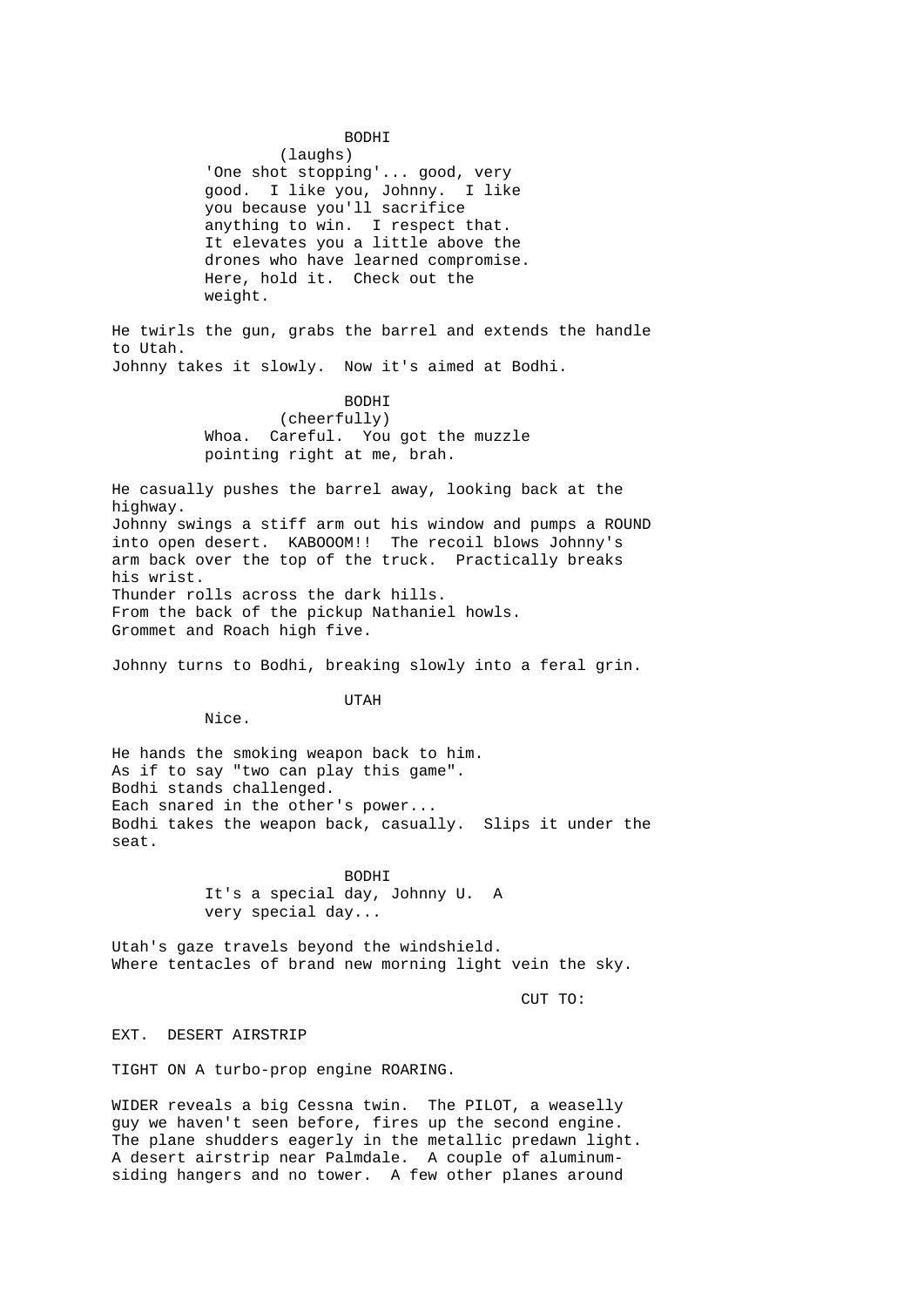but no activity besides Bodhi's rock-steady crew.

UTAH watches Grommet whip back a tarp in the bed of Bodhi's truck and starts tossing out PARACHUTE PACKS. Roach tosses one to Bodhi, who chucks it to Utah.

> BODHI Ever done this before?

> > UTAH

Once.

 BODHI Pure adrenalin, right?! The ultimate rush. Other guys snort for it, jab a vein for it -- all you gotta do is jump.

 UTAH Sure, it's a blast, but listen, I sorta screwed up my knee yesterday--

> BODHI Yeah, I noticed you limping. (grins) But don't worry about it, brah. Don't worry at all. We're not gonna land on land!

Bodhi grabs his sleeve, ushering him into the plane.

 UTAH Oh, well, that's fine then. I feel so much better.

CUT TO:

INT. CESSNA

Utah sits, wearing a day-glo jump suit, hugging the chute in his lap. Next to him is the gaping door. Beyond... a spectacular down sunburst at 10,000 feet. ROAR of wind and engines.

Utah watches Bodhi, Nathaniel, Grommet and Roach wriggling into their colorful freefall suits. Nathaniel pulls on a pair of purple shorts over his suit. Looks real dorky. Grommet has on duck feet. Bodhi, apparently, is going to jump barefoot. Nobody has their chutes on yet. Johnny hefts his, as if weighing it, somehow judging the contents. His brain is racing. Bodhi shouts over the roar.

> BODHI It's a little ceremony we always have at the end of summer. One last speedstar.

 UTAH So, who... uh, who packed my chute?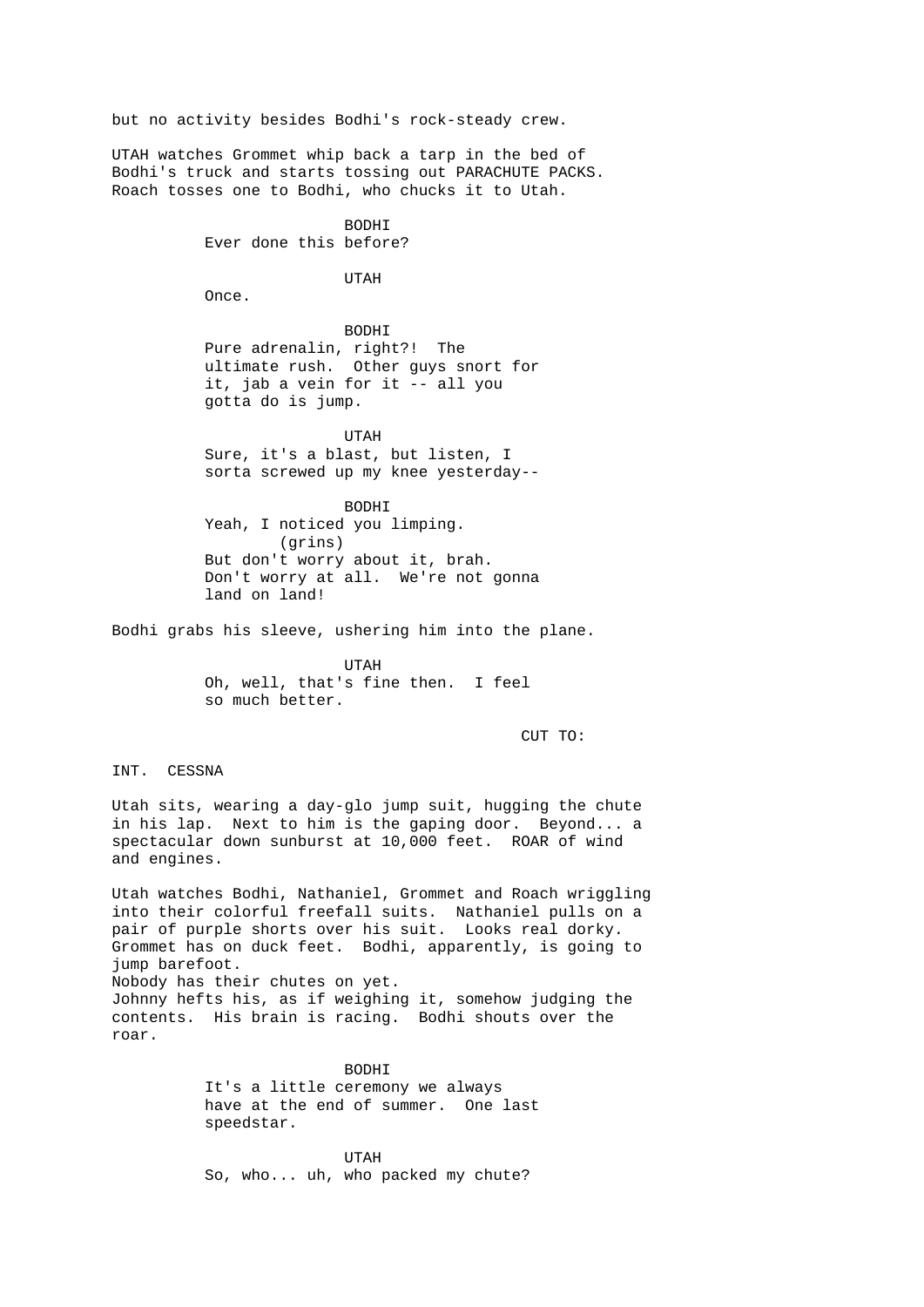BODHI I did. What's the matter? Don't trust me?

 UTAH You gotta earn trust.

> BODHI Then we'll earn it together. Here, take mine.

Bodhi swaps chutes with Johnny. Utah looks at the new chute uncertainly. Is this a game? Poker moves? Did Bodhi anticipate this step?

> ROACH Hey... you don't want Bodhi's, man. His pack-jobs suck... they only open half the time. Take Grommet's, man.

Roach's grin is evil as he grabs Grommet's chute out of his hands and switches it with Johnny's. Keeps that one and gives his to Grommet.

> GROMMET Whoa, unfair, dude!

Grommet grabs his chute back and hands Johnny the one he had, which was Roach's. I think. Johnny looks at the pack in his hands. Then at the grinning faces. Russian surfer freefall roulette. Shit. Bodhi studying him. Some kind of test. Fuck it. Utah starts putting the damn thing on.

 UTAH We gonna jump or jerk off?

BODHI

My man!

EXT. 10,000 FEET - DAWN

Multi-colored figures explode from the plane. Leaping into freefall. Tumbling end over end. WEARING HEADSETS, they hurtle downward.

> BODHI (RADIO) Utah, you copy bruddah?

 UTAH (RADIO) Whoooaaah! Shhiiittt! Whoooaaah!

 BODHI I'll take that as a yes.

One by one they stabilize. Falling face down, knees bent, they angle their hands and feet minutely to move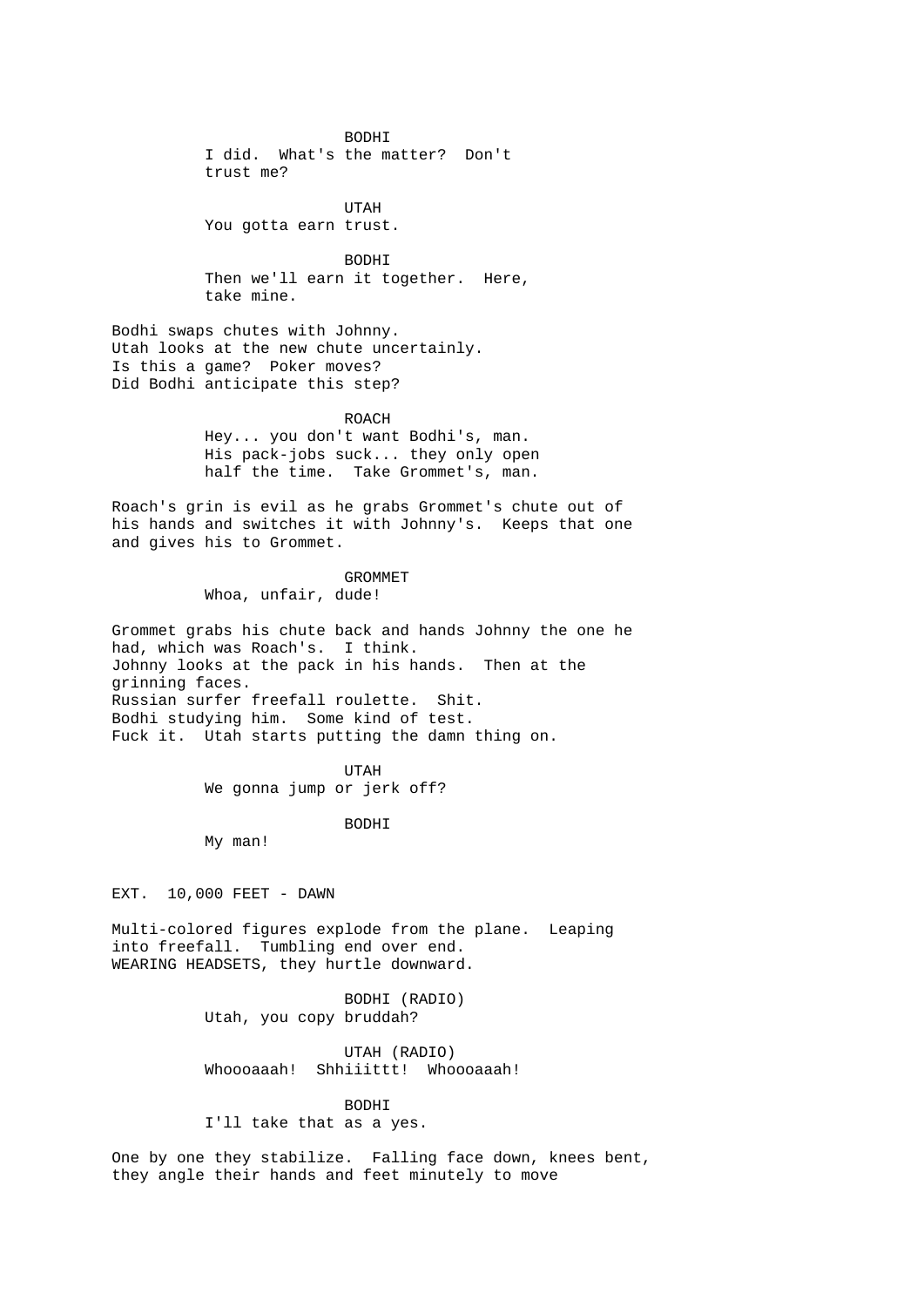laterally. Utah flails, the last to trim out. But he's holding his own.

Grommet, working his duckfeet, pitches himself into a wild spin, rotating like a dervish in a head down dive. He flares out and "flies" back to the others. Rocketing through the void at 120 mph they seem to paradoxically hang above the world, almost unmoving... on a separate plane of existence. A hurricane of wind. Wild HOOTING. Despite his terror, Johnny has to grin at Nathaniel, falling butt first like he's sitting on a big inner tube in the pool.

ROACH ROACH Whip it out dudes! Cheap sex with the cosmos!

 BODHI Ten thousand feet. Let's do it.

The group stabilizes, moving together. First Bodhi and Roach link arms, trimming constantly. Concentrating. Nathaniel flips over onto his stomach and maneuvers toward them. He grabs Roach's arm. Grommet works his way next to Nathaniel. Locks in. They need Utah to complete the ring. Four faces beckoning to him, distorted by the hurricane wind.

> BODHI Come on Johnny. Get in here!

Johnny moves his hands like flippers and glides clumsily toward them. Bodhi and Grommet grab him. He's in. A perfect five-man star.

 BODHI Relax, brah. I got you, I got you.

> GROMMET Righteous-ass speedstar, dudes!

 BODHI You diggin' this?

 UTAH Great! GREAT!

Johnny is exhilarated more than he could have thought. Screaming down through the dawn sky at 130. Locked into the ring. Part of something. Connected to these guys far above the planet. Less far every second... Bodhi's chest altimeter reads 6,000 feet.

> BODHI Purty-thirty and we're meat waffles, folks. See ya downtown!

He releases Roach's arm and the star disintegrates,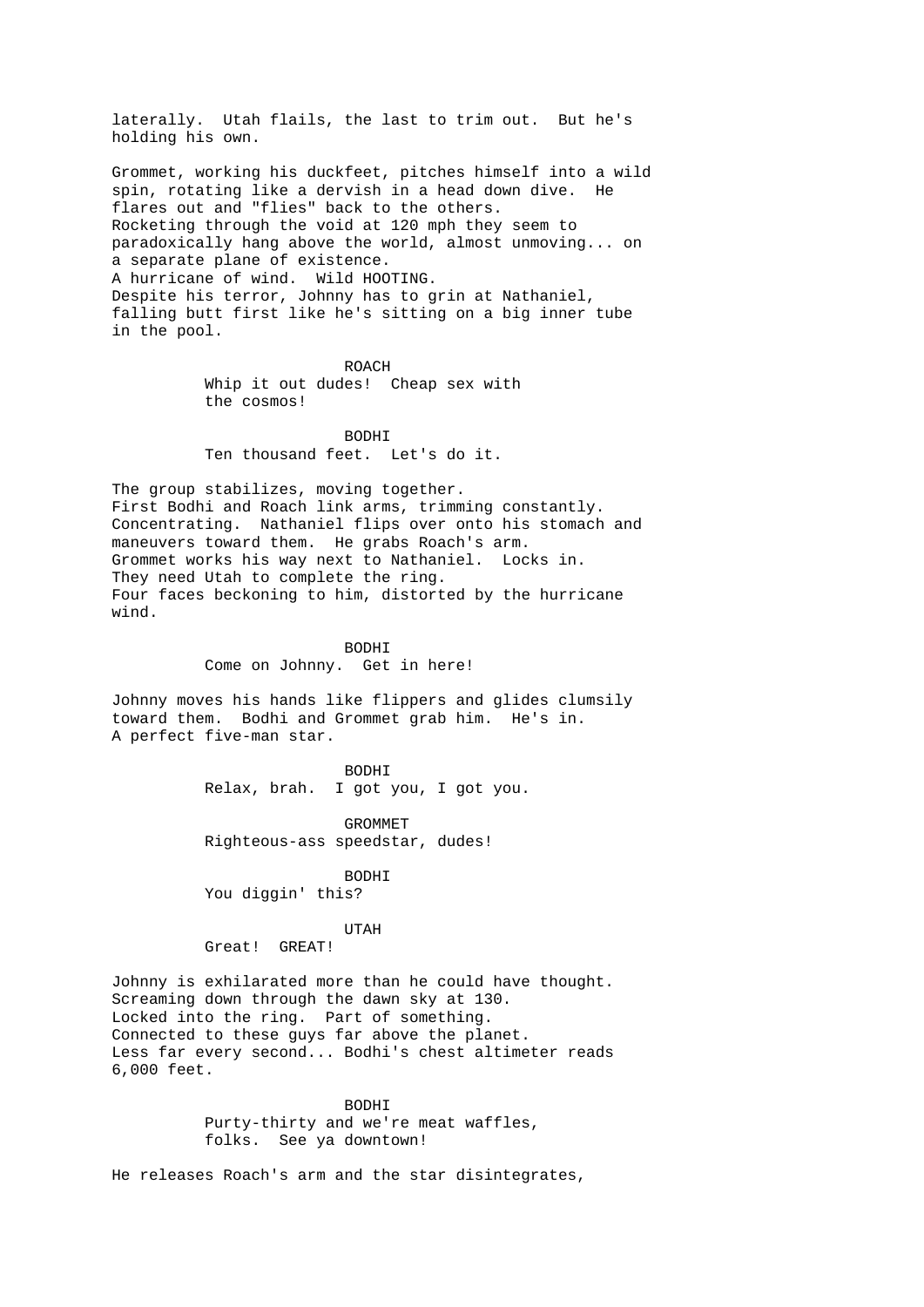drifting apart. Bodhi stays with Utah, falling parallel to the horizon, facing each other, holding hands. 4000 feet. Airspeed 140. Grommet pulls his ripcord. He seems to be jerked upward by a great force. Suddenly he is far above, a brightly colored disc of fabric. Utah is suddenly aware of the earth rushing up at him. Nathaniel pulls, then Roach. They shoot upward, disappearing. Bodhi and Utah fall on, alone. BODHI You gonna pull? UTAH After you, Alfonse. I insist! Bodhi looks at Utah. A slow grin. The meter on his chest harness reads 2000 ft. 150 mph. 12 seconds to Valhalla. BODHI Don't screw around man, pull it! UTAH You do it... you first! BODHI One thousand feet. Pull the goddamn cord! UTAH You first! BODHI Okay! Bodhi reaches out suddenly and pulls Utah's ripcord handle. He waves goodbye as Johnny's canopy deploys. Utah is jerked upward. He feels his weight hanging brutally in the harness. Johnny looks down. Impossibly close to the ground. Bodhi's canopy BURSTS OUT, an explosion of color. Below him is the shimmering mirror of a LARGE RESERVOIR. Two seconds later the bright yellow canopy meets its reflection and goes slack. An explosion of white water marks Bodhi's impact. LOW ANGLE AT WATER LEVEL as Utah hits. IN SLOW MOTION a glorious wall of backlit spray shouts skyward. Molten glass falling back in the bright desert dawn. Utah surfaces, sputtering, and shucks out of the harness. He floats like a jellyfish, gasping for breath.

 UTAH Jesus Christ. I gotta be losin' it.

CUT TO: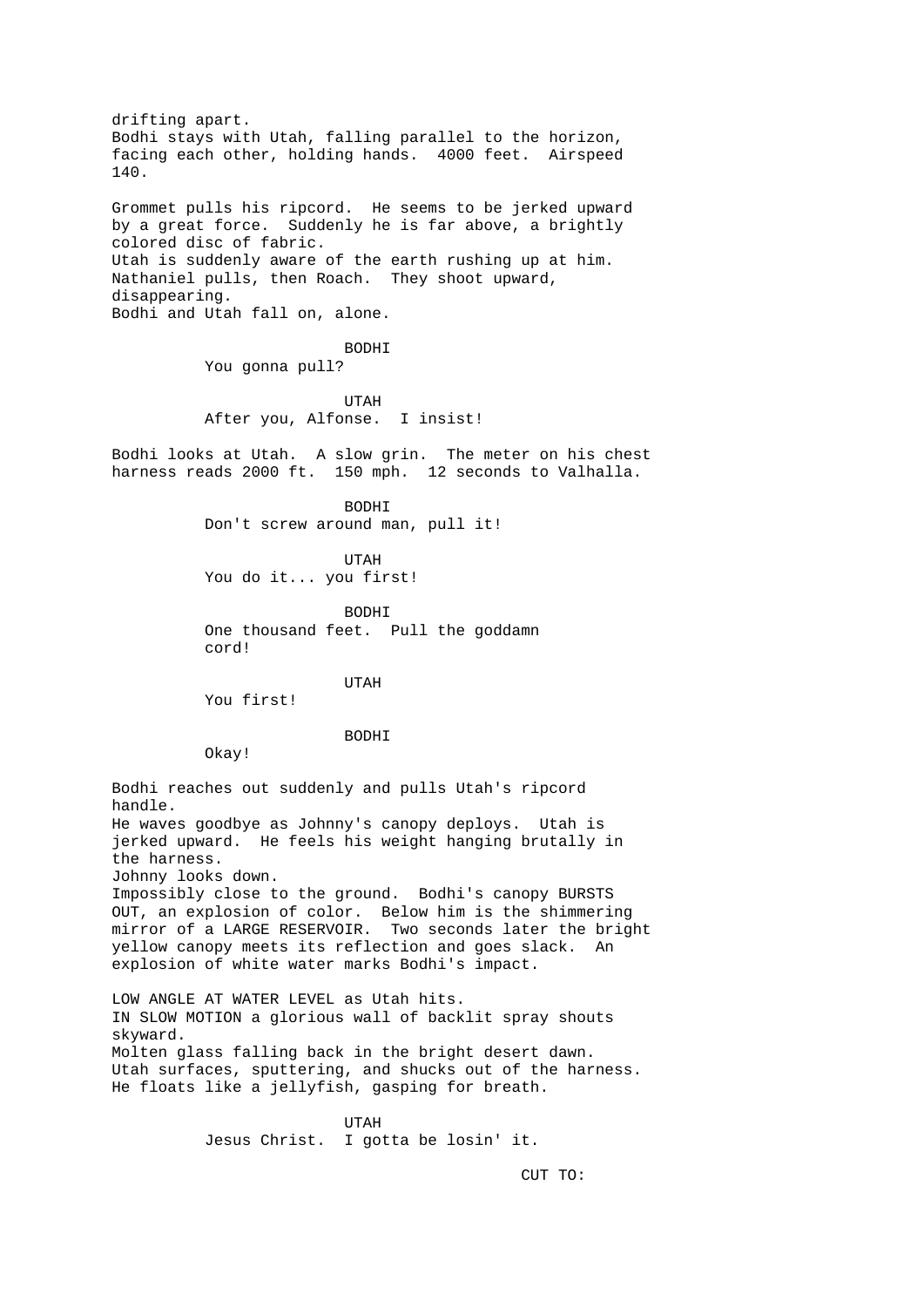EXT. AIRFIELD - DAY

Bodhi walks toward us, dripping wet and grinning. He wraps his arm around Utah's shoulders as the others walk up. They're all soaked and stoked.

> BODHI Ya see... I told you Johnny U was gonna be just fine!

Roach and the others clap him on the back. A moment of acceptance into the tribe. Utah isn't sure what it means yet.

> BODHI C'mere. There's something you need to see.

Bodhi leads him toward a PLAIN UTILITY VAN parked nearby. It was there earlier but Utah had no reason to notice it. Bodhi opens the rear doors and motions Johnny inside. Utah, puzzled and suddenly alert, steps in. Bodhi follows.

INT. VAN - DAY

The interior is empty except for several canvas duffel bags and a small portable VCR. It is one of the new sales presentation models, with deck and monitor together in one tiny unit.

UTAH

What's this?

 BODHI Insurance policy. Now this is going to sting a bit, but it's for your own growth, brah. Press play.

Utah hits the button and an image comes up on the tiny screen.

TIGHT ON SCREEN. A night shot. Rosie the biker has Tyler in a powerful grip. Her hands are cuffed behind her, and her mouth is taped. He has his switchblade up to her throat. Her eyes are wild, but with rage, not fear. She's trying to struggle out of his grip, kicking at him viciously. He controls her efficiently. Bodhi stops the tape.

> BODHI She's a wild one, isn't she... Special Agent Utah?

Utah lunges, pinning Bodhi to the wall of the van... an elbow across his throat.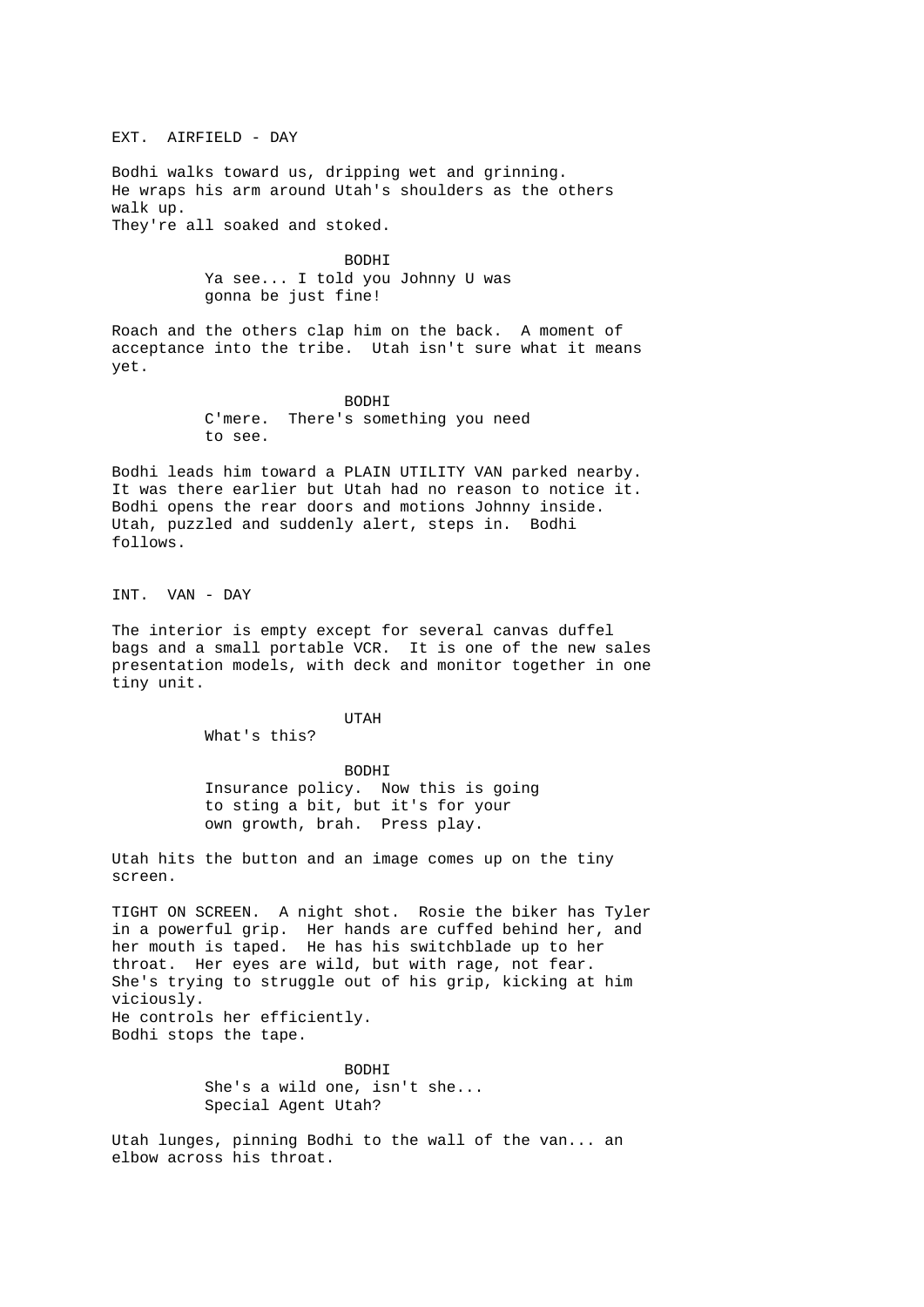UTAH You're a fucking dead man--

> BODHI (gasping for breath) Whoa, whoa!! Think it through! I'm the only one knows where they are. Just let me talk for a second.

Johnny pulls back. Barely in control.

UTAH

Talk.

 BODHI She'll be fine, Rosie won't do anything. At least not as long as I meet him at a certain place and time, about... let's see... (he looks at his dive Rolex) ... six hours from now.

Utah's voice sounds kind of strangled.

 UTAH You call him... right now... and tell him to let her go.

## BODHI

 Sorry, can't do it, brah. He's on the road. And where they're going there's no phones. Damn, I hate this Johnny, I really do. I hate violence. See, that's why I need Rosie. I could never make this thing work, myself. No way I could hold a knife to Tyler's throat, man! She was my woman, once. We shared time in this world. But Rosie, he's kind of a... mechanism. Once you set him in motion, he won't stop. That's his gift, a kind of... blankness. Noon comes, straight up, he'll gut her like a pig and try not to get any on his shoes. Nothing I can do, unless I get there.

Utah blanches as he takes this in. Knows Bodhi well enough now to know he means business.

 BODHI So that makes us partners, doesn't it? Because now we both have the same goal... to get me where I need to go. Right?

Utah's expression turns suddenly cold as an executioner's.

 UTAH We're wasting time.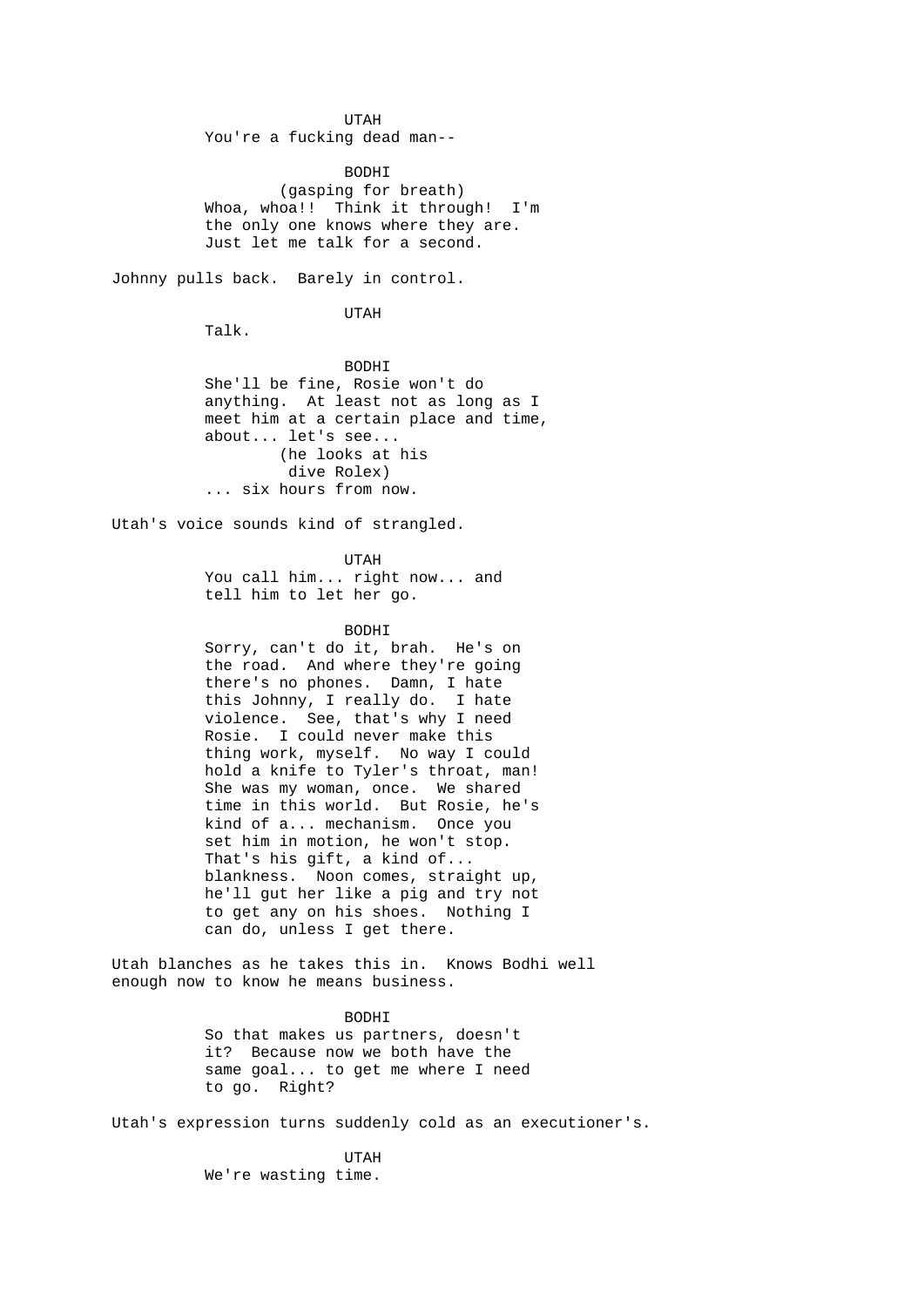BODHI See! That's what I like about you, man! You're just sharp as a razor blade.

Bodhi jumps out of the van and approaches the others, gathered nearby. He addresses the pilot first...

> BODHI Get the plane down to Santa Monica and top up the tanks. (to the others) Let's go. Let's saddle up!

CUT TO:

EXT. L.A. STREETS - DAY

A STYLIZED LONG LENS SHOT stacks the cars into a dreamlike mirage. The van weaves slowly among them with predatory stealth.

> BODHI (V.O.) Okay. All I'm askin' for is ninety seconds of your life, Johnny. That's all.

INT. VAN

EXTREME CLOSEUP ON the velcro straps of Second Chance armor. Tanned fingers cinch it tight. A SHELL slides into the cylinder of the Casull. A SHOTGUN is cocked. KACHACK!

> BODHI It's basic dog psychology, brah. If you scare them, get them pissing down their leg, they submit... you control them. If you project weakness, you draw aggression... that's how people get hurt.

WIDER, revealing that Bodhi is in the back with Utah and Roach. Nathaniel and Grommet sit up front. The duffels contents are strewn around. Masks. Weapons. They're all pulling on suit pants and jackets. Tying ties. Slipping on white gloves. Snappy Oxfords. Bodhi is pulling a suit jacket on over his BODY ARMOR. Utah is fumbling with his armored vest. He works with vicious, jerky moves. His jaw locked. Eyes down.

> BODHI Fear causes hesitation, and hesitation will cause your worst fears to come true. You project strength to avoid conflict.

> > ROACH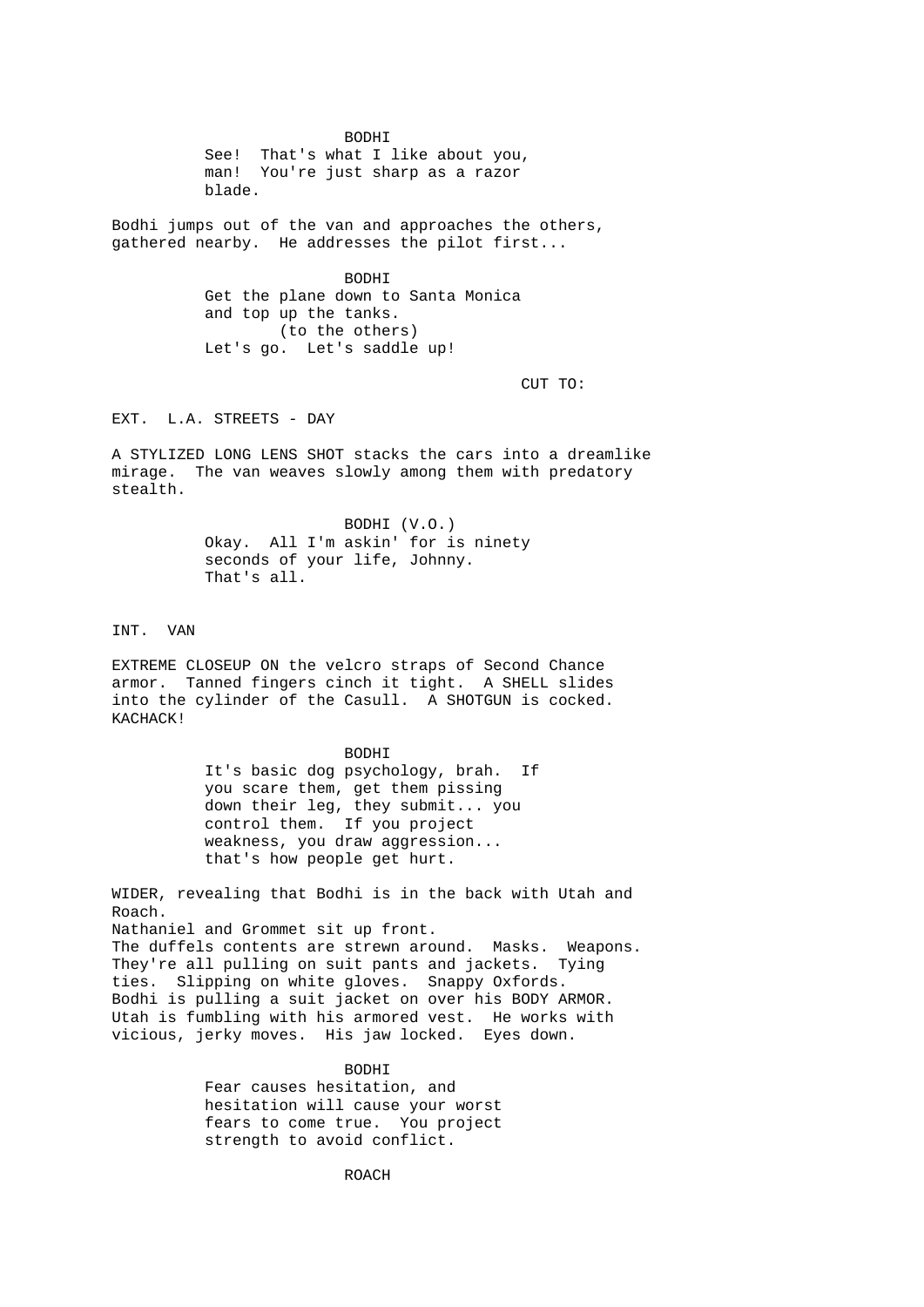Peace through superior firepower, babe. Bodhi conspicuously empties all the shells from a PUMP 12 GAUGE. Pockets the shells. Tosses the weapon to Utah. BODHI Here, you need this. You can't be comin' through that door with your dick in your hands, right? UTAH I can't do this. BODHI Sure you can! You may even like it... it's a killer rush. You'll see. Hey, don't I show you things, Johnny U? UTAH Bodhi, this is your wake up call, man -- I... am... an... Eff... Bee... Eye... Agent!! **BODHT**  Wild, ain't it?! See, we exist on a higher plane, you and I. We make our own rules. Why be a servant of the law Johnny U... when you can be it's master? GROMMET Fuckin' A! BODHI Ninety seconds, man, door to door. A small price to pay for someone who loves you. (he looks up) She does you know. It's not her style to fall so hard... I don't think she did with me. He pulls the Ronald Reagan mask over his head smoothly. Roach pulls his on. NIXON. Nathaniel becomes KENNEDY. Grommet transforms into LBJ. Bodhi looks in the bag -- no more masks. BODHI Sorry, Johnny. Guess you don't get to be president. JOHNNY'S POV -- the back doors of the van. And the promise of what is beyond. Bodhi enters FRAME. Looks straight at us. BODHI Rock and roll!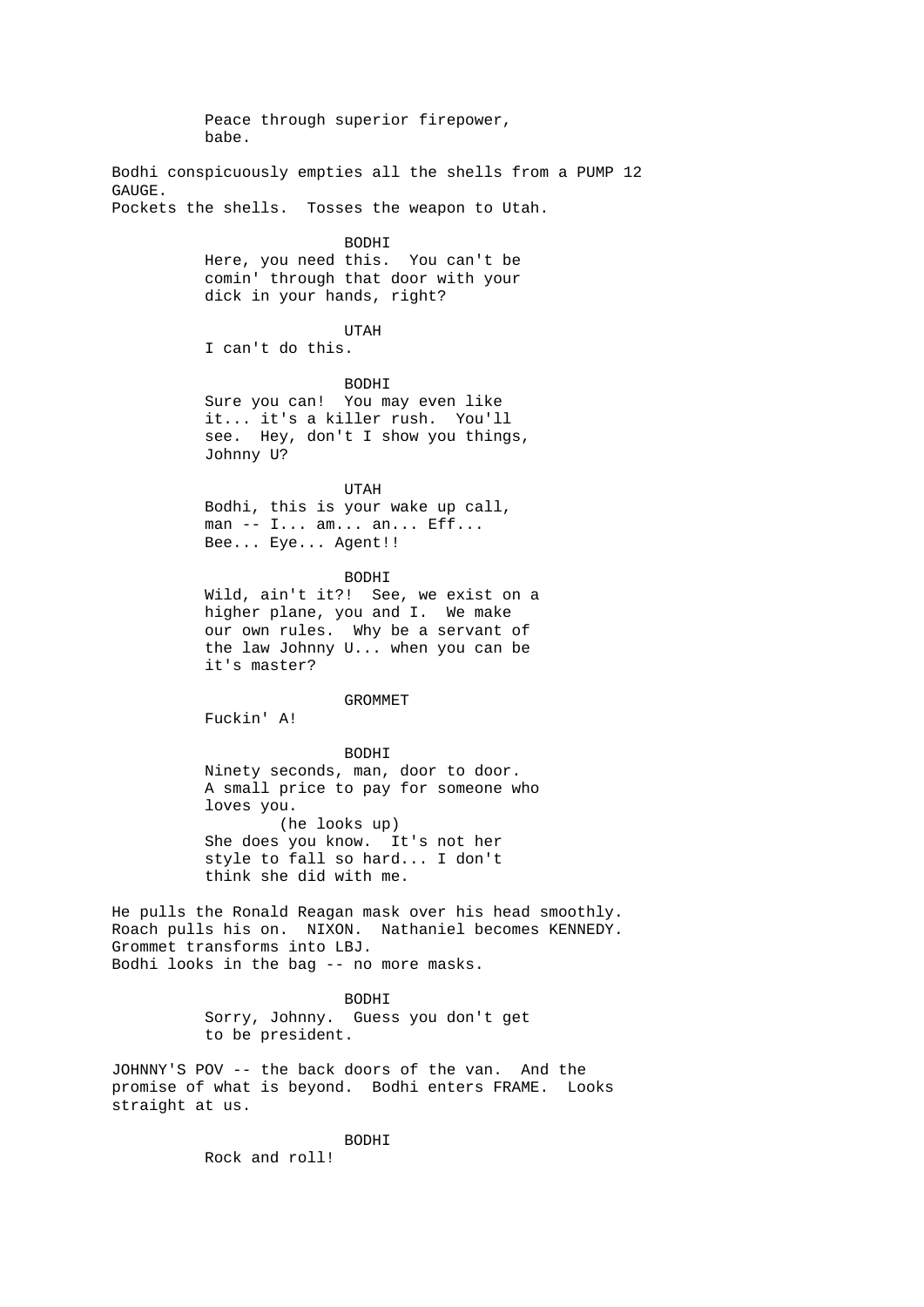BOOM -- THE DOORS bang open, REVEALING--

EXT. STREET - BANK - DAY

STILL IN POV (HANDHELD) we hurl ourselves from the dark van into blasting daylight. Bodhi is ahead of us in the sprint for the bank doors. Dizzying forward momentum as we hammer through the doors into--

INT. BANK

THE HANDHELD POV CONTINUES as we follow Bodhi, a wolf plunging among the sheep. A FAT GUARD inside the doors. He turns to us just as Bodhi butt-strokes him hard in the gut.

Someone screams.

 BODHI Everybody freeze!! Don't move!!

AHEAD of us GROMMET/LBJ covers the SECOND GUARD with his 12 gauge.

> GROMMET Don't fucking do it, man!

The guy has his hand on the grip of his pistol but it's like the thing suddenly weighs eight tons, he can't seem to lift it from the holster. ROACH/NIXON slips up next to him and helps him with it. The guy is visibly trembling.

A YOUNG JOCK makes a move to run. 'OUR' SHOTGUN comes up like a reflex, right in his face. Roach/Nixon throws the guy to the floor by his hair. AHEAD OF US, Bodhi is in action. Moving to the counter, shouting--

> BODHI/REAGAN All Tellers back away from the counter! Hands on your heads! RIGHT NOW!! That's right. You know the drill.

It's like a replay of the robbery Utah saw on video. But he's right in the middle of it, like in some kind of nightmare.

WE'RE STILL IN POV, the image WHIPPING wildly from side to side as Utah scans the room. We whirl dervish among the statuary of the customers and bank employees. Our gaze drifts across THE FLOOR MANAGER, a short guy in a brown suit standing with his hands clasped behind his back.

> BODHI/REAGAN All customers on the floor. Let's go! Move it! Get down! On the floor! Right now! Let's go.

Roach and Grommet are pushing them down.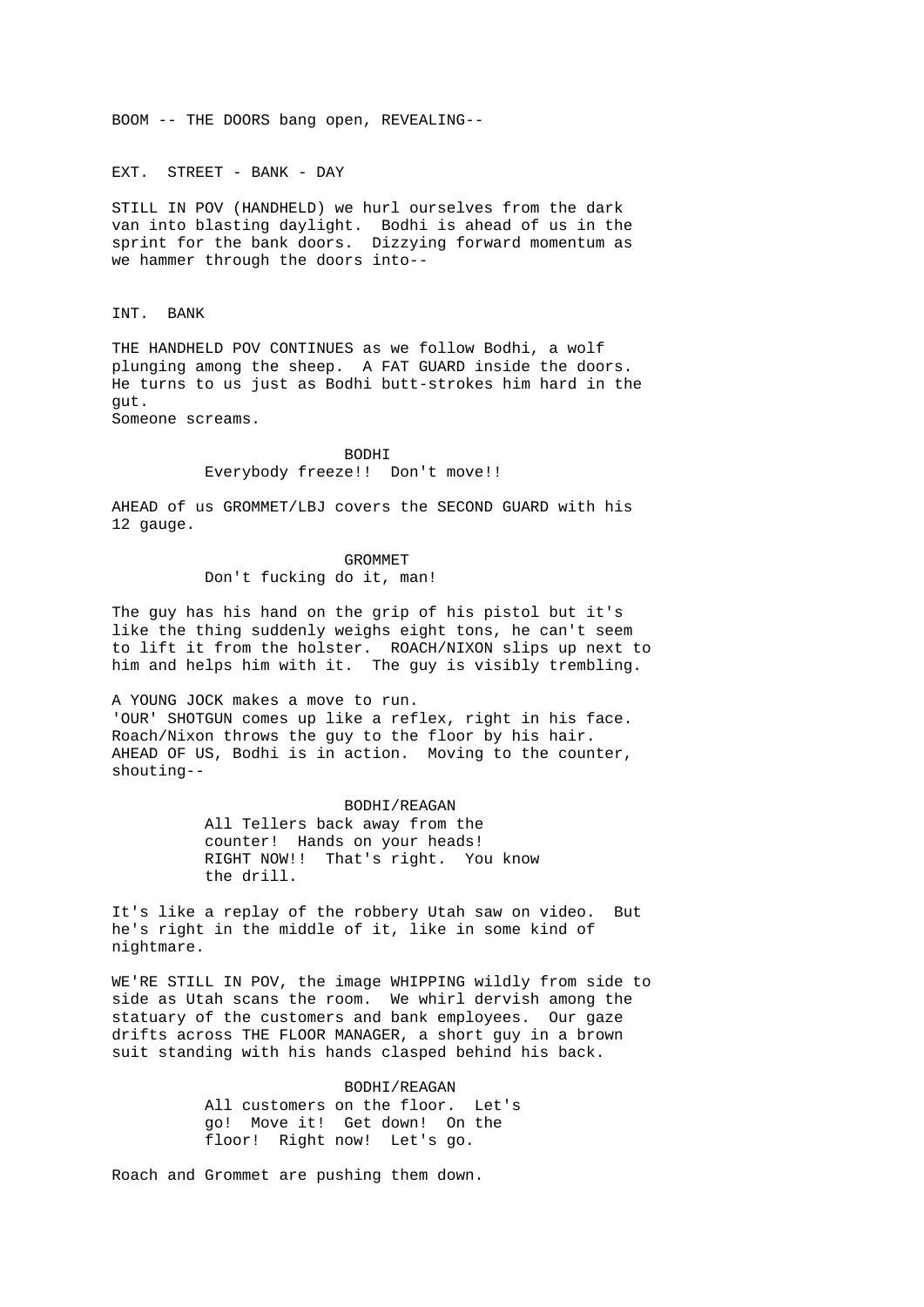Utah stands stiffly with the shotgun. He seems dazed. He catches the eye of a CUSTOMER. In a tenth of a second we see Johnny see the customer see his uncertainty. Fear has them both hyper-aware. Johnny gestures fiercely with the shotgun.

 UTAH On the floor, asshole! What's your problem?! I blow your fucking kneecaps out, you'll be on the floor!!

The guy hits the deck like a sack of cement. BODHI/REAGAN floats beside Johnny, scanning with the Casull. He speaks without turning his head.

> BODHI/REAGAN Kick in the ass, ain't it? Gonna be kinda hard to explain though... when they play the tapes back down at the bureau. Could look bad on your monthly evaluation.

Johnny looks up at surveillance camera. He's quite fucked.

 UTAH Can we just get the goddamn money and get out of here?!

> BODHI/REAGAN That's the spirit!! (to the room) Head's down! Eyes down! Just a couple minutes of your life and we're gone.

Bodhi leaps to the counter, commanding the room. But at this point they diverge from their time-proven plan. Roach isn't going for the drawers... he's sprinting for the VAULT.

BODHI/REAGAN

You!

 (reading a name-tag) Miss Jennings... of New Accounts. Be a dear and open the inner gate for my associate. NOW!!

 MISS JENNINGS He -- he -- he has the keys. Mr. Duggan.

 BODHI/REAGAN Whatta say, Mr. Duggan? Wanna give her the keys or do I pick through the blood and chunks for them?

DUGGAN, the bank manager, is surprisingly calm as he takes the keys from his pocket. Holds them out to the terrified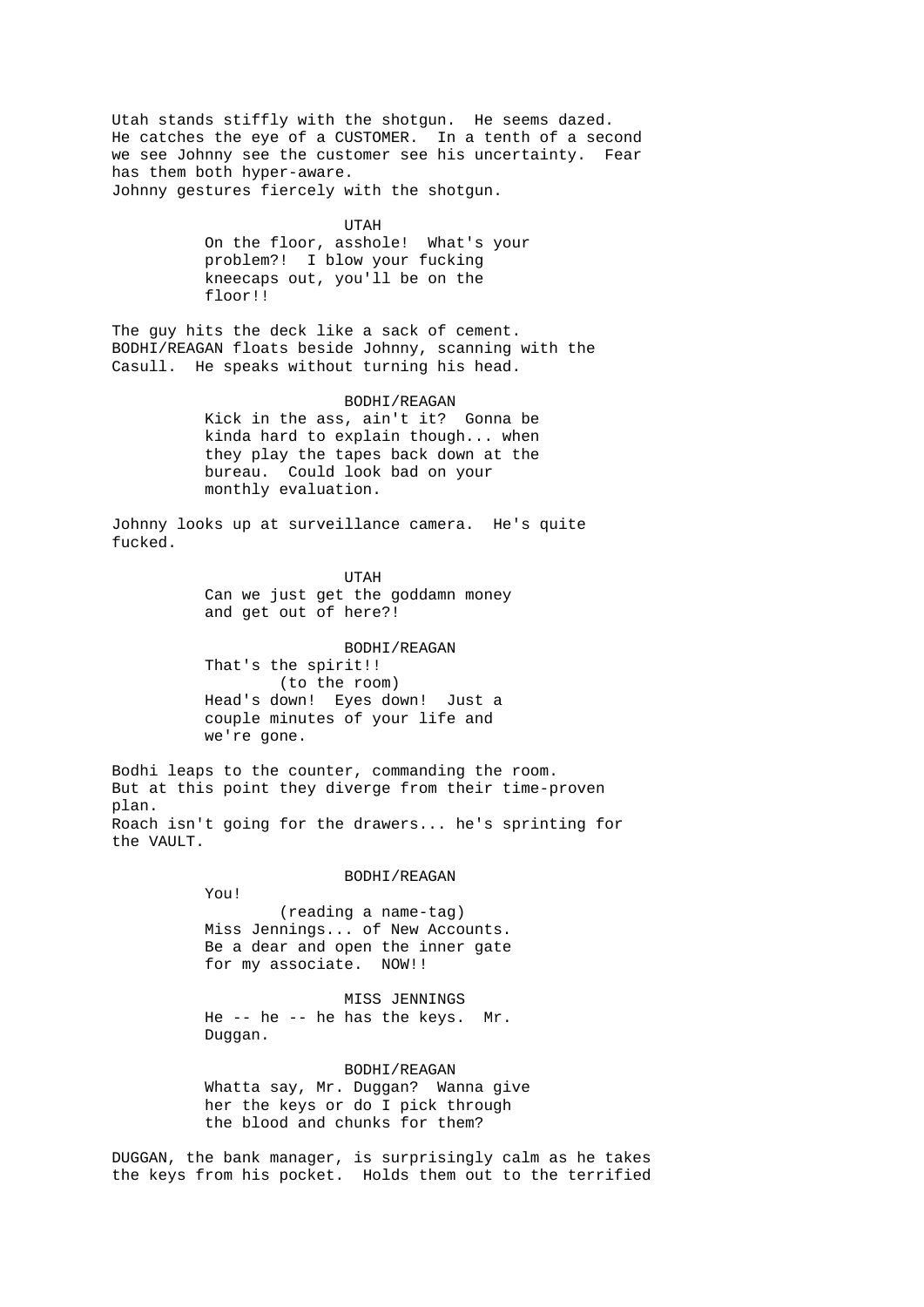woman.

## DUGGAN Do whatever they say, Terry.

MISS JENNINGS hurries to comply. She unlocks the STEEL CAGE inside the big vault door. Roach/Nixon and Grommet/LBJ take her inside with them.

A CUSTOMER, lying on the floor near the fat guard catches his eye. The guard, face jammed against the linoleum, blanches as he sees the customer lift a corner of his shirt to reveal THE BUTT OF A PISTOL. The customer mouths the words "I'm a cop". The guard is hyperventilating.

AT THE FRONT DOORS A WOMAN comes in out of the bright sunlight. JFK pulls her in fast and throws her to the floor. Then goes back to watching the street.

JOHNNY is next to Bodhi/Reagan.

 UTAH You're blowing it, man! You're breaking your own rules... pulling too much time!

> BODHI/REAGAN JFK, how we doin'?

 NATHANIEL/JFK All clear, man!

INSIDE THE VAULT Grommet and Roach are pillaging rapidly. Their hands blur as nice fat STACKS OF 20s and 100s are dumped into canvas sacks.

ON THE MAIN FLOOR the OFF DUTY COP slips his hands slowly around the butt of his pistol, concealing the move with his body. He signals with his eyes to the fat guard, glancing at the guard's ankle.

TIGHT ON THE GUARD'S ANKLE where we can see a sliver of BACK-UP GUN, a tiny .25 auto in an ankle holster. The guard's eyes are pleading with the hard-on cop. "Don't make me do this". The guy is sweating, shaking. A yellow liquid spreads across the tiles next to his quivering hips. He's actually pissing himself, he's so scared.

TIGHT ON the off-duty cop. Watching like a ferret. He cocks his .38. ECU GUARD'S EYES, wide with terror.

It happens like lightning. The cop pops to his knees, straight-arming the .38. The guard goes for his ankle holster. REAGAN spins.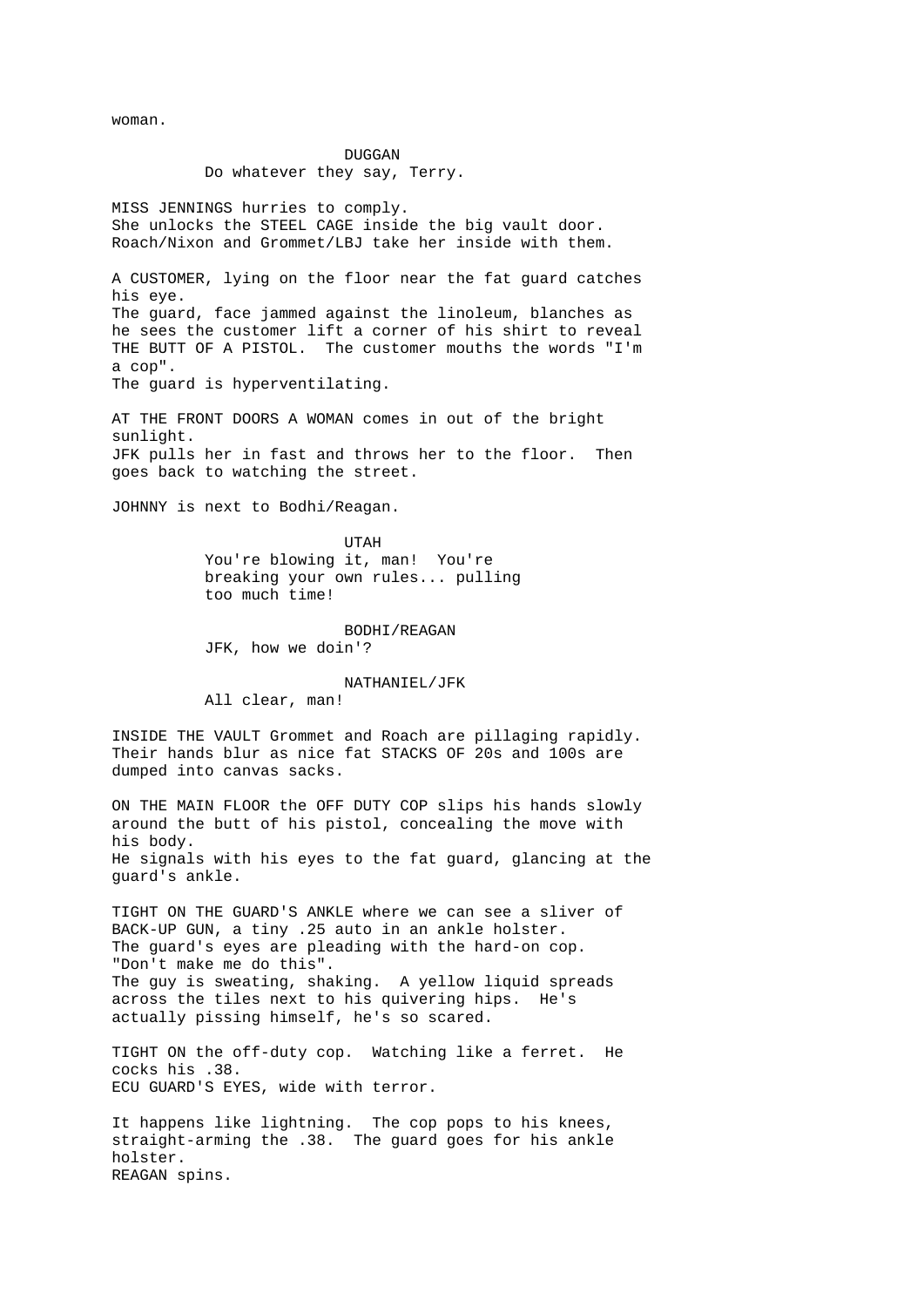The cop FIRES. BLAM! Reagan is catapulted backward off the counter by the impact. He crashes onto a desk on his back. Slides off, scattering papers. A teller screams. The cop spins toward Utah. Johnny throws down the shotgun. Shows his palms. He's holding out his gold star.

> UTAH Federal agent! Undercover!

The cop FIRES TWICE. Two in the chest. Utah is hurled back. Slams into the tellers' counter.

NATHANIEL/LBJ lets go with the 12 gauge. BOOM! The cop spins, hit by some 00 buck pellets. The guard caps-off like a maniac. BLAM, BLAM, BLAM, BLAM!!! All of them wild, but serving to get Nathaniel pinned down behind a check-writing island.

ROACH/NIXON LEAPS THE COUNTER and lands behind the guard. The guard's shoulder explodes as Roach's 12 gauge detonates. He pitches onto his face, screaming and holding the wreckage of his upper arm. Grommet/LBJ is coming over the counter behind Roach as the off-duty cop spins and fires. BLAM! BLAM! Roach takes it in the chest. Staggers back, firing into the floor. Trips and drops his shotgun. Grommet clutches his throat as blood streams over his fingers.

IN SLOW MOTION Reagan's face rises above the counter. The mask is askew. In order to see, Bodhi pulls it off. The Casull comes up in a slow, deliberate arc as--

THE COP turns, terrified now, whipping his gun around, nightmarishly slow as--

BODHI COCKS THE CASULL in dream-time and-- KABOOOOM!!! The world's most powerful handgun proves its claim at 2000 feet per second.

A gout of hamburger explodes out of the cop's chest. He is lifted off his feet. Hits and slides across the floor leaving a two-foot wide red smear. Echoes slap the walls. Then all is still. Plaintive whimpering and moaning. The air is blue with smoke.

Johnny is trying to catch his breath. He rips his shirt open to see two deep indentations in the Second Chance vest. Flattened .38 slugs caught in the Kevlar mesh. But no blood.

Bodhi drops over the counter near Utah. The two men look at each other. Bodhi's eyes seem lost. He stares around at the carnage he has wrought, the bloody wreckage of his ego game. His expression changes to something new -- truly crazed now. We feel that the madness which has been held in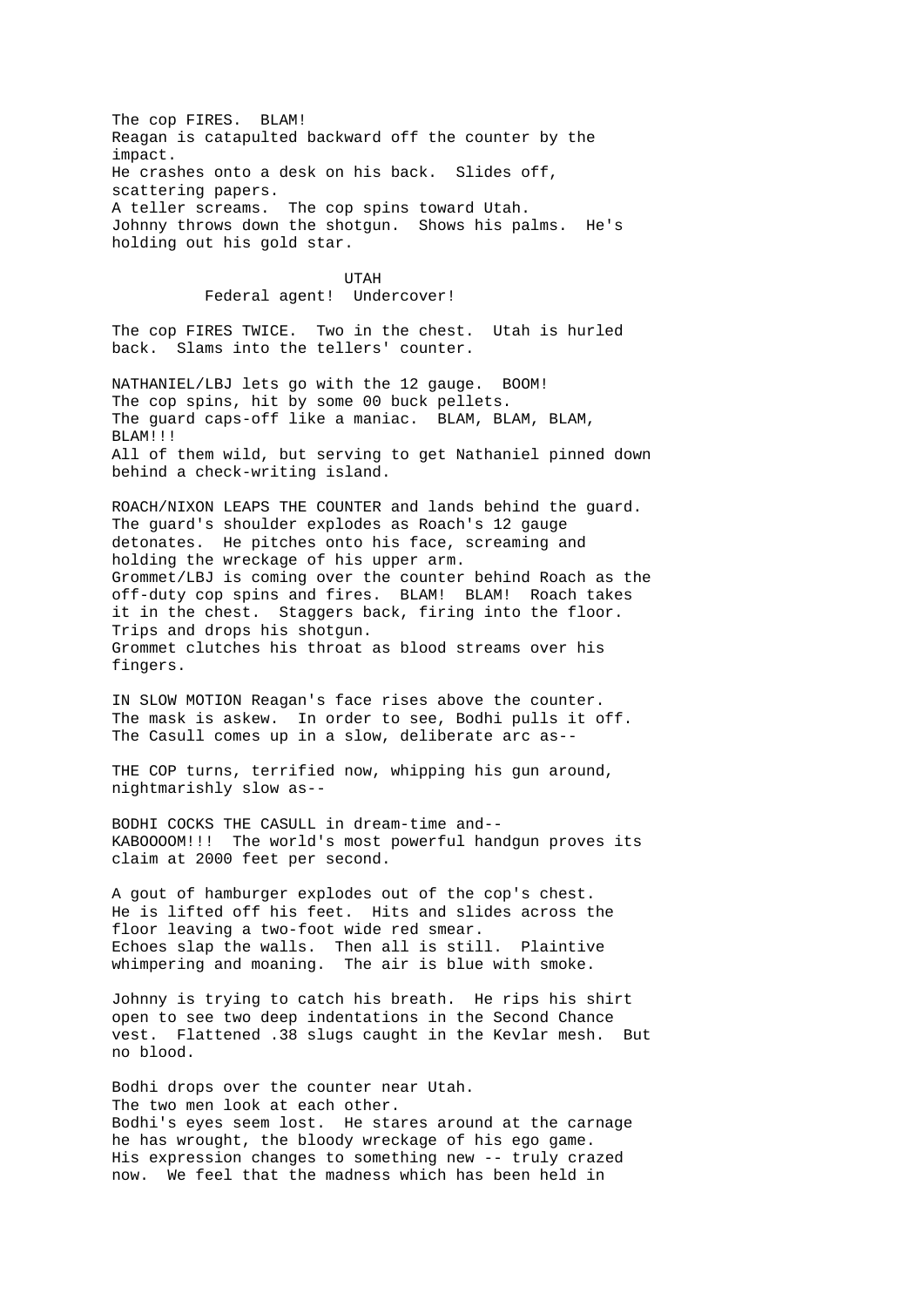check so long has been let off its leash.

 BODHI Don't anybody fucking move!

Roach, clutching his side, moves to Grommet, who is on his knees. Beneath LBJ's stony countenance a river of blood flows down Grommet's chest. Roach pulls off the mask. Revealing a terrified kid. Grommet pulls his blood-drenched hand away from his throat, stares at it bug-eyed.

GROMMET

 Oh no, oh my god, oh god... it's all comin' out man, gotta stop it... it's all gonna come out... do something!!

He's trying to hold it in with his hands. This doesn't work. A paste-white frightened kid. Eighteen years old. Suddenly realizing that this is not some video game. That death is real. He slumps back, losing the battle for consciousness. WE HEAR SIRENS APPROACHING.

> ROACH (freaking to Bodhi) We gotta bug out, man! We're eatin' it bad on this one. Let's go!

Bodhi reaches down and picks up Johnny's FBI shield off the floor. He considers it for a long time. Then looks up at Johnny. His eyes seem to ask for forgiveness... A moment before he smashes the Casull into Johnny's skull.

JOHNNY'S POV, as he drops to his knees. Everything going dark as we see Bodhi's face distantly, his mouth moving slowly...

 BODHI Goodbye, Johnny.

The floor rushes up and smashes us in the face. A view of shoes, running away from us, leaving bloody footprints. Then total darkness.

CUT TO:

INT./ EXT. FIRST SECURITY BANK - LATER

Ten minutes later the bank "crime scene" is in full swing. UNIFORM COPS are everywhere, trying to get statements from sobbing witnesses. HARP, MUNOZ, COLE AND PAPPAS represent the FBI contingent. Cole has one arm strapped to his body in a fairly elaborate sling, and he moves slowly.

Harp is barking orders to everyone in sight. Outside (visible beyond the doors) it's total pandemonium, with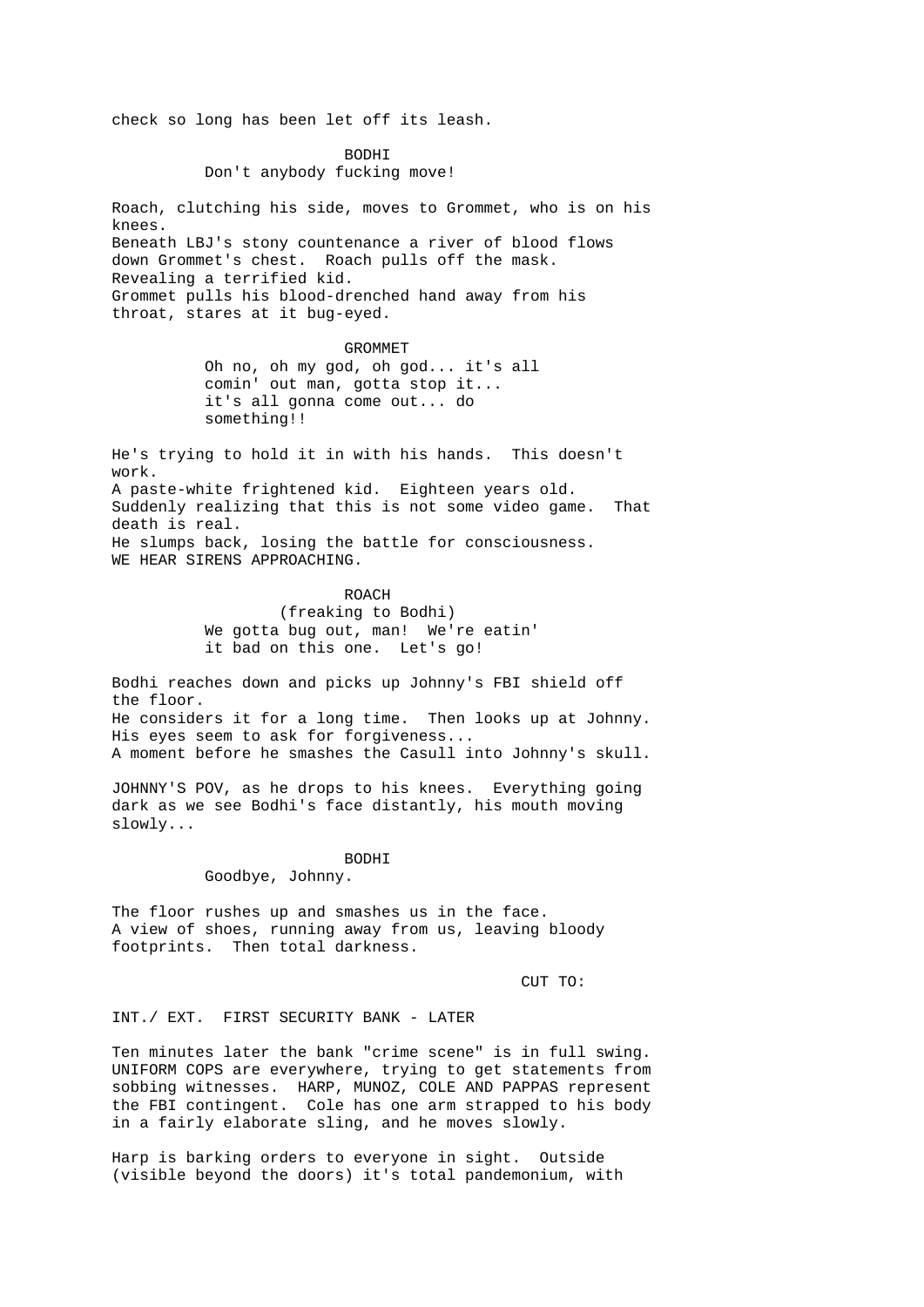cops and ambulances, and of course a huge crowd of rubberneckers. A MINICAM CREW shows up. Harp starts shouting at them. COLE, with evident pleasure, cinches down a pair of handcuff's on Utah's wrists with his good hand. Johnny has a deep cut on his forehead, and the blood is trickling into his eyes, but he seems not to notice. Not to hear MUNOZ speaking monotonously-- MUNOZ -- if you so desire, an attorney will be provided for you free of cost. Do you understand these rights I have explained to you? Utah? Pappas charges through the crowd, pushing Munoz aside. PAPPAS He knows his goddamn rights! (looks at Utah) Jesus, kid. I knew you were getting too close to these guys. (turns to the other agents) Gimme the goddamn key to these things, Cole. Christ! He gestures to the cuffs still cutting into Johnny's wrists. Cole hands him the key. Harp storms toward them. **HARP**  Don't take those off. Just leave them on! Your partner's an accessory to murder. You realize that? Harp spins Johnny by the shoulder to look at-- Paramedics carrying the covered body of the off-duty cop. Beyond, still on the floor, is Grommet, his eyes staring in death. He was right about not making thirty. harpened to the HARP HARP Three men dead. One of them a cop. How's that sit in your gut, Utah? UTAH (cold and scary) Take your hand off my shoulder right now. Harp pulls back instinctively. Utah's eyes burn into him. Looks like Johnny's not in the FBI anymore. PAPPAS Look, Harp. Don't turn him over to the uniforms like some punk. Let me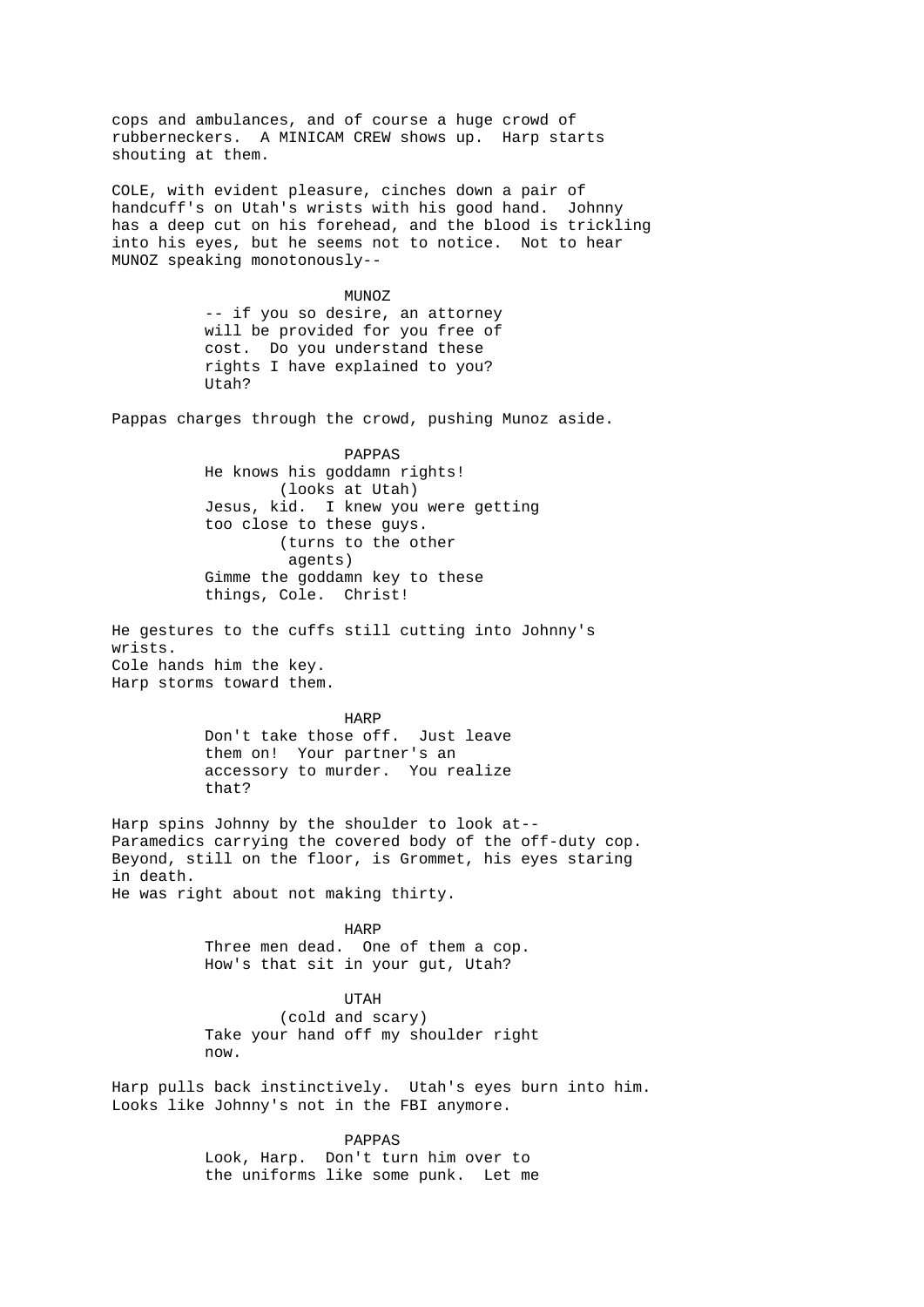ride him in.

 HARP Yeah, sure. Why not? You two screw-ups deserve each other. That's why I put you together in the first place. Christ Pappas, you're as bad as he is... talk about the blind leading the blind--

Pappas steps close to the Supervising Agent.

 PAPPAS Harp, let me tell you something. I was an agent in this bureau when your mommy was still wiping your shinny pink ass, and you know one thing I learned in all those years that you still haven't?

harpened to the HARP HARP

What that?

Angelo steps in with a roundhouse that has all of his 280 pounds behind it. Harp's head snaps back, and he flops in a heap.

> PAPPAS Respect your elders. (he takes Utah by the arm) Let's go kid.

Harp struggles to sit up, rubbing his jaw, as Pappas stuffs Utah into his car. Harp is so shocked he doesn't say a word.

CUT TO:

INT. PAPPAS' CAR

They drive for a couple of blocks in silence, side by side. Utah in disgrace. Contrite. Stony. Finally...

 UTAH I know where they're going.

PAPPAS

Figured you did.

Angelo flips Johnny the key. Johnny lets himself out of the cuffs. He sits rubbing his wrists.

> UTAH Only problem is... we can't arrest them or shoot them.

ON PAPPAS' "what the fuck?!" expression we--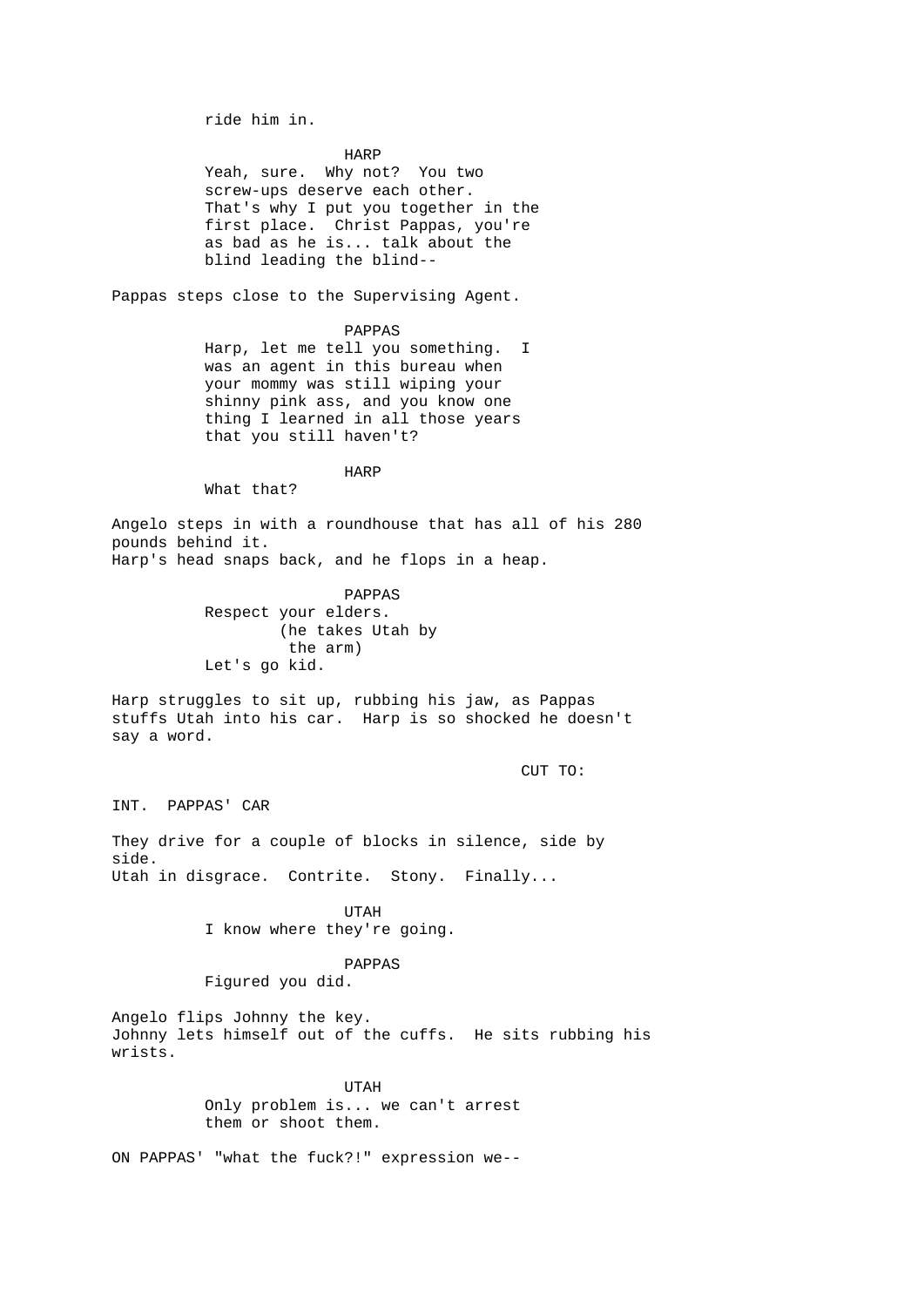CUT TO:

EXT. SANTA MONICA AIRPORT

LONG LENS SHOT through a forest of small planes as Pappas' sedan glides INTO FRAME. It moves sharklike among through the Cessna forest. Slows to a stop. Through the jungle of wings and fuselages we see Pappas get out of the car and start working his way among the aircraft. Utah slides behind the wheel and drives on.

TIGHT ON TURBOPROP ENGINE roaring as it warms up. The same aircraft as before. Bodhi and Nathaniel are loading duffel bags into the open back door as the pilot completes his pre-flight checks. The Ex-President's suits have been removed, along with the body armor, and no guns are in sight. Just a couple of guys getting ready for a charter flight. Bodhi looks up and stops his work as...

THE FBI SEDAN stops about 50 feet away. Nathaniel pulls a shotgun out of one of the duffels. Utah gets out. He holds his hands out from his body and turns completely around. Without his jacket on, it is evident that he is not carrying a gun. He walks forward.

UTAH

I'm not armed.

 BODHI But you're not alone.

 UTAH Good guess. There's a gun on you right now.

Bodhi feigns casual interest. Looks around. He can't see...

PAPPAS nearby. Moving cat-like behind a row of service vehicles. He gets his snubnose .38 propped on the bumper of one, with a clear shot at Bodhi and Nathaniel.

UTAH

Where's Roach?

 BODHI Around somewhere. Listen, I'm in kind of a hurry, Johnny U. What can I do for you?

 UTAH You gotta tell me where she is.

> BODHI And let my policy expire? Sorry.

 UTAH Look, Bodhi man. People are dead.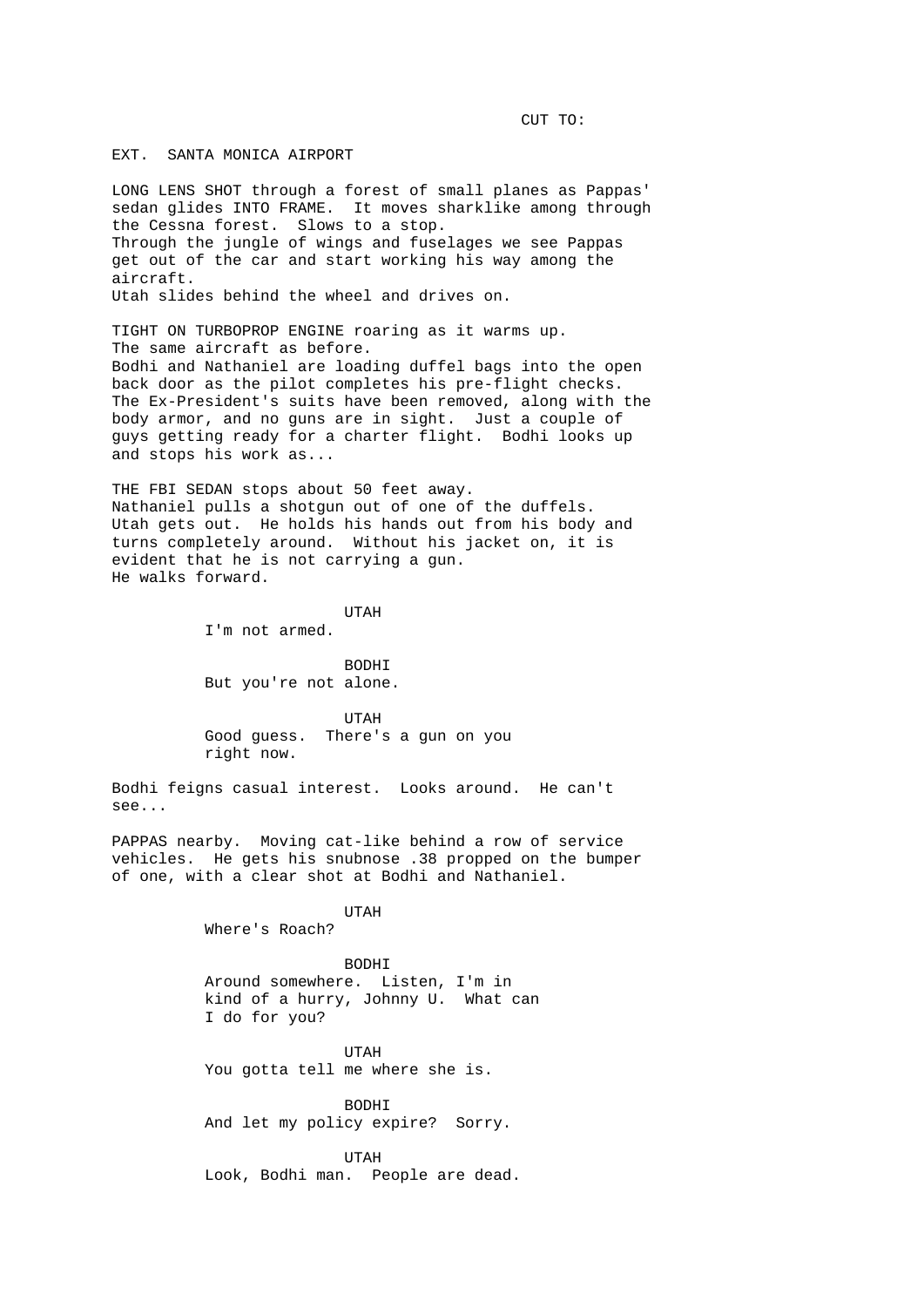The ride is over.

 BODHI I say when it's over!

 UTAH The guy you killed was an off duty cop! If you get out of here they'll nail you wherever you land. They have a new thing called radar. Maybe you've heard of it.

Though he can't hear what's going on. THE PILOT has clocked the tension between the two men. And the shotgun in Nathaniel's hands. He blanches, and starts to shut down the plane's power. By his reaction we see that he's obviously not in on it.

ROACH comes out of the hangar building nearby. Neither Utah nor Pappas see him. But he sees Pappas drawn down on Bodhi. He drops quickly to one knee and opens the duffel he was carrying.

TIGHT ON DUFFEL BAG, as it opens. The pistol grip of a 12 gauge riot-gun sticks out of lots and lots of money. Roach's hand slides the gun out slowly.

UTAH IS VERY CLOSE to Bodhi.

 UTAH I know you man, when they fall on you, you won't back down. They'll have to burn your ass to the ground. And I can't stop them... I'm the last person they're ready to listen to right now. Thanks to you.

 UTAH Shit may or may not happen.

 UTAH Look, you got a death wish, you want to ride to glory... fine! But don't take her with you, man. I'm begging you... tell me where she is. Then I walk away. We've earned that much trust, haven't we?

The pilot opens the door and is climbing out when Nathaniel wheels on him. The pilot goes cross-eyed staring down the muzzle of the 12 gauge, inches from his face.

> BODHI (to the pilot) Back in the hotseat, campadre. NOW!

BEHIND THE TRUCKS, Pappas senses something. His head snaps around. Roach is behind him with the 12 gauge. He FIRES.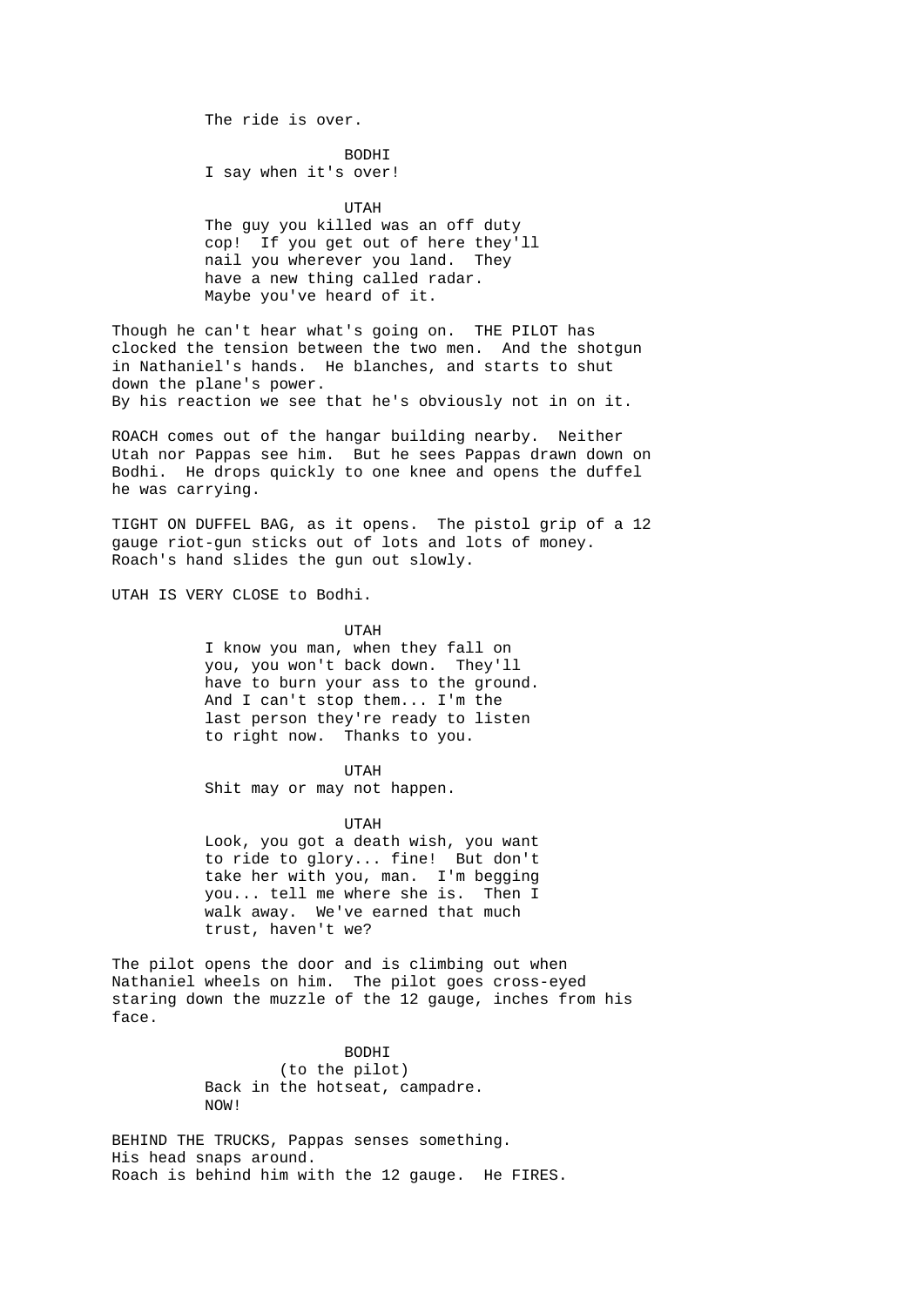Pappas hurls his weight sideways, as the buckshot punches into the truck fender. Some of it catches Pappas in the hip. He hits the ground hard and whips up the .38 BAM! BAM! BAM! Roach flips onto his back. The shotgun blows a hole in the sky as he hits the deck. Pappas is on the ground, totally exposed, 20 feet from the others.

NATHANIEL fires once, wild. Terrified. His shot blows a divot out of the asphalt next to Pappas. He pumps the slide, chambering another round. Then Pappas' fourth and fifth rounds drill into him. He slams back against the Cessna's fuselage. Slides down. Two red smears on the white aircraft. Bodhi lunges for the fallen 12 gauge. Pappas takes aim. One round left. Utah sprints between them.

 UTAH Angelo! Don't fire!

 PAPPAS Kid, get outta the way!!

UTAH

NOOO!!

Utah is blocking Bodhi with his body. Bodhi's fingers are poised, frozen, a few inches from the shotgun. Standoff.

## PAPPAS

### GODDAMMIT!!

He snaps the pistol up, aimed at the sky. Pappas stands panting. Enraged and frustrated. Pain searing his leg. Everything is tense and electrified. BOOM!! Pappas' chest EXPLODES with a spray of blood!

BEHIND HIM, ROACH is lying on one elbow in a pool of scarlet. He cocks another round into the chamber and fires again. BOOM!

Angelo drops to his knees, holding his ruined body like he's hugging himself. Johnny lunges toward him, his face distorted with shock.

UTAH

NNNOOOOOO!!!

Angelo's eyes meet his for a moment. In his dilated pupils is the great question. Then he slumps forward and lies very still. The breath leaves his body and doesn't go back in.

Johnny moves toward his friend in a daze. Drops to one knee beside him. Roach aims the shotgun at him, coughing blood.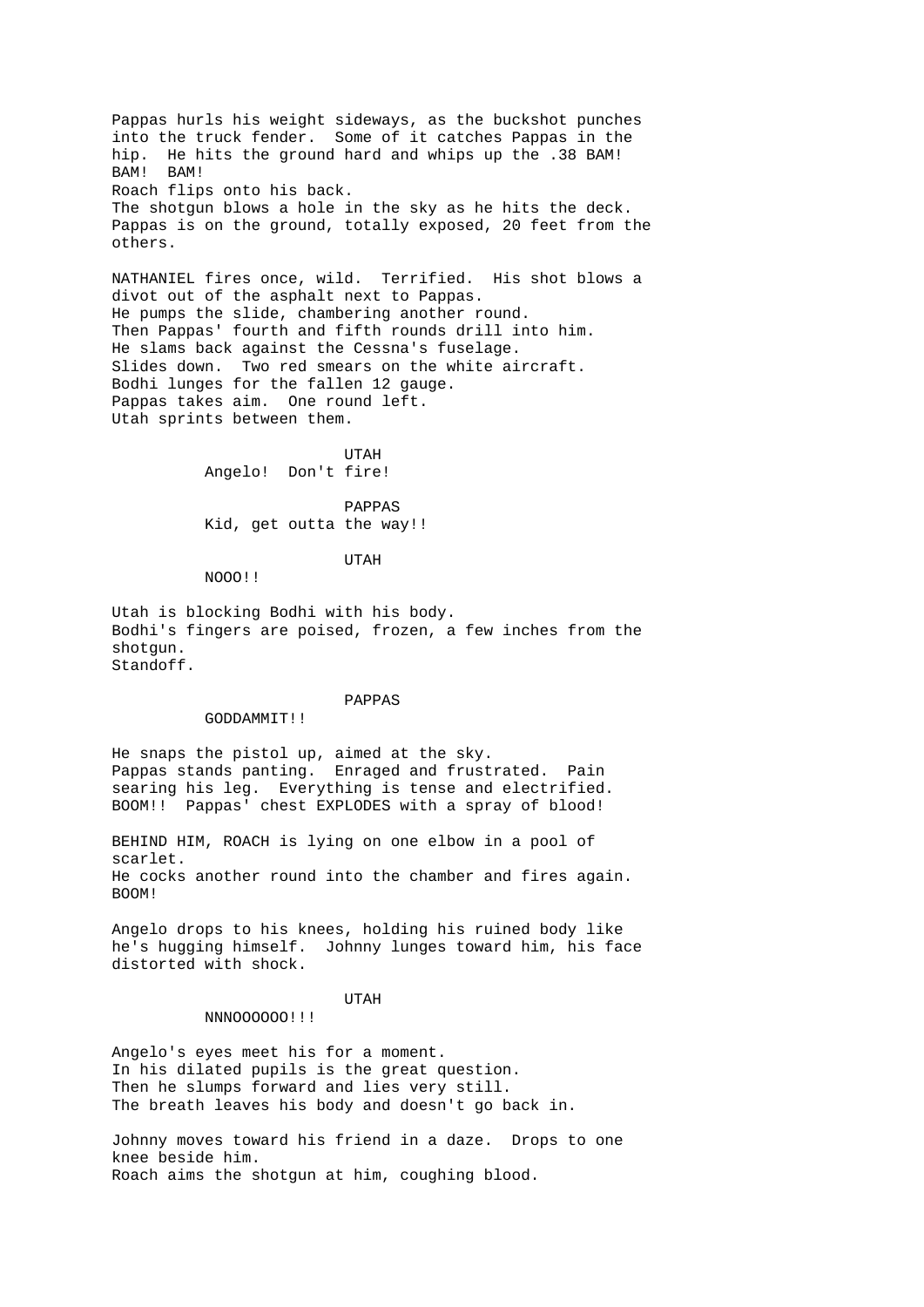Utah doesn't notice. Or is beyond caring. Bodhi holds his hand up in a gesture like a benediction. Roach's finger relaxes on the trigger.

Utah puts his hand on Angelo's white crewcut hair. He hears the scraping of steel on asphalt behind him as Bodhi picks up the other twelve gauge.

Roach is working himself to his knees. His breath is sucking through a bloody hole in his chest as well as the customary breathing orifices. Bodhi crosses to him and helps him up. He covers Utah with the shot gun as he half-carries Roach to the plane. The pilot is white with shock. He'd run if he could remember how.

 PILOT I ain't flyin' you guys to San Phillipe man, forget it. Not now--

 BODHI Thanks for telling the nice FBI agent where we're going.

Roach works his way up into the plane. He waves the shotgun at the pilot, his face a vicious, blood-flecked mask.

> ROACH Get in the fucking plane.

Bodhi stands behind Johnny, the shotgun aimed at his head. Their expressions are lethally cold. We see that Utah hates this man who was his friend, his teacher, more now than he dreamed it was possible to hate.

> BODHI We're gonna ride this out, all the way, Johnny. You and me. Let's go.

Johnny nods slowly, as if accepting that this was all somehow pre-ordained, and that they both knew the game would take them this far and beyond. He stands and walks to the plane.

CUT TO:

EXT. MEXICO - DAY

THE SCREEN EXPLODES WITH A BLUR OF MOTION. POV of the ground racing below us at 180 mph.

REVERSE, preceding the plane as it rockets through barren canyons. As close to the earth as the terrified pilot will take it. Under the radar.

INT. PLANE

The aircraft bucks like a bull as the pilot jinks and banks wildly.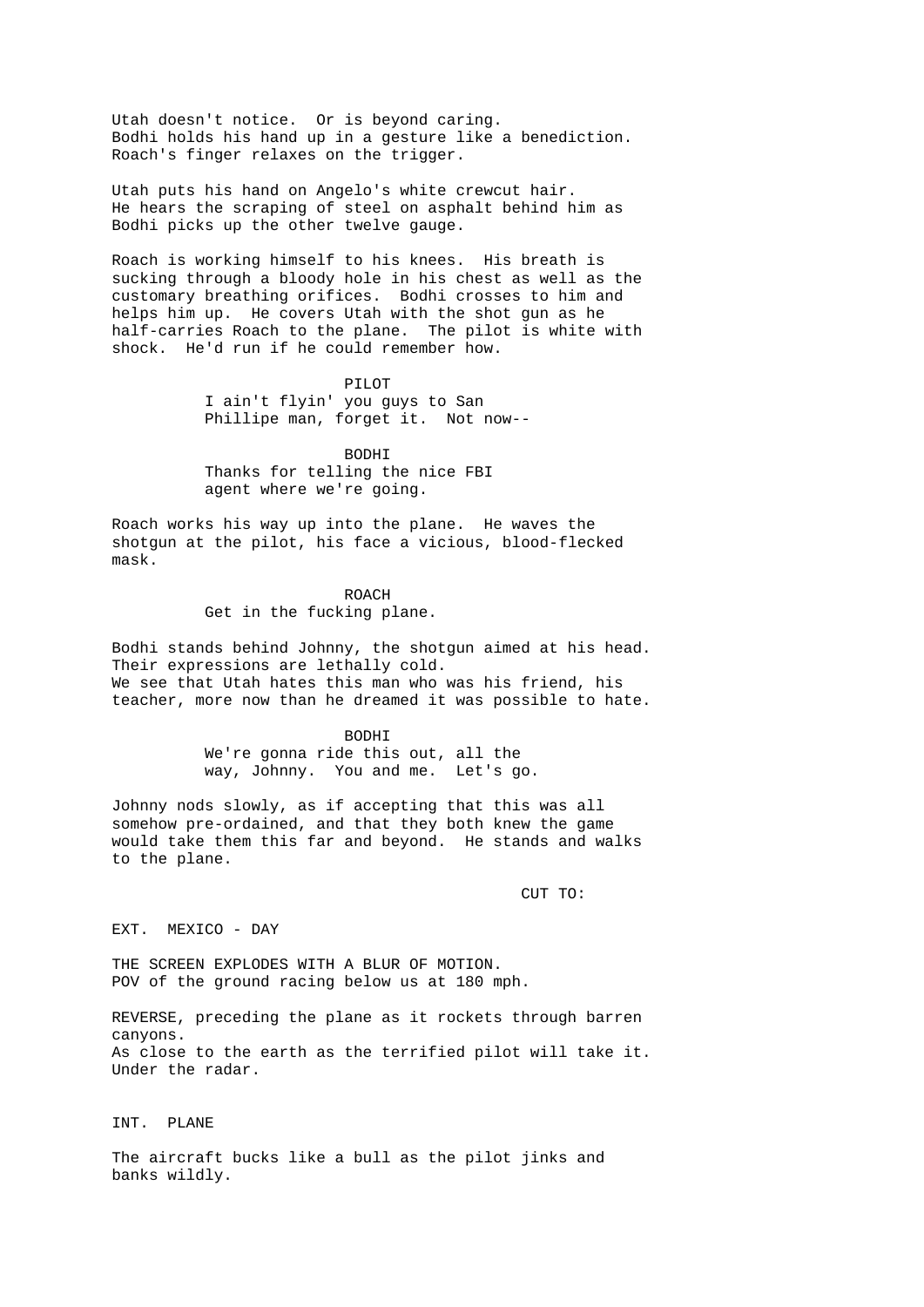Bodhi has the Casull aimed at the base of his skull from the jump seat just behind him. Roach holds the shotgun on Utah, seated across from him in the rear seats. Roach is a pale, sweaty mask. He is propped against a bulkhead, seemingly collapsed in on himself like a discarded coat. His entire shirtfront and lap are slick with blood. But his gaze is steady, and the shotgun is aimed into Utah's guts. No one talks or moves on this grim hell-ride.

EXT. ARROYO

Near noon. The sun blisters a landscape out of time. The white Cessna rockets above the saguaros, its shadow pumping up and down over the broken terrain like some manic alter ego below it. It WOOSHES over us, raising dust devils.

INT. PLANE

The pilot yells over his shoulder to Bodhi...

 PILOT Look, we been in Mexico the last half hour... can I quit mowing the lawn here or what? I'm getting more brush in the wheels than I usually like, you know what I'm saying?!

 BODHI Yeah, get some height. Take her up to eight thousand on this heading.

The pilot pulls back on the yoke and the plane climbs. Bodhi moves back next to Roach, who's fading.

> ROACH We're gonna pop up on their screens.

 BODHI Doesn't matter now. We're almost there, man. Here, let me help you get your gear on.

Bodhi drags a parachute pack up onto the seat next to Roach and starts helping him into the harness. Roach keeps the shot gun pointed at Johnny.

ROACH ROACH

I'm cold.

 BODHI You're gonna be fine. Just fine. Johnny, toss me that money bag will you. Easy does it.

Utah hefts the duffel. Weighs its contents, and their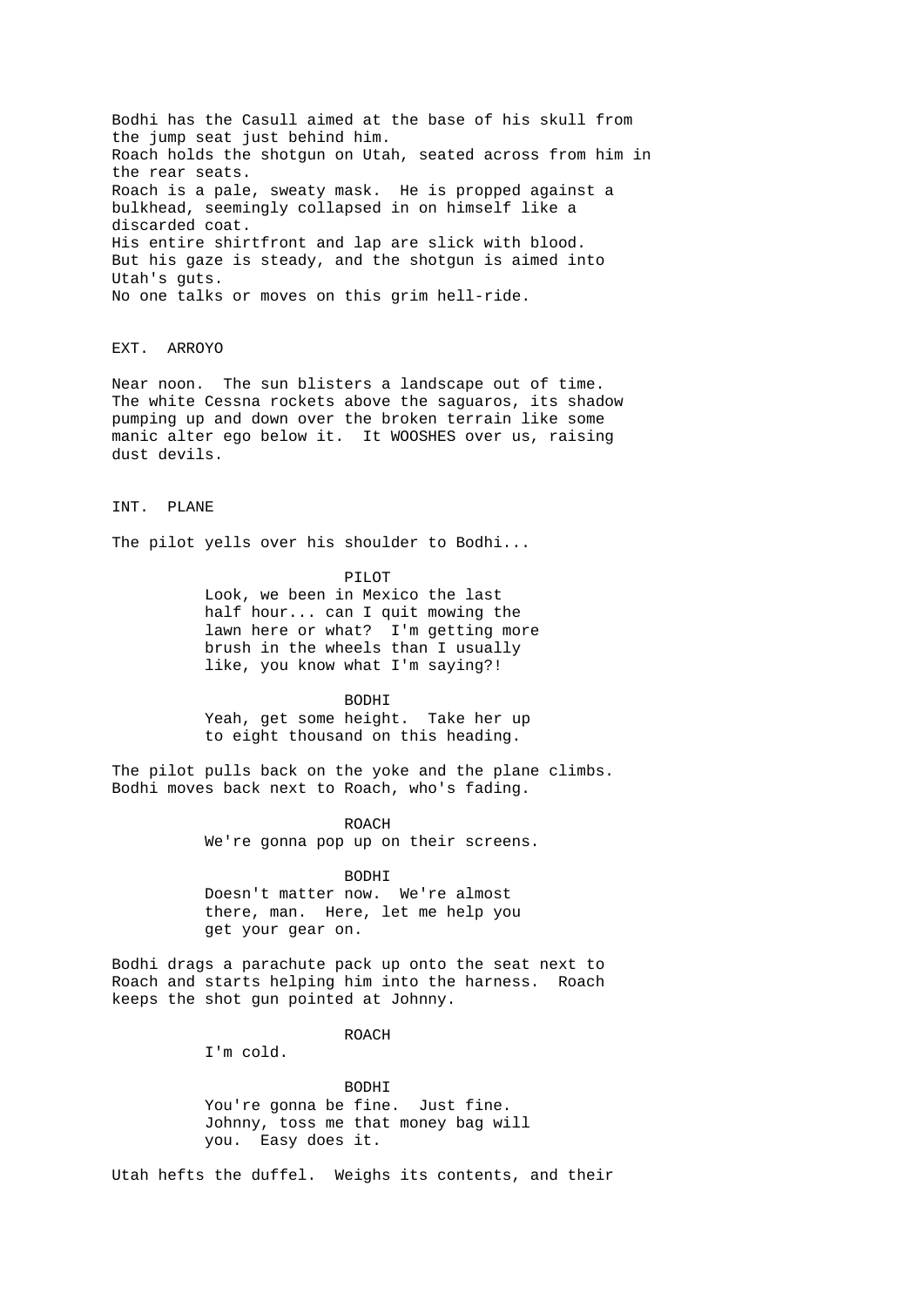price.

 UTAH You're cold because all the blood is running out of your body, Roach. You're going to be dead soon. (he tosses the bag) I hope it was worth it.

Roach clutches the canvas sack to his chest like a Teddy bear. Glares at Utah. He hooks the strap of the duffel over one shoulder.

> BODHI Hey, Johnny's just trying to psych you man, forget it. Just keep thinking about all those senoritas nursin' you back to health. Come on, amigo, let's get you set for the jump.

Bodhi props Roach next to the open door and takes a walkie-talkie from the seat, keying it.

> BODHI Rosie, Rosie, this is Air Force One, do you copy, over?

A burst of static is followed by a surprisingly clear voice.

> ROSIE (V.O.) Copy you, Air Force One. We have a visual on you. Lookin' fine.

 UTAH Tell him to release Tyler.

BODHI

Why should I?

 UTAH What if your chute fails, Bodhi? Rescind the order. Let her off the hook, she's served her purpose. Do it, man, you owe me that much. Let me hear it before you check out.

Bodhi meets his eyes and considers for a couple of seconds, then keys the walkie.

 BODHI Rosie, listen carefully. Surgery is canceled, is that clear? Repeat it back to me.

> ROSIE (V.O.) Copy you. Surgery is canceled. I'm lettin' the bitch go.

Bodhi looks out the doorway. Gauging distance, airspeed,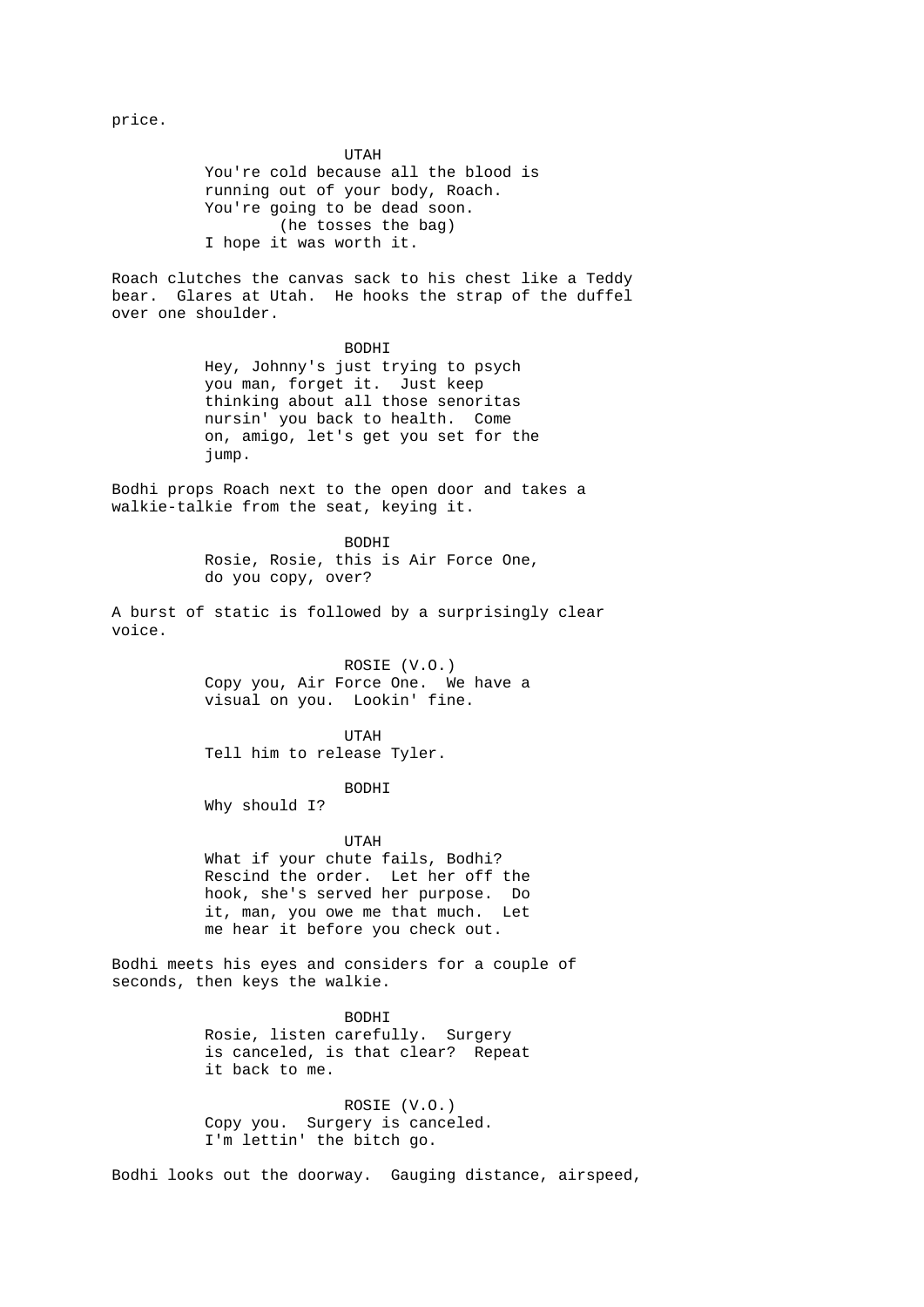the geography below. He looks at Utah, aiming the Casull at him. Johnny stares back at him like a pit viper.

> BODHI I know it's hard for you Johnny. You want me so bad it's like acid in your mouth. But not his time. (he braces Roach at the door) Let's go.

Bodhi signals the pilot and Utah feels the plane drop as the engines are cut back to an idle. Bodhi slaps Roach on the shoulder and Roach slumps backward out of the plane. Bodhi braces to jump, looking at Johnny for a last splitsecond.

 BODHI You lose, campadre.

FUCK IT!!!

He chucks the Casull onto the seat beside the door and bails. Bodhi tumbles out into space. It's over.

Utah's knuckles are white, gripping the seat. There's a dynamo, spinning out of control in his head. He leaps up in an explosion of rage and drives his fists into a bulkhead. Looks around like a rabid animal. TWO SECONDS. THREE SECONDS. Then...

UTAH

Utah grabs the Casull off the seat and dives out of the plane.

EXT. PLANE

UTAH, WITHOUT A PARACHUTE, but carrying a very large gun, rockets downward. He presses his arms to his sides and falls head-down, building speed.

Three hundred feet below him is Bodhi, freefalling in a spread-eagle position. Utah moves his feet and hands, angling toward him. Bodhi doesn't see him. Falling flat, he tops out at terminal velocity for that position. 130 mph.

Utah slashes downward at 160 mph. The gap between them closes. Utah is almost blinded by the windstream. His eyes burn. His lips are peeled back by the blasting air. Bodhi is eighty feet below him... 4000 feet to terra firma. Utah focuses all his incredible will and concentration. He's only going to have one shot at this. Bodhi is right below him. Utah is closing like a SAM missile. He trims a little, and...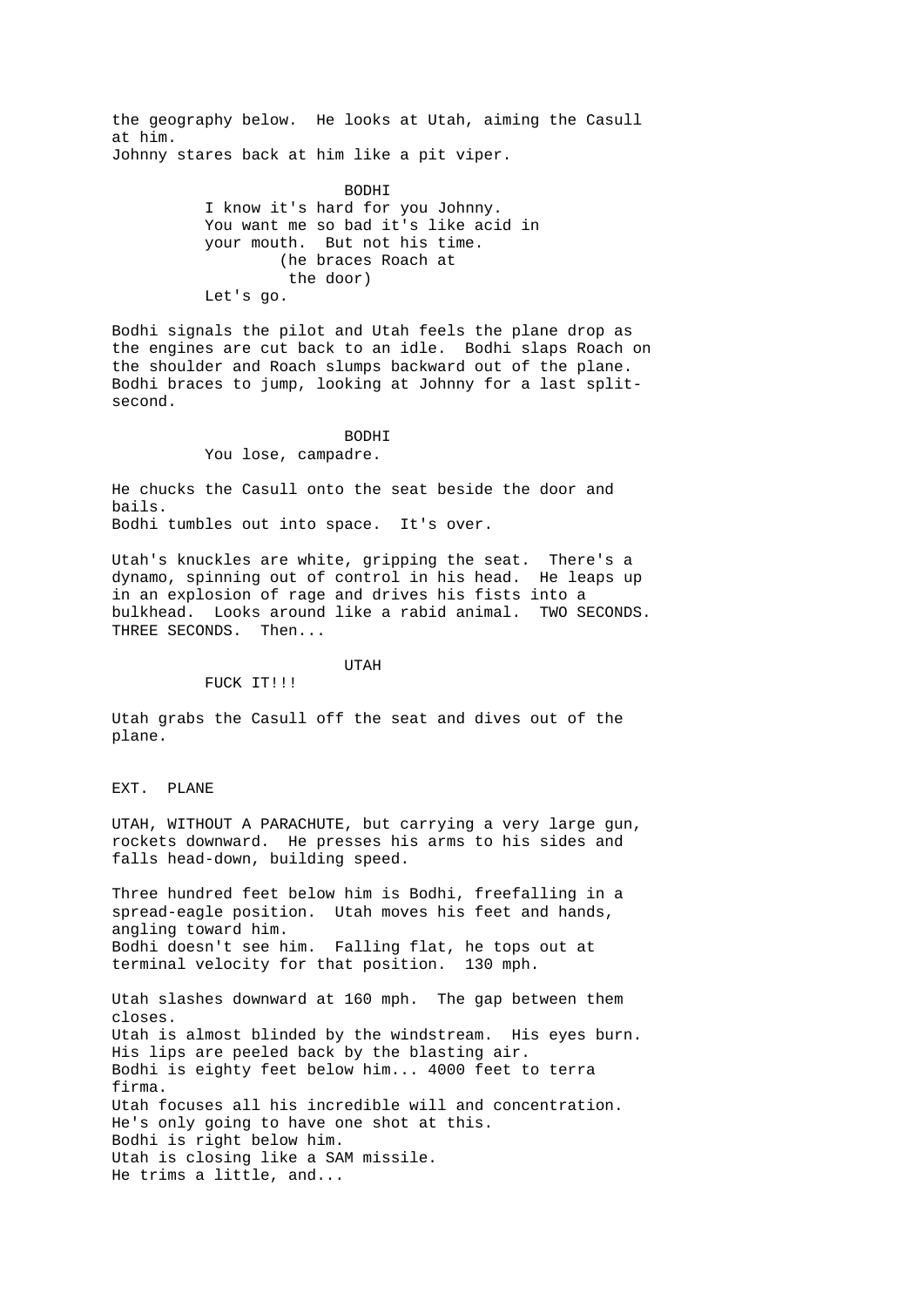WHAM! Slams into Bodhi in a mid-air tackle. Bodhi's eyes are wide with amazement as they tumble together. Utah has made the grab and locked his arms around Bodhi in an iron grip. He pulls the Casull's muzzle up to Bodhi's head and screams in his face. UTAH Pull the parachute!! Bodhi looks at the gun. Looks at Utah. Grins wildly. BODHI Pretty radical, Johnny. Even for you. Why don't you pull it? UTAH No games, Bodhi. Pull the cord! Now!! BODHI Naw, you pull it! Utah looks down. The earth is rushing at them. 2500 feet. BODHI Go on, Johnny. Pull it. But you gotta drop the gun, first! Right?! You use your other hand what you gonna hold on with? UTAH Pull it right now or I'll blow your fucking head off and pull it myself! BODHI Well that's the only way it's gonna happen, man. Do it! Come on, you want to do it. You're gonna die, Johnny. Five more seconds. Four... 1000 feet. The ground is close enough to see details. Cactus, sagebrush. They rocket past the bright yellow canopy of Roach's chute a hundred feet away. UTAH You fucking crazy!? Pull it!! They're right in each other's faces. Taking it way beyond the edge. Bodhi's eyes are wild. A gleeful, adrenalized madness... his pupils are the entrance to Hell. BODHI Three seconds... two... one... UTAH SHIT!!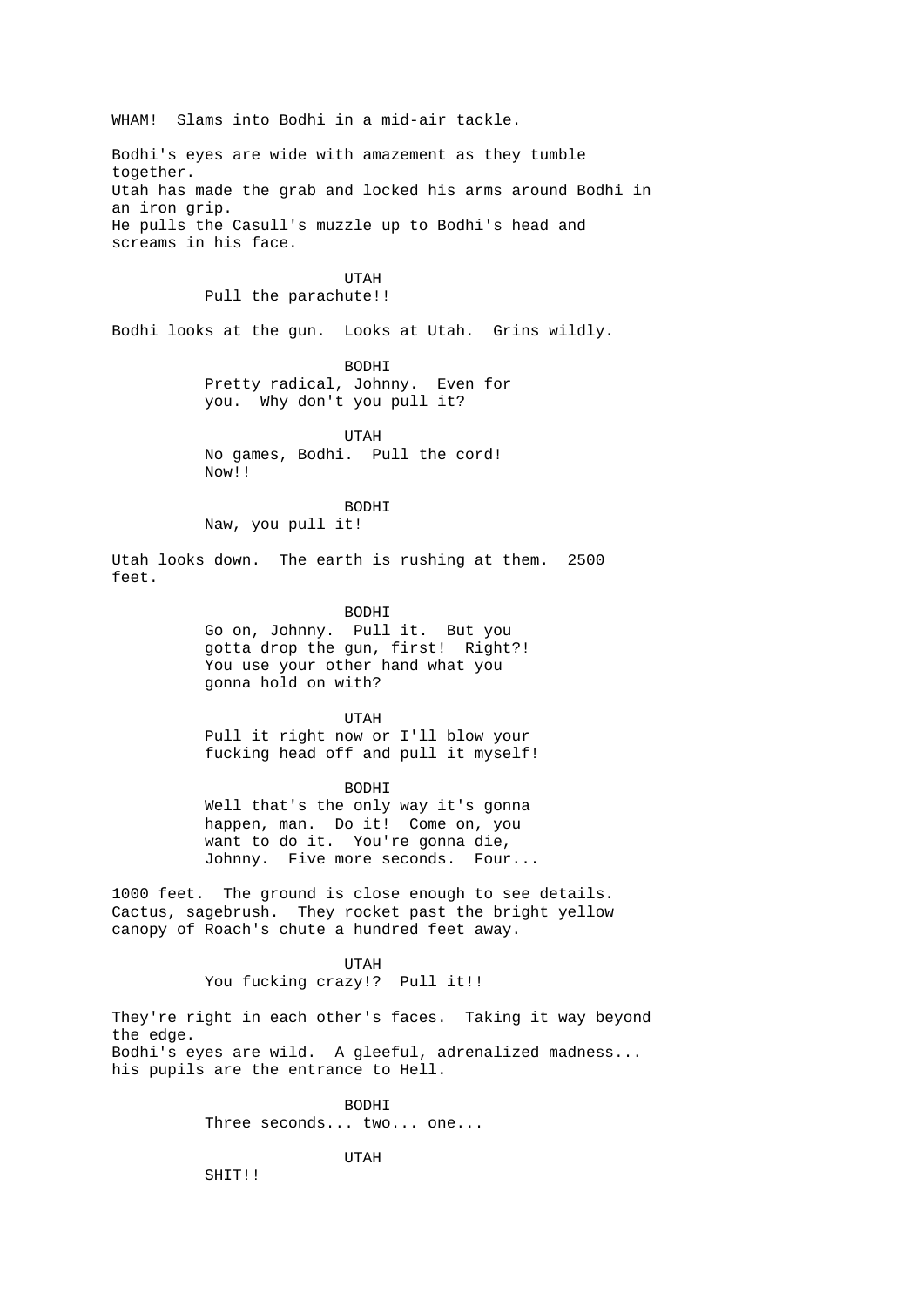Utah flings the Casull away and pulls the rip-cord so hard he almost loses his grip anyway. POOM! The canopy cracks out. Full and round and bright red. The ground roars at us. WHAP! Utah and Bodhi hit. Hard.

They slide and tumble down the slope of an arroyo in a cloud of dust. Rocks and debris clatter into silence.

NEARBY Roach hits the ground limp as a rag doll. He moves listlessly as his chute lines tug at him but his eyes stare without blinking right at the sun. Next to him the money satchel's contents are spilled right into the sand. Roach's lifeless hands lie limp among the bills that caper in the desert wind.

UTAH AND BODHI are both completely still as the dust clears. Finally they groan and stir. Necks move, hands move, legs move. Bodhi rolls to his knees. He is cut and scraped, the blood running bright down his dust-covered skin.

Utah looks around, blinking. Surreal that he should be plopped down here in the red-hot Mexican desert. Bodhi staggers to his feet and grins at him.

> BODHI Wild ride, huh?

> UTAH (gasping) Jesus Christ, Bodhi!

Utah tries to rise and -- grabs his knee in agony. We see by his mask of pain that it's totaled inside.

> BODHI That pesky knee, huh? Too bad.

He looks up at the sound of an engine.

BODHI'S POV of his big four-by roaring toward us with a meteor tail of dust. It slides to a stop next to them. Rosie gets out of the driver's side and stands calmly with a sawed-off over his shoulder.

Utah blinks through his sweat and pain at--

TYLER running toward him out of the dust. She kneels next to him and puts her arms around him. Bodhi limps to the truck. Through the swirling dust we see him look back.

> BODHI You had me worried there, for a second, Johnny U.

He swings up into the four-by and guns the engine. Rosie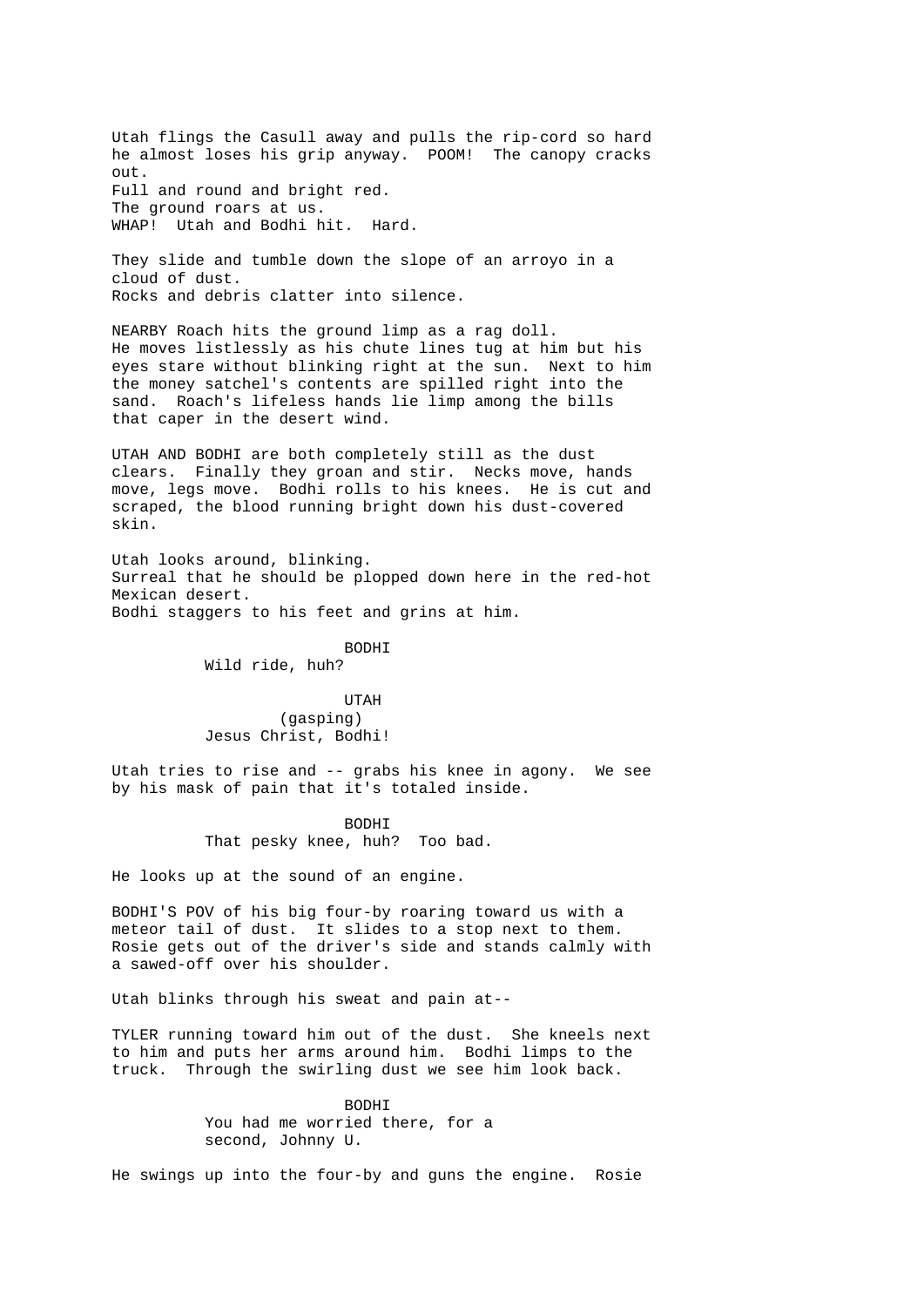hops into the shotgun seat and the truck hurls up roostertails as it tears out across the desert toward Roach's billowing gravemarker.

Johnny touches Tyler's face tenderly, leaving a smear of blood. He gives her a wan version of the Johnny Utah grin.

HOLD ON the truck moving off in a heat-shimmered cloud of dust, becoming a mirage, then a memory as we--

DISSOLVE TO:

AN ENORMOUS WAVE which FILLS FRAME, seeming to rise endlessly before thundering down in a holocaust of spray.

EXT. BEACH DAY - DAY

An unfamiliar beach laid waste by monster waves under a storm sky. Wind whips sand across the narrow beach-road, throwing it against the front doors of the LIGHTHOUSE PUB. TITLE OVER: ONE YEAR LATER...

INT. LIGHTHOUSE PUB - DAY

Dark. Almost empty. A snarling crocodile head is mounted above a tapper of Guinness Stout. A Koala bear with plastic eyes holds a Foster's. A BARTENDER with leathered skin washes glasses. At the bar, a single disheveled customer... human driftwood. GUST OF WIND blows open a shuttered window. The bartender moves to close it.

> BARTENDER Gonna close early today, mate, 'fore the bloody storm hits.

JOHNNY UTAH swivels toward CAMERA. His tanned face is barely recognizable, jaws hidden underneath a slight beard, long bleach-out hair swept behind an ear. His muscular shoulders pop from a sleeveless football jersey. The man seems deadly focused.

 UTAH Storm's already here... It's bringing me the swell.

Johnny stares into his drink. ANOTHER BLAST OF COLD as the front door opens. Johnny turns at the sound. TYLER takes a step inside. Her hair is different, more bleached out, frazzled from the sun. Her eyes adjust to the dark room.

> TYLER John, they're here.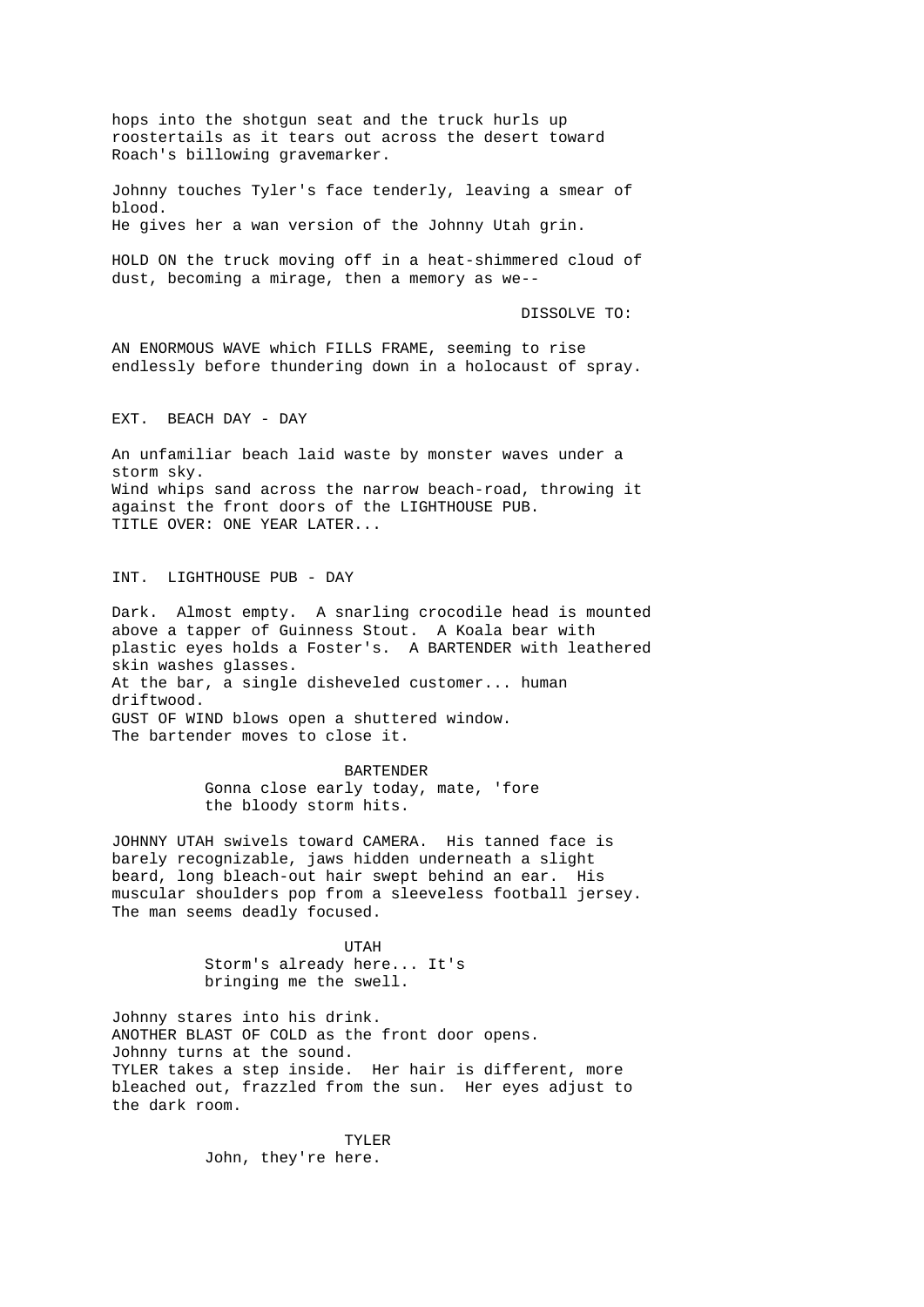Utah downs the drink and slides off his stool. He has a pronounced limps as he crosses to Tyler at the door. They exit into daylight under an old wooden sign which reads: LIGHTHOUSE PUB - BELL'S BEACH, AUSTRALIA

CUT TO:

### EXT. LIGHTHOUSE PUB - DAY

UTAH and TYLER walk out onto the roadway as several Australian Police cars converge on them. A dozen uniformed OFFICERS step out. The ranking officer, a fortyish LIEUTENANT, walks up to Utah.

> LIEUTENANT D'you see him, Mr. Utah?

 UTAH No. But he's here.

LIEUTENANT

 Now, look, I know you used to be a federal agent up in the states and all that, but you're a citizen now, so just find him and we'll handle it from there.

 UTAH No problem. Just give me a couple minutes with him first.

Johnny limps out across the huge expanse of sand alone.

CUT TO:

EXT. BELL'S BEACH - AUSTRALIA - DAY

WALL OF SOLID WATER FIVE STORIES HIGH CRASHES straight down in a holocaust of spray... Rising up from the ocean to meet a tormented sky, roll the most terrifying waves any surfer has ever seen. They close out, pummeling the ocean floor, casting a shockwave up the shore. SURFERS gather on the sand, gaze out to sea.

> 1ST SURFER Jesus Almighty, the bloody sand's shakin'.

The beach sounds like a MORTAR RANGE. JOHNNY passes among the brahs.

> 2ND SURFER Totally closed-out. It's fuckin' death on a stick.

ON BODHI, sitting crosslegged in the sand, arms folded around his knees. He stares pensively out at the waves. His hand reaches out and absently strokes a surfboard lying next to him.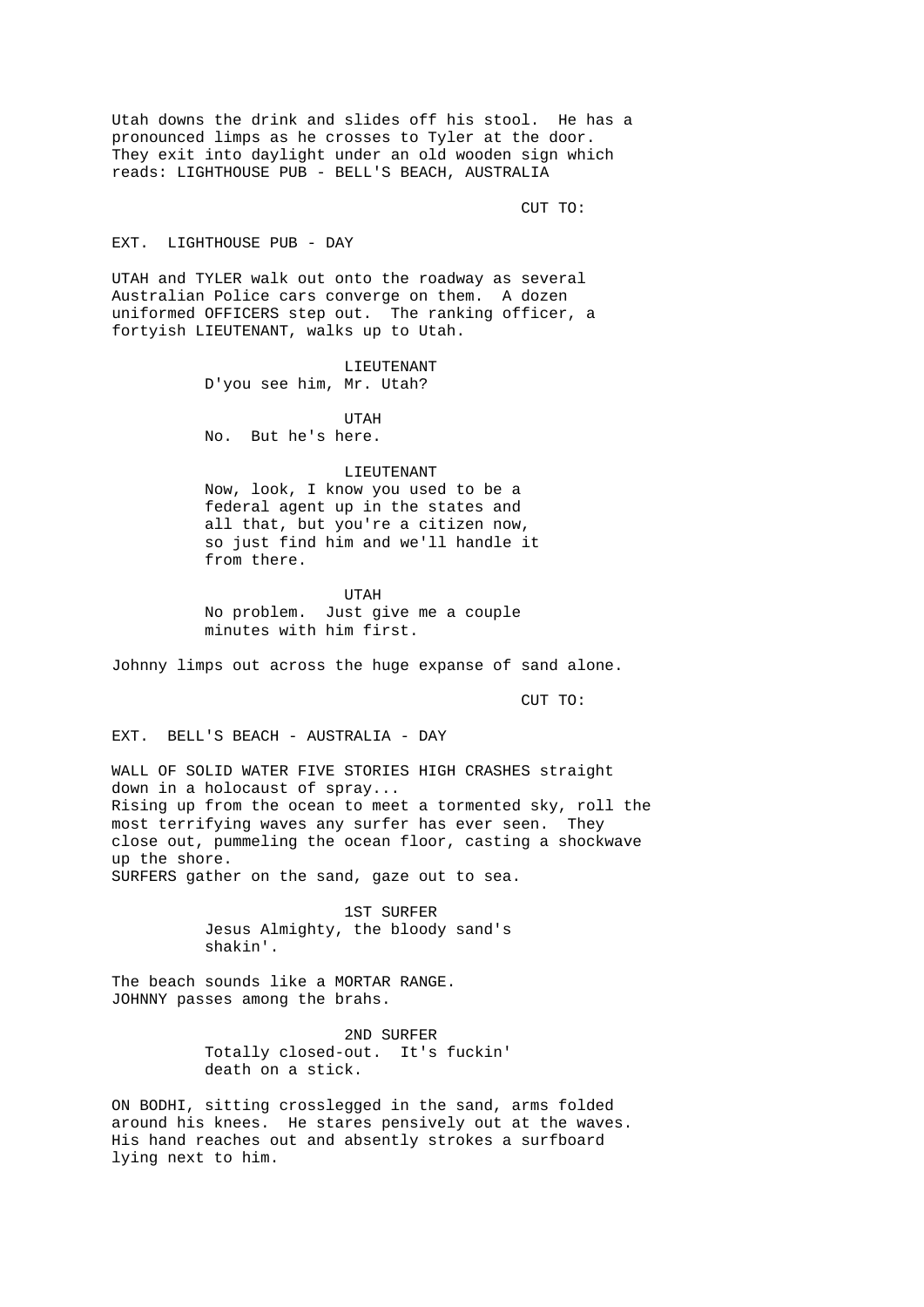UTAH (V.O.) I knew you wouldn't miss the fifty year storm, Bodhi. Bodhi smiles, the odd smile of a sportsman who appreciates the cunning of his opponent. Utah sits beside his prey and stares at the ocean. Bodhi stares with glittering eyes at the heaving ocean before him, face splitting into that feral, death's head grin. BODHI And I always knew I could count on you, Agent Utah. UTAH I'm not FBI anymore. BODHI You never were... UTAH I asked them to give me a couple minutes... Utah calmly glances over his shoulder. Bodhi follows Johnny's gaze to the cops watching from the road. BODHI It went bad, brah. Real bad. (smiles inwardly) I just felt it was time... A BOOMING ROAR sounds from the ocean. Bodhi just stares at the waves, with awe and perhaps fear. BODHI Time to dance with the universe. (he turns to Utah) I could never handle a jail cell. You'll do this for me, won't you Johnny? Haven't I earned this much? Utah doesn't move to stop him as he stands, hefting the longboard. He half smiles, then turns toward the water, and starts walking. He stops. Turns around. BODHI Thanks, brah.

Bodhi doesn't wait for a reply. He walks to the water's edge, and never looks back. He throws his board into the foam and paddles, the riptide pulling him out. The monsters dwarf his body as they quickly suck him into the trough of the holocaust.

UTAH stands and solemnly waits for the universe to deliver final justice. The cops are running clumsily across the